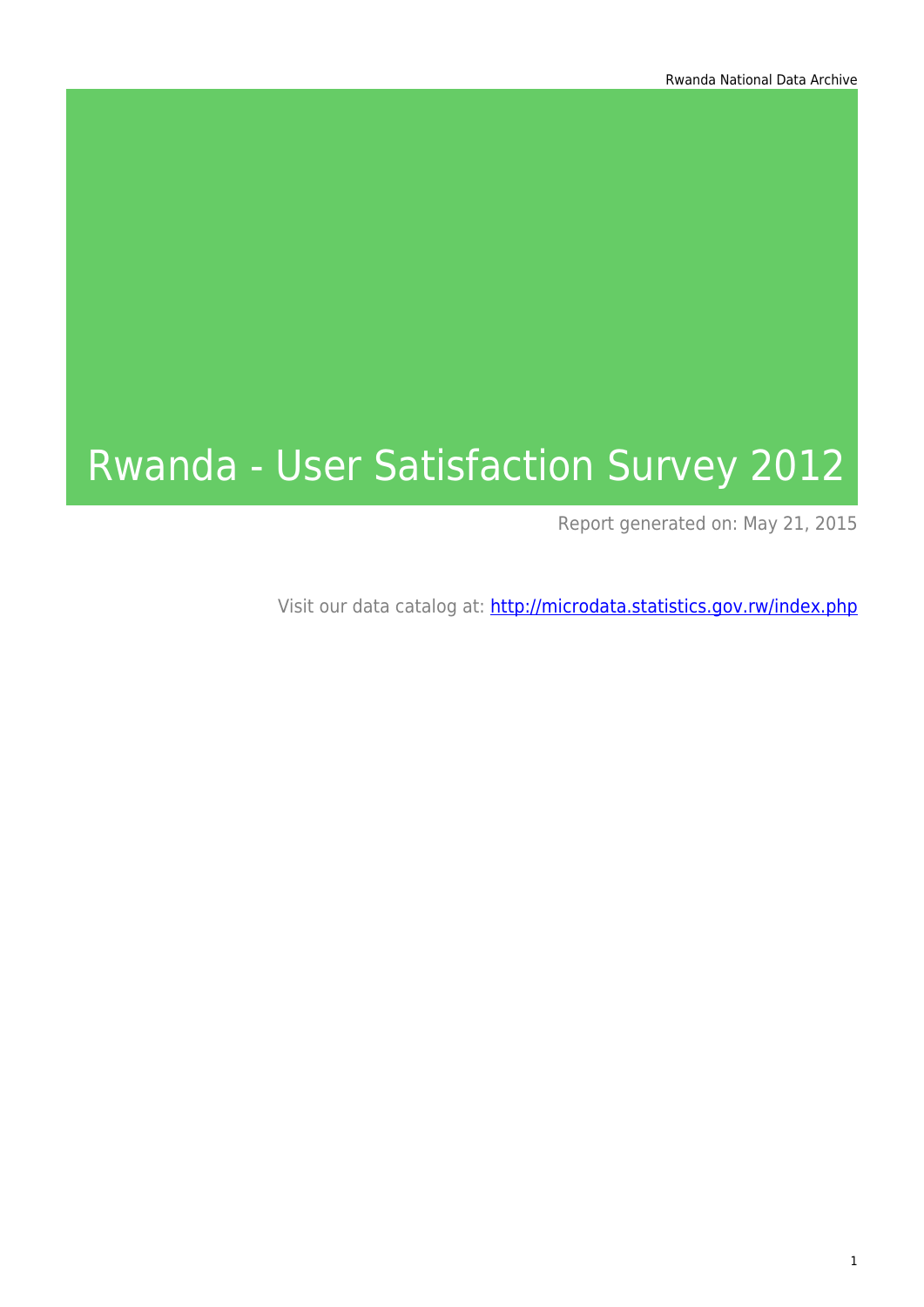### **Overview**

### Identification

#### **ID NUMBER** rwa-nisr-russ-2012-v1

### Version

### **VERSION DESCRIPTION**

Edited, anonymous dataset for public distribution.

#### **PRODUCTION DATE**

2012-09

### **Overview**

#### **ABSTRACT**

The National Institute of Statistics of Rwanda conducted a user satisfaction survey to understand where from and how the users access official statistics, their purpose while searching for official statistics and at what extent the available statistics help them to achieve their objectives. At the same time, the users were requested to share their views and opinions in regard with the timeliness, the quality and the dissemination of official statistics.

The production of such costly information is justified unless it is used for evidence based decision making and for measuring the impact of Government policies, programs and projects. To this end, the focus is shifted from producers to users of statistics. Therefore, it is important to assess on a regular basis to what extent the National Strategy for the Development of Statistics (NSDS) outputs are meeting the needs of users and evaluate the level of use of official statistics for policy formulation and decision making in the Rwandan society.

The objectives of User Satisfaction Survey were:

1. To assess the extent to which official statistics are being used for informed policy and decision making and informed discussion and debate;

2. To gauge to what extent official statistics satisfy the most urgent needs of the users at the time of the survey;

3. To determine how easy or difficult it is to access official statistics and their metadata

4. To monitor changes in supply, quality, use and perceptions of official statistics over the life span of the project.

#### **KIND OF DATA**

Sample survey data [ssd]

#### **UNITS OF ANALYSIS**

The user satisfaction survey was administrated to the individuals working in the institutions categorized in the following six major unity of analysis:

- Public sector including Central and Local Governments and other institutions,

- Private sector entities such as companies and corporations, enterprises, the Private Sector Federation and its chambers excluding media, press, research and education institutions,

- Public and private Media group comprising newspapers, radios and television and the High Media Council ,

- Civil society includes international NGOs, local NGOs, churches or religious associations and political parties and trade unions,

- International and regional organizations and diplomatic missions and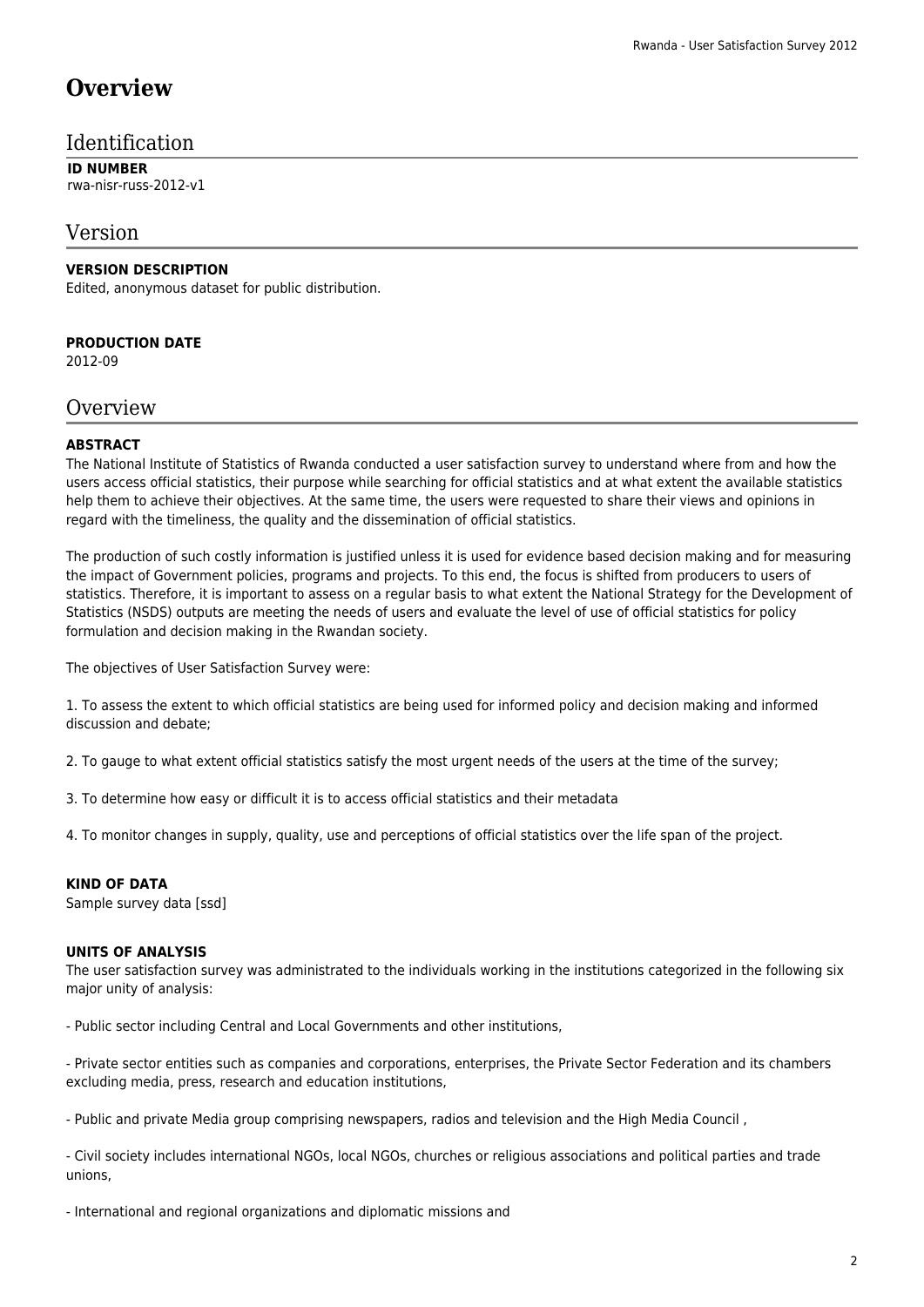- Education sector comprises public and private higher learning institutions (HLIs), public and private research institutions.

### Scope

#### **NOTES**

The themes covered during the user satisfaction survey include: Data utility,Type of data,Data producer,Availability of data,Relevant sources of data,Data accuracy,Frequency of the publication and Dissemination methodology.

#### **KEYWORDS**

User Satisfaction Survey, User Satisfaction Survey

### Coverage

#### **GEOGRAPHIC COVERAGE**

National coverage

#### **UNIVERSE**

The Rwanda User Satisfaction Survey was conducted among users of official statistics from the Government and other public institutions, private sector, civil society, international organizations, press and media, research and higher learning institutions.

### Producers and Sponsors

#### **PRIMARY INVESTIGATOR(S)**

| <b>Name</b>                                | <b>Affiliation</b>                        |
|--------------------------------------------|-------------------------------------------|
| National Institute of Statistics of Rwanda | Ministry of Finance and Economic Planning |

#### **FUNDING**

| <b>Name</b>                              | <b>Abbreviation</b> | Role                 |
|------------------------------------------|---------------------|----------------------|
| World Bank                               | <b>WB</b>           | Financial assistance |
| United Nations Development Programme     | <b>UNDP</b>         | Financial assistance |
| Department for International Development | <b>DFID</b>         | Financial assistance |
| European Union                           | EU                  | Financial assistance |

#### **OTHER ACKNOWLEDGEMENTS**

| <b>Name</b>              | <b>Affiliation</b> | Role       |
|--------------------------|--------------------|------------|
| Dr. LYAMBABAJE Alexandre |                    | Consultant |

### Metadata Production

#### **METADATA PRODUCED BY**

| <b>Name</b>                                   | Abbreviation   Affiliation |                                           | Role              |  |
|-----------------------------------------------|----------------------------|-------------------------------------------|-------------------|--|
| National Institute of Statistics of<br>Rwanda | <b>NISR</b>                | Ministry of Finance and Economic Planning | Study description |  |

### **DATE OF METADATA PRODUCTION**

2015-03-26

### **DDI DOCUMENT VERSION**

v1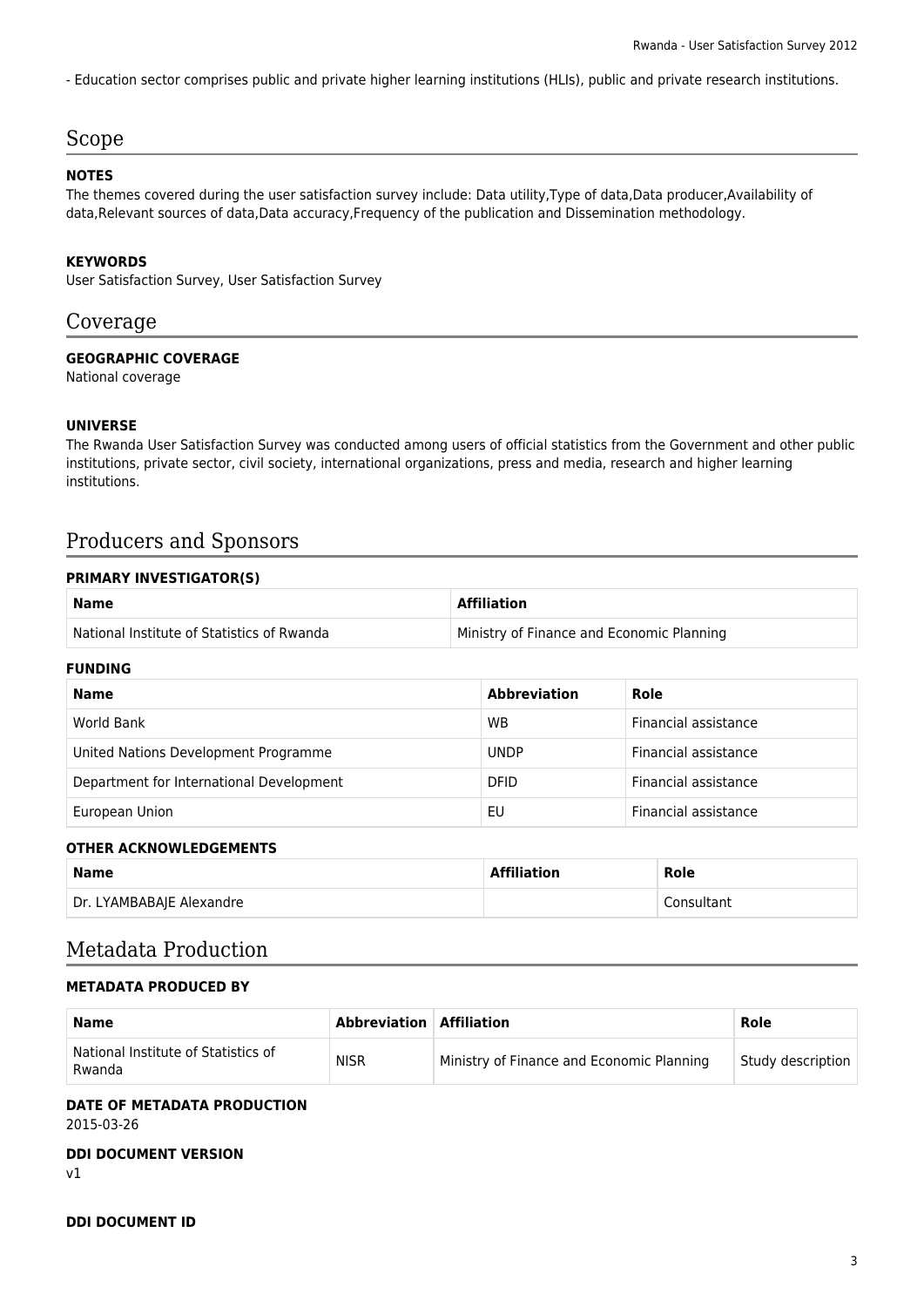ddi-rwa-nisr-russ-2012-v1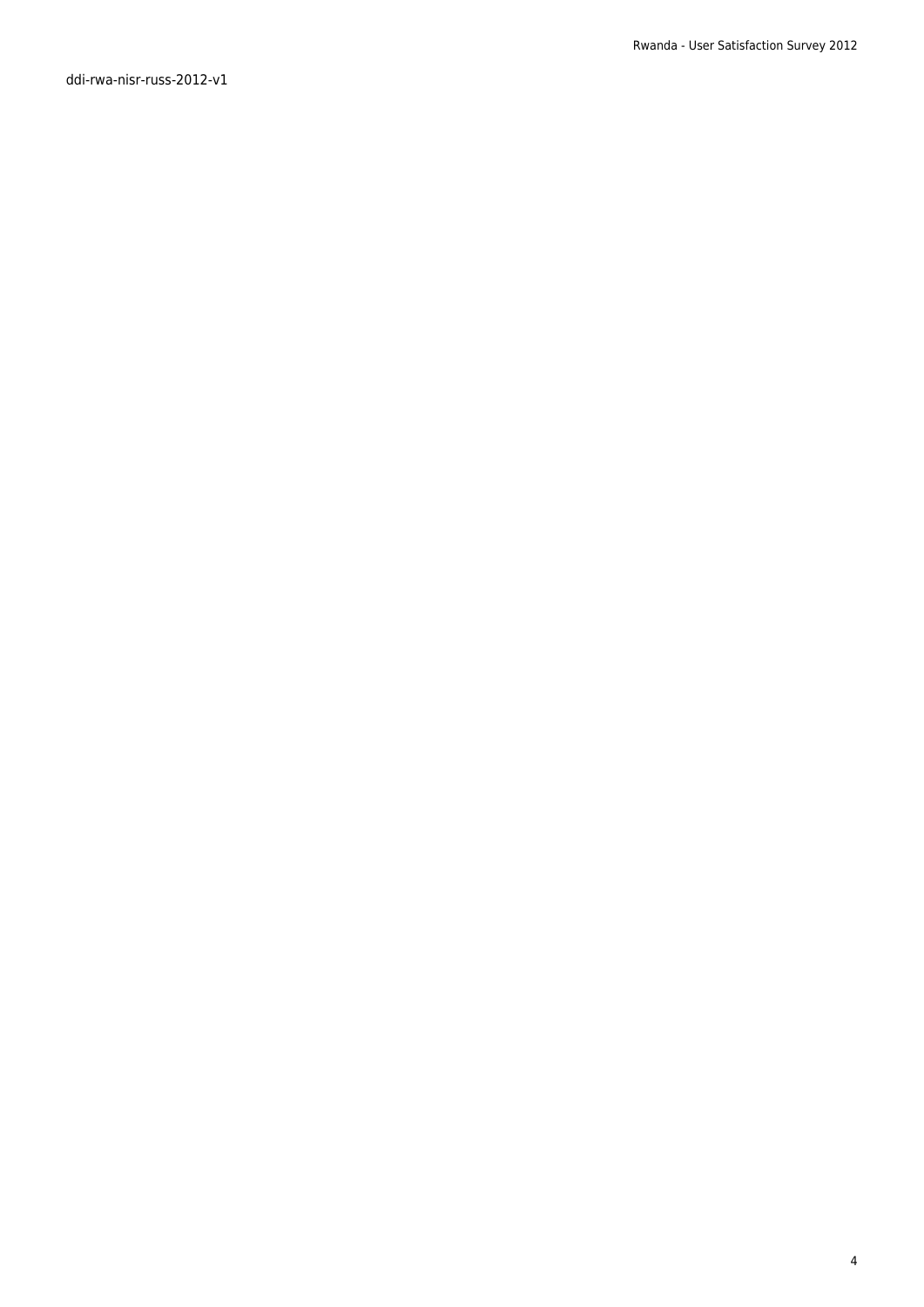## **Sampling**

### Sampling Procedure

The sample size was calculated for each group (Government and other public institutions, private sector, civil society, international organizations, press and media, research and higher learning institutions). Since several indicators were estimated, it has been assumed that the percentage to estimate was close to 50% and the study was descriptive. Hence, for a confidence level of 0.95, a tolerated absolute margin of error of 0.10 and ignoring the correction for finite population, the sample size became n = 96 for each group. The terms of reference stipulates that for large institutions, it is advisable to select more than one respondent hence implying the presence of intra-cluster correlation. To cater for such design effect, the sample size was increased by a coefficient of 1.5. Moreover, since the non-response rate is quite high in these studies, the sample the sample size was increased by an additional 20%. The final sample size for each of the 6 groups became 173 respondents.

For Government and Private Institutions and international organizations, the list of respondents was elaborated using organizational charts of the institutions and limiting the target people to those who are in decision making positions. Institutions for which the organization chart was not accessible, only one participant has been considered for the study and the head of the institution or his/her deputy has been interviewed.

Regarding the media group, apart from Media High council and Rwanda Broadcasting Agency where several possible respondents were considered, two people namely the Chief Editor and the Publishing Director were considered. For education sector, a comprehensive list of professors, lecturers and researchers was developed. And for research institutions, participants were limited to Senior research fellow, Heads of division and senior researchers.

### Deviations from Sample Design

Since the non-response rate is quite high in this kind of study, the sample size was increased by an additional 20%.

### Response Rate

Out of 552 distributed questionnaires, 319 (58%) questionnaires were filled and retrieved. The retrieved questionnaires by clusters were as follow:

- Out of 336 distributed questionnaires for Government institution190 (57%) were filled and retrieved
- Out of 81 distributed questionnaires in International Organizations 31(38%) were filled and retrieved
- Out of 37 distributed questionnaires in Education and Research institutions 27(73%) were filled and retrieved
- Out of 35 distributed questionnaires in Private Sector institutions 20 (57%) were filled and retrieved
- Out of 46 distributed questionnaires in Civil Society institutions 37(80%) were filled and retrieved
- Out of 17 distributed questionnaires in Media institutions 14(82%) were filled and retrieved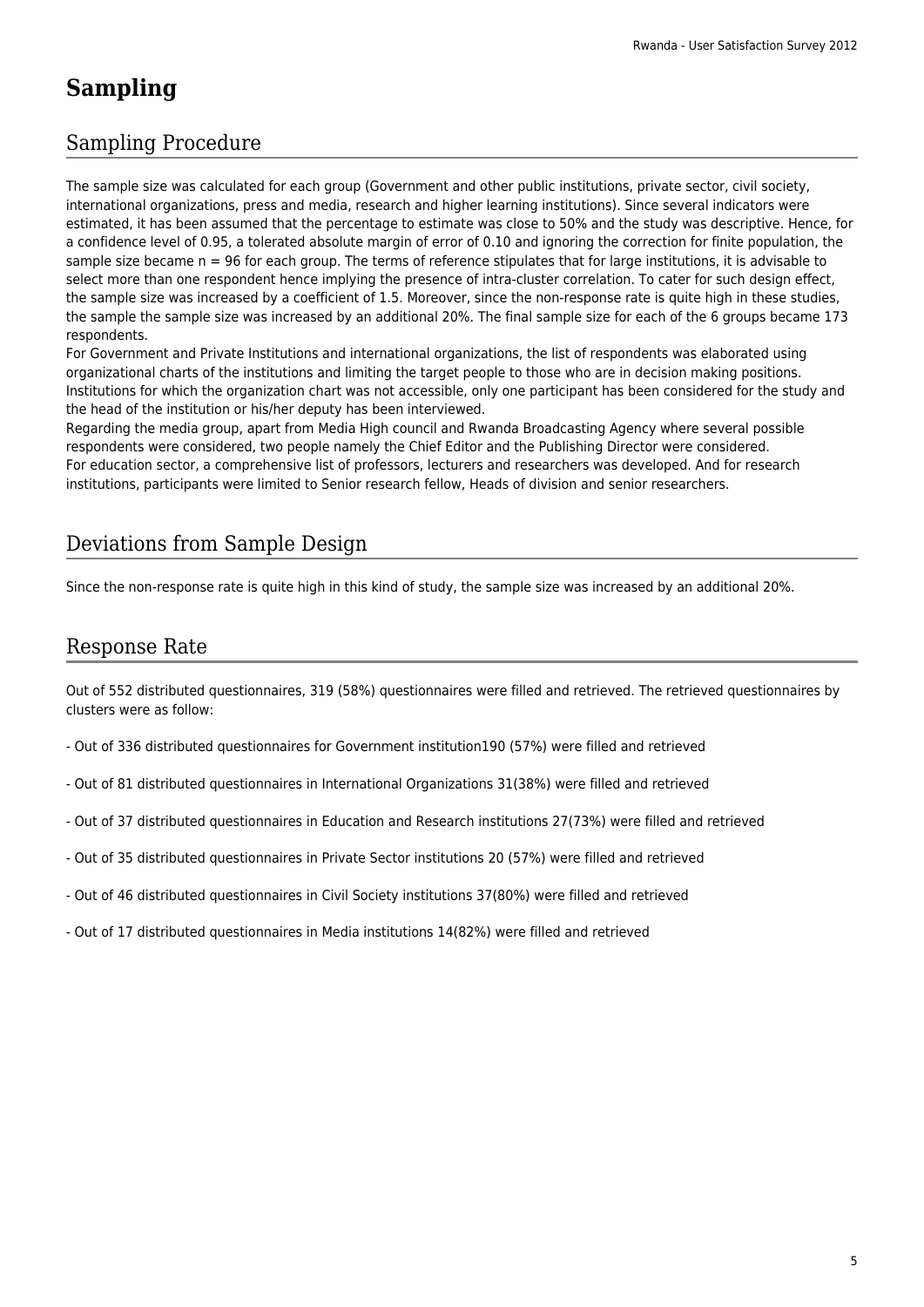## **Questionnaires**

### Overview

The questionnaire was developed in English and then translated into French for French-speaking interviewees.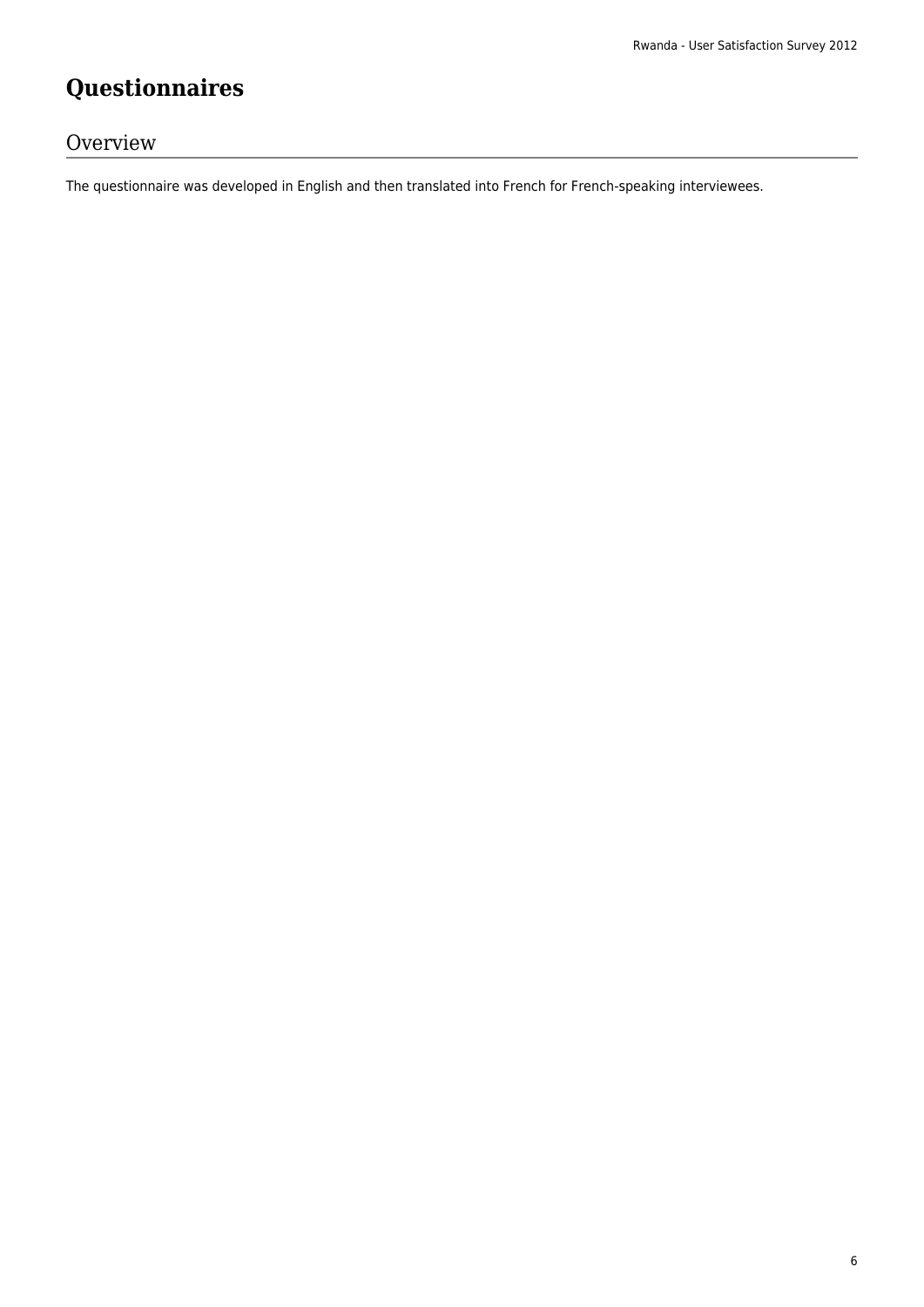### **Data Collection**

### Data Collection Dates

| Start   | End     | Cycle |
|---------|---------|-------|
| 2012-07 | 2012-09 | N/A   |

### Data Collection Mode

Mail Questionnaire [mail]

### Data Collection Notes

A team of data collectors and supervisors selected according to their experience and their ability to interview senior officials have been recruited. A 4 days training including a pre-test of the questionnaire have been done.

The pre-test of data collection instruments (questionnaire) took place in institutions based in Kigali on potential users of statistics. Prior to the start of data collection, the study team sent a letter of the Director General of NISR to identified respondents to inform them about the study and seek their collabolation in this regard. The questionnaire was developed in English and then translated in French for French-speaking interviewees.

Whenever the respondent could not fill the questionnaire immediately, the enumerator requested for the phone number of a respondent and his/her assistant/ secretary's, to be able to call back and check if the questionnaire was filled so as to collect it. Questionnaires were checked for errors before their submission for data entry.

### Questionnaires

The questionnaire was developed in English and then translated into French for French-speaking interviewees.

### Data Collectors

| <b>Name</b>                                | <b>Abbreviation</b> | <b>Affiliation</b>                        |
|--------------------------------------------|---------------------|-------------------------------------------|
| National Institute of Statistics of Rwanda | <b>NISR</b>         | Ministry of Finance and Economic Planning |

### Supervision

Fifteen data collectors assisted by a team of supervisors selected according to their experience were responsible for distributing and collecting questionnaires to/from sampled institutions. They were also responsible for following up with targeted interviewers on filling questionnaires distributed in due course.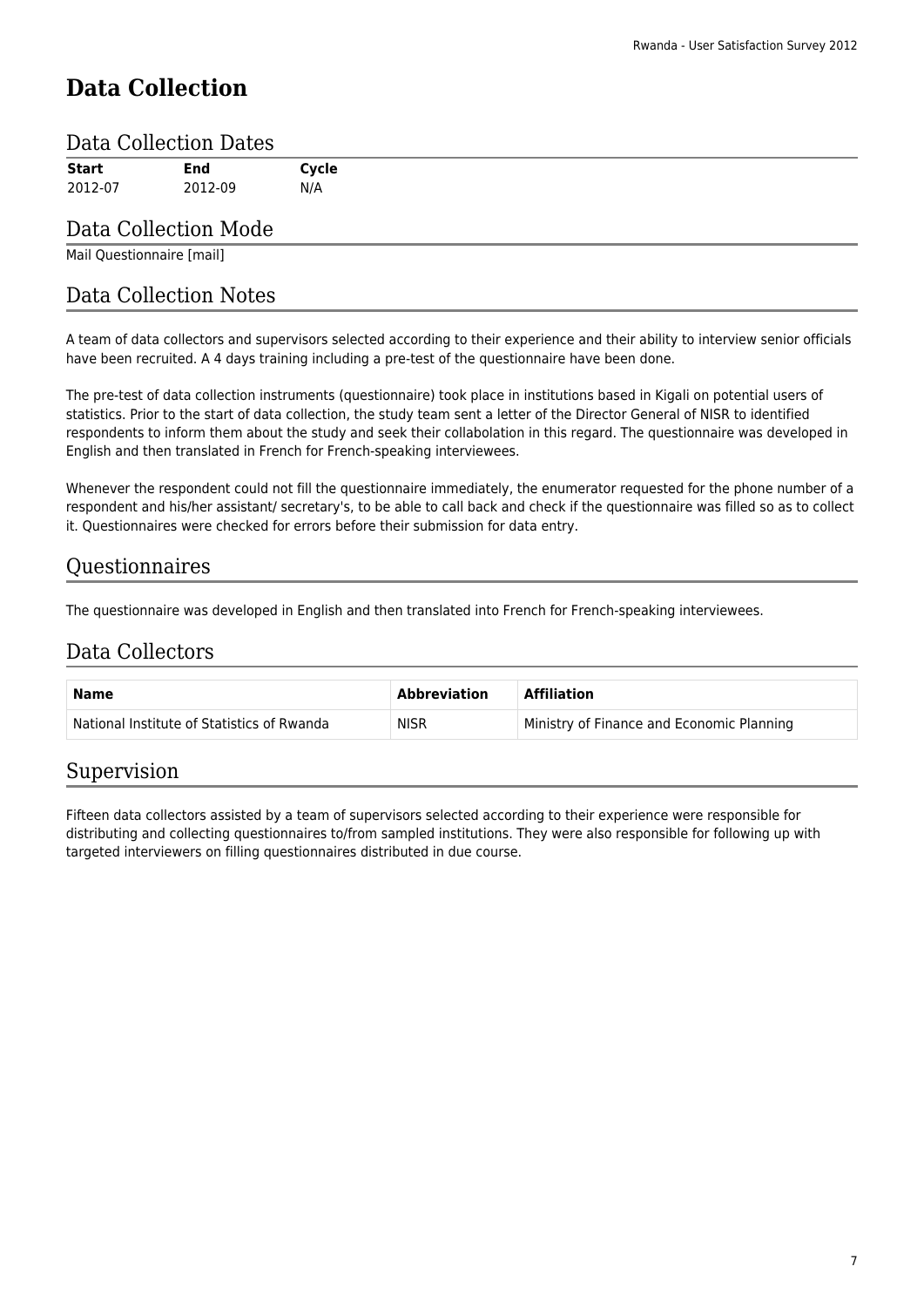## **Data Processing**

### Data Editing

For data entry and data processing SPSS and Cs-Pro have been used.

### Other Processing

A double data entry was adopted and used to detect and fix data entry errors.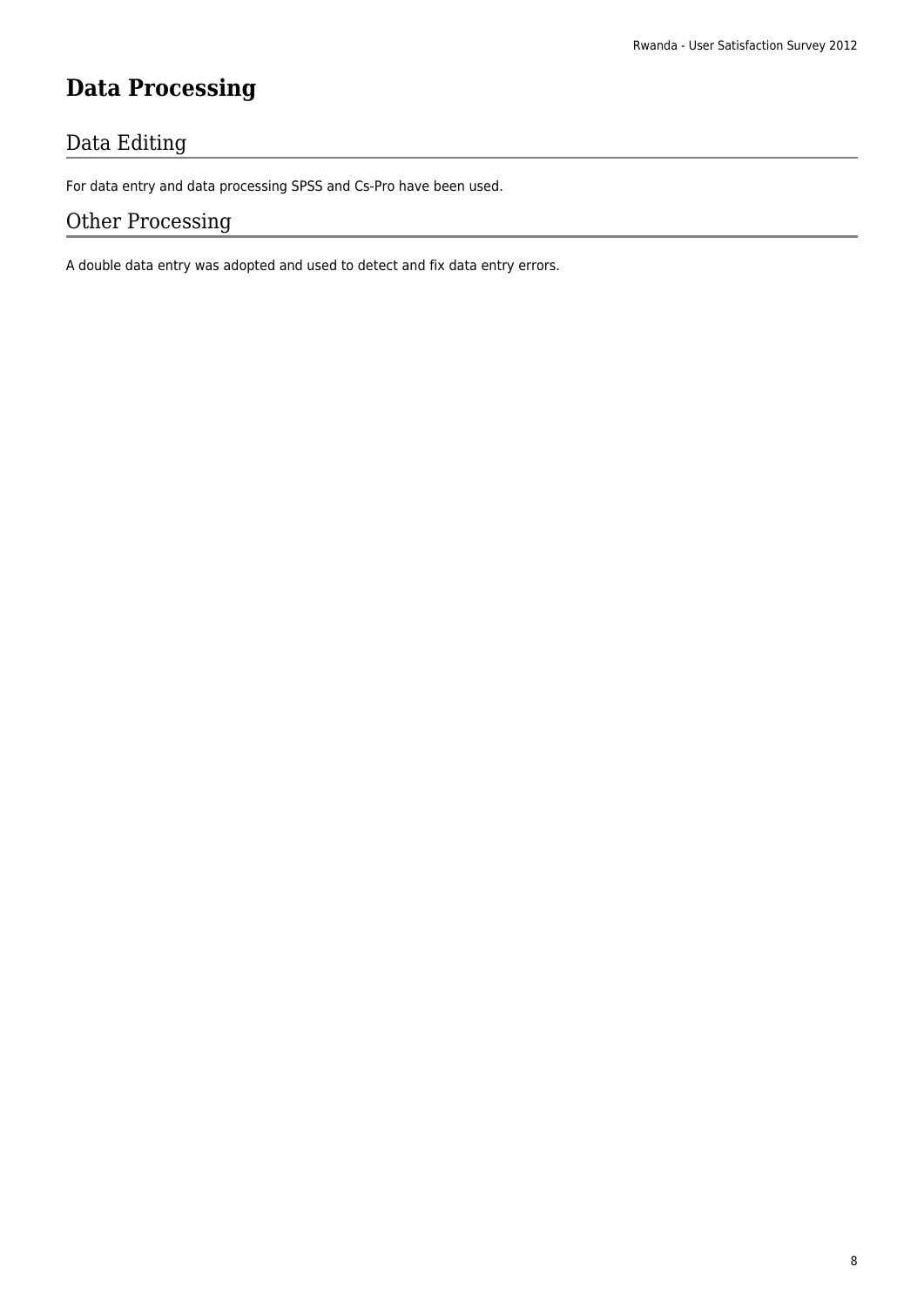### **Data Appraisal**

### Estimates of Sampling Error

For a confidence level of 0.95, a tolerated absolute margin of error of 0.10 and ignoring the correction for finite population, the sample size became n = 96 for each group. The terms of reference stipulates that for large institutions, it is advisable to select more than one respondent hence implying the presence of intra-cluster correlation. To cater for such design effect, the sample size was increased by a coefficient of 1.5. Moreover, since the non-response rate is quite high in these studies, the sample the sample size was increased by an additional 20%.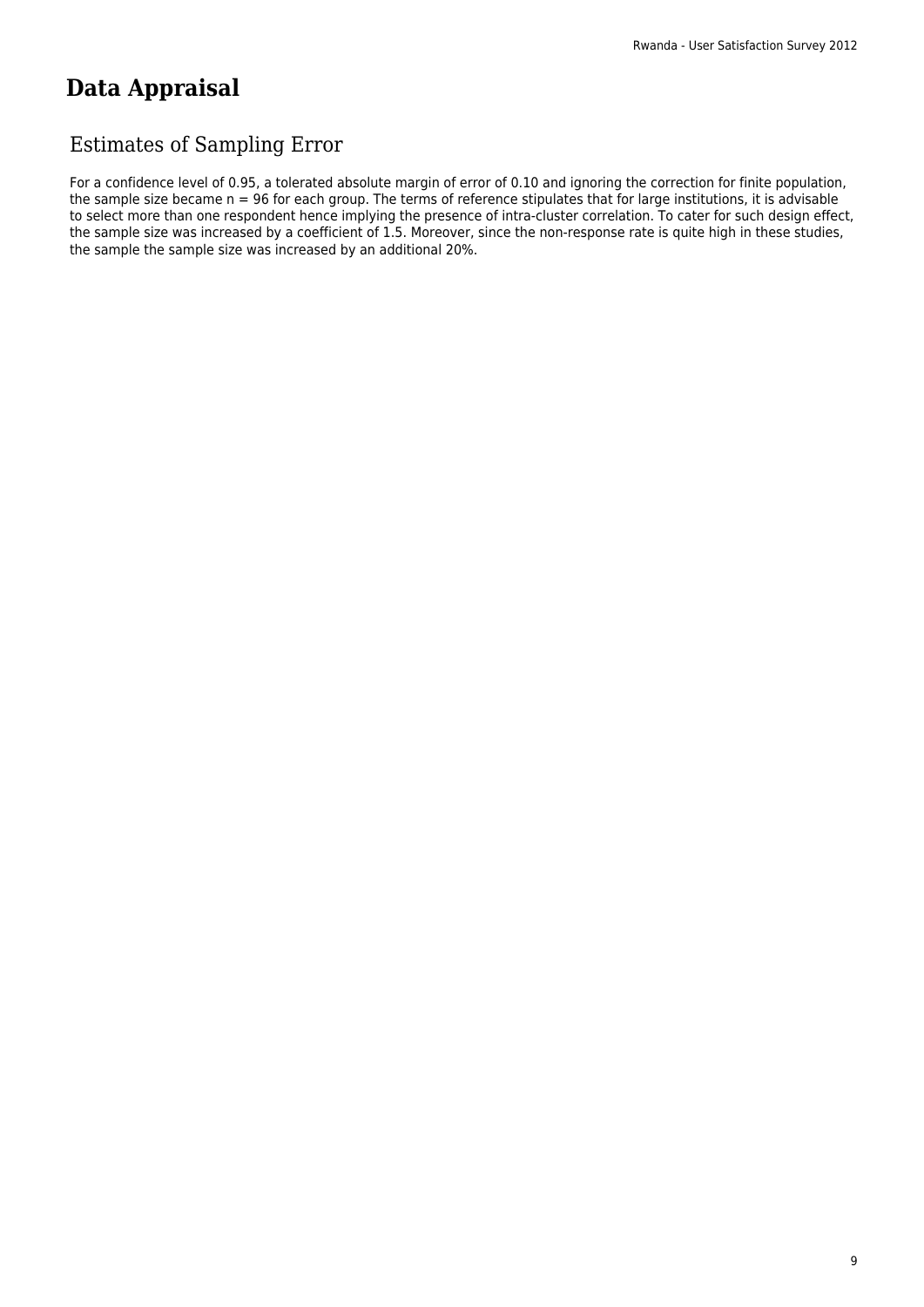## **File Description**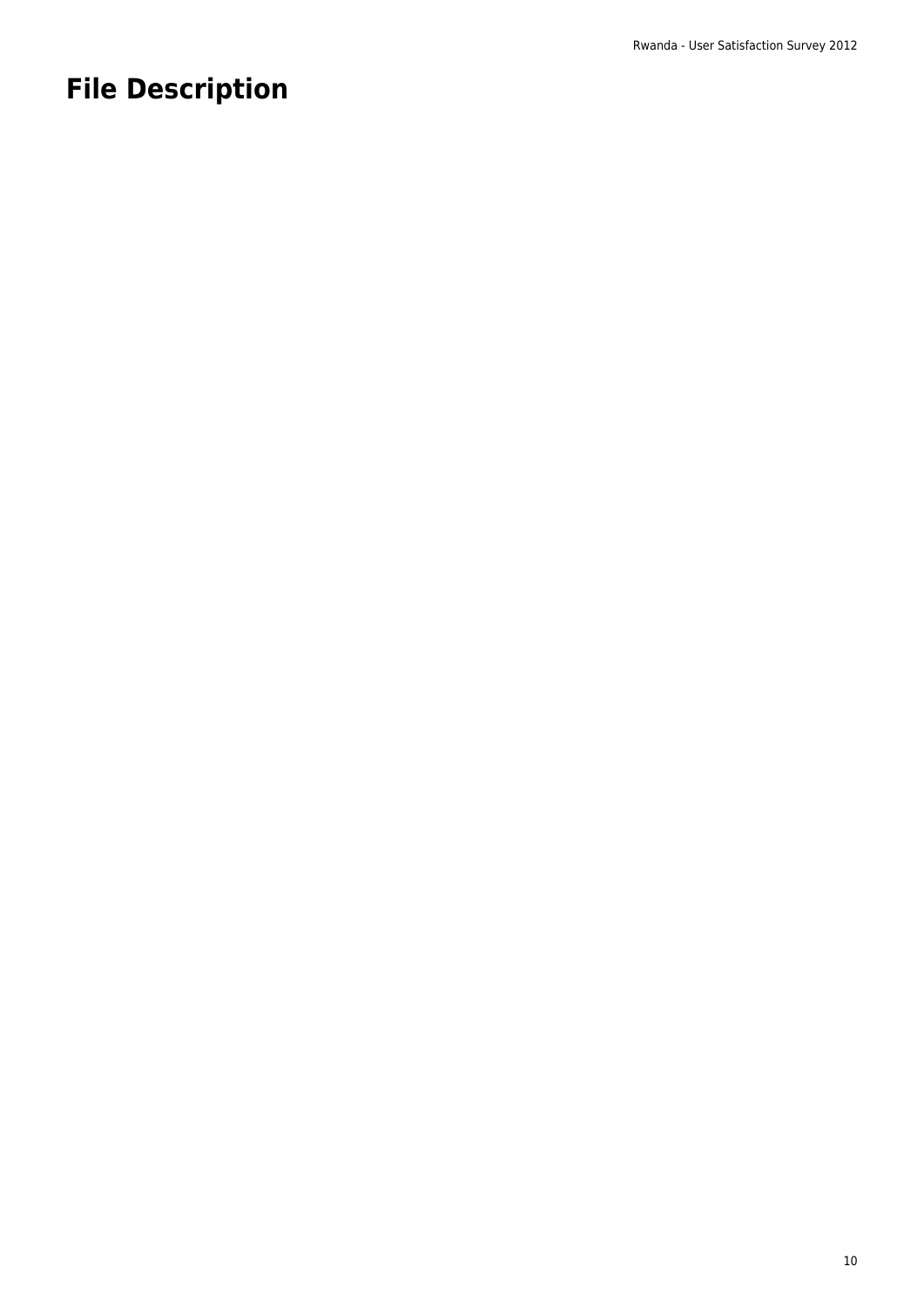## **Variable List**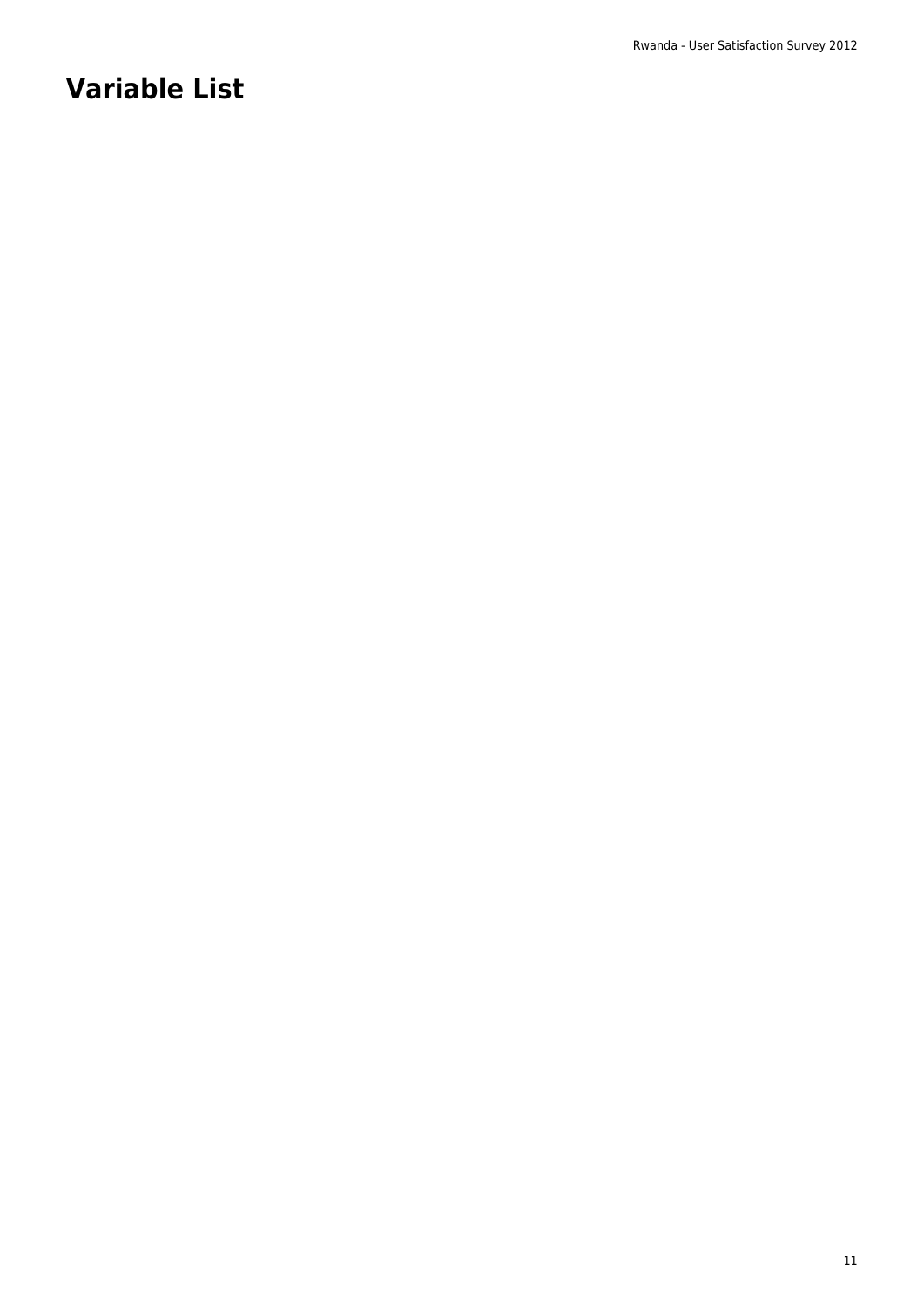### **russ-2012-v1**

| Content      | The file contains 2012 Rwanda User Satisfaction Survey data set. |
|--------------|------------------------------------------------------------------|
| Cases        | 428                                                              |
| Variable(s)  | 437                                                              |
| Structure    | Type:<br>Keys: ()                                                |
| Version      | v1                                                               |
| Producer     | National Institute of Statistics of Rwanda                       |
| Missing Data |                                                                  |

## **Variables**

| ID              | <b>Name</b>         | Label                                                                                                                          | <b>Type</b> | Format    | Question |
|-----------------|---------------------|--------------------------------------------------------------------------------------------------------------------------------|-------------|-----------|----------|
| V1              | MASQUE_DE_SAISIE_ID | Questionnaire ID                                                                                                               | discrete    | character |          |
| V <sub>2</sub>  | QUESTION_A11A       | Central Government (Ministries)                                                                                                | discrete    | numeric   |          |
| V3              | QUESTION_A11B       | Government Agency/Board/Authority/Commission                                                                                   | discrete    | numeric   |          |
| V <sub>4</sub>  | QUESTION_A11C       | <b>Local Governement</b>                                                                                                       | discrete    | numeric   |          |
| V <sub>5</sub>  | QUESTION_A12        | Parliament                                                                                                                     | discrete    | numeric   |          |
| V <sub>6</sub>  | QUESTION_A13        | National Bank/other Government Financial Institution                                                                           | discrete    | numeric   |          |
| V <sub>7</sub>  | QUESTION_A14        | Private bank/private financial institution/insurancy<br>company                                                                | discrete    | numeric   |          |
| V <sub>8</sub>  | QUESTION_A15        | Other commercial company or enterprise                                                                                         | discrete    | numeric   |          |
| V9              | QUESTION_A16        | Private Sector Federation, trade<br>association/Professional associations                                                      | discrete    | numeric   |          |
| V10             | QUESTION A17        | Press and other media                                                                                                          | discrete    | numeric   |          |
| V11             | QUESTION A18        | Civil Society                                                                                                                  | discrete    | numeric   |          |
| V12             | QUESTION A19        | Reaserch institution                                                                                                           | discrete    | numeric   |          |
| V13             | QUESTION_A110       | Higher Learning Institution                                                                                                    | discrete    | numeric   |          |
| V14             | QUESTION A111       | International Organizattion                                                                                                    | discrete    | numeric   |          |
| V15             | QUESTION_A112       | National and International NGOs                                                                                                | discrete    | numeric   |          |
| V16             | QUESTION_A113       | Private individuals                                                                                                            | discrete    | numeric   |          |
| V17             | QUESTION_A114       | Other                                                                                                                          | discrete    | numeric   |          |
| V18             | OTHER_A1            | Other (specify)                                                                                                                | discrete    | character |          |
| V19             | QUESTION_A2         | If you are from Government, please select the category<br>that best describes your position                                    | discrete    | numeric   |          |
| V20             | OTHER_A2            | Others(specify)                                                                                                                | discrete    | character |          |
| V <sub>21</sub> | QUESTION_A3         | If you are from the Private Sector and Media, please<br>select the category that best describes your position?                 | discrete    | numeric   |          |
| V <sub>22</sub> | OTHER_A3            | Others (specify)                                                                                                               | discrete    | character |          |
| V <sub>23</sub> | QUESTION A4         | If you are from Civil Society or International<br>Organizations, please select the category that best<br>describes your positi | discrete    | numeric   |          |
| V <sub>24</sub> | OTHER_A4            | Others(specify)                                                                                                                | discrete    | character |          |
| V <sub>25</sub> | QUESTION_A5         | If you are from Education or Reasearch Sector, pleae<br>select the category that best describes your position                  | discrete    | numeric   |          |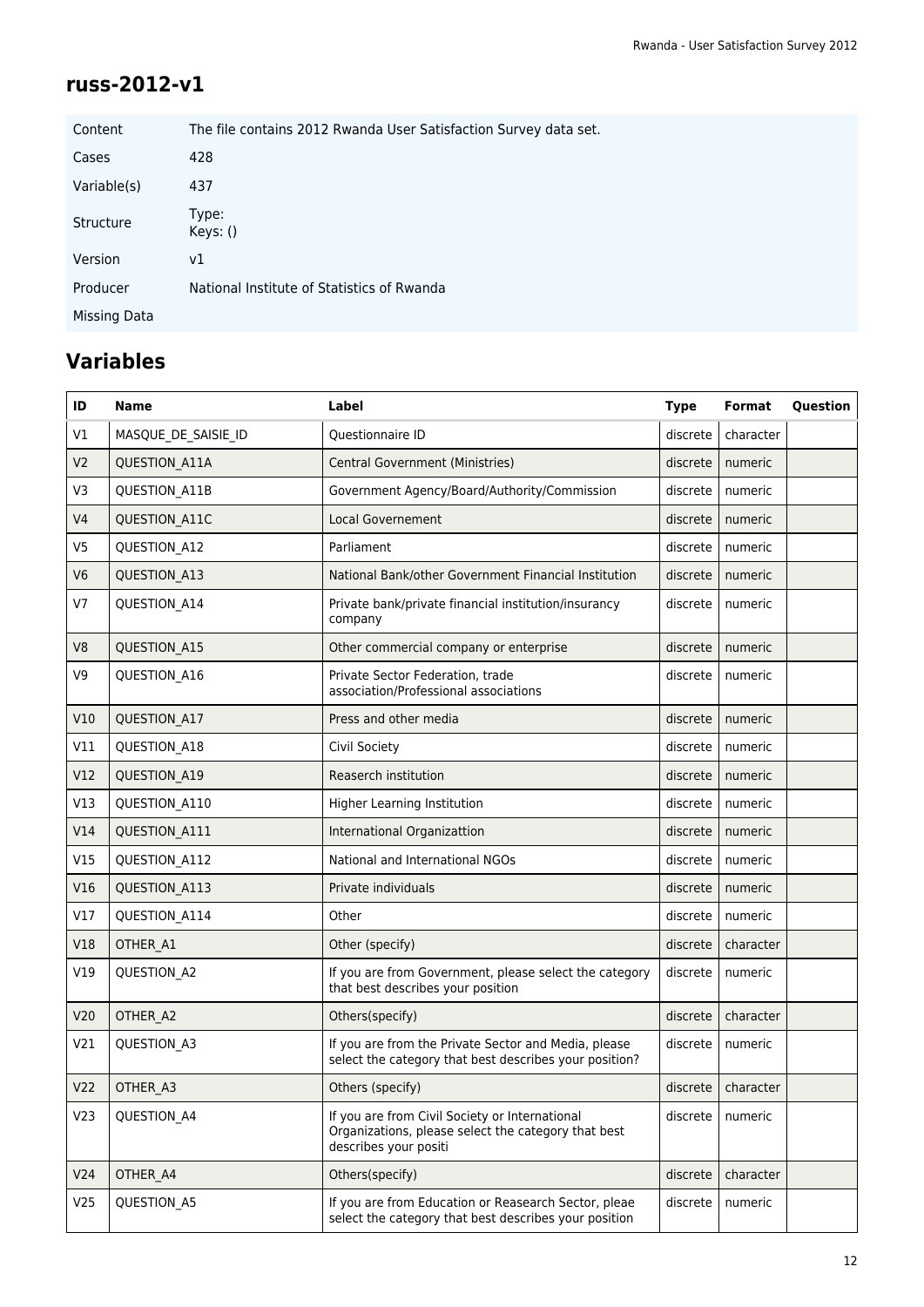| ID              | <b>Name</b>  | Label                                                                                                                      | <b>Type</b> | <b>Format</b>          | Question |
|-----------------|--------------|----------------------------------------------------------------------------------------------------------------------------|-------------|------------------------|----------|
| V26             | OTHER_A5     | Other(Specify)                                                                                                             | discrete    | character              |          |
| V <sub>27</sub> | QUESTIONB11  | The national Institute of Statistics of Rwanda                                                                             | discrete    | numeric                |          |
| V28             | QUESTIONB12  | The National Bank of Rwanda                                                                                                | discrete    | numeric                |          |
| V29             | QUESTIONB13  | The Ministries                                                                                                             | discrete    | numeric                |          |
| V30             | QUESTIONB14  | The Rwanda Revenue Authority                                                                                               | discrete    | numeric                |          |
| V31             | QUESTIONB15  | <b>Other Government entities</b>                                                                                           | discrete    | numeric                |          |
| V32             | QUESTIONB16  | <b>International Organizations</b>                                                                                         | discrete    | numeric                |          |
| V33             | OTHERB16     | Sepecify the INGO                                                                                                          | discrete    | character              |          |
| V34             | QUESTIONB21  | National accounts(GDP)                                                                                                     | discrete    | numeric                |          |
| V35             | QUESTIONB22  | Price statistics                                                                                                           | discrete    | numeric                |          |
| V36             | QUESTIONB23  | <b>Public finance statistics</b>                                                                                           | discrete    | numeric                |          |
| V37             | QUESTIONB24  | Monetary and financial statistics                                                                                          | discrete    | numeric                |          |
| V38             | QUESTIONB25  | <b>Balance of payments</b>                                                                                                 | discrete    | numeric                |          |
| V39             | QUESTIONB26  | <b>Business statistics</b>                                                                                                 | discrete    | numeric                |          |
| V40             | QUESTIONB27  | <b>Employment statistics</b>                                                                                               | discrete    | numeric                |          |
| V41             | QUESTIONB28  | External trade statistics                                                                                                  | discrete    | numeric                |          |
| V42             | QUESTIONB29  | Income and poverty statistics                                                                                              | discrete    | numeric                |          |
| V43             | QUESTIONB210 | Demographic statistics                                                                                                     | discrete    | numeric                |          |
| V44             | QUESTIONB211 | Social sector statistics                                                                                                   | discrete    | numeric                |          |
| V45             | QUESTIONB212 | <b>Environment statistics</b>                                                                                              | discrete    | numeric                |          |
| V46             | QUESTIONB213 | Agriculture and fishery statistics                                                                                         | discrete    | numeric                |          |
| V <sub>47</sub> | QUESTIONB214 | Regional statistics                                                                                                        | discrete    | numeric                |          |
| <b>V48</b>      | QUESTIONB215 | Other use                                                                                                                  | discrete    | numeric                |          |
| V49             | OTHERB215    | Please specify                                                                                                             |             | $discrete$   character |          |
| V50             | QUESTIONB31  | Official press releases or website of the Natoonal<br>Institute of Rewanda                                                 | discrete    | numeric                |          |
| V51             | QUESTIONB32  | Publications of the National Institute of Statistics of<br>Rwanda                                                          | discrete    | numeric                |          |
| V <sub>52</sub> | QUESTIONB33  | Official press releases or Website of National Bank of<br>Rwanda                                                           | discrete    | numeric                |          |
| V <sub>53</sub> | QUESTIONB34  | Publications of the National Bank of Rwanda                                                                                | discrete    | numeric                |          |
| V54             | QUESTIONB35  | Official press releases or website of other public agency                                                                  | discrete    | numeric                |          |
| V <sub>55</sub> | OTHERB35     | Speccify the agency                                                                                                        | discrete    | character              |          |
| V56             | QUESTIONB36  | On request from the                                                                                                        | discrete    | numeric                |          |
| V57             | OTHERTB36    | Specify institution                                                                                                        | discrete    | character              |          |
| V58             | QUESTIONB37  | Private sector summaries and analyses                                                                                      | discrete    | numeric                |          |
| V59             | QUESTIONB38  | Publications or websites of IO                                                                                             | discrete    | numeric                |          |
| V60             | QUESTIONB39  | Other sources                                                                                                              | discrete    | numeric                |          |
| V61             | OTHERB39     | Please specify                                                                                                             | discrete    | character              |          |
| V62             | QUESTIONB4   | Do you refer to or make use of the official descriptions<br>of the sources and methods to compille official<br>statistics? | discrete    | numeric                |          |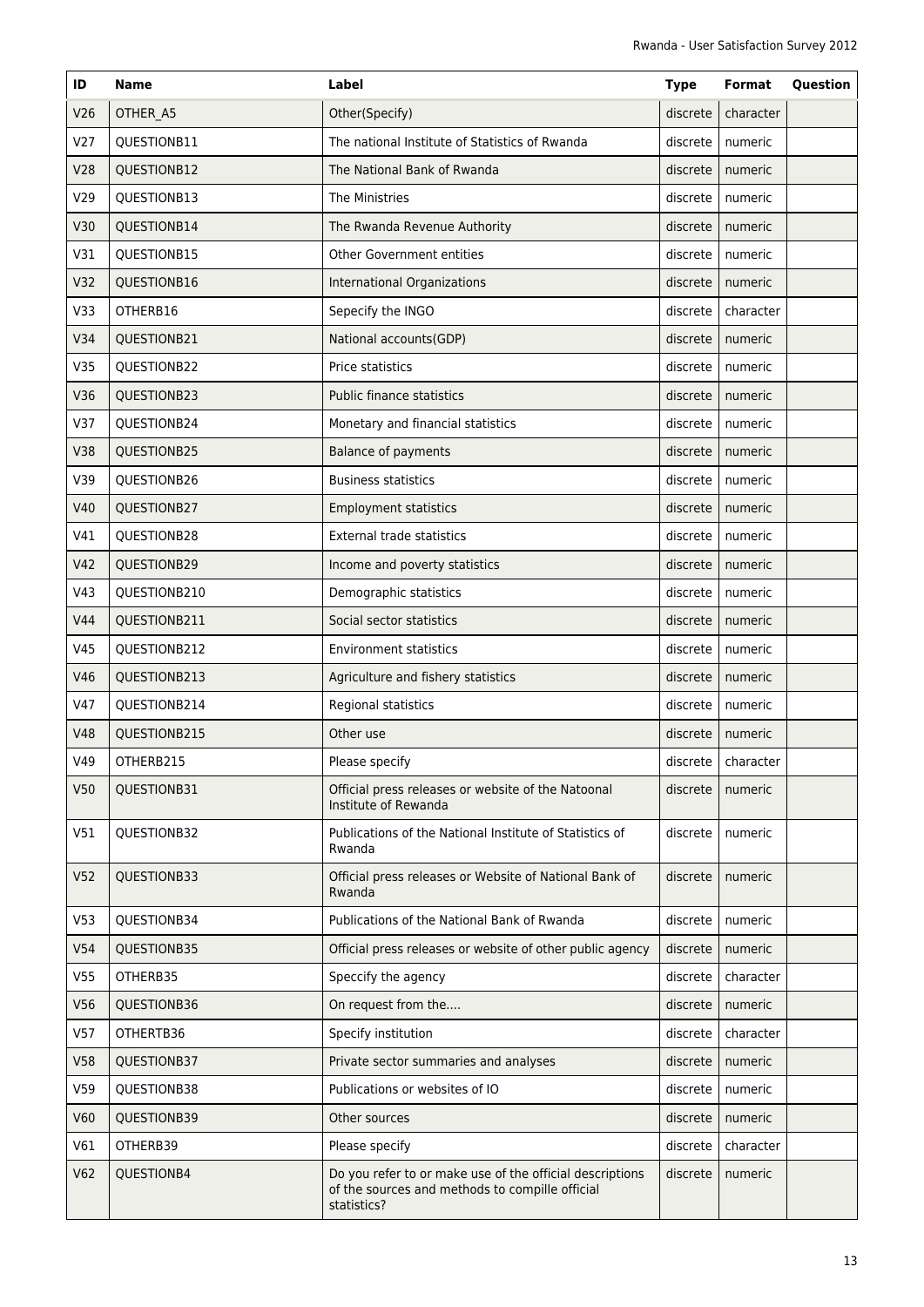| ID              | <b>Name</b>        | Label                                                                                            | <b>Type</b> | Format    | <b>Question</b> |
|-----------------|--------------------|--------------------------------------------------------------------------------------------------|-------------|-----------|-----------------|
| V63             | EXPLAINB4          | Please explain                                                                                   | discrete    | character |                 |
| V64             | QUESTIONB51        | Analysis of current developments for short-term<br>decision making                               | discrete    | numeric   |                 |
| V65             | QUESTIONB52        | Analysis of the trends for longer-term policy<br>formulation                                     | discrete    | numeric   |                 |
| V66             | QUESTIONB53        | Econometric model building and forecasting                                                       | discrete    | numeric   |                 |
| V67             | QUESTIONB54        | Research purposes                                                                                | discrete    | numeric   |                 |
| <b>V68</b>      | QUESTIONB55        | General economic information                                                                     | discrete    | numeric   |                 |
| V69             | QUESTIONB56        | Other purpose                                                                                    | discrete    | numeric   |                 |
| V70             | OTHERB56           | please specify                                                                                   | discrete    | character |                 |
| V71             | QUESTIONB6         | Do the available official statistics meet your priority<br>data needs?                           | discrete    | numeric   |                 |
| V72             | QUESTIONB61        | If not, please indicate what data is not available to<br>meet your priority needs.               | discrete    | character |                 |
| V <sub>73</sub> | QUESTIONB7         | To what extent do official statistics allow you to carry<br>out the purpose mentioned under 4.1? | discrete    | numeric   |                 |
| V74             | QUESTIONC1A        | National accounts (GDP)                                                                          | discrete    | numeric   |                 |
| V <sub>75</sub> | QUESTIONC1B        | Prices                                                                                           | discrete    | numeric   |                 |
| V76             | QUESTIONC1C        | Public finance statistics                                                                        | discrete    | numeric   |                 |
| V77             | QUESTIONC1D        | Monetary and financial statistics                                                                | discrete    | numeric   |                 |
| V78             | <b>QUESTIONC1E</b> | <b>Balance of payments</b>                                                                       | discrete    | numeric   |                 |
| V79             | QUESTIONC1F        | <b>Business statistics</b>                                                                       | discrete    | numeric   |                 |
| V80             | QUESTIONC1G        | <b>Employment statistics</b>                                                                     | discrete    | numeric   |                 |
| V81             | QUESTIONC1H        | <b>External trade statistics</b>                                                                 | discrete    | numeric   |                 |
| <b>V82</b>      | QUESTIONC1I        | Income/poverty statistics                                                                        | discrete    | numeric   |                 |
| V83             | QUESTIONC1J        | Demographic statistics                                                                           | discrete    | numeric   |                 |
| <b>V84</b>      | QUESTIONC1K        | Social sectors (health, educ.)                                                                   | discrete    | numeric   |                 |
| <b>V85</b>      | QUESTIONC1L        | <b>Environment statistics</b>                                                                    | discrete    | numeric   |                 |
| <b>V86</b>      | QUESTIONC1M        | Agriculture/fishery stats                                                                        | discrete    | numeric   |                 |
| <b>V87</b>      | QUESTIONC1N        | Regional statistics                                                                              | discrete    | numeric   |                 |
| <b>V88</b>      | OTHERC1            | Other (Please specify)                                                                           | discrete    | character |                 |
| V89             | QUESTIONC2A        | National accounts (GDP)                                                                          | discrete    | numeric   |                 |
| V90             | QUESTIONC2B        | Prices                                                                                           | discrete    | numeric   |                 |
| V91             | QUESTIONC2C        | Public finance statistics                                                                        | discrete    | numeric   |                 |
| V92             | QUESTIONC2D        | Monetary and financial statistics                                                                | discrete    | numeric   |                 |
| V93             | QUESTIONC2E        | <b>Balance of payments</b>                                                                       | discrete    | numeric   |                 |
| V94             | QUESTIONC2F        | <b>Business statistics</b>                                                                       | discrete    | numeric   |                 |
| V95             | QUESTIONC2G        | <b>Employment statistics</b>                                                                     | discrete    | numeric   |                 |
| V96             | QUESTIONC2H        | External trade statistics                                                                        | discrete    | numeric   |                 |
| V97             | QUESTIONC2I        | Income/poverty statistics                                                                        | discrete    | numeric   |                 |
| <b>V98</b>      | QUESTIONC2J        | Demographic statistics                                                                           | discrete    | numeric   |                 |
| V99             | QUESTIONC2K        | Social sectors (health, educ.)                                                                   | discrete    | numeric   |                 |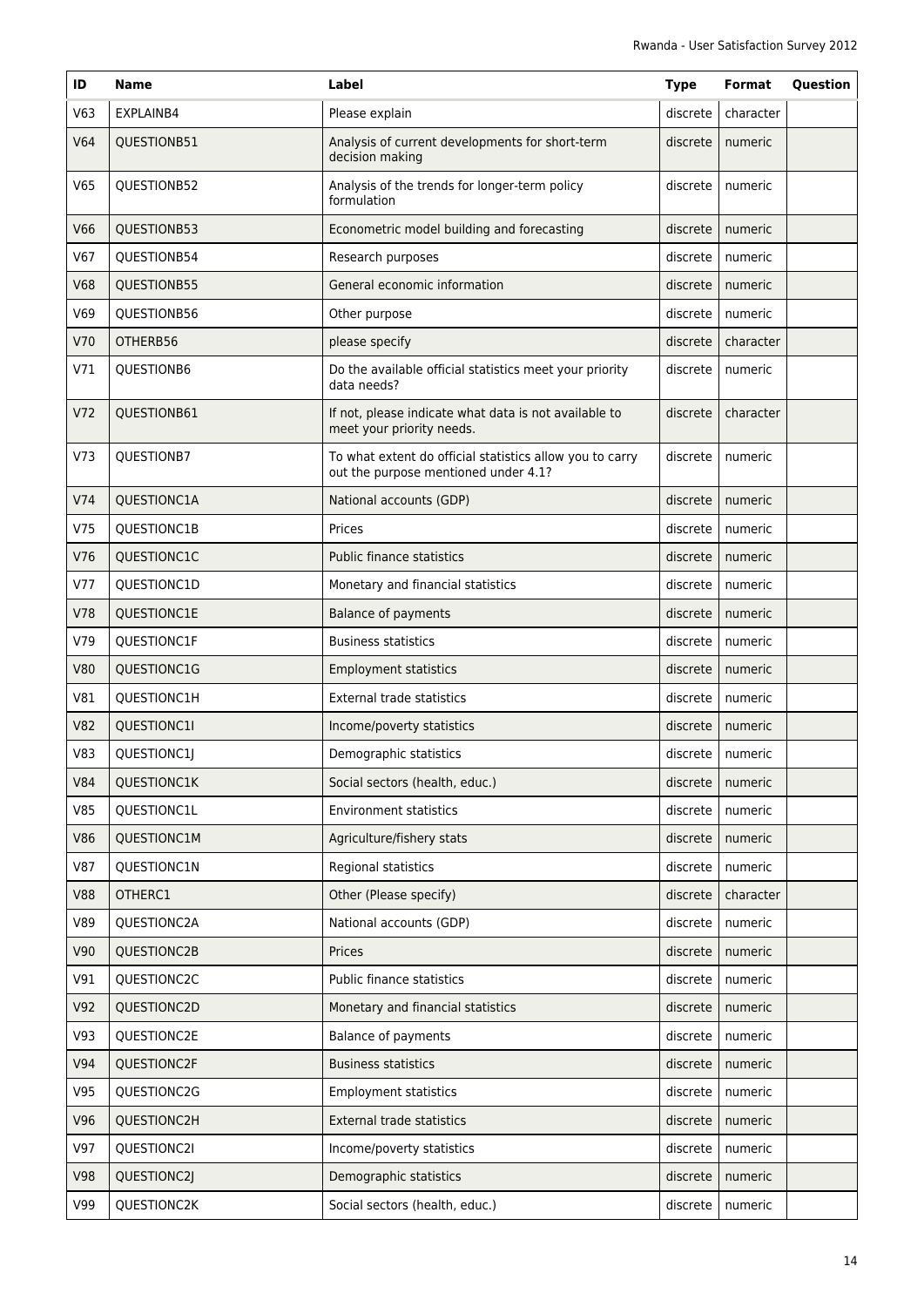| ID          | <b>Name</b>  | Label                             | <b>Type</b> | Format    | Question |
|-------------|--------------|-----------------------------------|-------------|-----------|----------|
| V100        | QUESTIONC2L  | <b>Environment statistics</b>     | discrete    | numeric   |          |
| V101        | QUESTIONC2M  | Agriculture/fishery stats         | discrete    | numeric   |          |
| V102        | QUESTIONC2N  | Regional statistics               | discrete    | numeric   |          |
| V103        | OTHERC2      | Other (Please specify)            | discrete    | character |          |
| V104        | QUESTIONC3A  | National accounts (GDP)           | discrete    | numeric   |          |
| V105        | QUESTIONC3B  | Prices                            | discrete    | numeric   |          |
| V106        | QUESTIONC3C  | <b>Public finance statistics</b>  | discrete    | numeric   |          |
| V107        | QUESTIONC3D  | Monetary and financial statistics | discrete    | numeric   |          |
| V108        | QUESTIONC3E  | Balance of payments               | discrete    | numeric   |          |
| V109        | QUESTIONC3F  | <b>Business statistics</b>        | discrete    | numeric   |          |
| V110        | QUESTIONC3G  | <b>Employment statistics</b>      | discrete    | numeric   |          |
| <b>V111</b> | QUESTIONC3H  | <b>External trade statistics</b>  | discrete    | numeric   |          |
| V112        | QUESTIONC3I  | Income/poverty statistics         | discrete    | numeric   |          |
| V113        | QUESTIONC3J  | Demographic statistics            | discrete    | numeric   |          |
| V114        | QUESTIONC3K  | Social sectors (health, educ.)    | discrete    | numeric   |          |
| V115        | QUESTIONC3L  | <b>Environment statistics</b>     | discrete    | numeric   |          |
| V116        | QUESTIONC3M  | Agriculture/fishery stats         | discrete    | numeric   |          |
| V117        | QUESTIONC3N  | Regional statistics               | discrete    | numeric   |          |
| V118        | OTHERC3      | Other (Please specify)            | discrete    | character |          |
| V119        | QUESTIONC41A | National accounts (GDP)           | discrete    | numeric   |          |
| V120        | QUESTIONC41B | Prices                            | discrete    | numeric   |          |
| V121        | QUESTIONC41C | Public finance statistics         | discrete    | numeric   |          |
| V122        | QUESTIONC41D | Monetary and financial statistics | discrete    | numeric   |          |
| V123        | QUESTIONC41E | Balance of payments               | discrete    | numeric   |          |
| V124        | QUESTIONC41F | <b>Business statistics</b>        | discrete    | numeric   |          |
| V125        | QUESTIONC41G | <b>Employment statistics</b>      | discrete    | numeric   |          |
| V126        | QUESTIONC41H | External trade statistics         | discrete    | numeric   |          |
| V127        | QUESTIONC41I | Income/poverty statistics         | discrete    | numeric   |          |
| V128        | QUESTIONC41J | Demographic statistics            | discrete    | numeric   |          |
| V129        | QUESTIONC41K | Social sectors (health, educ.)    | discrete    | numeric   |          |
| V130        | QUESTIONC41L | <b>Environment statistics</b>     | discrete    | numeric   |          |
| V131        | QUESTIONC41M | Agriculture/fishery stats         | discrete    | numeric   |          |
| V132        | QUESTIONC41N | Regional statistics               | discrete    | numeric   |          |
| V133        | OTHERC41     | Other (Please specify)            | discrete    | character |          |
| V134        | QUESTIONC42A | National accounts (GDP)           | discrete    | numeric   |          |
| V135        | QUESTIONC42B | prices                            | discrete    | numeric   |          |
| V136        | QUESTIONC42C | Public finance statistics         | discrete    | numeric   |          |
| V137        | QUESTIONC42D | Monetary and financial statistics | discrete    | numeric   |          |
| V138        | QUESTIONC42E | <b>Balance of payments</b>        | discrete    | numeric   |          |
| V139        | QUESTIONC42F | <b>Business statistics</b>        | discrete    | numeric   |          |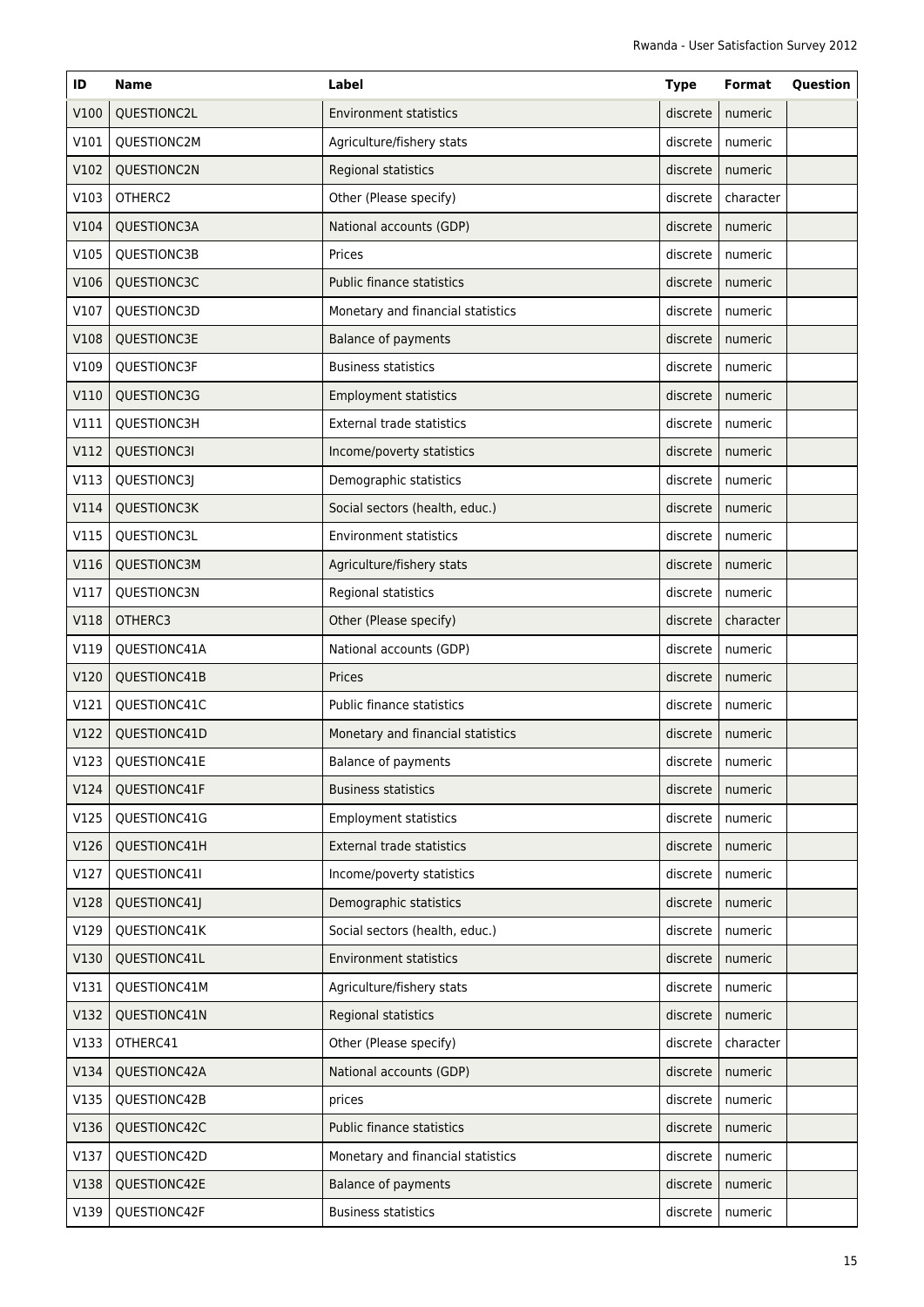| ID   | <b>Name</b>  | Label                             | <b>Type</b> | <b>Format</b>          | Question |
|------|--------------|-----------------------------------|-------------|------------------------|----------|
| V140 | QUESTIONC42G | <b>Employment statistics</b>      | discrete    | numeric                |          |
| V141 | QUESTIONC42H | External trade statistics         | discrete    | numeric                |          |
| V142 | QUESTIONC42I | Income/poverty statistics         | discrete    | numeric                |          |
| V143 | QUESTIONC42J | Demographic statistics            | discrete    | numeric                |          |
| V144 | QUESTIONC42K | Social sectors (health, educ.)    | discrete    | numeric                |          |
| V145 | QUESTIONC42L | <b>Environment statistics</b>     | discrete    | numeric                |          |
| V146 | QUESTIONC42M | Agriculture/fishery stats         | discrete    | numeric                |          |
| V147 | QUESTIONC42N | Regional statistics               | discrete    | numeric                |          |
| V148 | OTHERC42     | Other (Please specify)            | discrete    | character              |          |
| V149 | QUESTIONC43A | National accounts (GDP)           | discrete    | numeric                |          |
| V150 | QUESTIONC43B | Prices                            | discrete    | numeric                |          |
| V151 | QUESTIONC43C | Public finance statistics         | discrete    | numeric                |          |
| V152 | QUESTIONC43D | Monetary and financial statistics | discrete    | numeric                |          |
| V153 | QUESTIONC43E | <b>Balance of payments</b>        | discrete    | numeric                |          |
| V154 | QUESTIONC43F | <b>Business statistics</b>        | discrete    | numeric                |          |
| V155 | QUESTIONC43G | <b>Employment statistics</b>      | discrete    | numeric                |          |
| V156 | QUESTIONC43H | External trade statistics         | discrete    | numeric                |          |
| V157 | QUESTIONC43I | Income/poverty statistics         | discrete    | numeric                |          |
| V158 | QUESTIONC43J | Demographic statistics            | discrete    | numeric                |          |
| V159 | QUESTIONC43K | Social sectors (health, educ.)    | discrete    | numeric                |          |
| V160 | QUESTIONC43L | <b>Environment statistics</b>     | discrete    | numeric                |          |
| V161 | QUESTIONC43M | Agriculture/fishery stats         | discrete    | numeric                |          |
| V162 | QUESTIONC43N | Regional statistics               | discrete    | numeric                |          |
| V163 | OTHERC43     | Other (Please specify)            |             | $discrete$   character |          |
| V164 | QUESTIONC44A | National accounts (GDP)           | discrete    | numeric                |          |
| V165 | QUESTIONC44B | Prices                            | discrete    | numeric                |          |
| V166 | QUESTIONC44C | <b>Public finance statistics</b>  | discrete    | numeric                |          |
| V167 | QUESTIONC44D | Monetary and financial statistics | discrete    | numeric                |          |
| V168 | QUESTIONC44E | <b>Balance of payments</b>        | discrete    | numeric                |          |
| V169 | QUESTIONC44F | <b>Business statistics</b>        | discrete    | numeric                |          |
| V170 | QUESTIONC44G | <b>Employment statistics</b>      | discrete    | numeric                |          |
| V171 | QUESTIONC44H | External trade statistics         | discrete    | numeric                |          |
| V172 | QUESTIONC44I | Income/poverty statistics         | discrete    | numeric                |          |
| V173 | QUESTIONC44J | Demographic statistics            | discrete    | numeric                |          |
| V174 | QUESTIONC44K | Social sectors (health, educ.)    | discrete    | numeric                |          |
| V175 | QUESTIONC44L | <b>Environment statistics</b>     | discrete    | numeric                |          |
| V176 | QUESTIONC44M | Agriculture/fishery stats         | discrete    | numeric                |          |
| V177 | QUESTIONC44N | Regional statistics               | discrete    | numeric                |          |
| V178 | OTHERC44     | Other (Please specify)            | discrete    | character              |          |
| V179 | QUESTIONC45A | National accounts (GDP)           | discrete    | numeric                |          |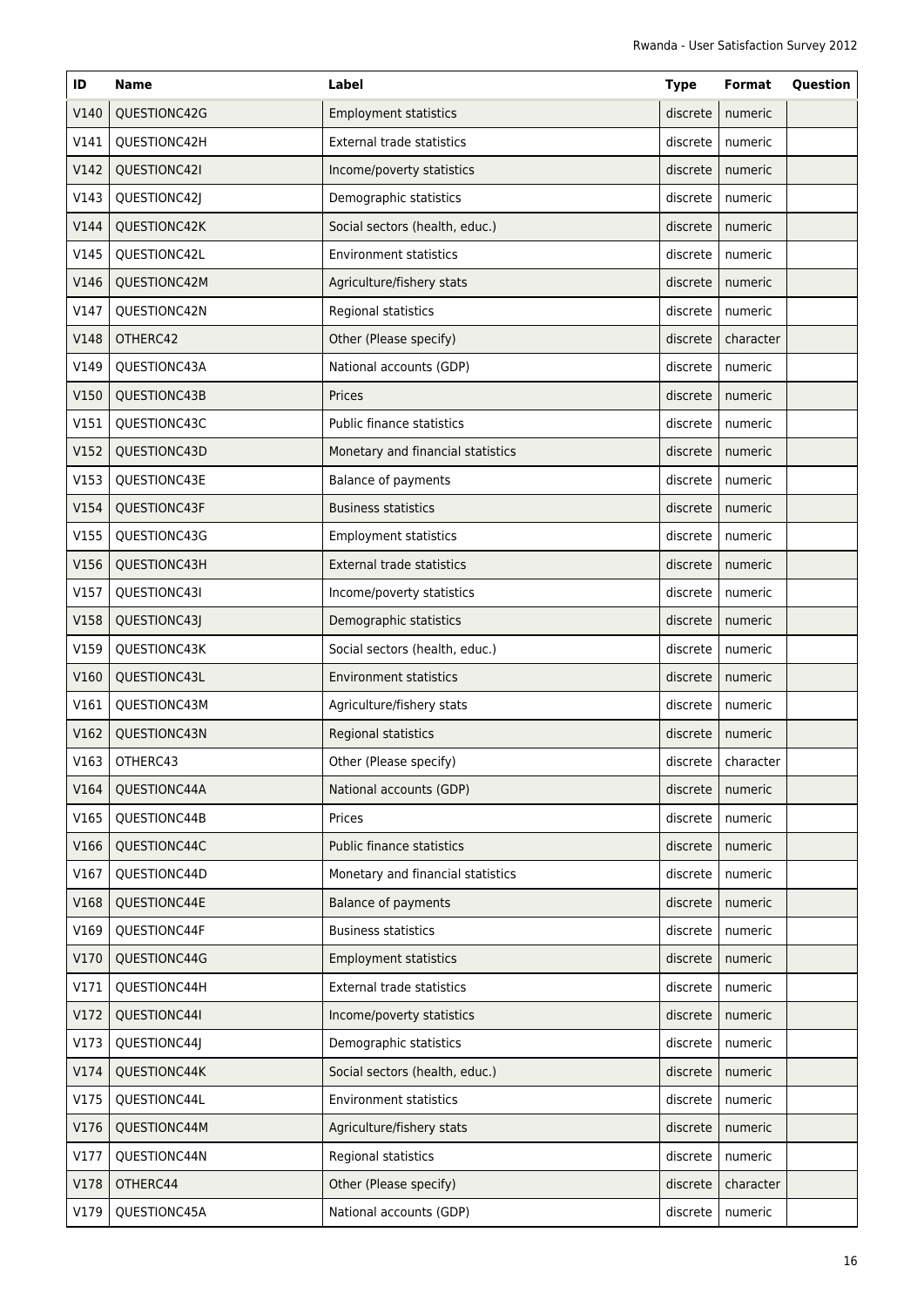| ID   | <b>Name</b>        | Label                                                                                                                   | <b>Type</b> | Format    | <b>Ouestion</b> |
|------|--------------------|-------------------------------------------------------------------------------------------------------------------------|-------------|-----------|-----------------|
| V180 | QUESTIONC45B       | Prices                                                                                                                  | discrete    | numeric   |                 |
| V181 | QUESTIONC45C       | Public finance statistics                                                                                               | discrete    | numeric   |                 |
| V182 | QUESTIONC45D       | Monetary and financial statistics                                                                                       | discrete    | numeric   |                 |
| V183 | QUESTIONC45E       | Balance of payments                                                                                                     | discrete    | numeric   |                 |
| V184 | QUESTIONC45F       | <b>Business statistics</b>                                                                                              | discrete    | numeric   |                 |
| V185 | OUESTIONC45G       | <b>Employment statistics</b>                                                                                            | discrete    | numeric   |                 |
| V186 | QUESTIONC45H       | <b>External trade statistics</b>                                                                                        | discrete    | numeric   |                 |
| V187 | QUESTIONC45I       | Income/poverty statistics                                                                                               | discrete    | numeric   |                 |
| V188 | QUESTIONC45J       | Demographic statistics                                                                                                  | discrete    | numeric   |                 |
| V189 | QUESTIONC45K       | Social sectors (health, educ.)                                                                                          | discrete    | numeric   |                 |
| V190 | QUESTIONC45L       | <b>Environment statistics</b>                                                                                           | discrete    | numeric   |                 |
| V191 | QUESTIONC45M       | Agriculture/fishery stats                                                                                               | discrete    | numeric   |                 |
| V192 | QUESTIONC45N       | Regional statistics                                                                                                     | discrete    | numeric   |                 |
| V193 | OTHERC45           | Other (Please specify)                                                                                                  | discrete    | character |                 |
| V194 | QUESTIONC46        | Is the above information on methodology sufficiently<br>clear and at an adequate level of detail to be useful to<br>you | discrete    | numeric   |                 |
| V195 | QUESTIONC47        | Are official statistics presented in an<br>easy-to-understand way                                                       | discrete    | numeric   |                 |
| V196 | QUESTIOND1A        | National accounts GDP)                                                                                                  | discrete    | numeric   |                 |
| V197 | QUESTIOND1B        | <b>Price Statistics</b>                                                                                                 | discrete    | numeric   |                 |
| V198 | QUESTIOND1C        | <b>Public finance statistics</b>                                                                                        | discrete    | numeric   |                 |
| V199 | QUESTIOND1D        | Monetary and financial statistics                                                                                       | discrete    | numeric   |                 |
| V200 | QUESTIOND1E        | <b>Balance of payments</b>                                                                                              | discrete    | numeric   |                 |
| V201 | QUESTIOND1F        | <b>Business statistics</b>                                                                                              | discrete    | numeric   |                 |
| V202 | QUESTIOND1G        | <b>Employment statistics</b>                                                                                            | discrete    | numeric   |                 |
| V203 | QUESTIOND1H        | <b>External trade statistics</b>                                                                                        | discrete    | numeric   |                 |
| V204 | QUESTIOND1I        | Income and poverty statistics                                                                                           | discrete    | numeric   |                 |
| V205 | QUESTIOND1J        | Demographic statistics                                                                                                  | discrete    | numeric   |                 |
| V206 | QUESTIOND1K        | Social sector                                                                                                           | discrete    | numeric   |                 |
| V207 | QUESTIOND1L        | Environment statistics                                                                                                  | discrete    | numeric   |                 |
| V208 | QUESTIOND1M        | Agriculture and fishery statistics                                                                                      | discrete    | numeric   |                 |
| V209 | QUESTIOND1N        | Regional statistics                                                                                                     | discrete    | numeric   |                 |
| V210 | QUESTIOND10        | Other                                                                                                                   | discrete    | numeric   |                 |
| V211 | OTHERD1            | Please specify                                                                                                          | discrete    | character |                 |
| V212 | QUESTIOND2         | Did you use official statistics before 2009?                                                                            | discrete    | numeric   |                 |
| V213 | QUESTIOND21AACCESS | National accounts (GDP)                                                                                                 | discrete    | numeric   |                 |
| V214 | QUESTIOND21BACCESS | Price statistics                                                                                                        | discrete    | numeric   |                 |
| V215 | QUESTIOND21CACCESS | Public finance statistics                                                                                               | discrete    | numeric   |                 |
| V216 | QUESTIOND21DACCESS | Monetary and financial statistics                                                                                       | discrete    | numeric   |                 |
| V217 | QUESTIOND21EACCES  | <b>Balance of payments</b>                                                                                              | discrete    | numeric   |                 |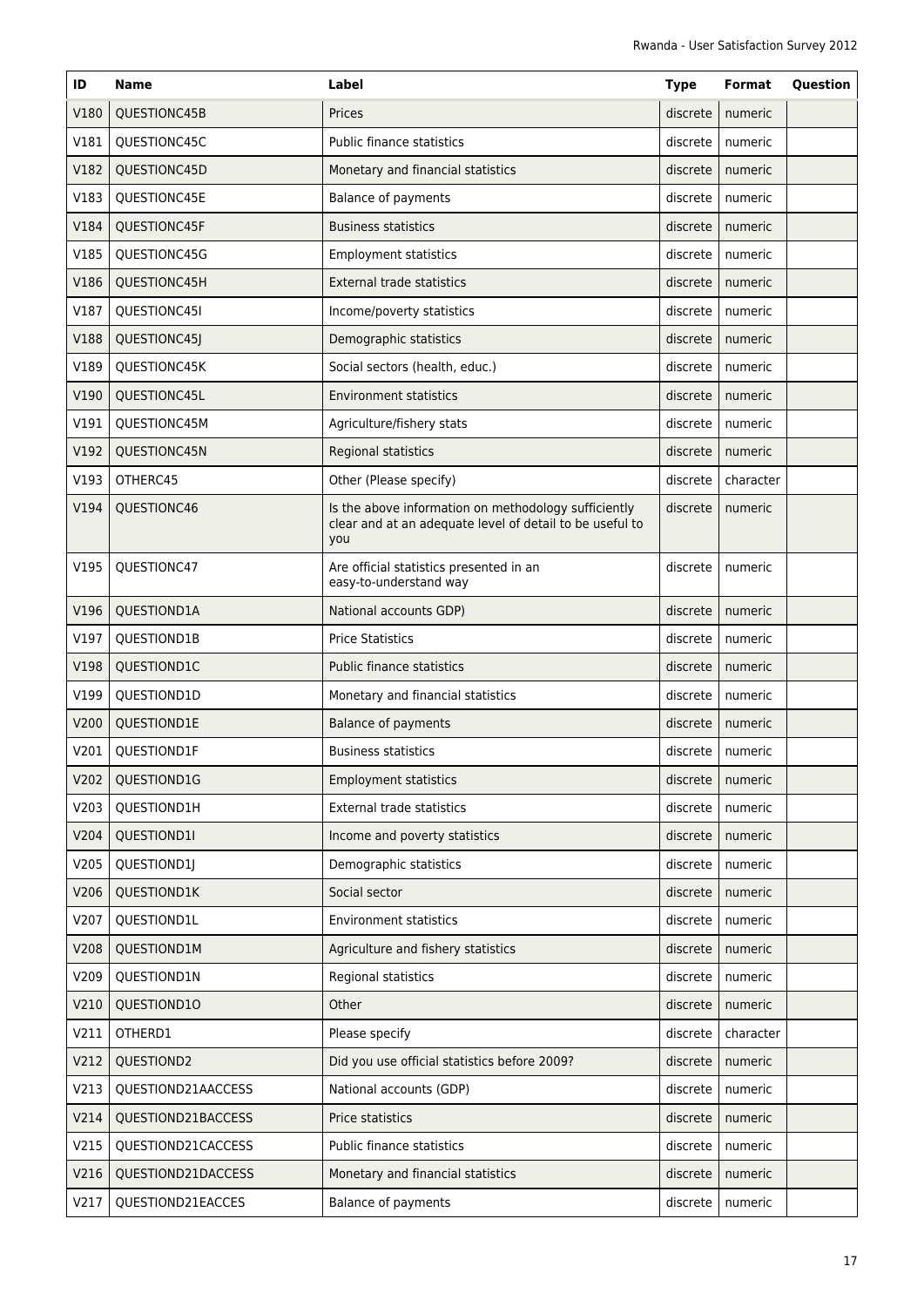| ID   | Name                 | Label                              | <b>Type</b> | <b>Format</b> | <b>Ouestion</b> |
|------|----------------------|------------------------------------|-------------|---------------|-----------------|
| V218 | QUESTIOND21FACCESS   | <b>Business statistics</b>         | discrete    | numeric       |                 |
| V219 | QUESTIOND21GACCESS   | <b>Employment statistics</b>       | discrete    | numeric       |                 |
| V220 | QUESTIOND21HACCESS   | <b>External trade statistics</b>   | discrete    | numeric       |                 |
| V221 | QUESTIOND21IACCESS   | Income and poverty statistics      | discrete    | numeric       |                 |
| V222 | QUESTIOND21JACCESS   | Demographic statistics             | discrete    | numeric       |                 |
| V223 | QUESTIOND21KACCESS   | Social sector                      | discrete    | numeric       |                 |
| V224 | QUESTIOND21LACCESS   | <b>Environment statistics</b>      | discrete    | numeric       |                 |
| V225 | QUESTIOND21MACCESS   | Agriculture and fishery statistics | discrete    | numeric       |                 |
| V226 | QUESTIOND21NACCESS   | Regional statistics                | discrete    | numeric       |                 |
| V227 | QUESTD21OACCESS      | Other (specify)                    | discrete    | numeric       |                 |
| V228 | OTHERD21ACCESS       | <b>Please Specify</b>              | discrete    | character     |                 |
| V229 | QUESTIOND21AMETHOD   | National accounts (GDP)            | discrete    | numeric       |                 |
| V230 | QUESTIOND21BMETHODOD | <b>Price Statistics</b>            | discrete    | numeric       |                 |
| V231 | QUESTIOND21CMETHOD   | Public finance statistics          | discrete    | numeric       |                 |
| V232 | QUESTIOND21DMETHOD   | Monetary and financial statistics  | discrete    | numeric       |                 |
| V233 | QUESTIOND21EMETHOD   | Balance of payments                | discrete    | numeric       |                 |
| V234 | QUESTIOND21FMETHOD   | <b>Business statistics</b>         | discrete    | numeric       |                 |
| V235 | QUESTIOND21GMETHOD   | <b>Employment statistics</b>       | discrete    | numeric       |                 |
| V236 | QUESTIOND21HMETHOD   | <b>External trade statistics</b>   | discrete    | numeric       |                 |
| V237 | QUESTIOND21IMETHOD   | Income/povert statistics           | discrete    | numeric       |                 |
| V238 | QUESTIOND21JMETHOD   | Demographic statistics             | discrete    | numeric       |                 |
| V239 | QUESTIOND21KMETHOD   | Social sectos(health, educ)        | discrete    | numeric       |                 |
| V240 | QUESTIOND21LMETHOD   | <b>Environmental statistics</b>    | discrete    | numeric       |                 |
| V241 | QUESTIOND21MMETHOD   | Agriculture/fishery statistics     | discrete    | numeric       |                 |
| V242 | QUESTIOND21NMETHOD   | Regional statistics                | discrete    | numeric       |                 |
| V243 | QUESTIOND21OMETHOD   | Other                              | discrete    | numeric       |                 |
| V244 | OTHERD21METHOD       | Please specify                     | discrete    | character     |                 |
| V245 | QUESTIOND21ATIMEL    | National accounts (GDP)            | discrete    | numeric       |                 |
| V246 | QUESTIOND21BTIMEL    | Prices                             | discrete    | numeric       |                 |
| V247 | QUESTIOND21CTIMEL    | Public finance statistics          | discrete    | numeric       |                 |
| V248 | QUESTIOND21DTIMEL    | Monetary and financial statistics  | discrete    | numeric       |                 |
| V249 | QUESTIOND21ETIMEL    | Balance of payments                | discrete    | numeric       |                 |
| V250 | QUESTIOND21FTIMEL    | <b>Business statistics</b>         | discrete    | numeric       |                 |
| V251 | QUESTIOND21GTIMEL    | <b>Employment statistics</b>       | discrete    | numeric       |                 |
| V252 | QUESTIOND21HTIMEL    | External trade statistics          | discrete    | numeric       |                 |
| V253 | QUESTIOND21ITIMEL    | Income/povert statistics           | discrete    | numeric       |                 |
| V254 | QUESTIOND21JTIMEL    | Demographic statistics             | discrete    | numeric       |                 |
| V255 | QUESTIOND21KTIMEL    | Social sectos(health, educ)        | discrete    | numeric       |                 |
| V256 | QUESTIOND21LTIMEL    | <b>Environmental statistics</b>    | discrete    | numeric       |                 |
| V257 | QUESTIOND21MTIMEL    | Agriculture/fishery statistics     | discrete    | numeric       |                 |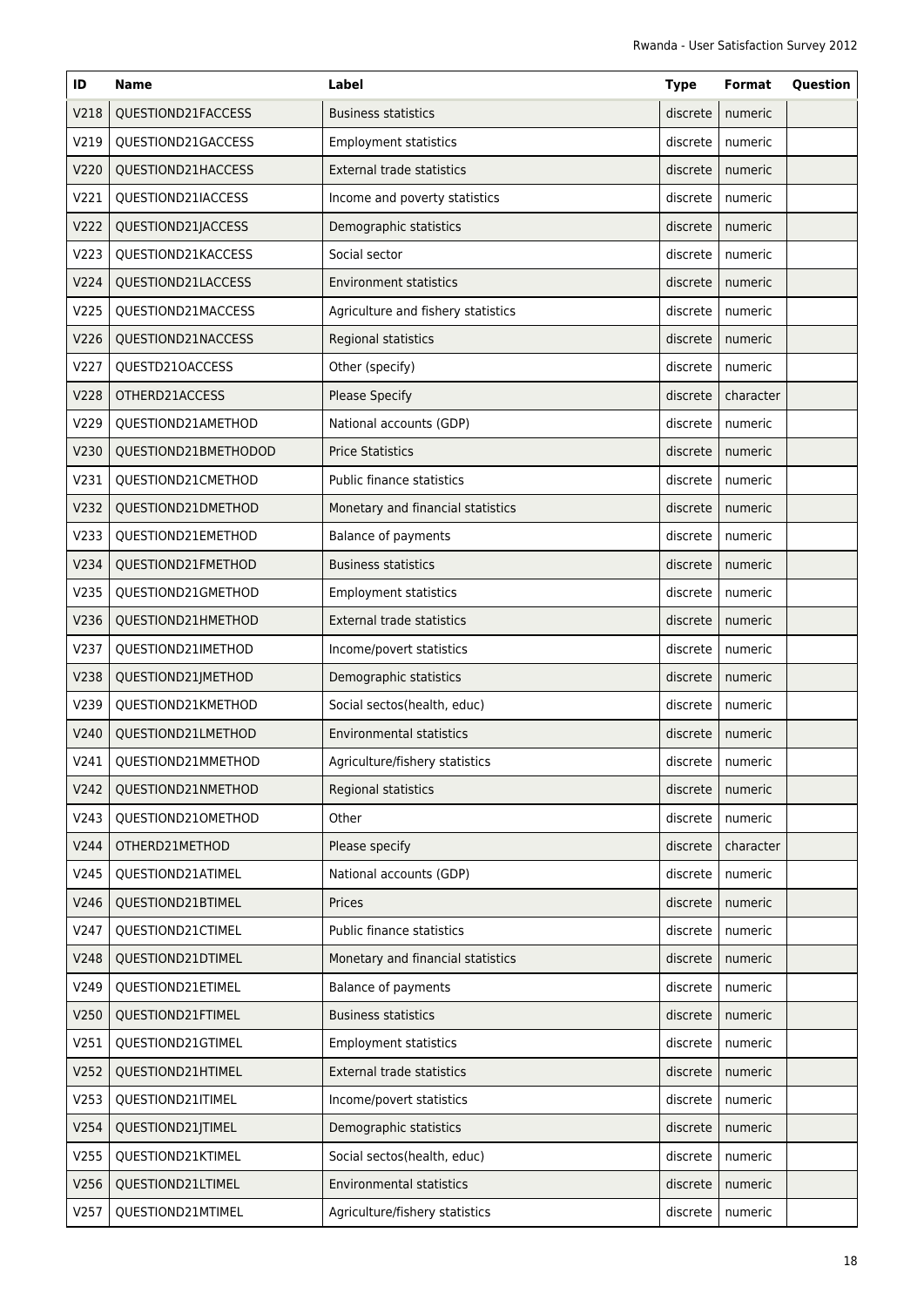| ID   | Name                  | Label                                                                                                    | <b>Type</b> | Format    | Question |
|------|-----------------------|----------------------------------------------------------------------------------------------------------|-------------|-----------|----------|
| V258 | QUESTIOND21NTIMEL     | Regional statistics                                                                                      | discrete    | numeric   |          |
| V259 | QUESTIOND21OTIMEL     | <b>Others</b>                                                                                            | discrete    | numeric   |          |
| V260 | OTHERD21TIMEL         | Please specify                                                                                           | discrete    | character |          |
| V261 | QUESTIOND21AACCURACY  | National accounts (GDP)                                                                                  | discrete    | numeric   |          |
| V262 | QUESTIOND21BACCUARACY | Prices                                                                                                   | discrete    | numeric   |          |
| V263 | QUESTIOND21CACCUARACY | Public finance statistics                                                                                | discrete    | numeric   |          |
| V264 | QUESTIOND21DACCUARACY | Monetary and financial statistics                                                                        | discrete    | numeric   |          |
| V265 | QUESTIOND21EACCUARACY | Balance of payments                                                                                      | discrete    | numeric   |          |
| V266 | QUESTIOND21FACCUARACY | <b>Business statistics</b>                                                                               | discrete    | numeric   |          |
| V267 | QUESTIOND21GACCUARACY | <b>Employment statistics</b>                                                                             | discrete    | numeric   |          |
| V268 | QUESTIOND21HACCUARACY | External trade statistics                                                                                | discrete    | numeric   |          |
| V269 | QUESTIOND21IACCUARACY | Income/povert statistics                                                                                 | discrete    | numeric   |          |
| V270 | QUESTIOND21JACCUARACY | Demographic statistics                                                                                   | discrete    | numeric   |          |
| V271 | QUESTIOND21KACCUARACY | Social sectos(health, educ)                                                                              | discrete    | numeric   |          |
| V272 | QUESTIOND21LACCUARACY | <b>Environmental statistics</b>                                                                          | discrete    | numeric   |          |
| V273 | QUESTIOND21MACCUARACY | Agriculture/fishery statistics                                                                           | discrete    | numeric   |          |
| V274 | QUESTIOND21NACCUARACY | Regional statistics                                                                                      | discrete    | numeric   |          |
| V275 | QUESTIOND21OACCUARACY | Other                                                                                                    | discrete    | numeric   |          |
| V276 | OTHERD21ACCURACY      | Please specify                                                                                           | discrete    | character |          |
| V277 | QUESTIOND21AOVERALL   | National accounts (GDP)                                                                                  | discrete    | numeric   |          |
| V278 | QUESTIOND21BOVERALL   | Prices                                                                                                   | discrete    | numeric   |          |
| V279 | QUESTIOND21COVERALL   | Public finance statistics                                                                                | discrete    | numeric   |          |
| V280 | QUESTIOND21DOVERALL   | Monetary and financial statistics                                                                        | discrete    | numeric   |          |
| V281 | QUESTIOND21EOVERALL   | Balance of payments                                                                                      | discrete    | numeric   |          |
| V282 | QUESTIOND21FOVERALL   | <b>Business statistics</b>                                                                               | discrete    | numeric   |          |
| V283 | QUESTIOND21GOVERALL   | <b>Employment statistics</b>                                                                             | discrete    | numeric   |          |
| V284 | QUESTIOND21HOVERALL   | <b>External trade statistics</b>                                                                         | discrete    | numeric   |          |
| V285 | QUESTIOND21IOVERALL   | Income/povert statistics                                                                                 | discrete    | numeric   |          |
| V286 | QUESTIOND21JOVERALL   | Demographic statistics                                                                                   | discrete    | numeric   |          |
| V287 | QUESTIOND21KOVERALL   | Social sectos(health, educ)                                                                              | discrete    | numeric   |          |
| V288 | QUESTIOND21LOVERALL   | <b>Environmental statistics</b>                                                                          | discrete    | numeric   |          |
| V289 | QUESTIOND21MOVERALL   | Agriculture/fishery statistics                                                                           | discrete    | numeric   |          |
| V290 | QUESTIOND21NOVERALL   | Regional statistics                                                                                      | discrete    | numeric   |          |
| V291 | QUESTIOND2100VERALL   | Other                                                                                                    | discrete    | numeric   |          |
| V292 | OTHERD21AOVERALL      | Please specify                                                                                           | discrete    | character |          |
| V293 | QUESTIOND3            | How often did you use official statistics for your<br>professional activities during the last 12 months? | discrete    | numeric   |          |
| V294 | OTHERD3               | Specify                                                                                                  | discrete    | character |          |
| V295 | QUESTIOND4            | How satisfied are you with Rwanda official statistics?                                                   | discrete    | numeric   |          |
| V296 | QUESTIOND5            | To what extent have the Rwanda Official Statistics<br>fallen short of or exceeded your expectations?     | discrete    | numeric   |          |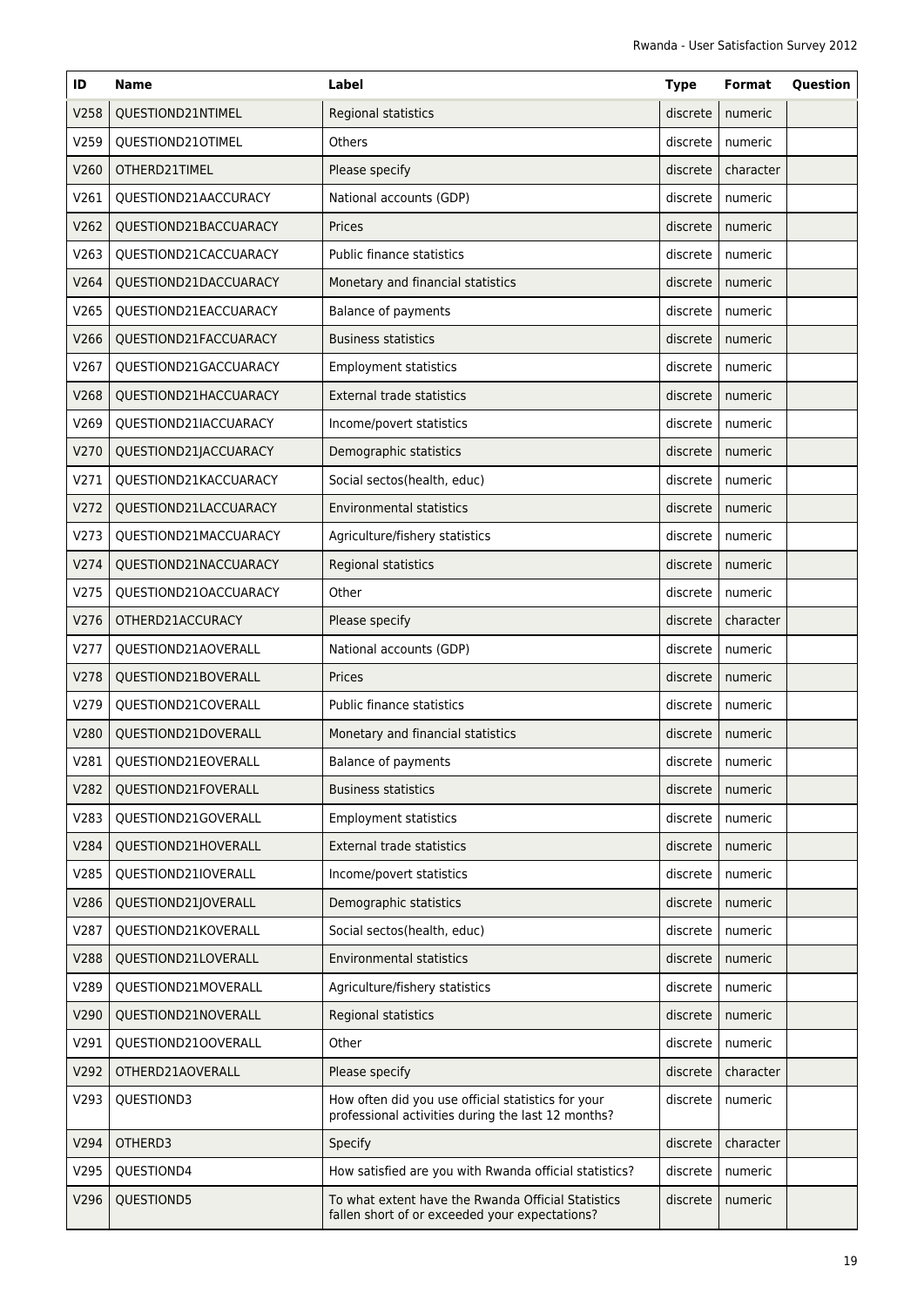| ID   | <b>Name</b>      | Label                                                                                                                         | <b>Type</b> | Format    | Question |
|------|------------------|-------------------------------------------------------------------------------------------------------------------------------|-------------|-----------|----------|
| V297 | QUESTIOND6       | How well do you think the Rwanda Official Statistics<br>compared with the one of a certain ideal country?                     | discrete    | numeric   |          |
| V298 | QUESTIOND7       | Have you ever complained to a provider of official<br>statistics in the past 5 years in relation with official<br>statistics? | discrete    | numeric   |          |
| V299 | QUESTIOND71      | If yes, how weel or poorly was your most recent<br>complaint handled?                                                         | discrete    | numeric   |          |
| V300 | QUESTIOND8       | How confident are you that the delivery of Official<br>Statistics in Rwanda will improve in future?                           | discrete    | numeric   |          |
| V301 | QUESTIOND9       | If asked, would you be willing to say positive things<br>about the Rwanda Official statistics?                                | discrete    | numeric   |          |
| V302 | QUESTIOND10A_WEB | National accounts (GDP)                                                                                                       | discrete    | numeric   |          |
| V303 | QUESTIOND10B WEB | Prices                                                                                                                        | discrete    | numeric   |          |
| V304 | QUESTIOND10C_WEB | <b>Public finance statistics</b>                                                                                              | discrete    | numeric   |          |
| V305 | QUESTIOND10D_WEB | Monetary and financial statistics                                                                                             | discrete    | numeric   |          |
| V306 | QUESTIOND10E_WEB | <b>Balance of payments</b>                                                                                                    | discrete    | numeric   |          |
| V307 | QUESTIOND10F_WEB | <b>Business statistics</b>                                                                                                    | discrete    | numeric   |          |
| V308 | QUESTIOND10G WEB | <b>Employment statistics</b>                                                                                                  | discrete    | numeric   |          |
| V309 | QUESTIOND10H_WEB | <b>External trade statistics</b>                                                                                              | discrete    | numeric   |          |
| V310 | QUESTIOND10I_WEB | Income/povert statistics                                                                                                      | discrete    | numeric   |          |
| V311 | QUESTIOND10J_WEB | Demographic statistics                                                                                                        | discrete    | numeric   |          |
| V312 | QUESTIOND10K_WEB | Social sectos(health, educ)                                                                                                   | discrete    | numeric   |          |
| V313 | QUESTIOND10L_WEB | <b>Environmental statistics</b>                                                                                               | discrete    | numeric   |          |
| V314 | QUESTIOND10M_WEB | Agriculture/fishery statistics                                                                                                | discrete    | numeric   |          |
| V315 | QUESTIOND10N_WEB | Regional statistics                                                                                                           | discrete    | numeric   |          |
| V316 | QUESTIOND100_WEB | Other                                                                                                                         | discrete    | numeric   |          |
| V317 | OTHERD10_WEB     | Please specify                                                                                                                | discrete    | character |          |
| V318 | QUESTIOND10A_CD  | National accounts (GDP)                                                                                                       | discrete    | numeric   |          |
| V319 | QUESTIOND10B_CD  | Prices                                                                                                                        | discrete    | numeric   |          |
| V320 | QUESTIOND10C_CD  | Public finance statistics                                                                                                     | discrete    | numeric   |          |
| V321 | QUESTIOND10D_CD  | Monetary and financial statistics                                                                                             | discrete    | numeric   |          |
| V322 | QUESTIOND10E_CD  | <b>Balance of payments</b>                                                                                                    | discrete    | numeric   |          |
| V323 | QUESTIOND10F CD  | <b>Business statistics</b>                                                                                                    | discrete    | numeric   |          |
| V324 | QUESTIOND10G_CD  | <b>Employment statistics</b>                                                                                                  | discrete    | numeric   |          |
| V325 | QUESTIOND10H_CD  | External trade statistics                                                                                                     | discrete    | numeric   |          |
| V326 | QUESTIOND10I_CD  | Income/povert statistics                                                                                                      | discrete    | numeric   |          |
| V327 | QUESTIOND10J_CD  | Demographic statistics                                                                                                        | discrete    | numeric   |          |
| V328 | QUESTIOND10K_CD  | Social sectos(health, educ)                                                                                                   | discrete    | numeric   |          |
| V329 | QUESTIOND10L_CD  | <b>Environmental statistics</b>                                                                                               | discrete    | numeric   |          |
| V330 | QUESTIOND10M_CD  | Agriculture/fishery statistics                                                                                                | discrete    | numeric   |          |
| V331 | QUESTIOND10N_CD  | Regional statistics                                                                                                           | discrete    | numeric   |          |
| V332 | QUESTIOND100_CD  | Other                                                                                                                         | discrete    | numeric   |          |
| V333 | OTHERD10_CD      | Please specify                                                                                                                | discrete    | character |          |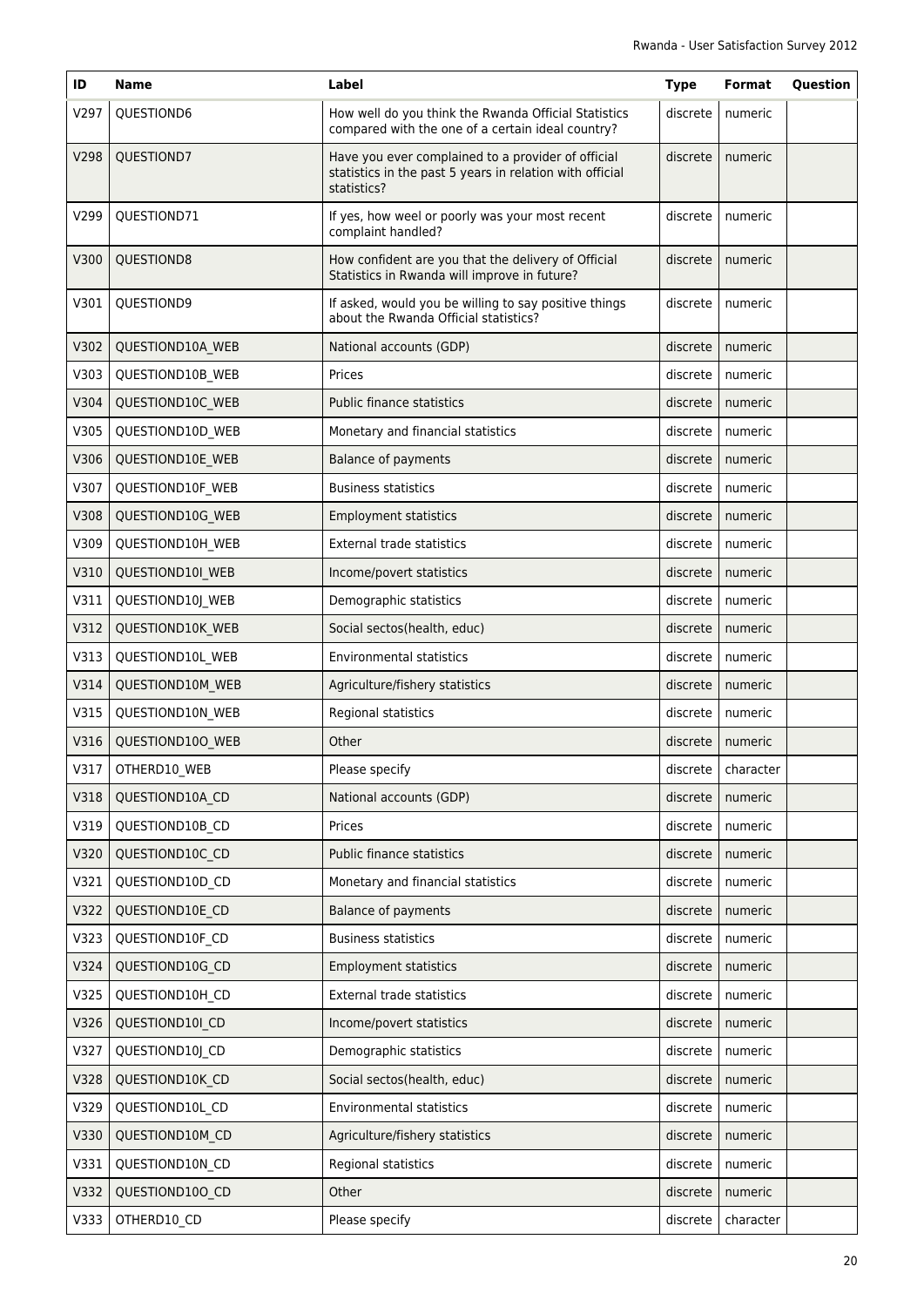| ID   | Name                      | Label                                                                                                                          | <b>Type</b> | Format    | Question |
|------|---------------------------|--------------------------------------------------------------------------------------------------------------------------------|-------------|-----------|----------|
| V334 | QUESTIOND10A_PAPER        | National accounts (GDP)                                                                                                        | discrete    | numeric   |          |
| V335 | QUESTIOND10B_PAPER        | Prices                                                                                                                         | discrete    | numeric   |          |
| V336 | QUESTIOND10C_PAPER        | Public finance statistics                                                                                                      | discrete    | numeric   |          |
| V337 | QUESTIOND10D_PAPER        | Monetary and financial statistics                                                                                              | discrete    | numeric   |          |
| V338 | QUESTIOND10E_PAPER        | Balance of payments                                                                                                            | discrete    | numeric   |          |
| V339 | QUESTIOND10F_PAPER        | <b>Business statistics</b>                                                                                                     | discrete    | numeric   |          |
| V340 | QUESTIOND10G_PAPER        | <b>Employment statistics</b>                                                                                                   | discrete    | numeric   |          |
| V341 | QUESTIOND10H_PAPER        | External trade statistics                                                                                                      | discrete    | numeric   |          |
| V342 | QUESTIOND10I_PAPER        | Income/poverty statistics                                                                                                      | discrete    | numeric   |          |
| V343 | QUESTIOND10J_PAPER        | Demographic statistics                                                                                                         | discrete    | numeric   |          |
| V344 | QUESTIOND10K_PAPER        | Social sectors (health, educ.)                                                                                                 | discrete    | numeric   |          |
| V345 | QUESTIOND10L_PAPER        | <b>Environment statistics</b>                                                                                                  | discrete    | numeric   |          |
| V346 | QUESTIOND10M_PAPER        | Agriculture/fishery stats                                                                                                      | discrete    | numeric   |          |
| V347 | QUESTIOND10N_PAPER        | Regional statistics                                                                                                            | discrete    | numeric   |          |
| V348 | QUESTIOND100_PAPER        | Other                                                                                                                          | discrete    | numeric   |          |
| V349 | OTHERD10_PAPER            | Please specify                                                                                                                 | discrete    | character |          |
| V350 | QUESTIOND10A_OTHERCHANNEL | National accounts (GDP)                                                                                                        | discrete    | numeric   |          |
| V351 | QUESTIOND10B_OTHERCHANNEL | Prices                                                                                                                         | discrete    | numeric   |          |
| V352 | QUESTIOND10C_OTHERCHANNEL | Public finance statistics                                                                                                      | discrete    | numeric   |          |
| V353 | QUESTIOND10D_OTHERCHANNEL | Monetary and financial statistics                                                                                              | discrete    | numeric   |          |
| V354 | QUESTIOND10E_OTHERCHANNEL | Balance of payments                                                                                                            | discrete    | numeric   |          |
| V355 | QUESTIOND10F_OTHERCHANNEL | <b>Business statistics</b>                                                                                                     | discrete    | numeric   |          |
| V356 | QUESTIOND10G_OTHERCHANNEL | <b>Employment statistics</b>                                                                                                   | discrete    | numeric   |          |
| V357 | QUESTIOND10H_OTHERCHANNEL | External trade statistics                                                                                                      | discrete    | numeric   |          |
| V358 | QUESTIOND10I OTHERCHANNEL | Income/poverty statistics                                                                                                      | discrete    | numeric   |          |
| V359 | QUESTIOND10J OTHERCHANNEL | Demographic statistics                                                                                                         | discrete    | numeric   |          |
| V360 | QUESTIOND10K OTHERCHANNEL | Social sectors (health, educ.)                                                                                                 | discrete    | numeric   |          |
| V361 | QUESTIOND10L_OTHERCHANNEL | <b>Environment statistics</b>                                                                                                  | discrete    | numeric   |          |
| V362 | QUESTIOND10M OTHERCHANNEL | Agriculture/fishery stats                                                                                                      | discrete    | numeric   |          |
| V363 | QUESTIOND10N_OTHERCHANNEL | Regional statistics                                                                                                            | discrete    | numeric   |          |
| V364 | QUESTIOND100_OTHERCHANNEL | Other                                                                                                                          | discrete    | numeric   |          |
| V365 | OTHERD10_OTHERCHANNEL     | Please specify                                                                                                                 | discrete    | character |          |
| V366 | QUESTION_E1               | Are you aware of the existence of a micro-data<br>dissemination_NADA?                                                          | discrete    | numeric   |          |
| V367 | QUESTION_E11              | If yes, did you try to download micro-data from NAA<br>during the last 12 months?                                              | discrete    | numeric   |          |
| V368 | QUESTION_E11A             | If you successfully downloaded micro-data from NADA,<br>did you use them for your business or your professional<br>activities? | discrete    | numeric   |          |
| V369 | QUESTION_E11B_A_QUALITY   | comprehensive food security and vulnerability<br>analysis(2006-2009)                                                           | discrete    | numeric   |          |
| V370 | QUESTION_E11B_B_QUALITY   | DHS(1992,2000,2005,2010)                                                                                                       | discrete    | numeric   |          |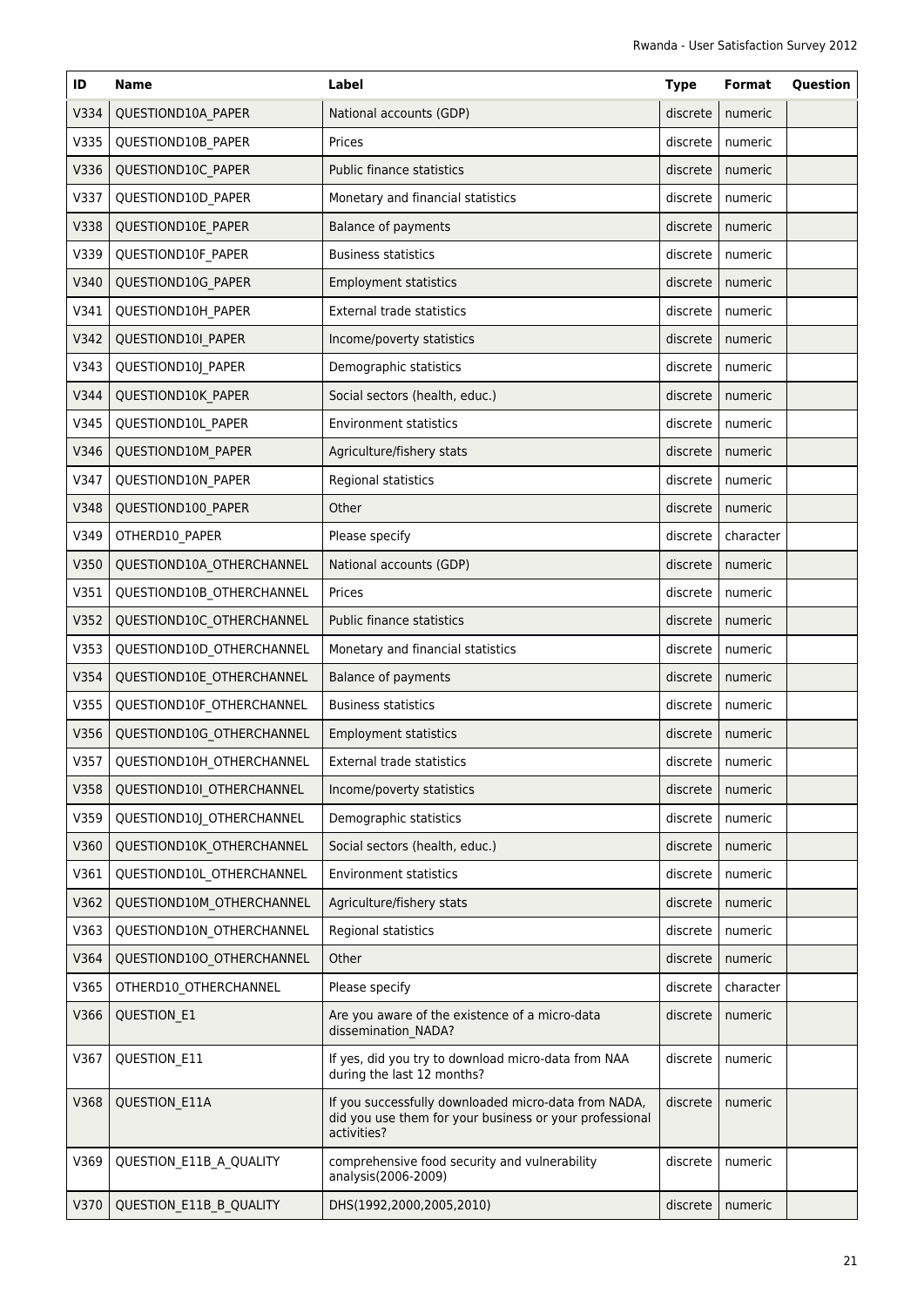| ID   | <b>Name</b>                 | Label                                                                | <b>Type</b> | <b>Format</b> | Question |
|------|-----------------------------|----------------------------------------------------------------------|-------------|---------------|----------|
| V371 | QUESTION_E11B_C_QUALITY     | EICV(2000,2005,2010)                                                 | discrete    | numeric       |          |
| V372 | QUESTION_E11B_D_QUALITY     | Enterprise survey (2006,2011)                                        | discrete    | numeric       |          |
| V373 | QUESTION_E11B_E_QUALITY     | Establishment Census (2011)                                          | discrete    | numeric       |          |
| V374 | QUESTION_E11B_F_QUALITY     | General Census of pop. and housing (2002)                            | discrete    | numeric       |          |
| V375 | QUESTION_E11B_G_QUALITY     | Micro-enterprise survey (2006, 2011)                                 | discrete    | numeric       |          |
| V376 | QUESTION_E11B_H_QUALITY     | Rwanda Interim Demographic and Health Survey<br>$(2007 - 2008)$      | discrete    | numeric       |          |
| V377 | QUESTION E11B I QUALITY     | Rwanda National Manpower survey (2011)                               | discrete    | numeric       |          |
| V378 | QUESTION_E11B J_QUALITY     | Rwanda National Child labor survey (2008)                            | discrete    | numeric       |          |
| V379 | QUESTION_E11B_K_QUALITY     | Rwanda Service Provision Assessment Survey (2011)                    | discrete    | numeric       |          |
| V380 | QUESTION E11B L QUALITY     | Vision 2020 Umurenge Program, Baseline Survey (2008)                 | discrete    | numeric       |          |
| V381 | QUESTION E11B A FORMAT      | comprehensive food security and vulnerability<br>analysis(2006-2009) | discrete    | numeric       |          |
| V382 | QUESTION_E11B_B_FORMAT      | DHS(1992,2000,2005,2010)                                             | discrete    | numeric       |          |
| V383 | QUESTION E11B C FORMAT      | EICV(2000,2005,2010)                                                 | discrete    | numeric       |          |
| V384 | QUESTION E11B D FORMAT      | Enterprise survey (2006,2011)                                        | discrete    | numeric       |          |
| V385 | QUESTION_E11B_E_FORMAT      | Establishment Census (2011)                                          | discrete    | numeric       |          |
| V386 | QUESTION_E11B_F_FORMAT      | General Census of pop. and housing (2002)                            | discrete    | numeric       |          |
| V387 | QUESTION_E11B_G_FORMAT      | Micro-enterprise survey (2006, 2011)                                 | discrete    | numeric       |          |
| V388 | QUESTION_E11B_H_FORMAT      | Rwanda Interim Demographic and Health Survey<br>$(2007 - 2008)$      | discrete    | numeric       |          |
| V389 | QUESTION_E11B_I_FORMAT      | Rwanda National Manpower survey (2011)                               | discrete    | numeric       |          |
| V390 | QUESTION E11B J FORMAT      | Rwanda National Child labor survey (2008)                            | discrete    | numeric       |          |
| V391 | QUESTION_E11B_K_FORMAT      | Rwanda Service Provision Assessment Survey (2011)                    | discrete    | numeric       |          |
| V392 | QUESTION_E11B_L_FORMAT      | Vision 2020 Umurenge Program, Baseline Survey (2008)                 | discrete    | numeric       |          |
| V393 | QUESTION E11B A DISAGGREGAT | comprehensive food security and vulnerability<br>analysis(2006-2009) | discrete    | numeric       |          |
| V394 | QUESTION E11B B DISAGGREGAT | DHS(1992,2000,2005,2010)                                             | discrete    | numeric       |          |
| V395 | QUESTION_E11B_C_DISAGGREGAT | EICV(2000,2005,2010)                                                 | discrete    | numeric       |          |
| V396 | QUESTION E11B D DISAGGREGAT | Enterprise survey (2006,2011)                                        | discrete    | numeric       |          |
| V397 | QUESTION E11B E DISAGGREGAT | Establishment Census (2011)                                          | discrete    | numeric       |          |
| V398 | QUESTION E11B F DISAGGREGAT | General Census of pop. and housing (2002)                            | discrete    | numeric       |          |
| V399 | QUESTION_E11B_G_DISAGGREGAT | Micro-enterprise survey (2006, 2011)                                 | discrete    | numeric       |          |
| V400 | QUESTION_E11B_H_DISAGGREGAT | Rwanda Interim Demographic and Health Survey<br>$(2007 - 2008)$      | discrete    | numeric       |          |
| V401 | QUESTION_E11B_I_DISAGGREGAT | Rwanda National Manpower survey (2011)                               | discrete    | numeric       |          |
| V402 | QUESTION_E11B J_DISAGGREGAT | Rwanda National Child labor survey (2008)                            | discrete    | numeric       |          |
| V403 | QUESTION_E11B_K_DISAGGREGAT | Rwanda Service Provision Assessment Survey (2011)                    | discrete    | numeric       |          |
| V404 | QUESTION_E11B_L_DISAGGREGAT | Vision 2020 Umurenge Program, Baseline Survey (2008)                 | discrete    | numeric       |          |
| V405 | QUESTION_E11B_A_ACCESS      | comprehensive food security and vulnerability<br>analysis(2006-2009) | discrete    | numeric       |          |
| V406 | QUESTION_E11B_B_ACCESS      | DHS(1992,2000,2005,2010)                                             | discrete    | numeric       |          |
| V407 | QUESTION_E11B_C_ACCESS      | EICV(2000,2005,2010)                                                 | discrete    | numeric       |          |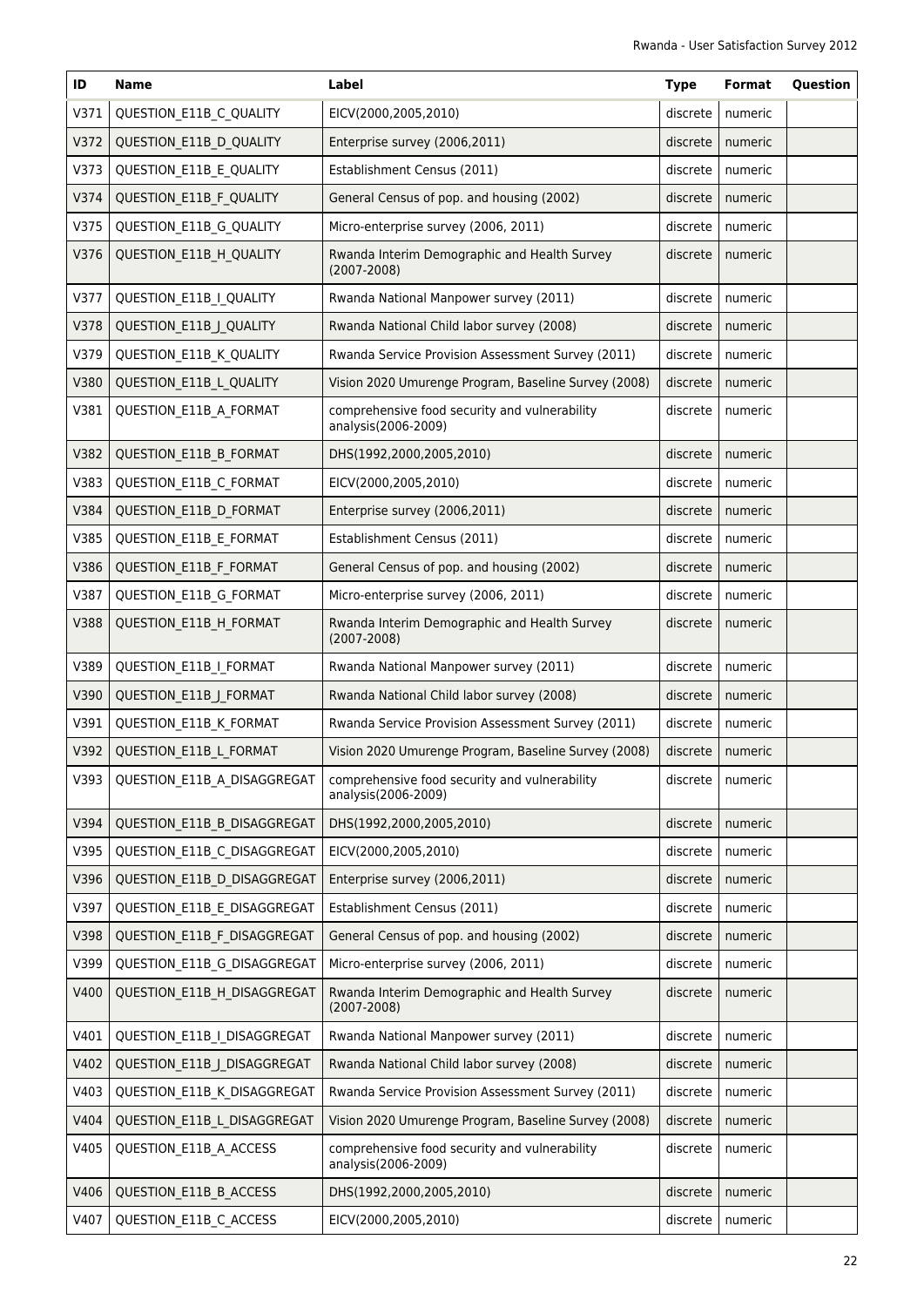| ID   | Name                   | Label                                                                                             | <b>Type</b> | Format             | Question |
|------|------------------------|---------------------------------------------------------------------------------------------------|-------------|--------------------|----------|
| V408 | QUESTION E11B D ACCESS | Enterprise survey (2006,2011)                                                                     | discrete    | numeric            |          |
| V409 | QUESTION_E11B_E_ACCESS | Establishment Census (2011)                                                                       | discrete    | numeric            |          |
| V410 | QUESTION_E11B_F_ACCESS | General Census of pop. and housing (2002)                                                         | discrete    | numeric            |          |
| V411 | QUESTION_E11B_G_ACCESS | Micro-enterprise survey (2006, 2011)                                                              | discrete    | numeric            |          |
| V412 | QUESTION_E11B_H_ACCESS | Rwanda Interim Demographic and Health Survey<br>$(2007 - 2008)$                                   | discrete    | numeric            |          |
| V413 | QUESTION_E11B_I_ACCESS | Rwanda National Manpower survey (2011)                                                            | discrete    | numeric            |          |
| V414 | QUESTION_E11B J_ACCESS | Rwanda National Child labor survey (2008)                                                         | discrete    | numeric            |          |
| V415 | QUESTION_E11B_K_ACCESS | Rwanda Service Provision Assessment Survey (2011)                                                 | discrete    | numeric            |          |
| V416 | QUESTION_E11B_L_ACCESS | Vision 2020 Umurenge Program, Baseline Survey (2008)                                              | discrete    | numeric            |          |
| V417 | QUESTIONE2             | Have you requested for a Visa from NISR to conduct a<br>survey in Rwanda during the last 5 years? | discrete    | numeric            |          |
| V418 | QUESTIONE21            | If yes, what was the response?                                                                    | discrete    | numeric            |          |
| V419 | QUESTION_E22A          | Procedures for the submission of the request for a visa                                           | discrete    | numeric            |          |
| V420 | <b>QUESTION E22B</b>   | Process leading to a final decision                                                               | discrete    | numeric            |          |
| V421 | QUESTION_E22C          | Time it took to get the official response                                                         | discrete    | numeric            |          |
| V422 | QUESTION_E22D          | Other aspect (specify)                                                                            | discrete    | character          |          |
| V423 | QUESTION_E22D_RANKING  | Ranking the aspect above                                                                          | discrete    | numeric            |          |
| V424 | QUESTIONE3             | When consulting the website of the NISR, do you find it<br>easy to access Official Statistics?    | discrete    | numeric            |          |
| V425 | QUESTION_F1A           | Do not need them for my professional activities                                                   | discrete    | numeric            |          |
| V426 | QUESTION_F1B           | Do not trust official statistics                                                                  | discrete    | numeric            |          |
| V427 | QUESTION_F1C           | it is difucult to assess official statistics                                                      | discrete    | numeric            |          |
| V428 | QUESTION_F1D           | Official statistics related to my activities are not<br>available                                 | discrete    | numeric            |          |
| V429 | QUESTION_F1E           | Other reason                                                                                      |             | discrete   numeric |          |
| V430 | OTHER_F1               | Specify the reason                                                                                | discrete    | character          |          |
| V431 | QUESTION_F2            | Other comments, area where you see room for<br>improvement                                        | discrete    | character          |          |
| V432 | QUESTION_G1            | Are you female or male?                                                                           | discrete    | numeric            |          |
| V433 | QUESTION_G2            | When were you born?                                                                               | contin      | numeric            |          |
| V434 | QUESTION_G3            | What is your area of specialization (studies)?                                                    | discrete    | numeric            |          |
| V435 | OTHER_G3E              | Other area of specialization                                                                      | discrete    | character          |          |
| V436 | QUESTION_G4            | What is your highest level of education                                                           | discrete    | numeric            |          |
| V437 | OTHER G4F              | Specify other studies                                                                             | discrete    | character          |          |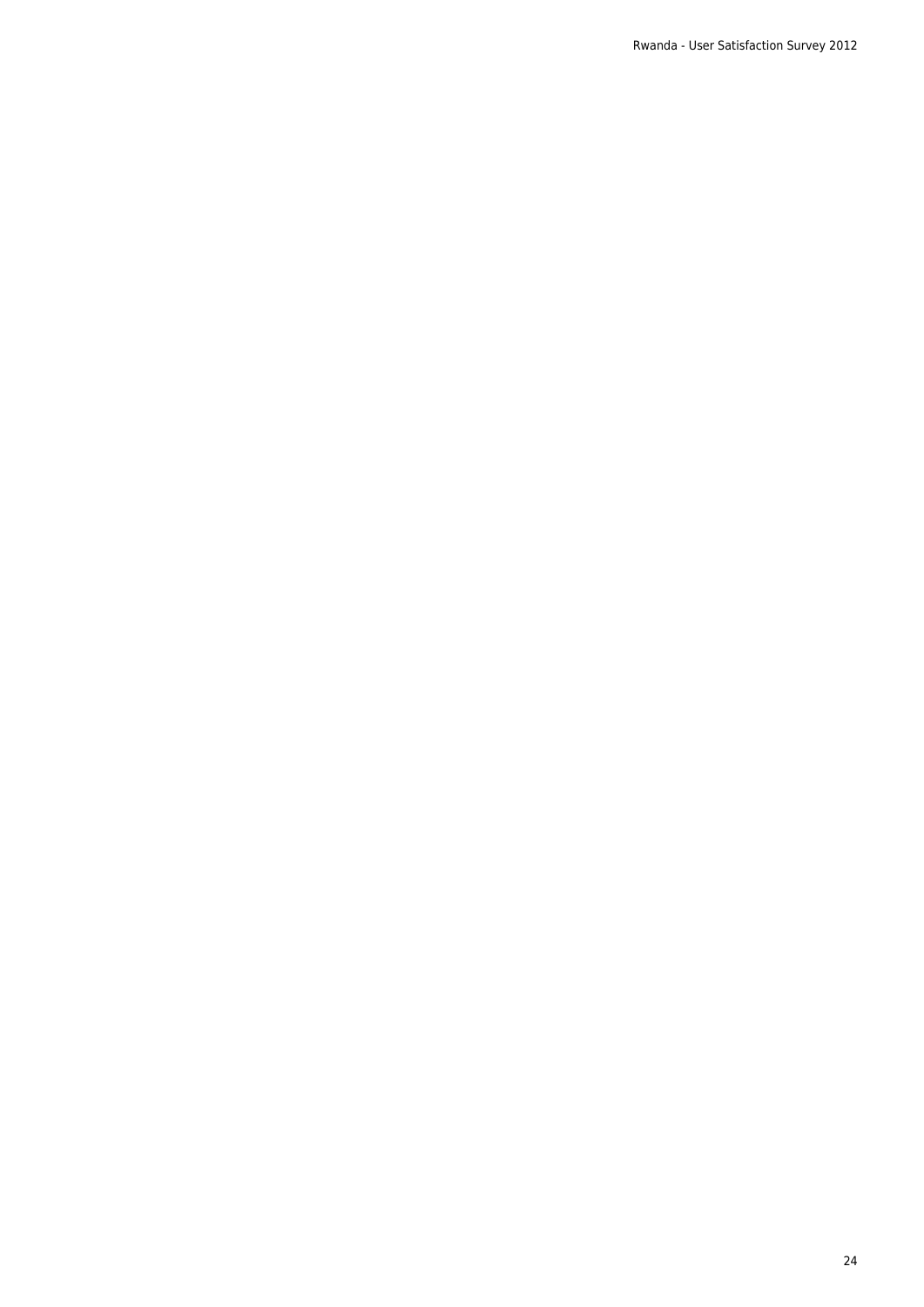### **Questionnaire ID (MASQUE\_DE\_SAISIE\_ID)**

File: russ-2012-v1

#### **Overview**

Type: Discrete Format: character Width: 6

Valid cases: 428 Invalid: 0

## **Central Government (Ministries) (QUESTION\_A11A)**

File: russ-2012-v1

#### **Overview**

Type: Discrete Format: numeric Width: 1 Decimals: 0 Range: 1-2

Valid cases: 65 Invalid: 363

## **Government Agency/Board/Authority/Commission (QUESTION\_A11B)**

File: russ-2012-v1

#### **Overview**

Type: Discrete Format: numeric Width: 1 Decimals: 0 Range: 1-2

Valid cases: 85 Invalid: 343

## **Local Governement (QUESTION\_A11C)**

File: russ-2012-v1

### **Overview**

Type: Discrete Format: numeric Width: 1 Decimals: 0 Range: 1-2

Valid cases: 135 Invalid: 293

## **Parliament (QUESTION\_A12)**

File: russ-2012-v1

#### **Overview**

Type: Discrete Format: numeric Width: 1 Decimals: 0 Range: 1-2

Valid cases: 7 Invalid: 421

25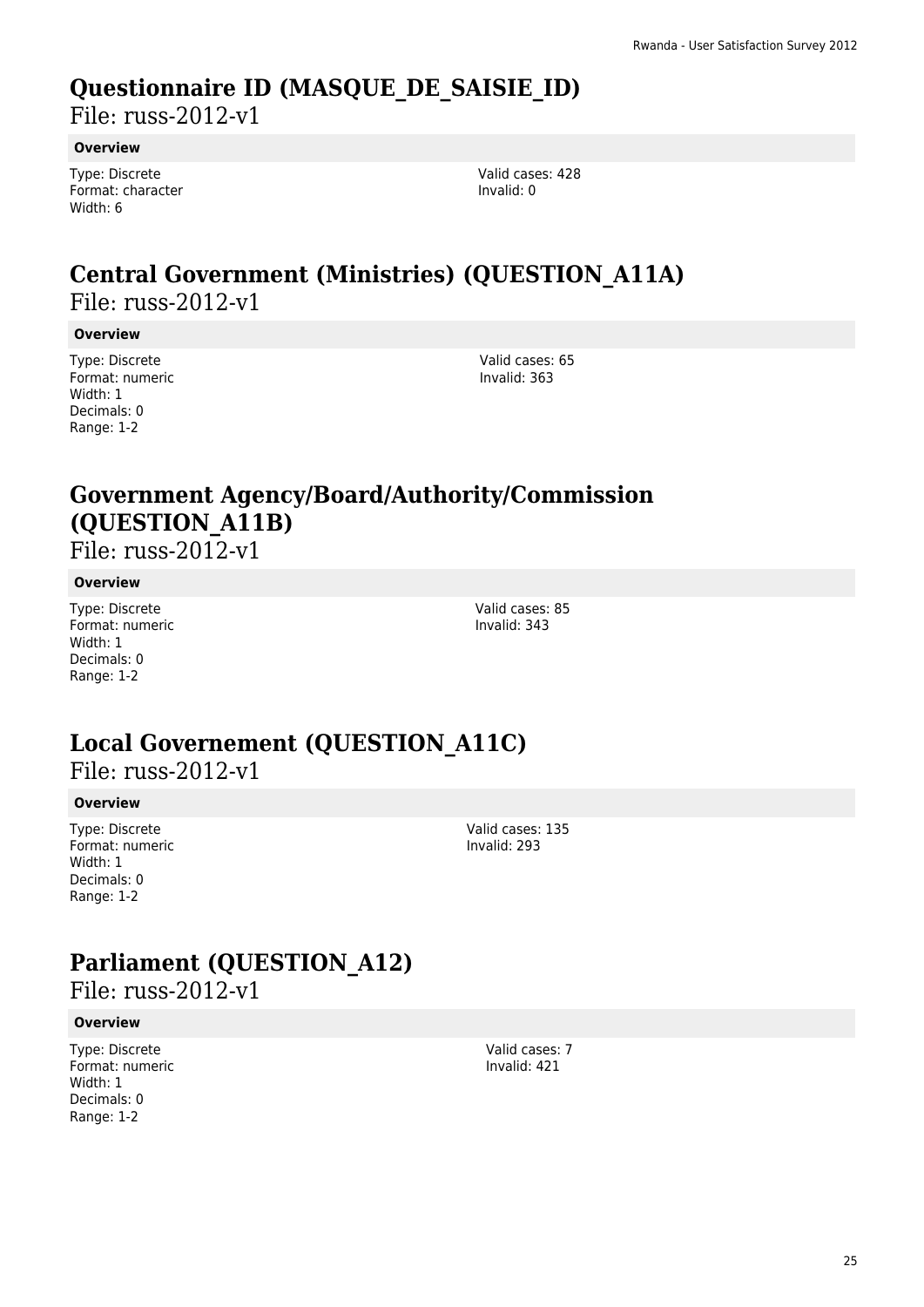## **National Bank/other Government Financial Institution (QUESTION\_A13)**

File: russ-2012-v1

#### **Overview**

Type: Discrete Format: numeric Width: 1 Decimals: 0 Range: 1-2

Valid cases: 6 Invalid: 422

## **Private bank/private financial institution/insurancy company (QUESTION\_A14)**

File: russ-2012-v1

#### **Overview**

Type: Discrete Format: numeric Width: 1 Decimals: 0 Range: 1-2

Valid cases: 3 Invalid: 425

### **Other commercial company or enterprise (QUESTION\_A15)**  File: russ-2012-v1

#### **Overview**

Type: Discrete Format: numeric Width: 1 Decimals: 0 Range: 1-2

Valid cases: 3 Invalid: 425

### **Private Sector Federation, trade association/Professional associations (QUESTION\_A16)**

File: russ-2012-v1

#### **Overview**

Type: Discrete Format: numeric Width: 1 Decimals: 0 Range: 1-2

Valid cases: 4 Invalid: 424

### **Press and other media (QUESTION\_A17)**

File: russ-2012-v1

### **Overview**

Type: Discrete Format: numeric Width: 1 Decimals: 0 Range: 1-2

Valid cases: 7 Invalid: 421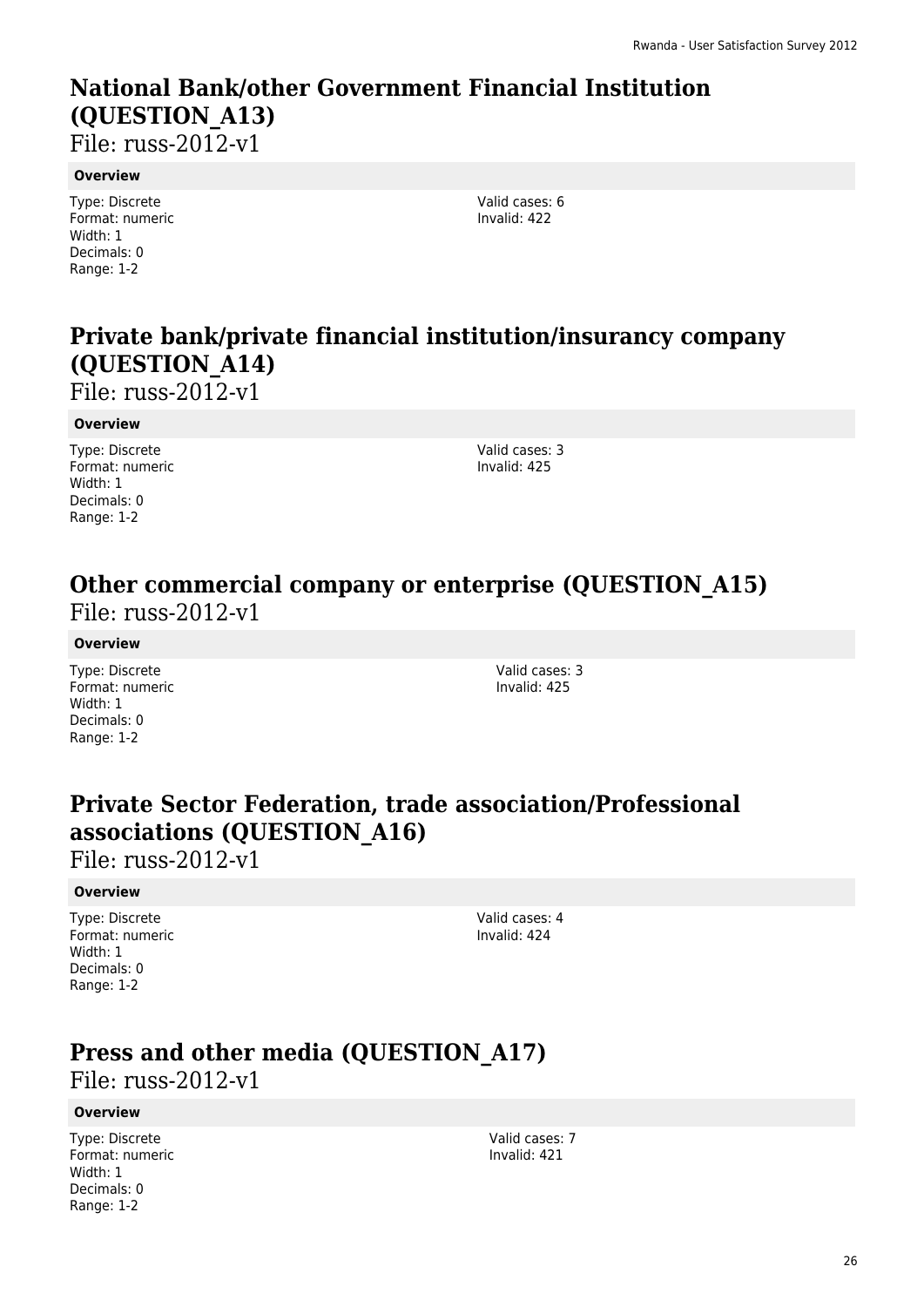## **Civil Society (QUESTION\_A18)**

File: russ-2012-v1

#### **Overview**

Type: Discrete Format: numeric Width: 1 Decimals: 0 Range: 1-2

Valid cases: 5 Invalid: 423

## **Reaserch institution (QUESTION\_A19)**

File: russ-2012-v1

#### **Overview**

Type: Discrete Format: numeric Width: 1 Decimals: 0 Range: 1-2

Valid cases: 5 Invalid: 423

## **Higher Learning Institution (QUESTION\_A110)**

File: russ-2012-v1

#### **Overview**

Type: Discrete Format: numeric Width: 1 Decimals: 0 Range: 1-2

Valid cases: 40 Invalid: 388

### **International Organizattion (QUESTION\_A111)**  File: russ-2012-v1

#### **Overview**

Type: Discrete Format: numeric Width: 1 Decimals: 0 Range: 1-2

Valid cases: 29 Invalid: 399

## **National and International NGOs (QUESTION\_A112)**

File: russ-2012-v1

#### **Overview**

Type: Discrete Format: numeric Width: 1 Decimals: 0 Range: 1-2

Valid cases: 20 Invalid: 408

### **Private individuals (QUESTION\_A113)**

File: russ-2012-v1

27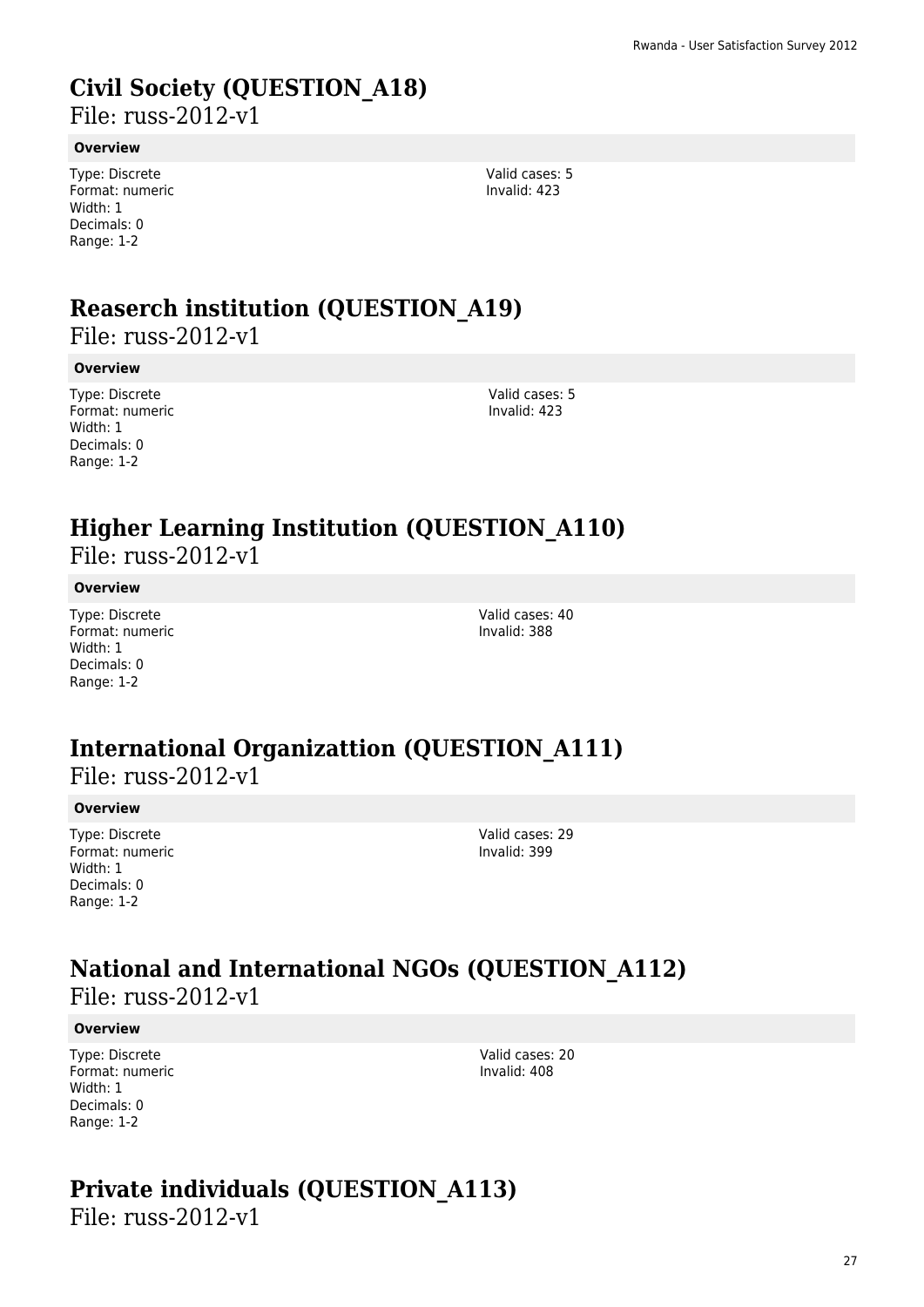## **Private individuals (QUESTION\_A113)**

File: russ-2012-v1

#### **Overview**

Type: Discrete Format: numeric Width: 1 Decimals: 0 Range: 1-2

### **Other (QUESTION\_A114)**

File: russ-2012-v1

#### **Overview**

Type: Discrete Format: numeric Width: 1 Decimals: 0 Range: 1-2

Valid cases: 14 Invalid: 414

Valid cases: 15 Invalid: 0

## **Other (specify) (OTHER\_A1)**

File: russ-2012-v1

#### **Overview**

Type: Discrete Format: character Width: 28

## **If you are from Government, please select the category that best describes your position (QUESTION\_A2)**

File: russ-2012-v1

#### **Overview**

Type: Discrete Format: numeric Width: 2 Decimals: 0 Range: 1-11

#### Valid cases: 303 Invalid: 125

## **Others(specify) (OTHER\_A2)**

File: russ-2012-v1

#### **Overview**

Type: Discrete Format: character Width: 60

Valid cases: 63 Invalid: 0

### **If you are from the Private Sector and Media, please select the category that best describes your position? (QUESTION\_A3)**  File: russ-2012-v1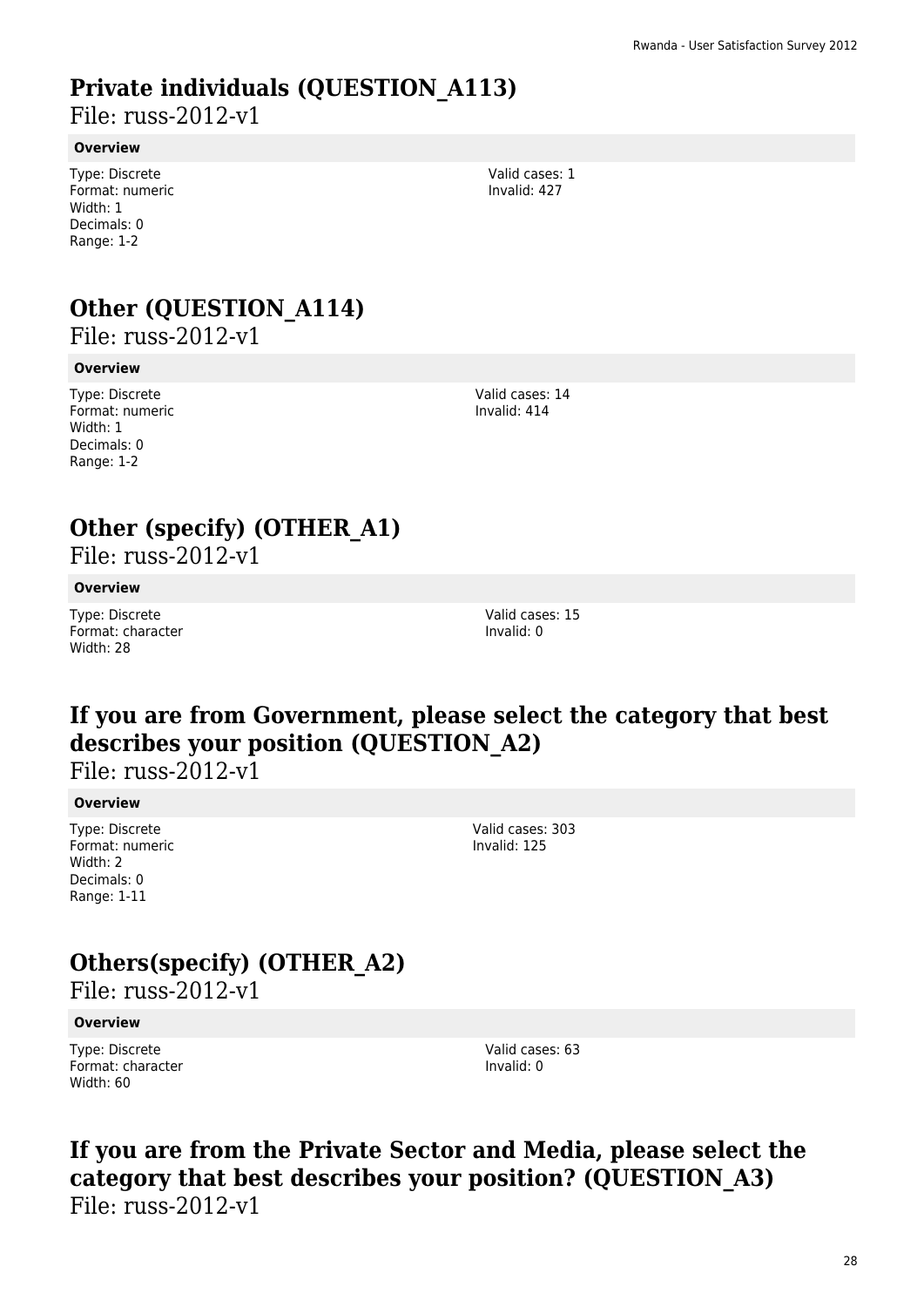## **If you are from the Private Sector and Media, please select the category that best describes your position? (QUESTION\_A3)**

File: russ-2012-v1

#### **Overview**

Type: Discrete Format: numeric Width: 1 Decimals: 0 Range: 1-7

Valid cases: 19 Invalid: 409

## **Others (specify) (OTHER\_A3)**

File: russ-2012-v1

**Overview**

Type: Discrete Format: character Width: 18

Valid cases: 2 Invalid: 0

## **If you are from Civil Society or International Organizations, please select the category that best describes your positi (QUESTION\_A4)**

File: russ-2012-v1

### **Overview**

Type: Discrete Format: numeric Width: 1 Decimals: 0 Range: 1-5

Valid cases: 52 Invalid: 376

## **Others(specify) (OTHER\_A4)**

File: russ-2012-v1

### **Overview**

Type: Discrete Format: character Width: 34

Valid cases: 11 Invalid: 0

### **If you are from Education or Reasearch Sector, pleae select the category that best describes your position (QUESTION\_A5)**  File: russ-2012-v1

### **Overview**

Type: Discrete Format: numeric Width: 1 Decimals: 0 Range: 1-5

Valid cases: 45 Invalid: 383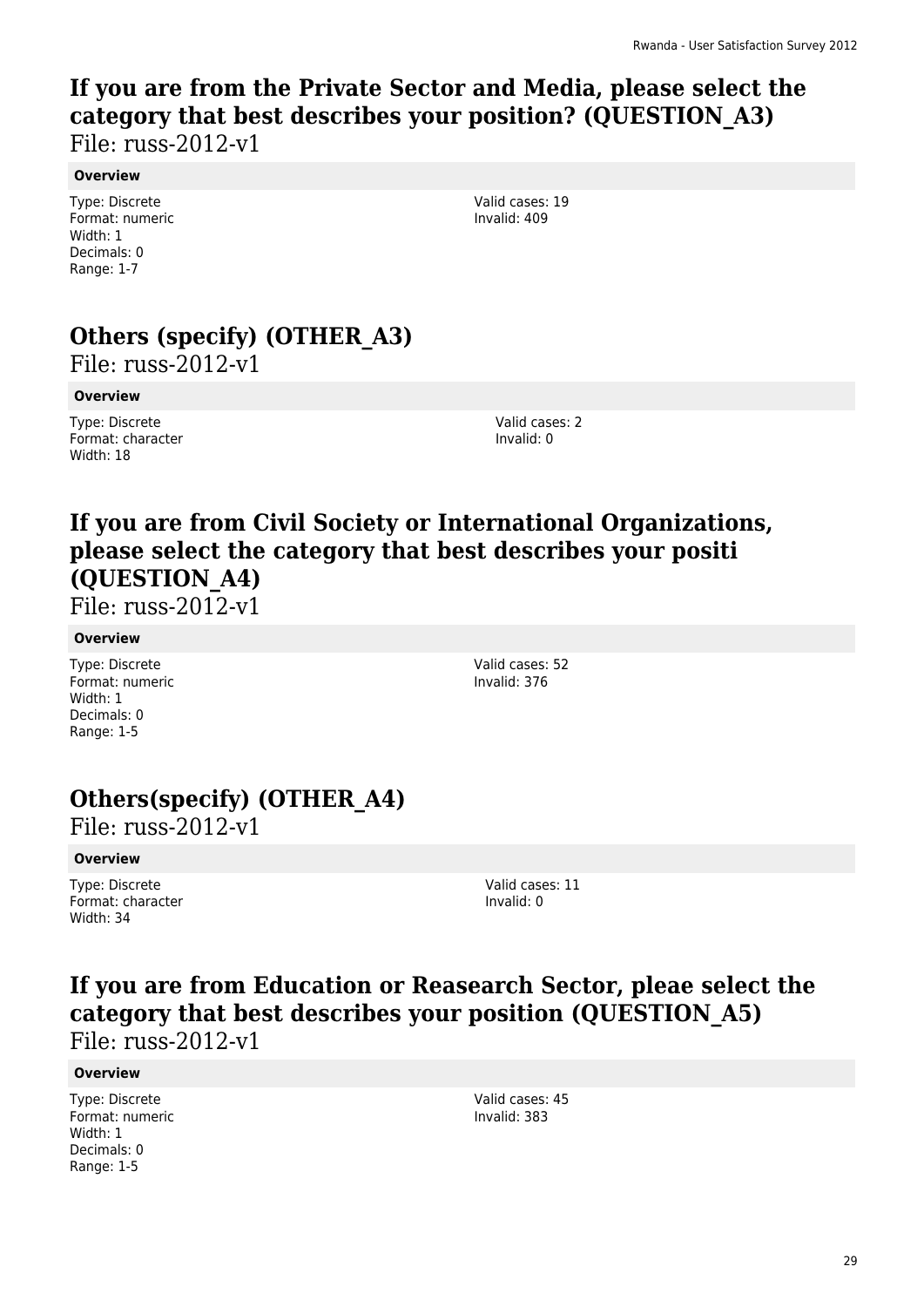## **Other(Specify) (OTHER\_A5)**

File: russ-2012-v1

#### **Overview**

Type: Discrete Format: character Width: 27

Valid cases: 26 Invalid: 0

## **The national Institute of Statistics of Rwanda (QUESTIONB11)**

File: russ-2012-v1

#### **Overview**

Type: Discrete Format: numeric Width: 1 Decimals: 0 Range: 1-2

Valid cases: 387 Invalid: 41

### **The National Bank of Rwanda (QUESTIONB12)**  File: russ-2012-v1

#### **Overview**

Type: Discrete Format: numeric Width: 1 Decimals: 0 Range: 1-2

Valid cases: 224 Invalid: 204

## **The Ministries (QUESTIONB13)**

File: russ-2012-v1

#### **Overview**

Type: Discrete Format: numeric Width: 1 Decimals: 0 Range: 1-2

Valid cases: 300 Invalid: 128

## **The Rwanda Revenue Authority (QUESTIONB14)**

File: russ-2012-v1

#### **Overview**

Type: Discrete Format: numeric Width: 1 Decimals: 0 Range: 1-2

Valid cases: 158 Invalid: 270

### **Other Government entities (QUESTIONB15)**

File: russ-2012-v1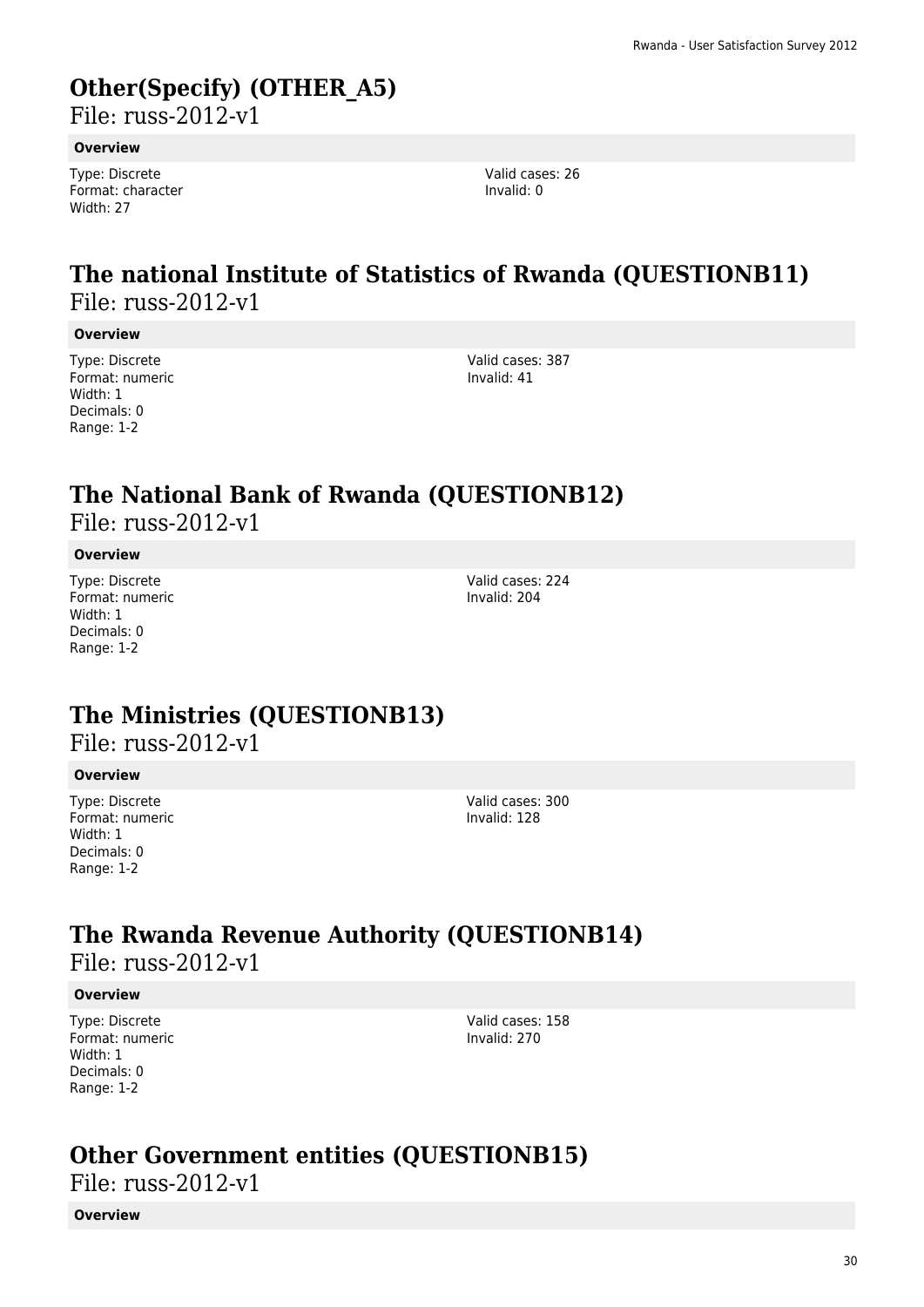## **Other Government entities (QUESTIONB15)**

File: russ-2012-v1

Type: Discrete Format: numeric Width: 1 Decimals: 0 Range: 1-2

Valid cases: 248 Invalid: 180

## **International Organizations (QUESTIONB16)**

File: russ-2012-v1

#### **Overview**

Type: Discrete Format: numeric Width: 1 Decimals: 0 Range: 1-2

Valid cases: 205 Invalid: 223

### **Sepecify the INGO (OTHERB16)**

File: russ-2012-v1

#### **Overview**

Type: Discrete Format: character Width: 39

## **National accounts(GDP) (QUESTIONB21)**

File: russ-2012-v1

### **Overview**

Type: Discrete Format: numeric Width: 1 Decimals: 0 Range: 1-2

Valid cases: 208 Invalid: 220

Valid cases: 97 Invalid: 0

## **Price statistics (QUESTIONB22)**

File: russ-2012-v1

### **Overview**

Type: Discrete Format: numeric Width: 1 Decimals: 0 Range: 1-2

Valid cases: 113 Invalid: 315

## **Public finance statistics (QUESTIONB23)**

File: russ-2012-v1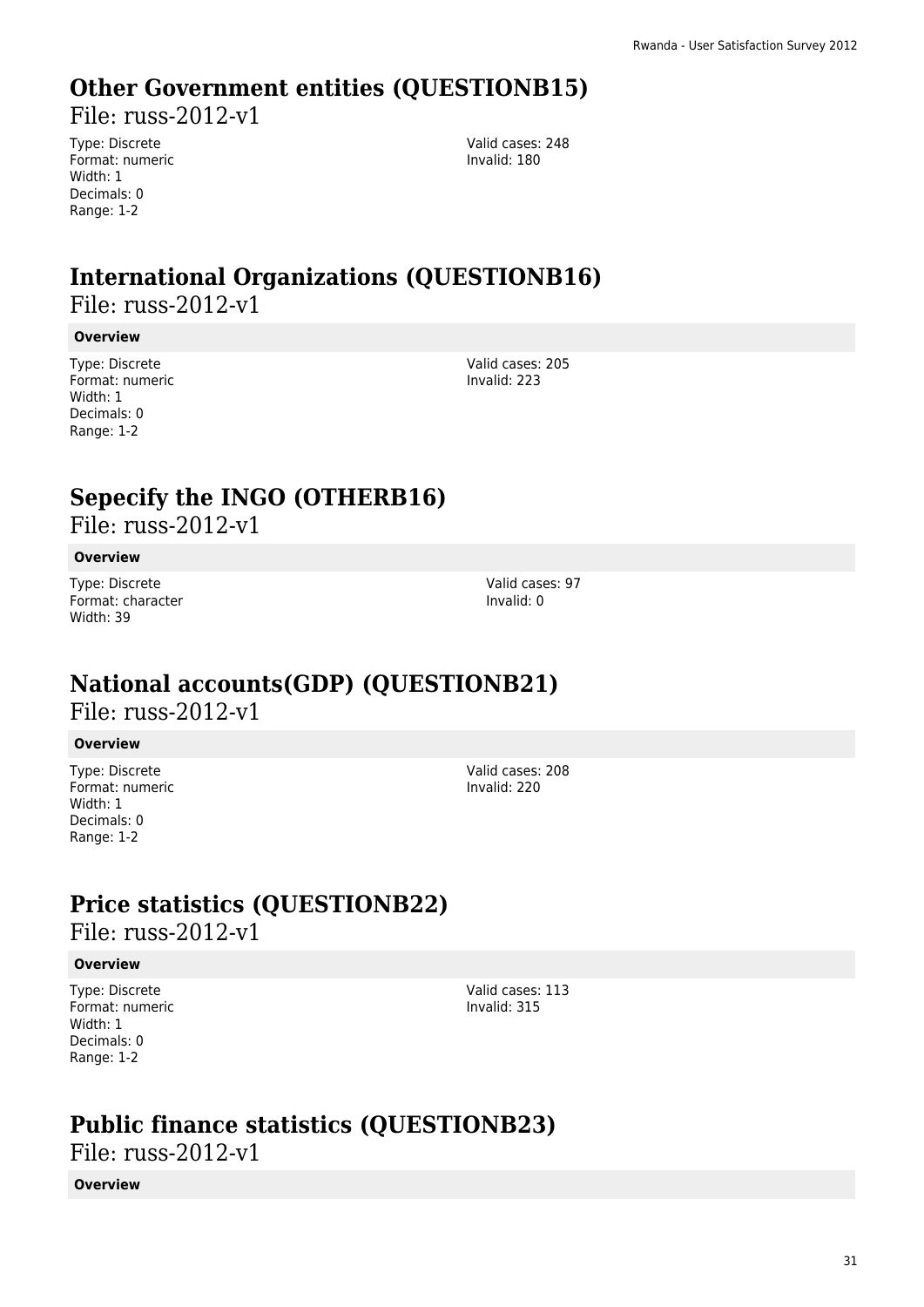## **Public finance statistics (QUESTIONB23)**

File: russ-2012-v1

Type: Discrete Format: numeric Width: 1 Decimals: 0 Range: 1-2

Valid cases: 124 Invalid: 304

### **Monetary and financial statistics (QUESTIONB24)**  File: russ-2012-v1

#### **Overview**

Type: Discrete Format: numeric Width: 1 Decimals: 0 Range: 1-2

Valid cases: 114 Invalid: 314

### **Balance of payments (QUESTIONB25)**

File: russ-2012-v1

#### **Overview**

Type: Discrete Format: numeric Width: 1 Decimals: 0 Range: 1-2

Valid cases: 81 Invalid: 347

### **Business statistics (QUESTIONB26)**

File: russ-2012-v1

### **Overview**

Type: Discrete Format: numeric Width: 1 Decimals: 0 Range: 1-2

Valid cases: 160 Invalid: 268

### **Employment statistics (QUESTIONB27)**

File: russ-2012-v1

#### **Overview**

Type: Discrete Format: numeric Width: 1 Decimals: 0 Range: 1-2

Valid cases: 193 Invalid: 235

### **External trade statistics (QUESTIONB28)**

File: russ-2012-v1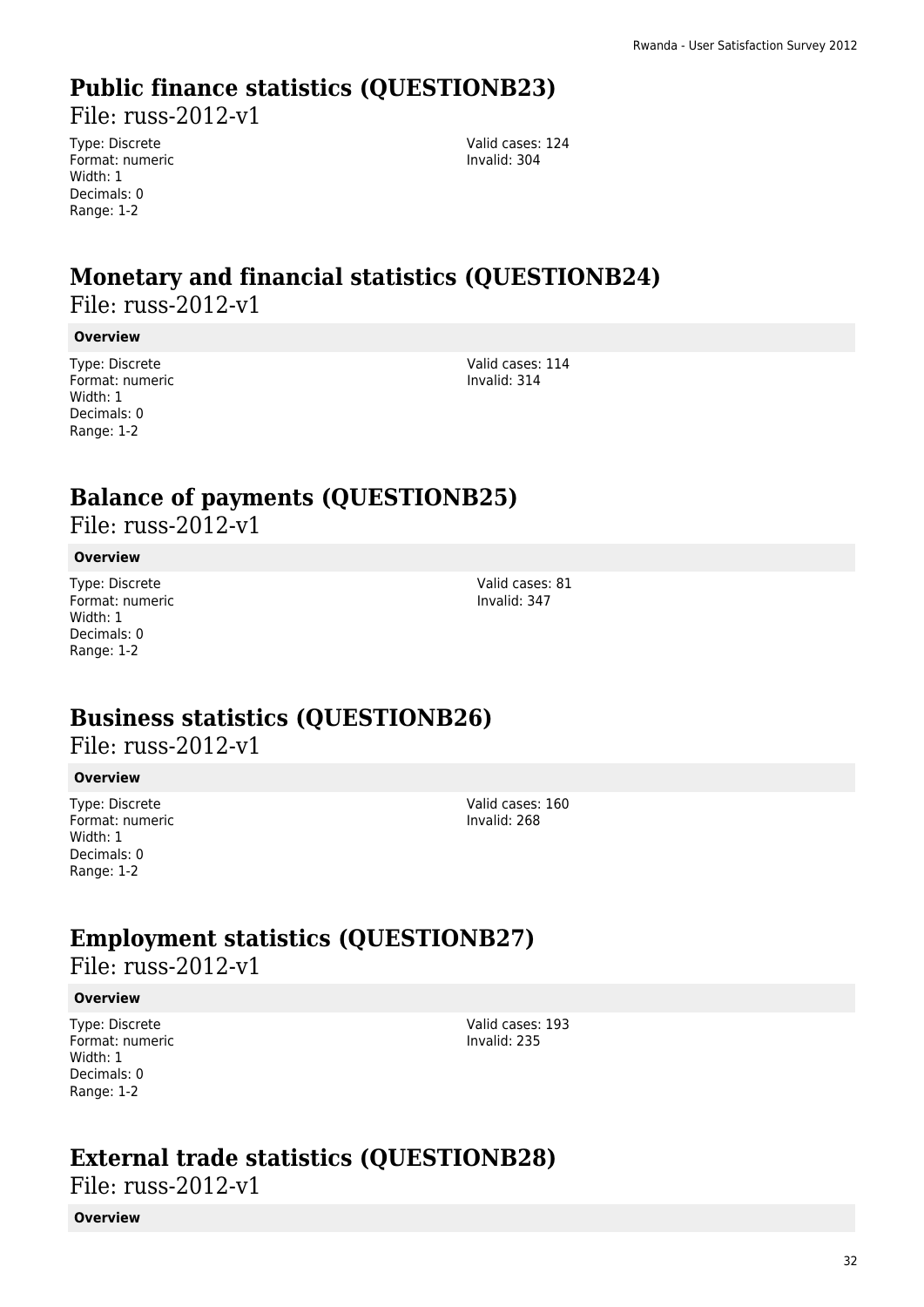## **External trade statistics (QUESTIONB28)**

File: russ-2012-v1

Type: Discrete Format: numeric Width: 1 Decimals: 0 Range: 1-2

Valid cases: 99 Invalid: 329

### **Income and poverty statistics (QUESTIONB29)**  File: russ-2012-v1

#### **Overview**

Type: Discrete Format: numeric Width: 1 Decimals: 0 Range: 1-2

Valid cases: 233 Invalid: 195

### **Demographic statistics (QUESTIONB210)**

File: russ-2012-v1

### **Overview**

Type: Discrete Format: numeric Width: 1 Decimals: 0 Range: 1-2

Valid cases: 280 Invalid: 148

### **Social sector statistics (QUESTIONB211)**

File: russ-2012-v1

### **Overview**

Type: Discrete Format: numeric Width: 1 Decimals: 0 Range: 1-2

Valid cases: 258 Invalid: 170

### **Environment statistics (QUESTIONB212)**

File: russ-2012-v1

### **Overview**

Type: Discrete Format: numeric Width: 1 Decimals: 0 Range: 1-2

Valid cases: 151 Invalid: 277

### **Agriculture and fishery statistics (QUESTIONB213)**

File: russ-2012-v1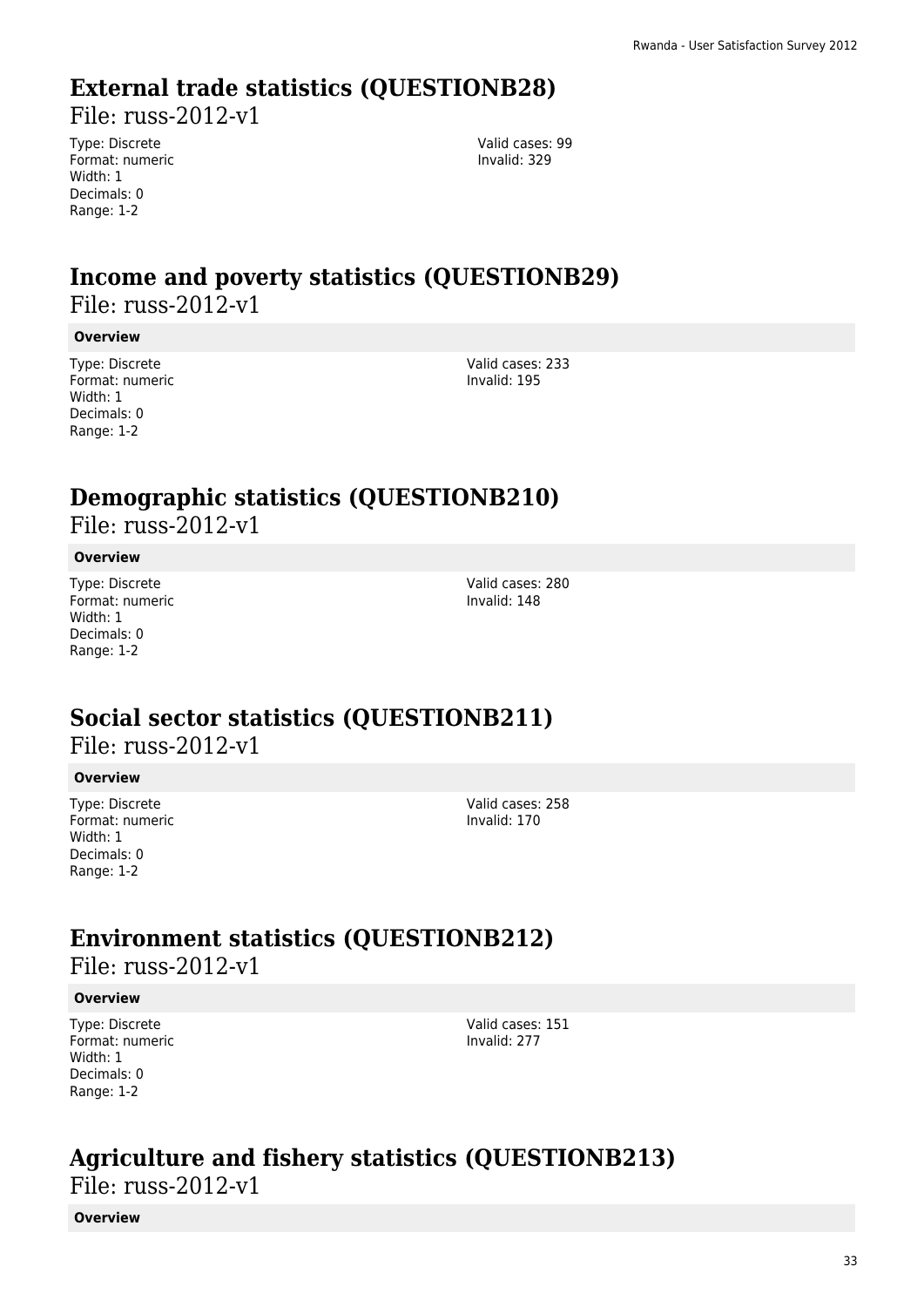## **Agriculture and fishery statistics (QUESTIONB213)**

File: russ-2012-v1

Type: Discrete Format: numeric Width: 1 Decimals: 0 Range: 1-2

Valid cases: 176 Invalid: 252

## **Regional statistics (QUESTIONB214)**

File: russ-2012-v1

### **Overview**

Type: Discrete Format: numeric Width: 1 Decimals: 0 Range: 1-2

Valid cases: 125 Invalid: 303

### **Other use (QUESTIONB215)**

File: russ-2012-v1

### **Overview**

Type: Discrete Format: numeric Width: 1 Decimals: 0 Range: 1-2

Valid cases: 30 Invalid: 398

## **Please specify (OTHERB215)**

File: russ-2012-v1

### **Overview**

Type: Discrete Format: character Width: 45

Valid cases: 29 Invalid: 0

## **Official press releases or website of the Natoonal Institute of Rewanda (QUESTIONB31)**

File: russ-2012-v1

### **Overview**

Type: Discrete Format: numeric Width: 1 Decimals: 0 Range: 1-2

Valid cases: 295 Invalid: 133

## **Publications of the National Institute of Statistics of Rwanda (QUESTIONB32)**

File: russ-2012-v1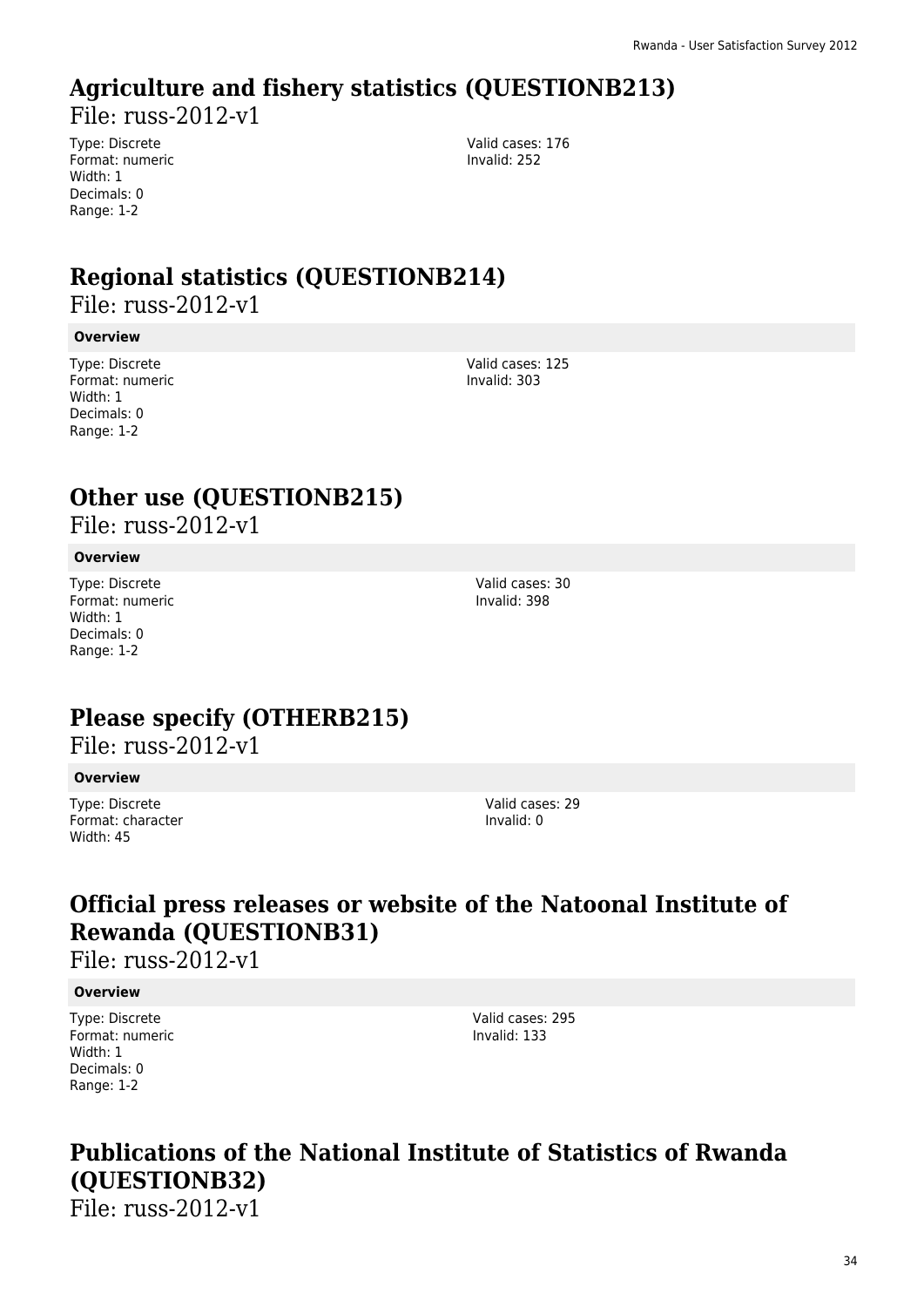## **Publications of the National Institute of Statistics of Rwanda (QUESTIONB32)**

File: russ-2012-v1

#### **Overview**

Type: Discrete Format: numeric Width: 1 Decimals: 0 Range: 1-2

Valid cases: 318 Invalid: 110

## **Official press releases or Website of National Bank of Rwanda (QUESTIONB33)**

File: russ-2012-v1

#### **Overview**

Type: Discrete Format: numeric Width: 1 Decimals: 0 Range: 1-2

Valid cases: 152 Invalid: 276

### **Publications of the National Bank of Rwanda (QUESTIONB34)**  File: russ-2012-v1

#### **Overview**

Type: Discrete Format: numeric Width: 1 Decimals: 0 Range: 1-2

Valid cases: 169 Invalid: 259

### **Official press releases or website of other public agency (QUESTIONB35)**

File: russ-2012-v1

### **Overview**

Type: Discrete Format: numeric Width: 1 Decimals: 0 Range: 1-2

Valid cases: 141 Invalid: 287

## **Speccify the agency (OTHERB35)**

File: russ-2012-v1

### **Overview**

Type: Discrete Format: character Width: 55

Valid cases: 53 Invalid: 0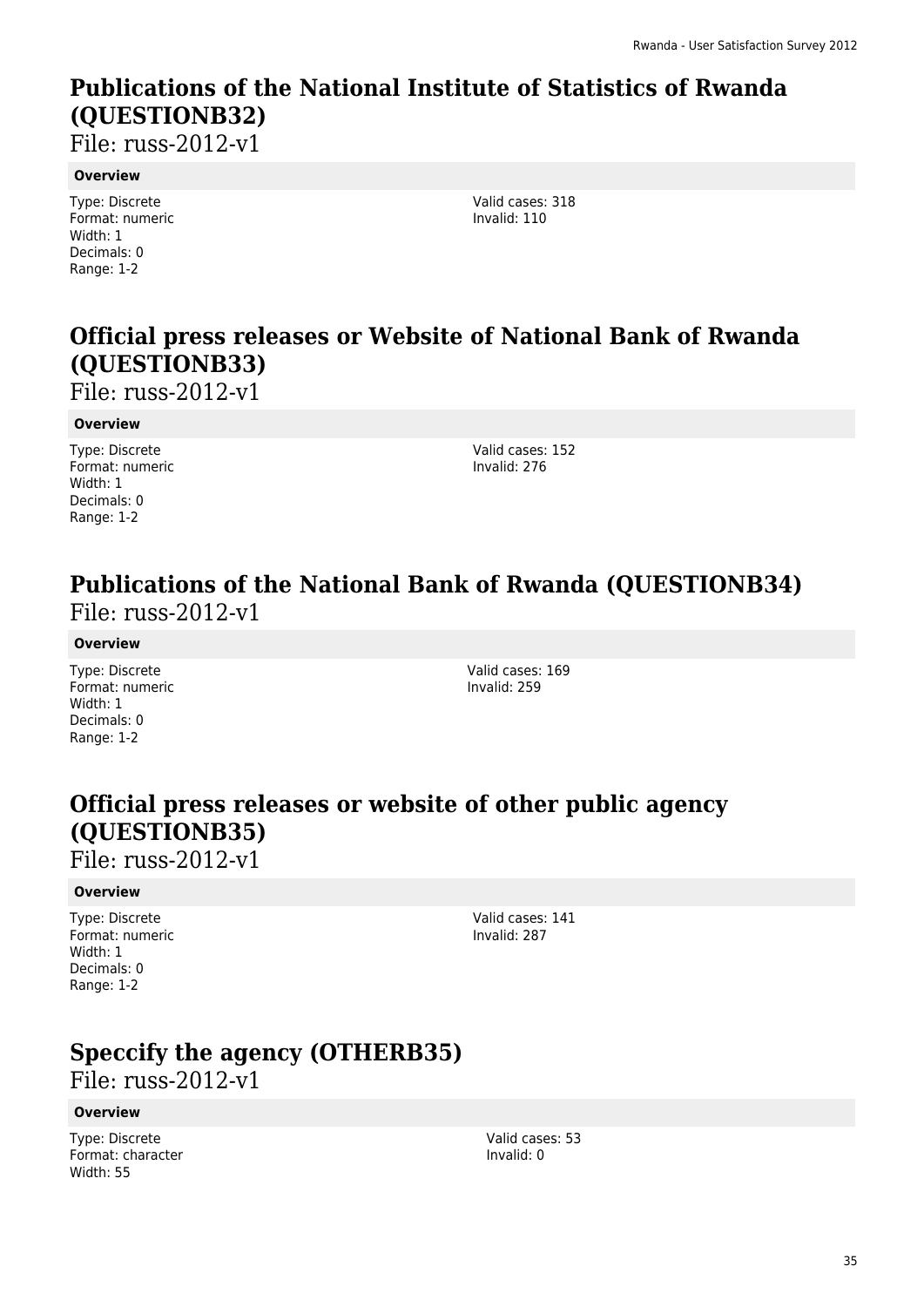## **On request from the.... (QUESTIONB36)**

File: russ-2012-v1

#### **Overview**

Type: Discrete Format: numeric Width: 1 Decimals: 0 Range: 1-2

Valid cases: 95 Invalid: 333

### **Specify institution (OTHERTB36)**

File: russ-2012-v1

#### **Overview**

Type: Discrete Format: character Width: 50

Valid cases: 60 Invalid: 0

### **Private sector summaries and analyses (QUESTIONB37)**  File: russ-2012-v1

#### **Overview**

Type: Discrete Format: numeric Width: 1 Decimals: 0 Range: 1-2

Valid cases: 38 Invalid: 390

### **Publications or websites of IO (QUESTIONB38)**

File: russ-2012-v1

#### **Overview**

Type: Discrete Format: numeric Width: 1 Decimals: 0 Range: 1-2

Valid cases: 175 Invalid: 253

### **Other sources (QUESTIONB39)**

File: russ-2012-v1

### **Overview**

Type: Discrete Format: numeric Width: 1 Decimals: 0 Range: 1-2

Valid cases: 32 Invalid: 396

### **Please specify (OTHERB39)**

File: russ-2012-v1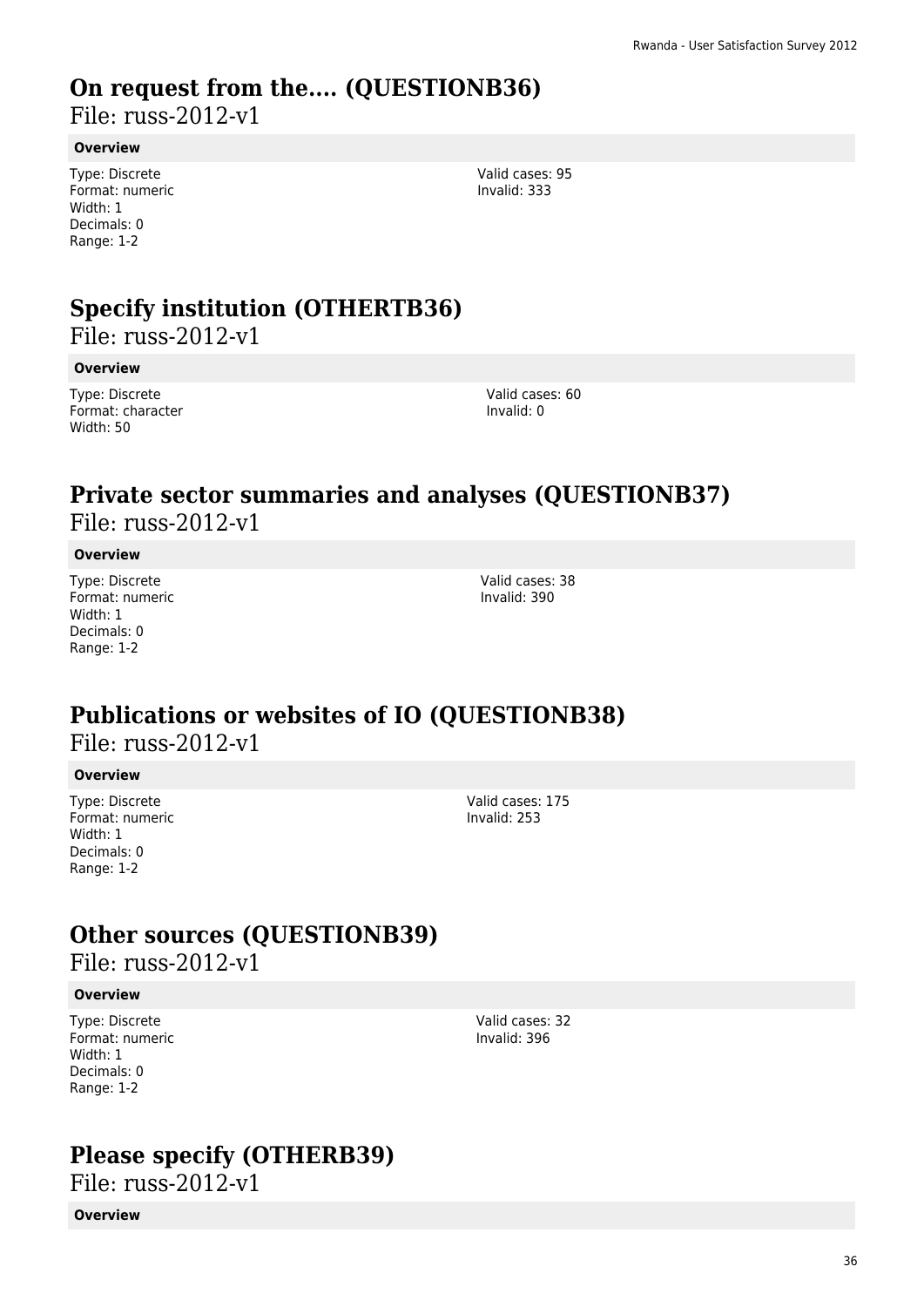# **Please specify (OTHERB39)**

File: russ-2012-v1

Type: Discrete Format: character Width: 43

Valid cases: 25 Invalid: 0

# **Do you refer to or make use of the official descriptions of the sources and methods to compille official statistics? (QUESTIONB4)**

File: russ-2012-v1

#### **Overview**

Type: Discrete Format: numeric Width: 1 Decimals: 0 Range: 1-2

Valid cases: 292 Invalid: 136

### **Please explain (EXPLAINB4)**

File: russ-2012-v1

#### **Overview**

Type: Discrete Format: character Width: 100

Valid cases: 136 Invalid: 0

# **Analysis of current developments for short-term decision making (QUESTIONB51)**

File: russ-2012-v1

#### **Overview**

Type: Discrete Format: numeric Width: 1 Decimals: 0 Range: 1-2

Valid cases: 264 Invalid: 164

# **Analysis of the trends for longer-term policy formulation (QUESTIONB52)**

File: russ-2012-v1

#### **Overview**

Type: Discrete Format: numeric Width: 1 Decimals: 0 Range: 1-2

Valid cases: 207 Invalid: 221

# **Econometric model building and forecasting (QUESTIONB53)**

File: russ-2012-v1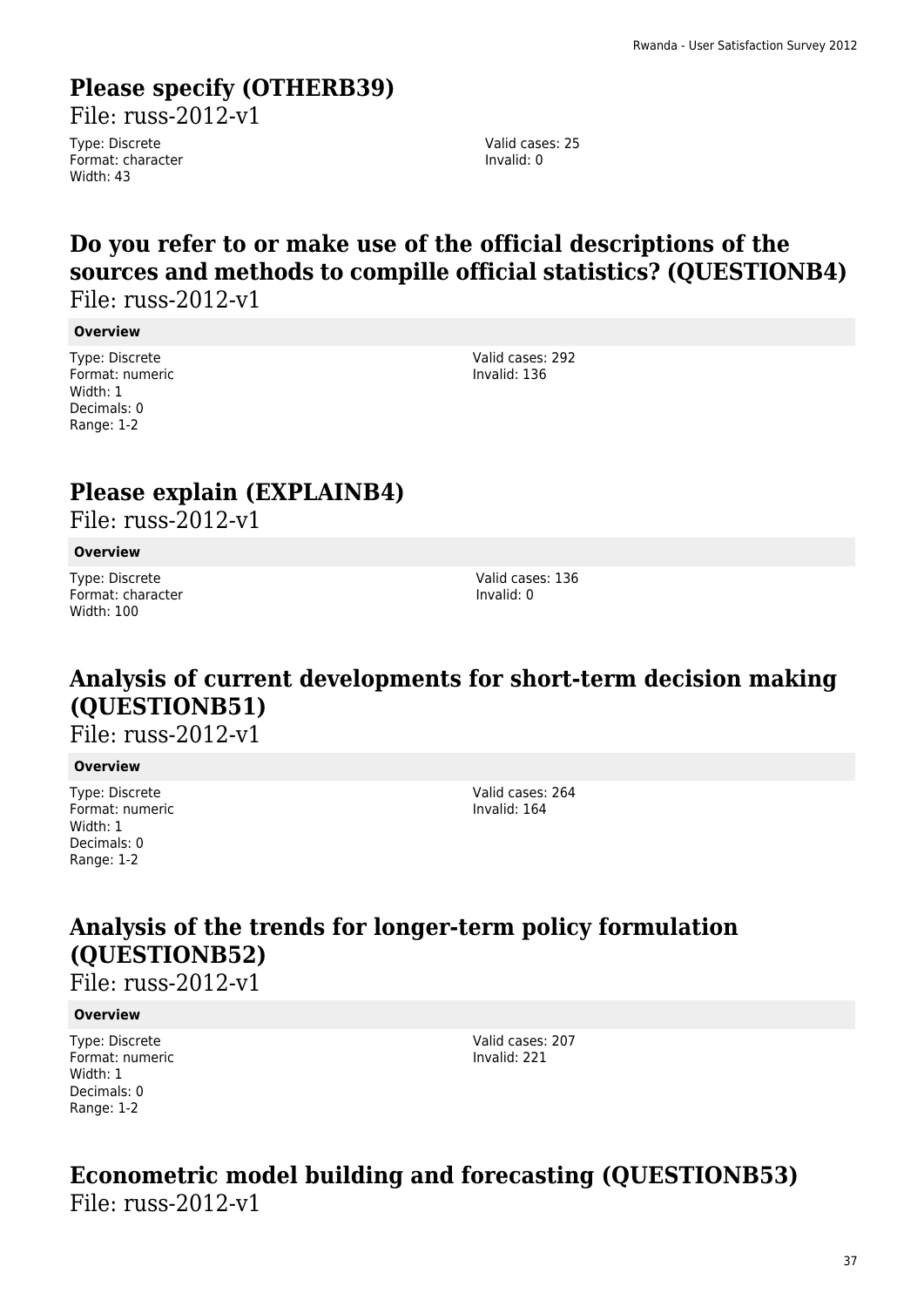### **Econometric model building and forecasting (QUESTIONB53)**

File: russ-2012-v1

#### **Overview**

Type: Discrete Format: numeric Width: 1 Decimals: 0 Range: 1-2

Valid cases: 57 Invalid: 371

# **Research purposes (QUESTIONB54)**

File: russ-2012-v1

#### **Overview**

Type: Discrete Format: numeric Width: 1 Decimals: 0 Range: 1-2

Valid cases: 167 Invalid: 261

# **General economic information (QUESTIONB55)**

File: russ-2012-v1

#### **Overview**

Type: Discrete Format: numeric Width: 1 Decimals: 0 Range: 1-2

Valid cases: 210 Invalid: 218

# **Other purpose (QUESTIONB56)**

File: russ-2012-v1

#### **Overview**

Type: Discrete Format: numeric Width: 1 Decimals: 0 Range: 1-2

Valid cases: 68 Invalid: 360

# **please specify (OTHERB56)**

File: russ-2012-v1

#### **Overview**

Type: Discrete Format: character Width: 86

Valid cases: 64 Invalid: 0

### **Do the available official statistics meet your priority data needs? (QUESTIONB6)**  File: russ-2012-v1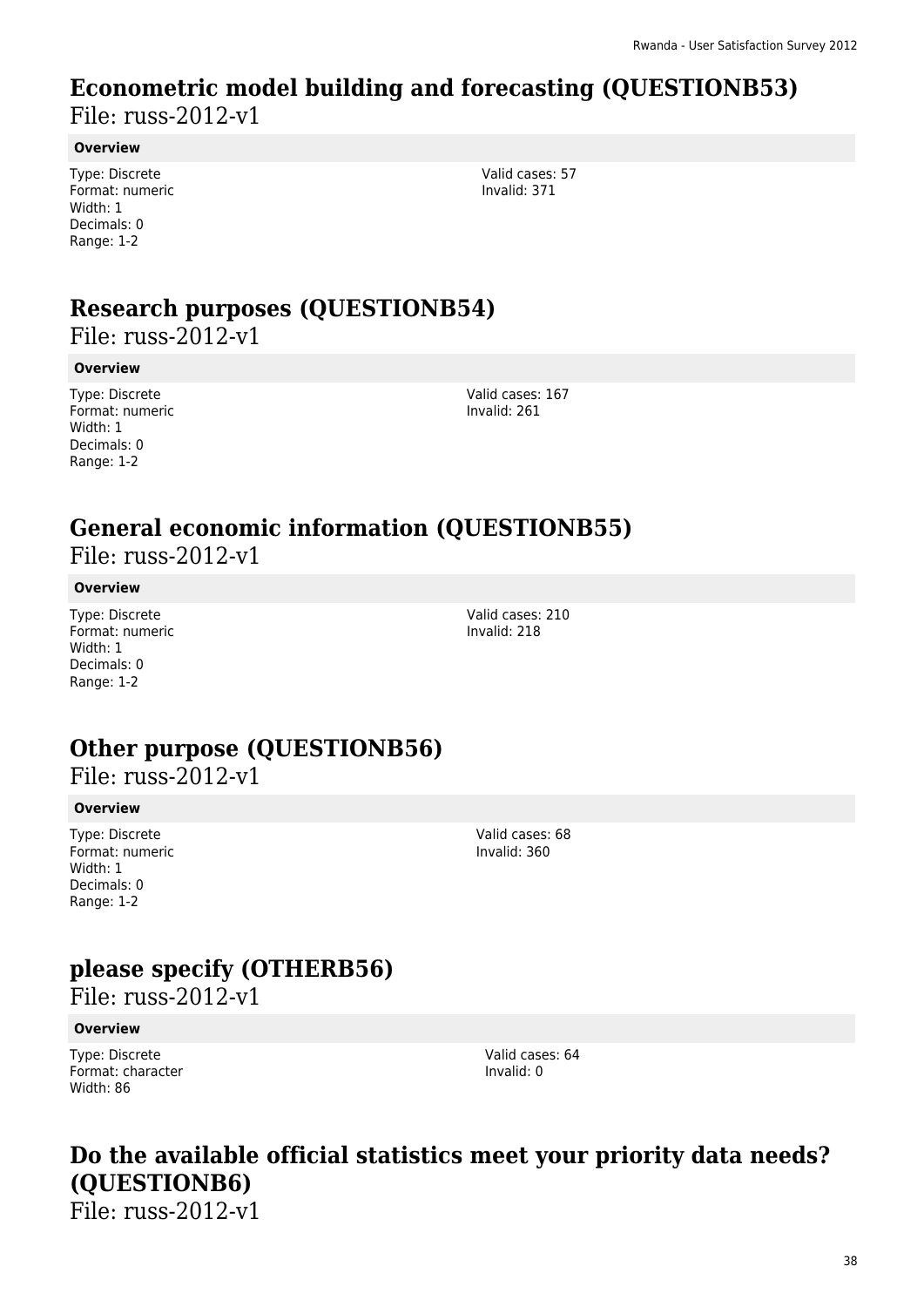# **Do the available official statistics meet your priority data needs? (QUESTIONB6)**

File: russ-2012-v1

#### **Overview**

Type: Discrete Format: numeric Width: 1 Decimals: 0 Range: 1-6

Valid cases: 394 Invalid: 34

### **If not, please indicate what data is not available to meet your priority needs. (QUESTIONB61)**

File: russ-2012-v1

#### **Overview**

Type: Discrete Format: character Width: 93

Valid cases: 69 Invalid: 0

# **To what extent do official statistics allow you to carry out the purpose mentioned under 4.1? (QUESTIONB7)**

File: russ-2012-v1

#### **Overview**

Type: Discrete Format: numeric Width: 1 Decimals: 0 Range: 1-6

Valid cases: 415 Invalid: 13

# **National accounts (GDP) (QUESTIONC1A)**

File: russ-2012-v1

#### **Overview**

Type: Discrete Format: numeric Width: 1 Decimals: 0 Range: 1-6

Valid cases: 328 Invalid: 100

# **Prices (QUESTIONC1B)**

File: russ-2012-v1

#### **Overview**

Type: Discrete Format: numeric Width: 1 Decimals: 0 Range: 1-6

Valid cases: 305 Invalid: 123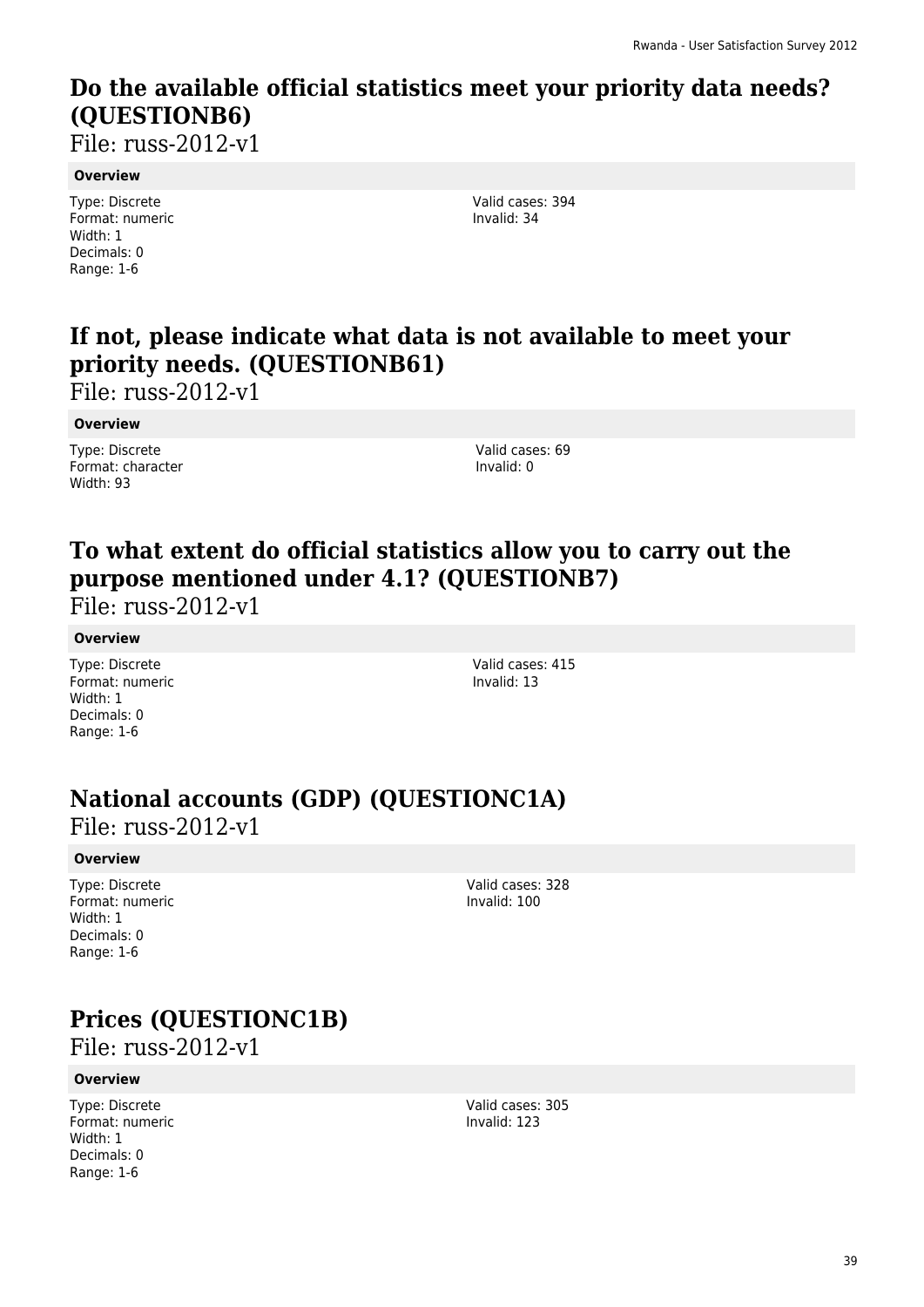### **Public finance statistics (QUESTIONC1C)**

File: russ-2012-v1

#### **Overview**

Type: Discrete Format: numeric Width: 1 Decimals: 0 Range: 1-6

Valid cases: 299 Invalid: 129

# **Monetary and financial statistics (QUESTIONC1D)**

File: russ-2012-v1

#### **Overview**

Type: Discrete Format: numeric Width: 1 Decimals: 0 Range: 1-6

Valid cases: 296 Invalid: 132

### **Balance of payments (QUESTIONC1E)**

File: russ-2012-v1

#### **Overview**

Type: Discrete Format: numeric Width: 1 Decimals: 0 Range: 1-6

Valid cases: 284 Invalid: 144

# **Business statistics (QUESTIONC1F)**

File: russ-2012-v1

#### **Overview**

Type: Discrete Format: numeric Width: 1 Decimals: 0 Range: 1-6

Valid cases: 301 Invalid: 127

### **Employment statistics (QUESTIONC1G)**

File: russ-2012-v1

#### **Overview**

Type: Discrete Format: numeric Width: 1 Decimals: 0 Range: 1-6

Valid cases: 320 Invalid: 108

# **External trade statistics (QUESTIONC1H)**

File: russ-2012-v1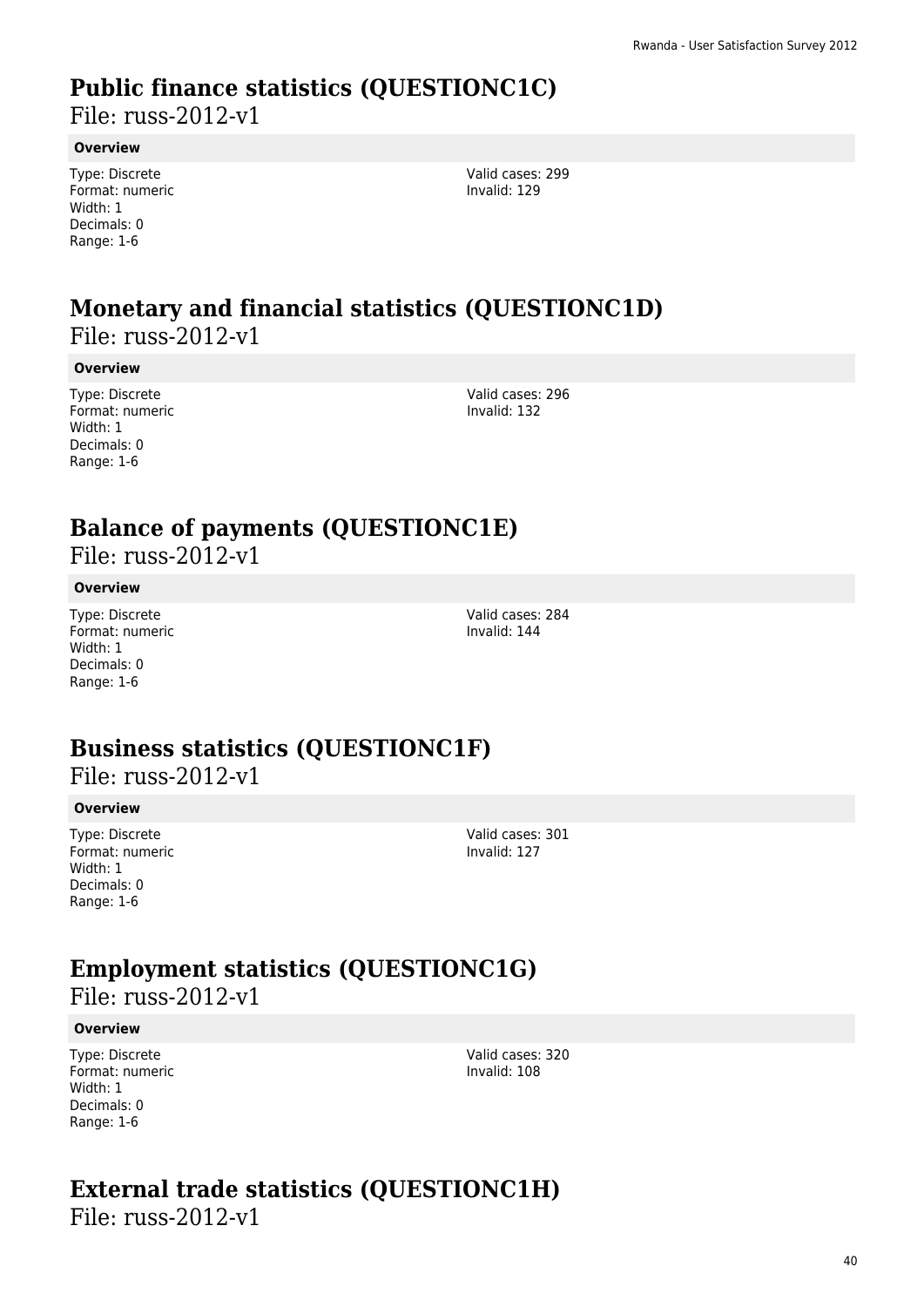### **External trade statistics (QUESTIONC1H)**

File: russ-2012-v1

#### **Overview**

Type: Discrete Format: numeric Width: 1 Decimals: 0 Range: 1-6

Valid cases: 292 Invalid: 136

# **Income/poverty statistics (QUESTIONC1I)**

File: russ-2012-v1

#### **Overview**

Type: Discrete Format: numeric Width: 1 Decimals: 0 Range: 1-6

Valid cases: 332 Invalid: 96

### **Demographic statistics (QUESTIONC1J)**

File: russ-2012-v1

#### **Overview**

Type: Discrete Format: numeric Width: 1 Decimals: 0 Range: 1-6

Valid cases: 373 Invalid: 55

### **Social sectors (health, educ.) (QUESTIONC1K)**  File: russ-2012-v1

#### **Overview**

Type: Discrete Format: numeric Width: 1 Decimals: 0 Range: 1-6

Valid cases: 351 Invalid: 77

# **Environment statistics (QUESTIONC1L)**

File: russ-2012-v1

#### **Overview**

Type: Discrete Format: numeric Width: 1 Decimals: 0 Range: 1-6

Valid cases: 312 Invalid: 116

# **Agriculture/fishery stats (QUESTIONC1M)**

File: russ-2012-v1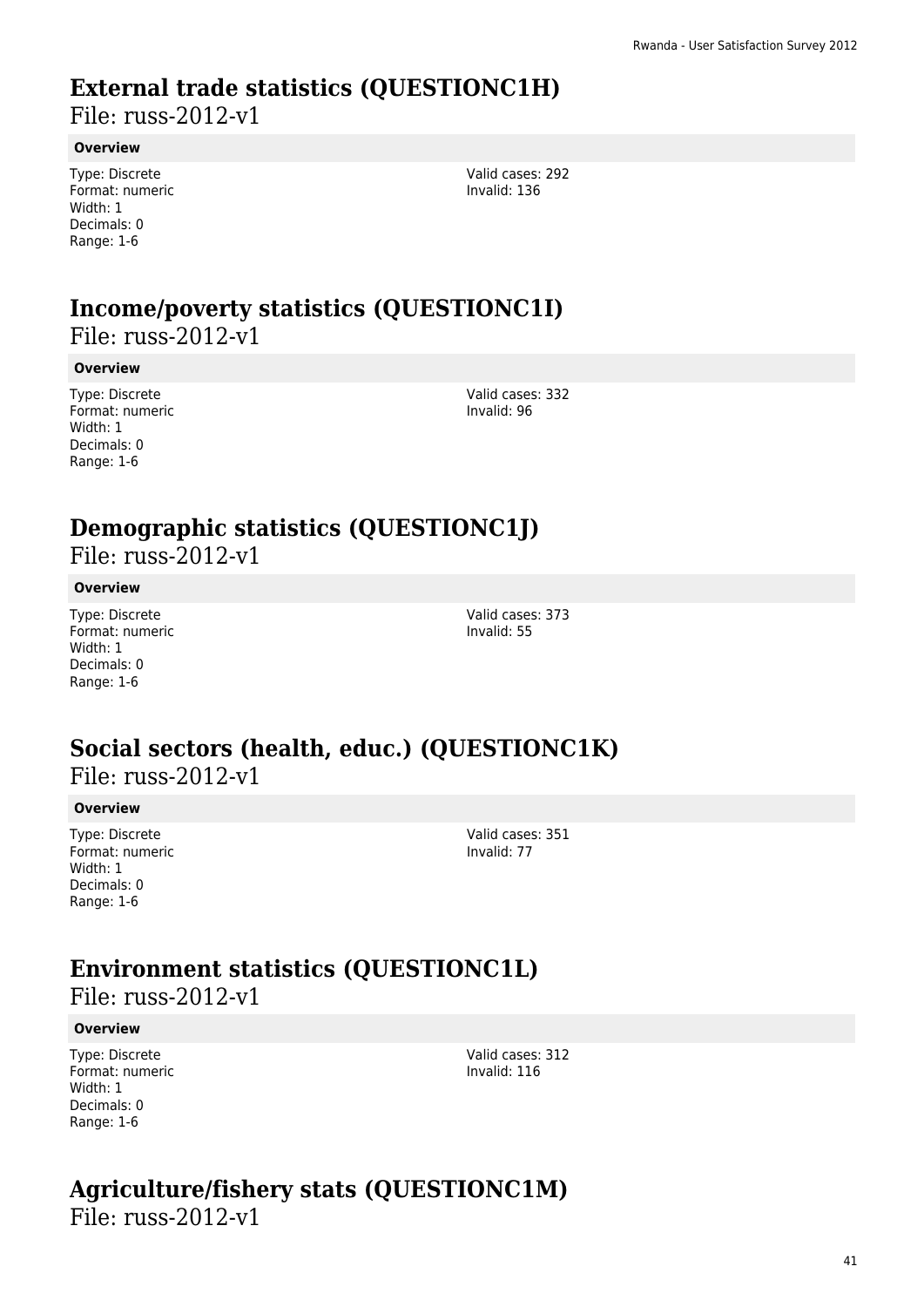### **Agriculture/fishery stats (QUESTIONC1M)**

File: russ-2012-v1

#### **Overview**

Type: Discrete Format: numeric Width: 1 Decimals: 0 Range: 1-6

Valid cases: 314 Invalid: 114

# **Regional statistics (QUESTIONC1N)**

File: russ-2012-v1

#### **Overview**

Type: Discrete Format: numeric Width: 1 Decimals: 0 Range: 1-6

Valid cases: 293 Invalid: 135

# **Other (Please specify) (OTHERC1)**

File: russ-2012-v1

#### **Overview**

Type: Discrete Format: character Width: 36

# **National accounts (GDP) (QUESTIONC2A)**

File: russ-2012-v1

#### **Overview**

Type: Discrete Format: numeric Width: 1 Decimals: 0 Range: 1-6

Valid cases: 325 Invalid: 103

Valid cases: 24 Invalid: 0

# **Prices (QUESTIONC2B)**

File: russ-2012-v1

#### **Overview**

Type: Discrete Format: numeric Width: 1 Decimals: 0 Range: 1-6

Valid cases: 302 Invalid: 126

### **Public finance statistics (QUESTIONC2C)**

File: russ-2012-v1

**Overview**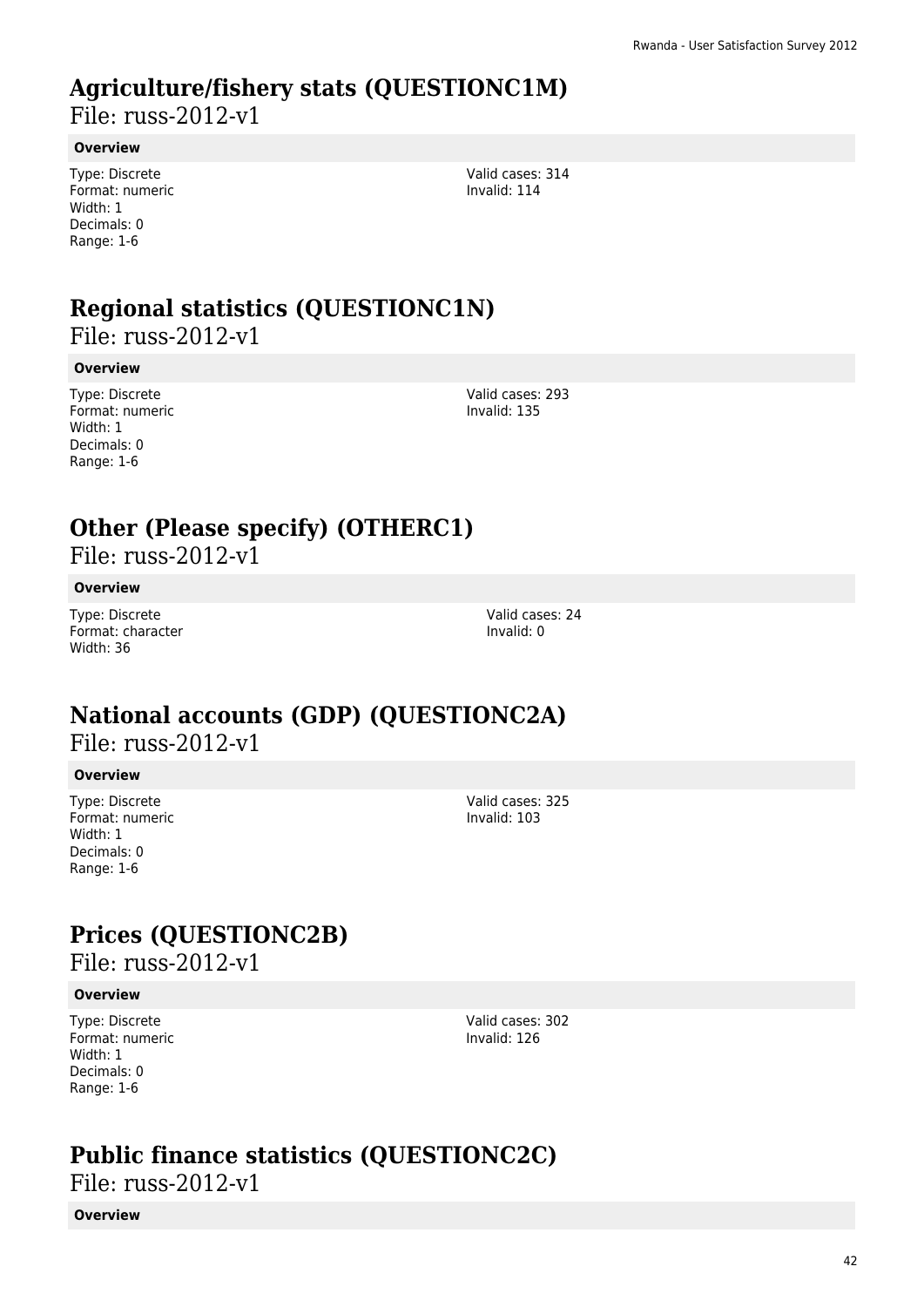# **Public finance statistics (QUESTIONC2C)**

File: russ-2012-v1

Type: Discrete Format: numeric Width: 1 Decimals: 0 Range: 1-6

Valid cases: 294 Invalid: 134

### **Monetary and financial statistics (QUESTIONC2D)**  File: russ-2012-v1

#### **Overview**

Type: Discrete Format: numeric Width: 1 Decimals: 0 Range: 1-6

Valid cases: 290 Invalid: 138

### **Balance of payments (QUESTIONC2E)**

File: russ-2012-v1

#### **Overview**

Type: Discrete Format: numeric Width: 1 Decimals: 0 Range: 1-6

Valid cases: 286 Invalid: 142

### **Business statistics (QUESTIONC2F)**

File: russ-2012-v1

#### **Overview**

Type: Discrete Format: numeric Width: 1 Decimals: 0 Range: 1-6

Valid cases: 293 Invalid: 135

### **Employment statistics (QUESTIONC2G)**

File: russ-2012-v1

#### **Overview**

Type: Discrete Format: numeric Width: 1 Decimals: 0 Range: 1-6

Valid cases: 320 Invalid: 108

### **External trade statistics (QUESTIONC2H)**

File: russ-2012-v1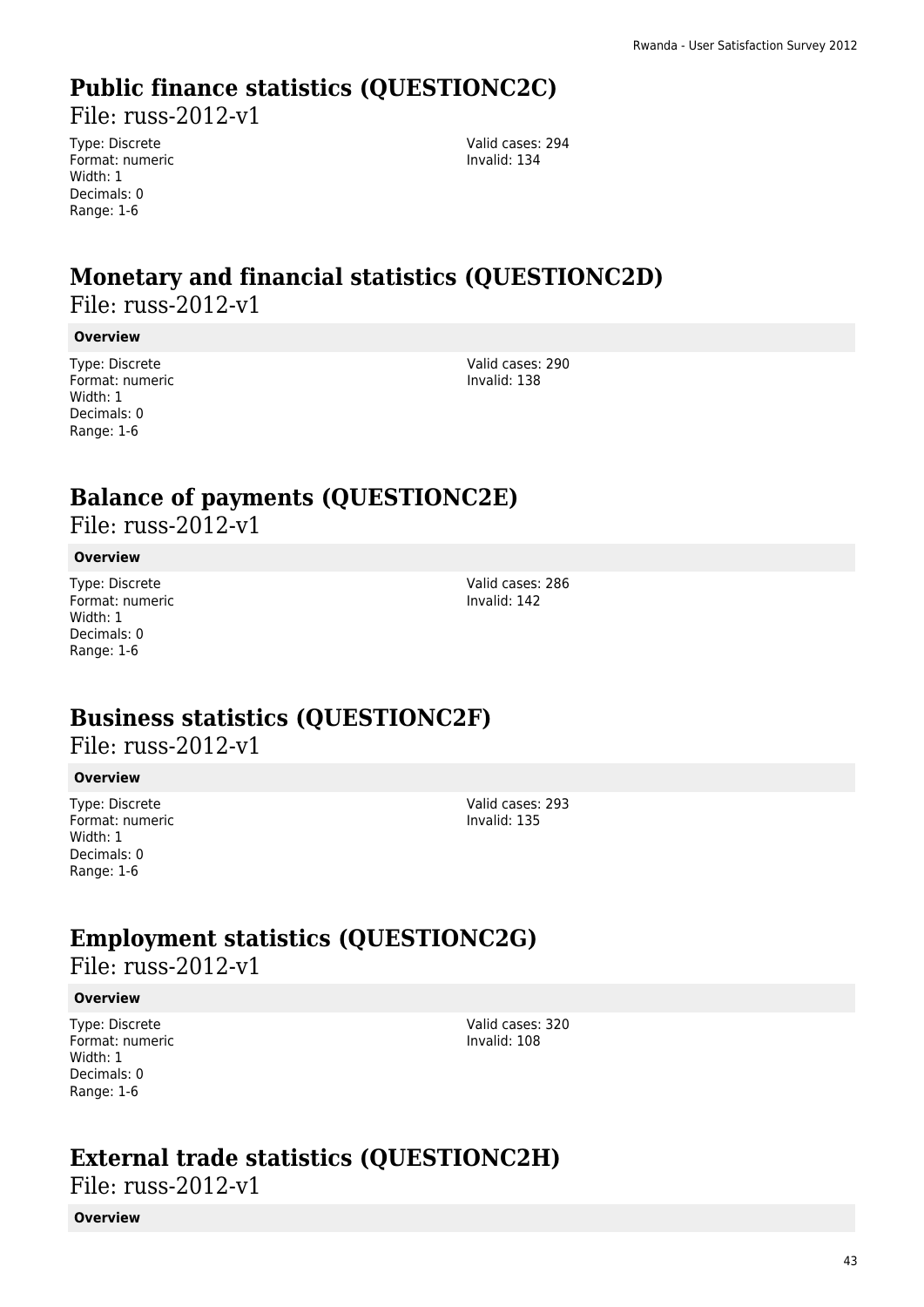# **External trade statistics (QUESTIONC2H)**

File: russ-2012-v1

Type: Discrete Format: numeric Width: 1 Decimals: 0 Range: 1-6

Valid cases: 287 Invalid: 141

# **Income/poverty statistics (QUESTIONC2I)**

File: russ-2012-v1

#### **Overview**

Type: Discrete Format: numeric Width: 1 Decimals: 0 Range: 1-6

Valid cases: 333 Invalid: 95

# **Demographic statistics (QUESTIONC2J)**

File: russ-2012-v1

#### **Overview**

Type: Discrete Format: numeric Width: 1 Decimals: 0 Range: 1-6

Valid cases: 368 Invalid: 60

### **Social sectors (health, educ.) (QUESTIONC2K)**  File: russ-2012-v1

#### **Overview**

Type: Discrete Format: numeric Width: 1 Decimals: 0 Range: 1-6

Valid cases: 350 Invalid: 78

# **Environment statistics (QUESTIONC2L)**

File: russ-2012-v1

#### **Overview**

Type: Discrete Format: numeric Width: 1 Decimals: 0 Range: 1-6

Valid cases: 310 Invalid: 118

### **Agriculture/fishery stats (QUESTIONC2M)**

File: russ-2012-v1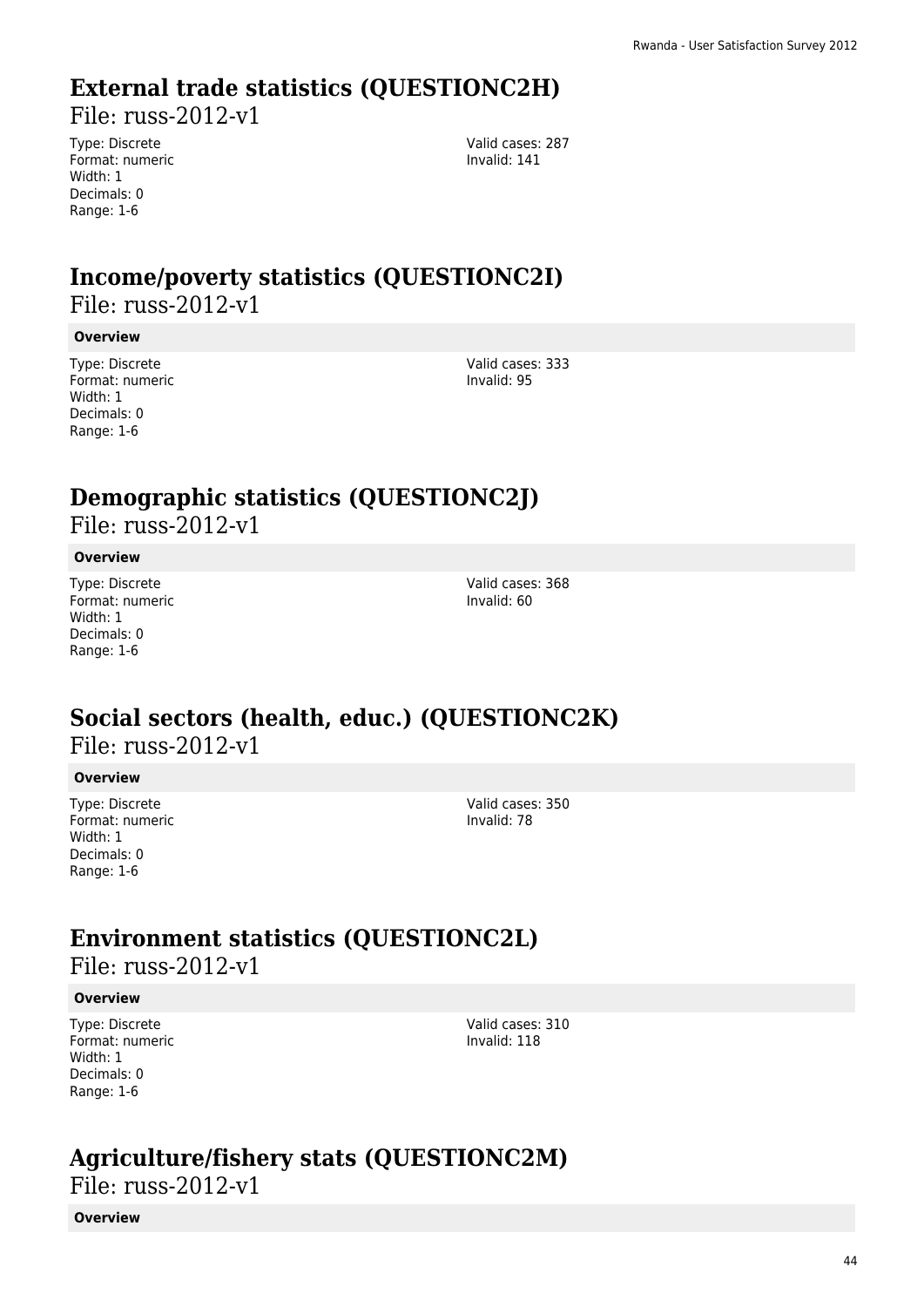# **Agriculture/fishery stats (QUESTIONC2M)**

File: russ-2012-v1

Type: Discrete Format: numeric Width: 1 Decimals: 0 Range: 1-6

Valid cases: 306 Invalid: 122

# **Regional statistics (QUESTIONC2N)**

File: russ-2012-v1

#### **Overview**

Type: Discrete Format: numeric Width: 1 Decimals: 0 Range: 1-6

Valid cases: 292 Invalid: 136

# **Other (Please specify) (OTHERC2)**

File: russ-2012-v1

#### **Overview**

Type: Discrete Format: character Width: 53

# **National accounts (GDP) (QUESTIONC3A)**

File: russ-2012-v1

#### **Overview**

Type: Discrete Format: numeric Width: 1 Decimals: 0 Range: 1-6

Valid cases: 325 Invalid: 103

Valid cases: 19 Invalid: 0

# **Prices (QUESTIONC3B)**

File: russ-2012-v1

#### **Overview**

Type: Discrete Format: numeric Width: 1 Decimals: 0 Range: 1-6

Valid cases: 304 Invalid: 124

# **Public finance statistics (QUESTIONC3C)**

File: russ-2012-v1

#### **Overview**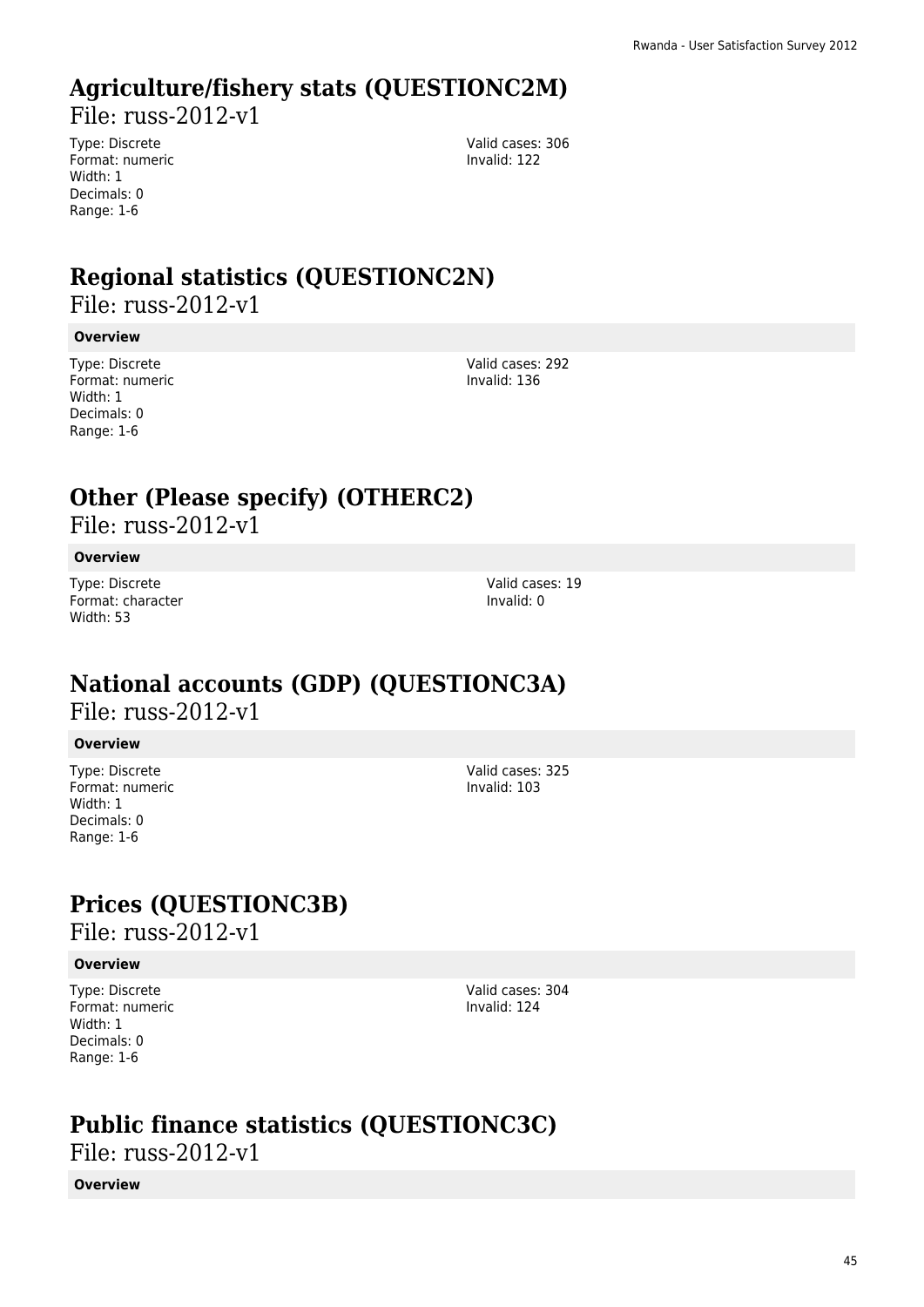# **Public finance statistics (QUESTIONC3C)**

File: russ-2012-v1

Type: Discrete Format: numeric Width: 1 Decimals: 0 Range: 1-6

Valid cases: 295 Invalid: 133

### **Monetary and financial statistics (QUESTIONC3D)**  File: russ-2012-v1

#### **Overview**

Type: Discrete Format: numeric Width: 1 Decimals: 0 Range: 1-6

Valid cases: 292 Invalid: 136

### **Balance of payments (QUESTIONC3E)**

File: russ-2012-v1

#### **Overview**

Type: Discrete Format: numeric Width: 1 Decimals: 0 Range: 1-6

Valid cases: 287 Invalid: 141

### **Business statistics (QUESTIONC3F)**

File: russ-2012-v1

#### **Overview**

Type: Discrete Format: numeric Width: 1 Decimals: 0 Range: 1-6

Valid cases: 297 Invalid: 131

### **Employment statistics (QUESTIONC3G)**

File: russ-2012-v1

#### **Overview**

Type: Discrete Format: numeric Width: 1 Decimals: 0 Range: 1-6

Valid cases: 316 Invalid: 112

### **External trade statistics (QUESTIONC3H)**

File: russ-2012-v1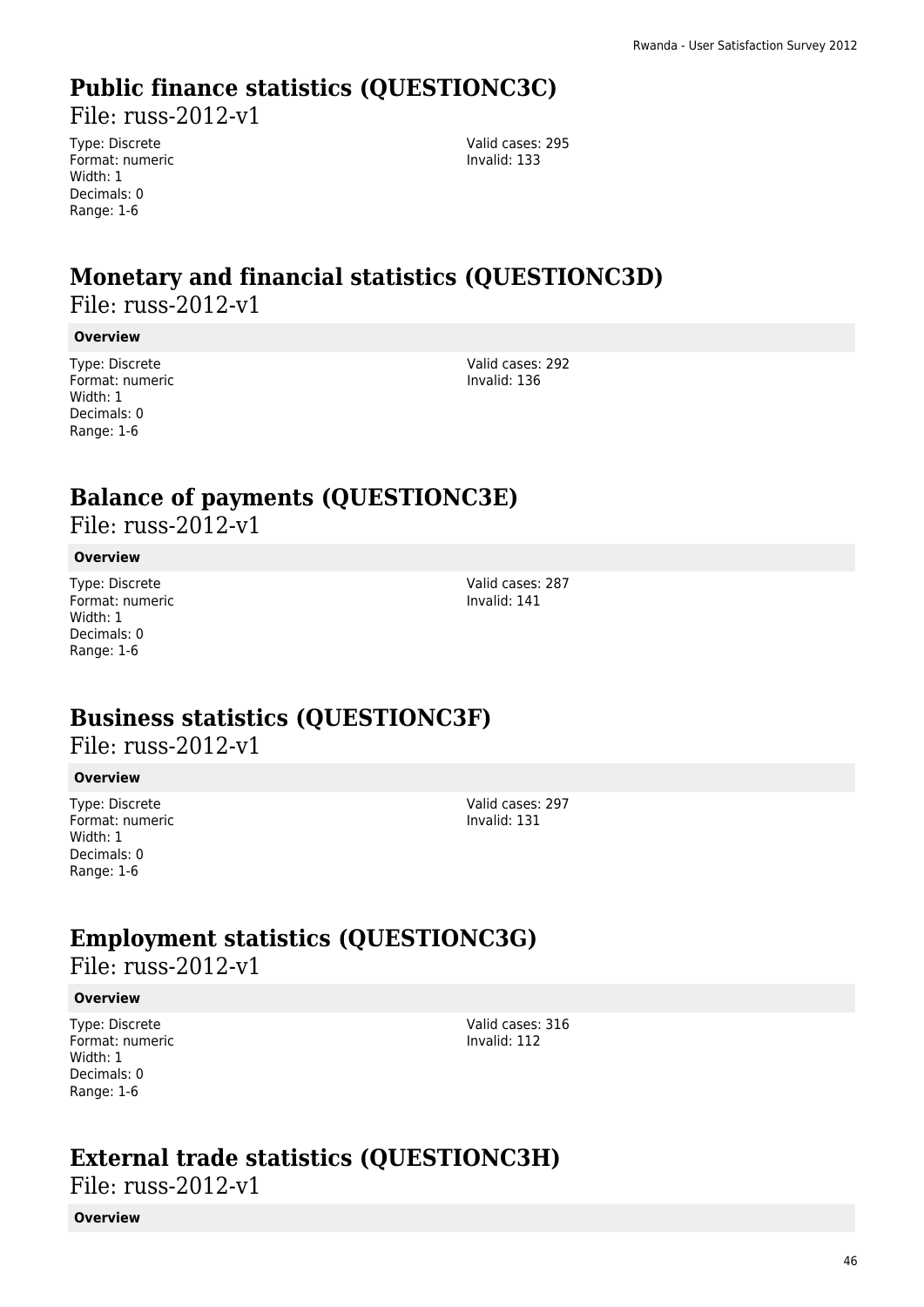# **External trade statistics (QUESTIONC3H)**

File: russ-2012-v1

Type: Discrete Format: numeric Width: 1 Decimals: 0 Range: 1-6

Valid cases: 296 Invalid: 132

# **Income/poverty statistics (QUESTIONC3I)**

File: russ-2012-v1

#### **Overview**

Type: Discrete Format: numeric Width: 1 Decimals: 0 Range: 1-6

Valid cases: 331 Invalid: 97

# **Demographic statistics (QUESTIONC3J)**

File: russ-2012-v1

#### **Overview**

Type: Discrete Format: numeric Width: 1 Decimals: 0 Range: 1-6

Valid cases: 367 Invalid: 61

### **Social sectors (health, educ.) (QUESTIONC3K)**  File: russ-2012-v1

#### **Overview**

Type: Discrete Format: numeric Width: 1 Decimals: 0 Range: 1-6

Valid cases: 347 Invalid: 81

# **Environment statistics (QUESTIONC3L)**

File: russ-2012-v1

#### **Overview**

Type: Discrete Format: numeric Width: 1 Decimals: 0 Range: 1-6

Valid cases: 308 Invalid: 120

### **Agriculture/fishery stats (QUESTIONC3M)**

File: russ-2012-v1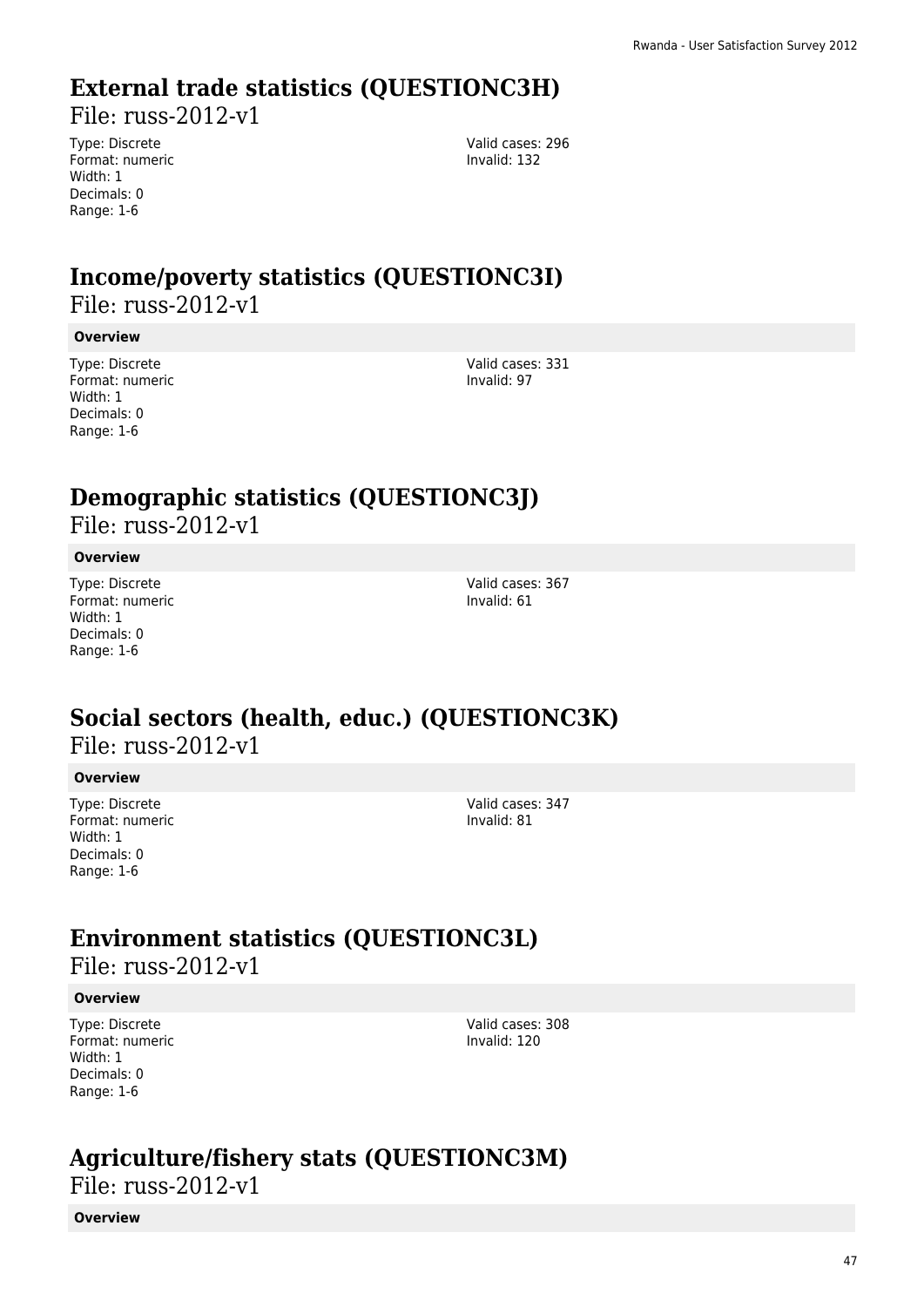# **Agriculture/fishery stats (QUESTIONC3M)**

File: russ-2012-v1

Type: Discrete Format: numeric Width: 1 Decimals: 0 Range: 1-6

Valid cases: 311 Invalid: 117

# **Regional statistics (QUESTIONC3N)**

File: russ-2012-v1

#### **Overview**

Type: Discrete Format: numeric Width: 1 Decimals: 0 Range: 1-6

Valid cases: 287 Invalid: 141

# **Other (Please specify) (OTHERC3)**

File: russ-2012-v1

#### **Overview**

Type: Discrete Format: character Width: 28

# **National accounts (GDP) (QUESTIONC41A)**

File: russ-2012-v1

#### **Overview**

Type: Discrete Format: numeric Width: 1 Decimals: 0 Range: 1-3

Valid cases: 350 Invalid: 78

Valid cases: 16 Invalid: 0

# **Prices (QUESTIONC41B)**

File: russ-2012-v1

#### **Overview**

Type: Discrete Format: numeric Width: 1 Decimals: 0 Range: 1-3

Valid cases: 328 Invalid: 100

# **Public finance statistics (QUESTIONC41C)**

File: russ-2012-v1

**Overview**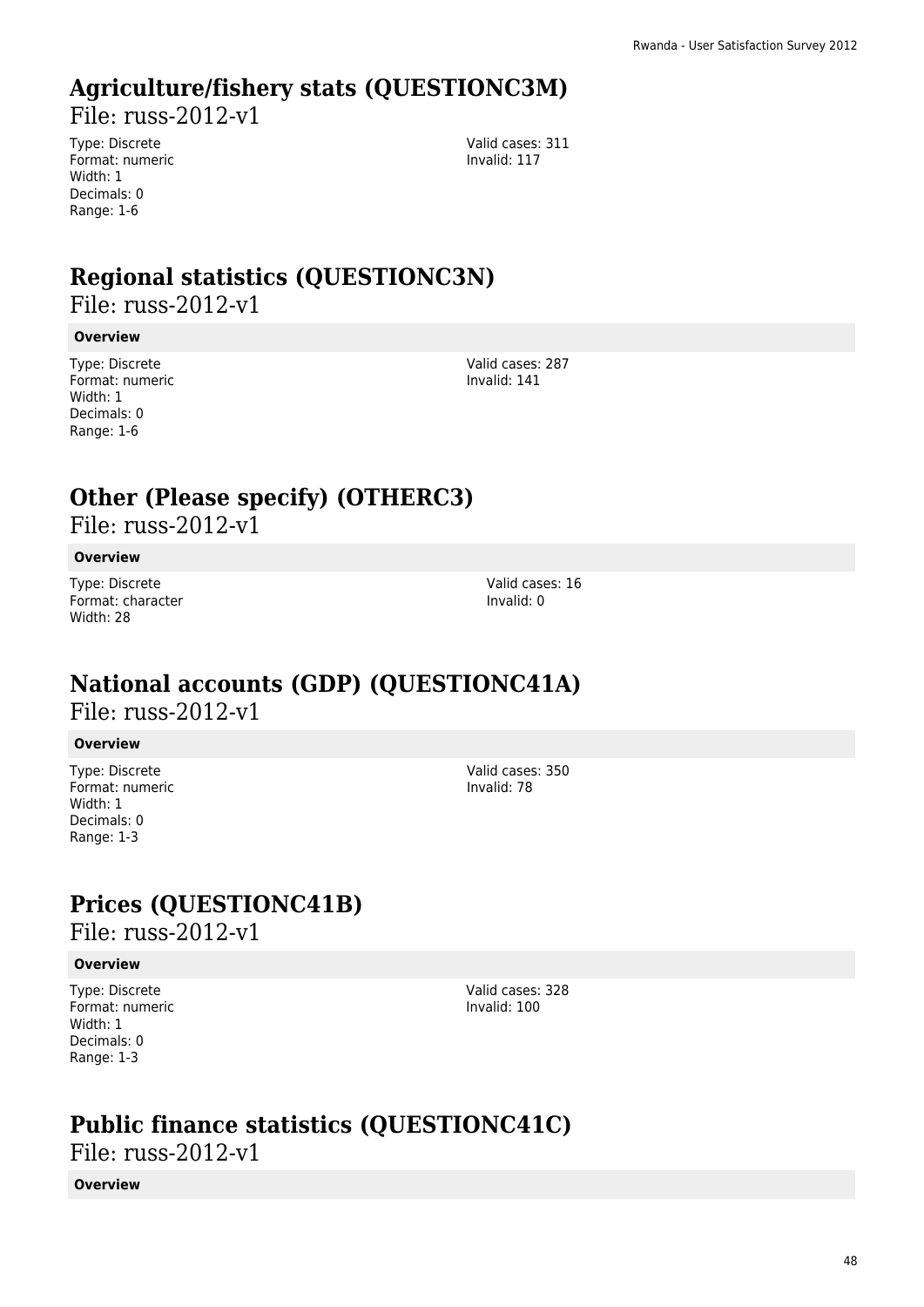# **Public finance statistics (QUESTIONC41C)**

File: russ-2012-v1

Type: Discrete Format: numeric Width: 1 Decimals: 0 Range: 1-3

Valid cases: 329 Invalid: 99

### **Monetary and financial statistics (QUESTIONC41D)**  File: russ-2012-v1

#### **Overview**

Type: Discrete Format: numeric Width: 1 Decimals: 0 Range: 1-3

Valid cases: 326 Invalid: 102

### **Balance of payments (QUESTIONC41E)**

File: russ-2012-v1

#### **Overview**

Type: Discrete Format: numeric Width: 1 Decimals: 0 Range: 1-3

Valid cases: 321 Invalid: 107

### **Business statistics (QUESTIONC41F)**

File: russ-2012-v1

#### **Overview**

Type: Discrete Format: numeric Width: 1 Decimals: 0 Range: 1-3

Valid cases: 326 Invalid: 102

### **Employment statistics (QUESTIONC41G)**

File: russ-2012-v1

#### **Overview**

Type: Discrete Format: numeric Width: 1 Decimals: 0 Range: 1-3

Valid cases: 331 Invalid: 97

### **External trade statistics (QUESTIONC41H)**

File: russ-2012-v1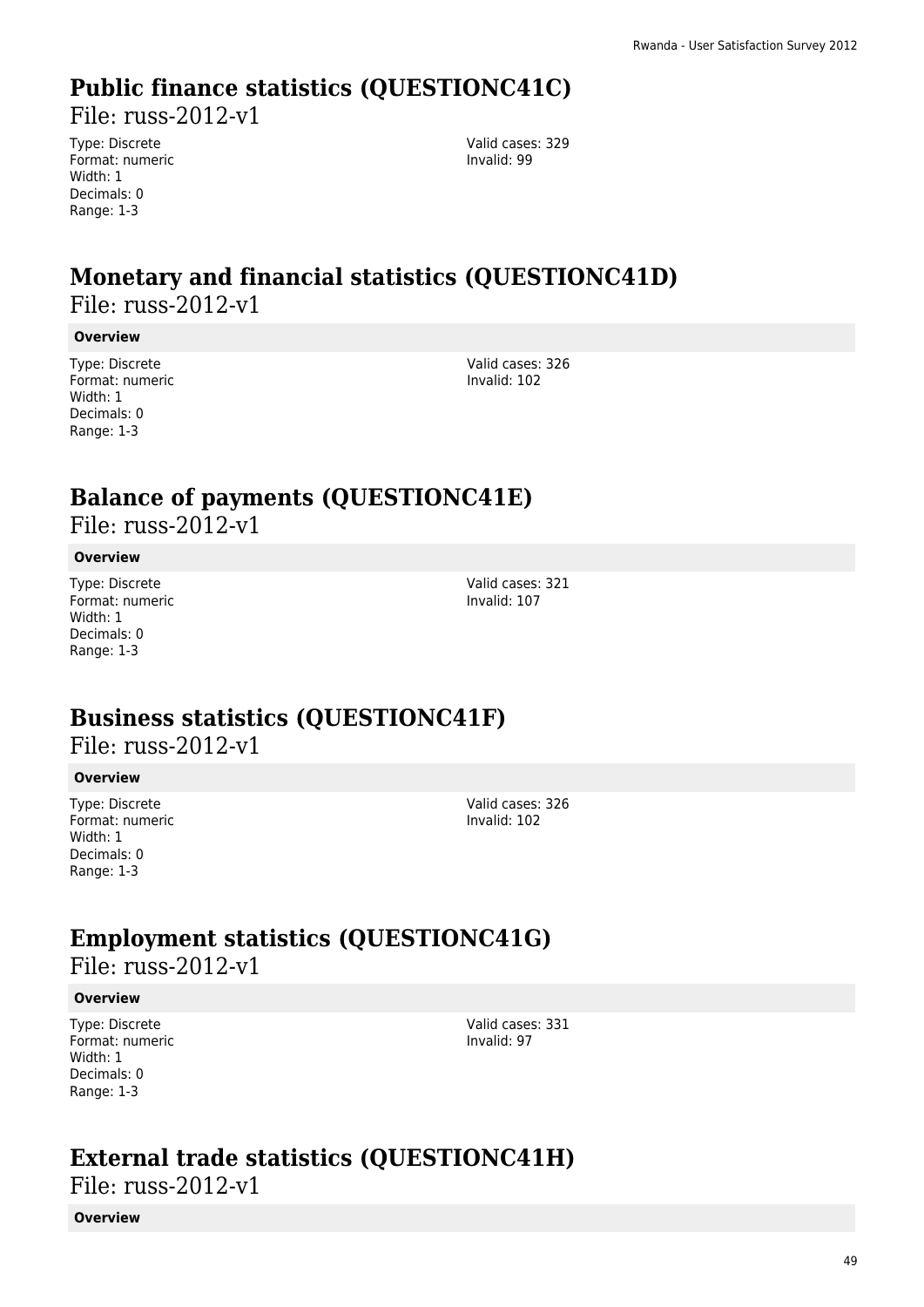# **External trade statistics (QUESTIONC41H)**

File: russ-2012-v1

Type: Discrete Format: numeric Width: 1 Decimals: 0 Range: 1-3

Valid cases: 324 Invalid: 104

# **Income/poverty statistics (QUESTIONC41I)**

File: russ-2012-v1

#### **Overview**

Type: Discrete Format: numeric Width: 1 Decimals: 0 Range: 1-3

Valid cases: 345 Invalid: 83

# **Demographic statistics (QUESTIONC41J)**

File: russ-2012-v1

#### **Overview**

Type: Discrete Format: numeric Width: 1 Decimals: 0 Range: 1-3

Valid cases: 373 Invalid: 55

### **Social sectors (health, educ.) (QUESTIONC41K)**  File: russ-2012-v1

#### **Overview**

Type: Discrete Format: numeric Width: 1 Decimals: 0 Range: 1-3

Valid cases: 365 Invalid: 63

# **Environment statistics (QUESTIONC41L)**

File: russ-2012-v1

#### **Overview**

Type: Discrete Format: numeric Width: 1 Decimals: 0 Range: 1-3

Valid cases: 335 Invalid: 93

### **Agriculture/fishery stats (QUESTIONC41M)**

File: russ-2012-v1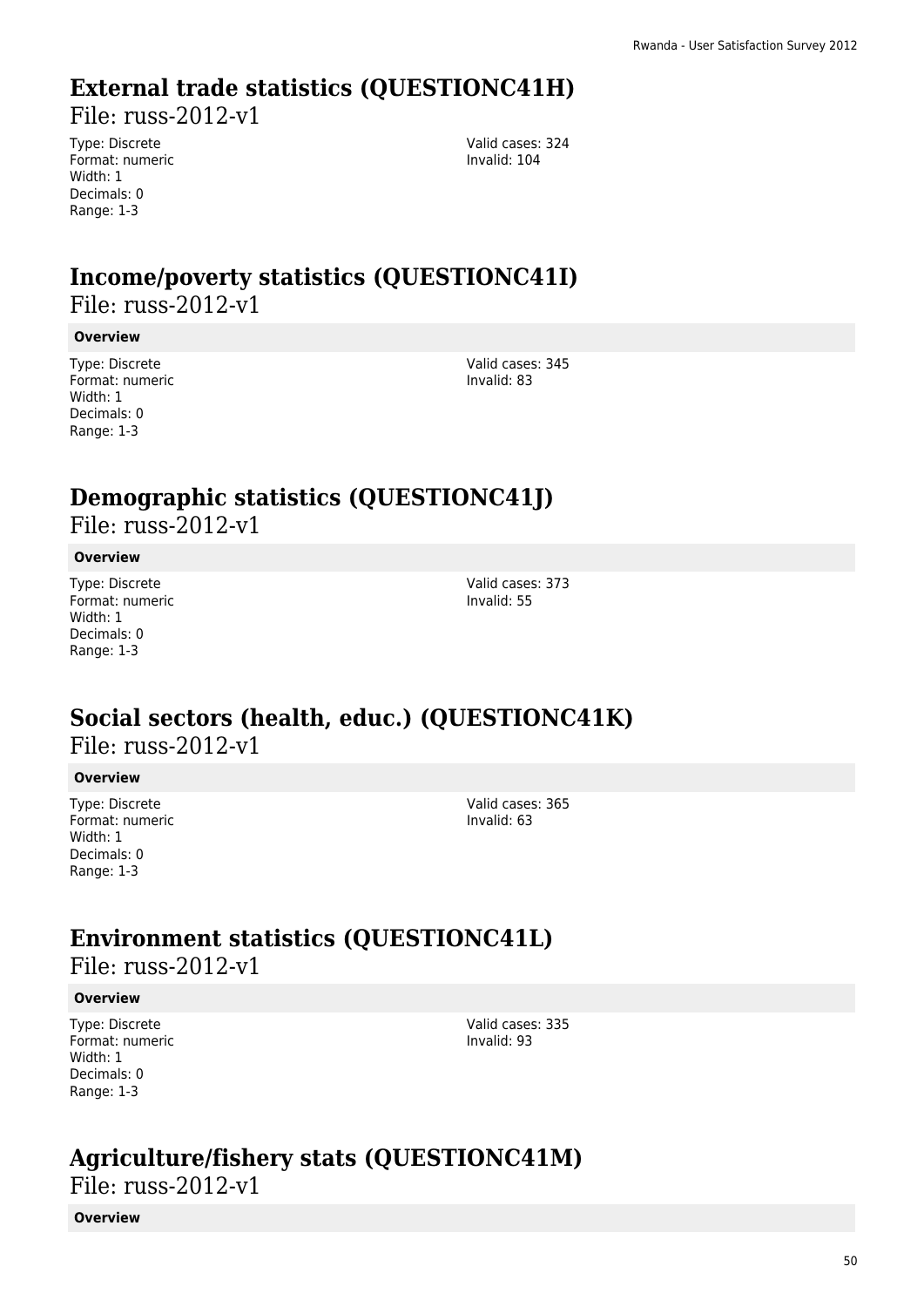# **Agriculture/fishery stats (QUESTIONC41M)**

File: russ-2012-v1

Type: Discrete Format: numeric Width: 1 Decimals: 0 Range: 1-3

Valid cases: 335 Invalid: 93

# **Regional statistics (QUESTIONC41N)**

File: russ-2012-v1

#### **Overview**

Type: Discrete Format: numeric Width: 1 Decimals: 0 Range: 1-3

Valid cases: 326 Invalid: 102

# **Other (Please specify) (OTHERC41)**

File: russ-2012-v1

#### **Overview**

Type: Discrete Format: character Width: 44

**National accounts (GDP) (QUESTIONC42A)** 

File: russ-2012-v1

#### **Overview**

Type: Discrete Format: numeric Width: 1 Decimals: 0 Range: 1-4

Valid cases: 343 Invalid: 85

Valid cases: 13 Invalid: 0

# **prices (QUESTIONC42B)**

File: russ-2012-v1

#### **Overview**

Type: Discrete Format: numeric Width: 1 Decimals: 0 Range: 1-4

Valid cases: 328 Invalid: 100

# **Public finance statistics (QUESTIONC42C)**

File: russ-2012-v1

**Overview**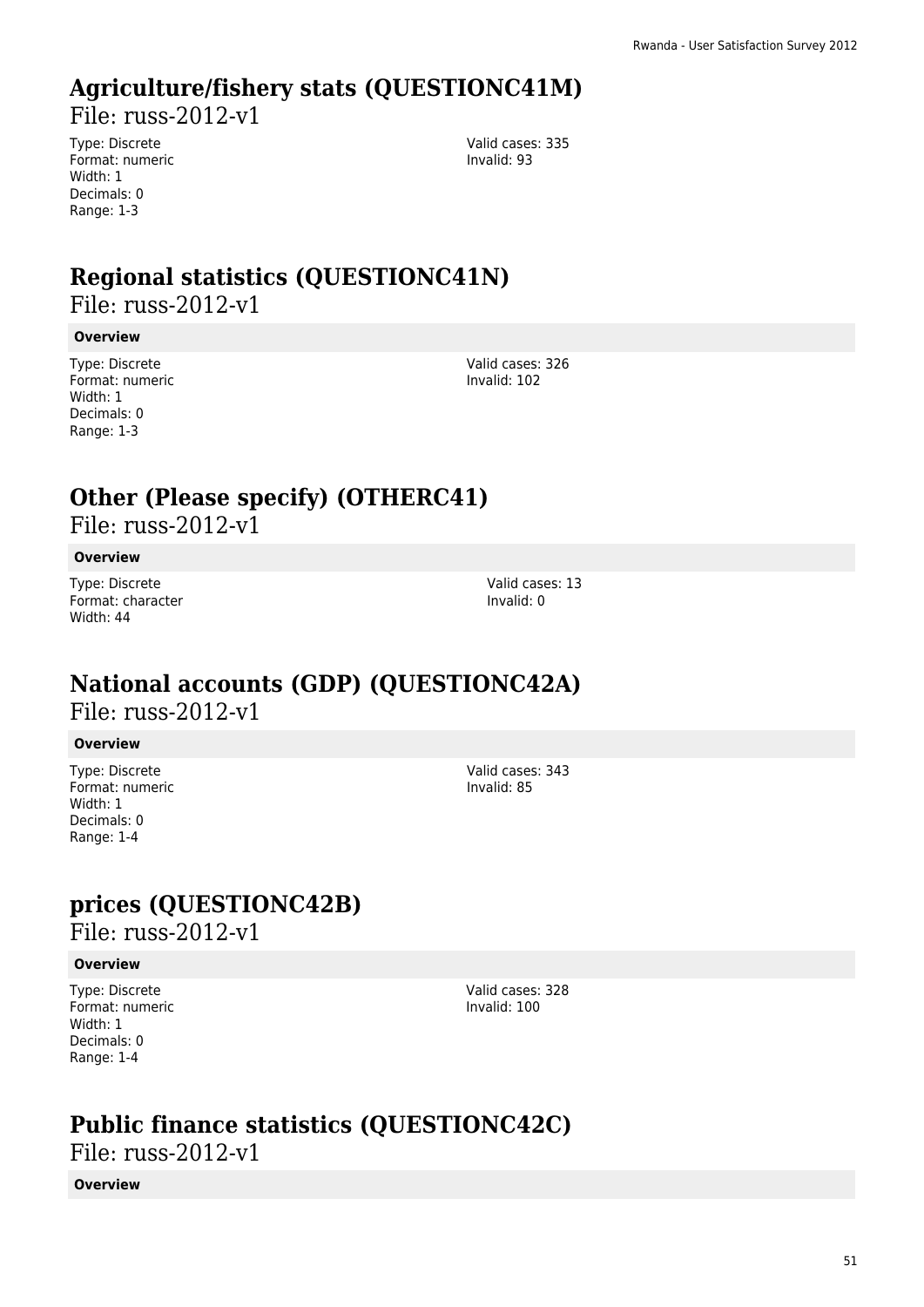# **Public finance statistics (QUESTIONC42C)**

File: russ-2012-v1

Type: Discrete Format: numeric Width: 1 Decimals: 0 Range: 1-4

Valid cases: 324 Invalid: 104

### **Monetary and financial statistics (QUESTIONC42D)**  File: russ-2012-v1

#### **Overview**

Type: Discrete Format: numeric Width: 1 Decimals: 0 Range: 1-4

Valid cases: 324 Invalid: 104

### **Balance of payments (QUESTIONC42E)**

File: russ-2012-v1

#### **Overview**

Type: Discrete Format: numeric Width: 1 Decimals: 0 Range: 1-4

Valid cases: 316 Invalid: 112

### **Business statistics (QUESTIONC42F)**

File: russ-2012-v1

#### **Overview**

Type: Discrete Format: numeric Width: 1 Decimals: 0 Range: 1-4

Valid cases: 320 Invalid: 108

### **Employment statistics (QUESTIONC42G)**

File: russ-2012-v1

#### **Overview**

Type: Discrete Format: numeric Width: 1 Decimals: 0 Range: 1-4

Valid cases: 337 Invalid: 91

### **External trade statistics (QUESTIONC42H)**

File: russ-2012-v1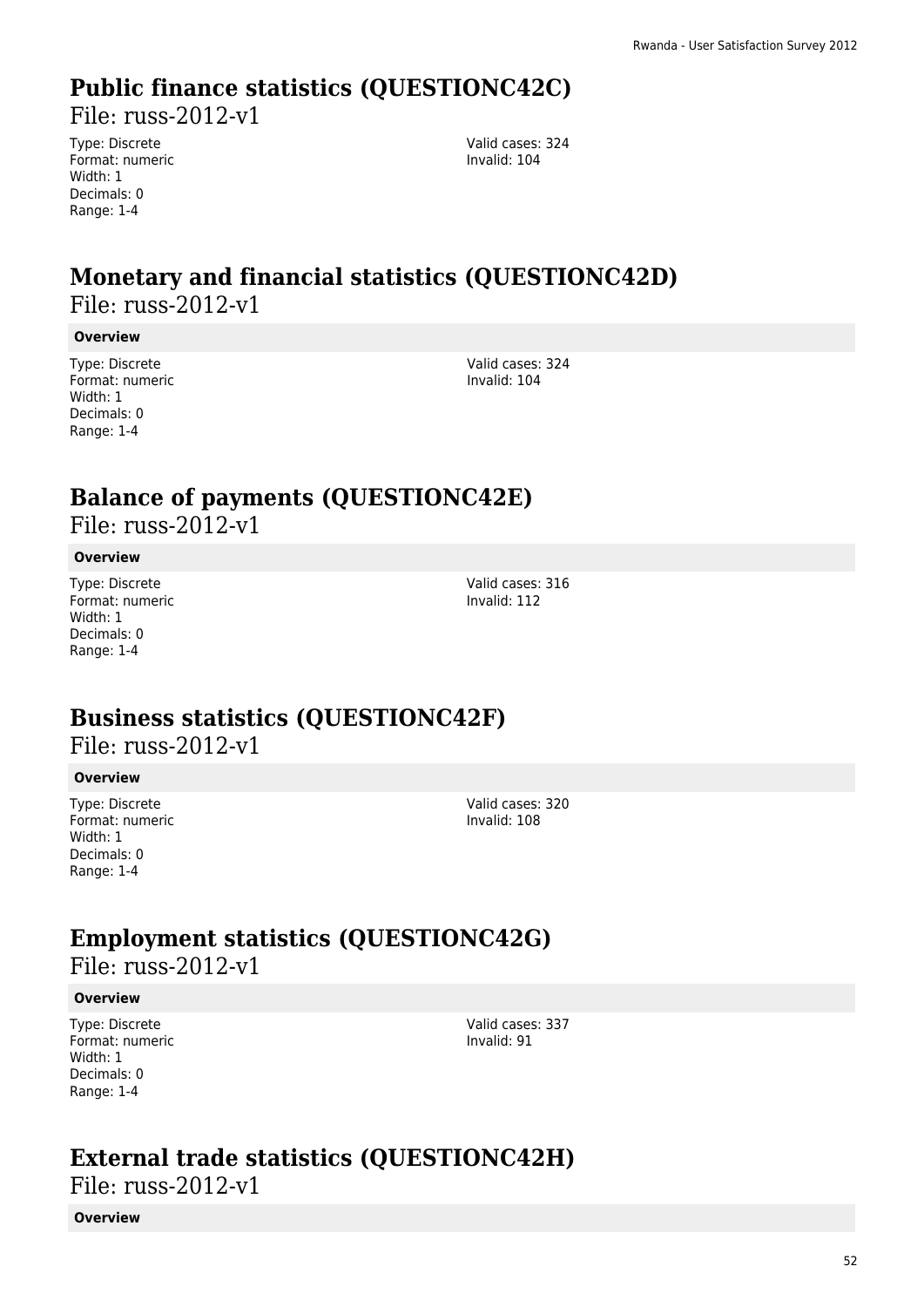# **External trade statistics (QUESTIONC42H)**

File: russ-2012-v1

Type: Discrete Format: numeric Width: 1 Decimals: 0 Range: 1-4

Valid cases: 321 Invalid: 107

# **Income/poverty statistics (QUESTIONC42I)**

File: russ-2012-v1

#### **Overview**

Type: Discrete Format: numeric Width: 1 Decimals: 0 Range: 1-4

Valid cases: 347 Invalid: 81

# **Demographic statistics (QUESTIONC42J)**

File: russ-2012-v1

#### **Overview**

Type: Discrete Format: numeric Width: 1 Decimals: 0 Range: 1-4

Valid cases: 376 Invalid: 52

### **Social sectors (health, educ.) (QUESTIONC42K)**  File: russ-2012-v1

#### **Overview**

Type: Discrete Format: numeric Width: 1 Decimals: 0 Range: 1-4

Valid cases: 358 Invalid: 70

# **Environment statistics (QUESTIONC42L)**

File: russ-2012-v1

#### **Overview**

Type: Discrete Format: numeric Width: 1 Decimals: 0 Range: 1-4

Valid cases: 327 Invalid: 101

### **Agriculture/fishery stats (QUESTIONC42M)**

File: russ-2012-v1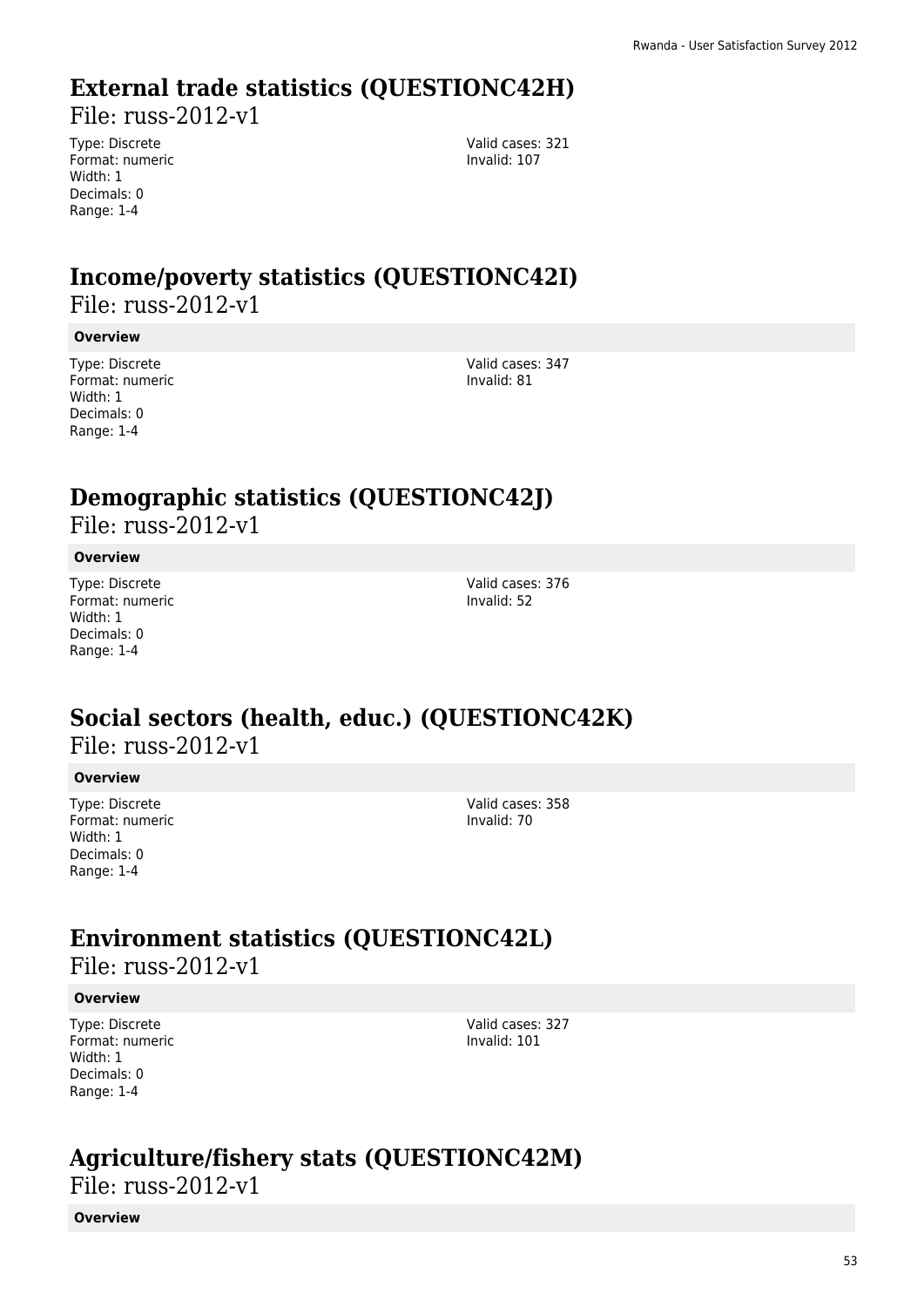# **Agriculture/fishery stats (QUESTIONC42M)**

File: russ-2012-v1

Type: Discrete Format: numeric Width: 1 Decimals: 0 Range: 1-4

Valid cases: 322 Invalid: 106

# **Regional statistics (QUESTIONC42N)**

File: russ-2012-v1

#### **Overview**

Type: Discrete Format: numeric Width: 1 Decimals: 0 Range: 1-4

Valid cases: 315 Invalid: 113

# **Other (Please specify) (OTHERC42)**

File: russ-2012-v1

#### **Overview**

Type: Discrete Format: character Width: 28

Valid cases: 12 Invalid: 0

# **National accounts (GDP) (QUESTIONC43A)**

File: russ-2012-v1

#### **Overview**

Type: Discrete Format: numeric Width: 1 Decimals: 0 Range: 1-4

Valid cases: 342 Invalid: 86

# **Prices (QUESTIONC43B)**

File: russ-2012-v1

#### **Overview**

Type: Discrete Format: numeric Width: 1 Decimals: 0 Range: 1-4

Valid cases: 323 Invalid: 105

# **Public finance statistics (QUESTIONC43C)**

File: russ-2012-v1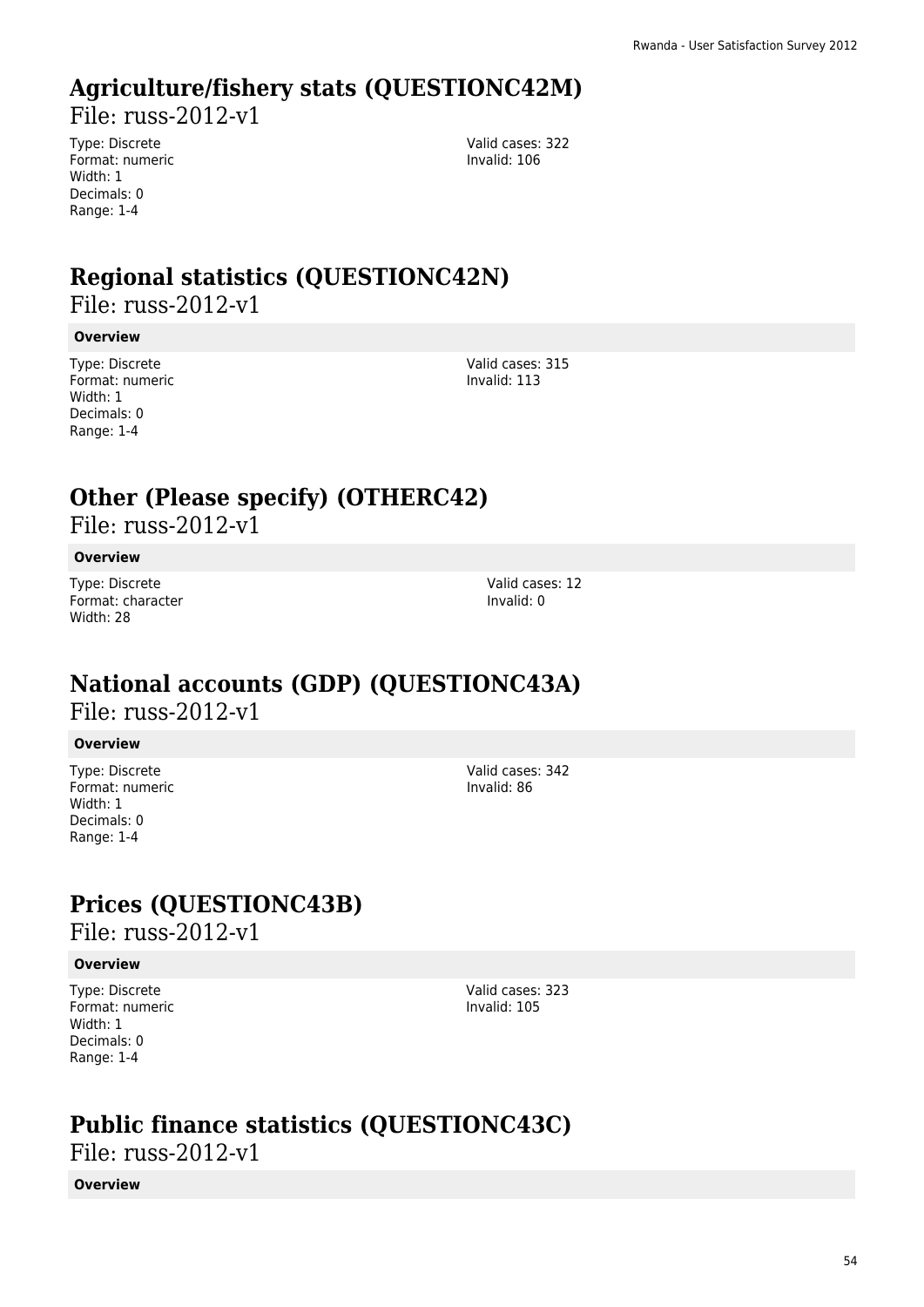# **Public finance statistics (QUESTIONC43C)**

File: russ-2012-v1

Type: Discrete Format: numeric Width: 1 Decimals: 0 Range: 1-4

Valid cases: 322 Invalid: 106

### **Monetary and financial statistics (QUESTIONC43D)**  File: russ-2012-v1

#### **Overview**

Type: Discrete Format: numeric Width: 1 Decimals: 0 Range: 1-4

Valid cases: 320 Invalid: 108

### **Balance of payments (QUESTIONC43E)**

File: russ-2012-v1

#### **Overview**

Type: Discrete Format: numeric Width: 1 Decimals: 0 Range: 1-4

Valid cases: 314 Invalid: 114

### **Business statistics (QUESTIONC43F)**

File: russ-2012-v1

#### **Overview**

Type: Discrete Format: numeric Width: 1 Decimals: 0 Range: 1-4

Valid cases: 323 Invalid: 105

### **Employment statistics (QUESTIONC43G)**

File: russ-2012-v1

#### **Overview**

Type: Discrete Format: numeric Width: 1 Decimals: 0 Range: 1-4

Valid cases: 328 Invalid: 100

### **External trade statistics (QUESTIONC43H)**

File: russ-2012-v1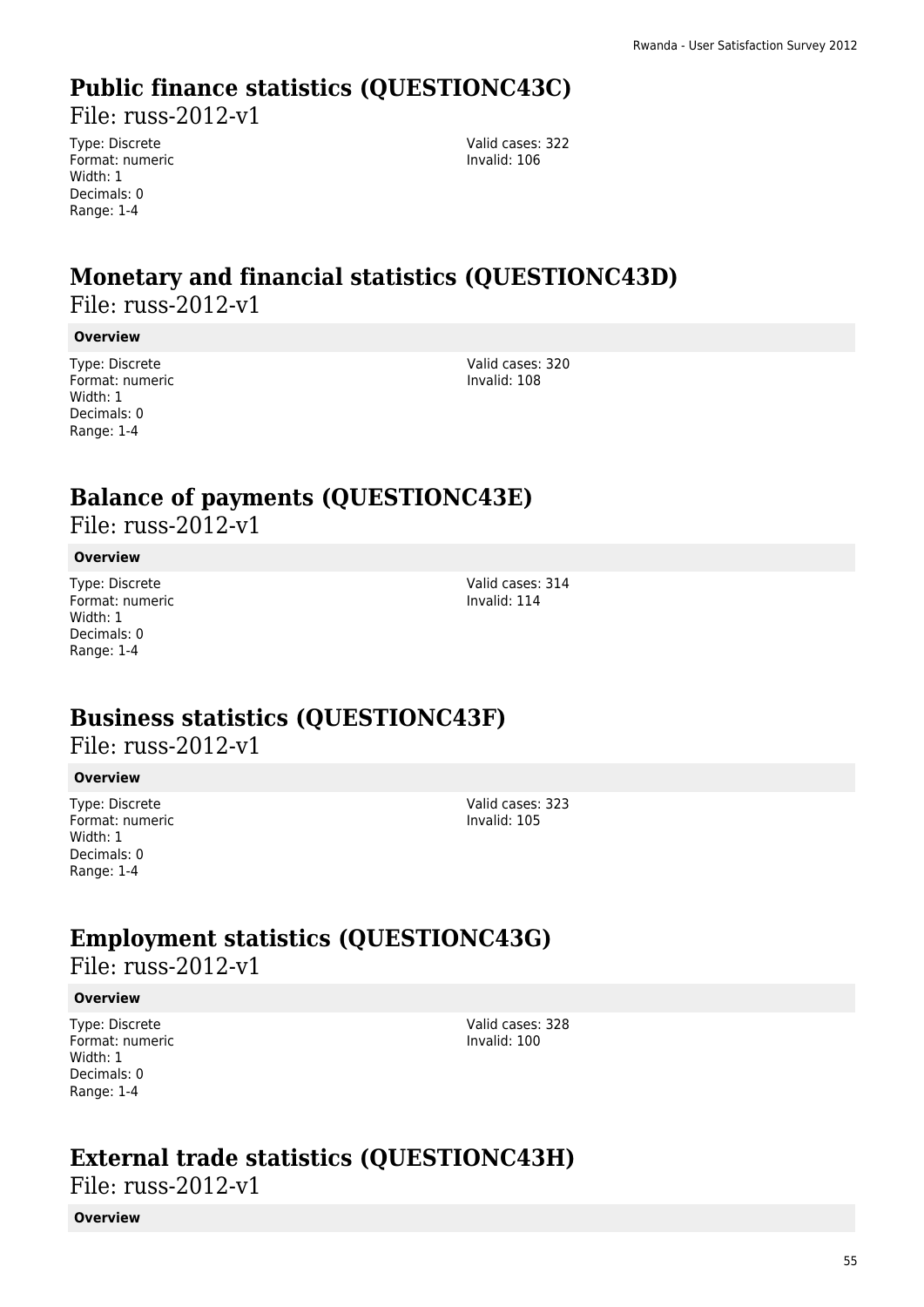# **External trade statistics (QUESTIONC43H)**

File: russ-2012-v1

Type: Discrete Format: numeric Width: 1 Decimals: 0 Range: 1-4

Valid cases: 319 Invalid: 109

### **Income/poverty statistics (QUESTIONC43I)**  File: russ-2012-v1

#### **Overview**

Type: Discrete Format: numeric Width: 1 Decimals: 0 Range: 1-4

Valid cases: 342 Invalid: 86

# **Demographic statistics (QUESTIONC43J)**

File: russ-2012-v1

#### **Overview**

Type: Discrete Format: numeric Width: 1 Decimals: 0 Range: 1-4

Valid cases: 370 Invalid: 58

### **Social sectors (health, educ.) (QUESTIONC43K)**  File: russ-2012-v1

#### **Overview**

Type: Discrete Format: numeric Width: 1 Decimals: 0 Range: 1-4

Valid cases: 358 Invalid: 70

# **Environment statistics (QUESTIONC43L)**

File: russ-2012-v1

#### **Overview**

Type: Discrete Format: numeric Width: 1 Decimals: 0 Range: 1-4

Valid cases: 328 Invalid: 100

### **Agriculture/fishery stats (QUESTIONC43M)**

File: russ-2012-v1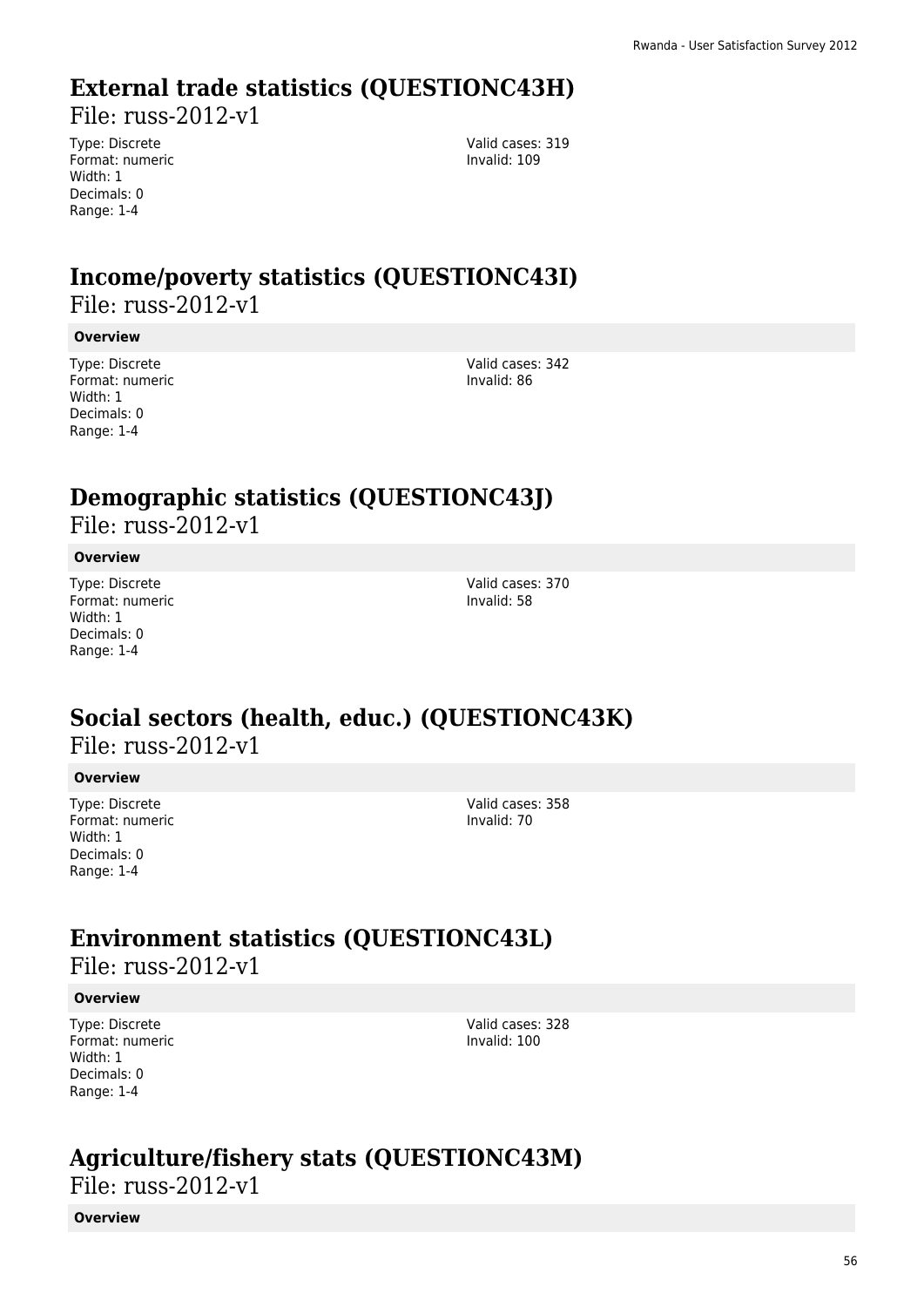# **Agriculture/fishery stats (QUESTIONC43M)**

File: russ-2012-v1

Type: Discrete Format: numeric Width: 1 Decimals: 0 Range: 1-4

Valid cases: 327 Invalid: 101

# **Regional statistics (QUESTIONC43N)**

File: russ-2012-v1

#### **Overview**

Type: Discrete Format: numeric Width: 1 Decimals: 0 Range: 1-4

Valid cases: 311 Invalid: 117

# **Other (Please specify) (OTHERC43)**

File: russ-2012-v1

#### **Overview**

Type: Discrete Format: character Width: 62

**National accounts (GDP) (QUESTIONC44A)** 

File: russ-2012-v1

#### **Overview**

Type: Discrete Format: numeric Width: 1 Decimals: 0 Range: 1-6

Valid cases: 336 Invalid: 92

Valid cases: 16 Invalid: 0

# **Prices (QUESTIONC44B)**

File: russ-2012-v1

#### **Overview**

Type: Discrete Format: numeric Width: 1 Decimals: 0 Range: 1-6

Valid cases: 313 Invalid: 115

# **Public finance statistics (QUESTIONC44C)**

File: russ-2012-v1

**Overview**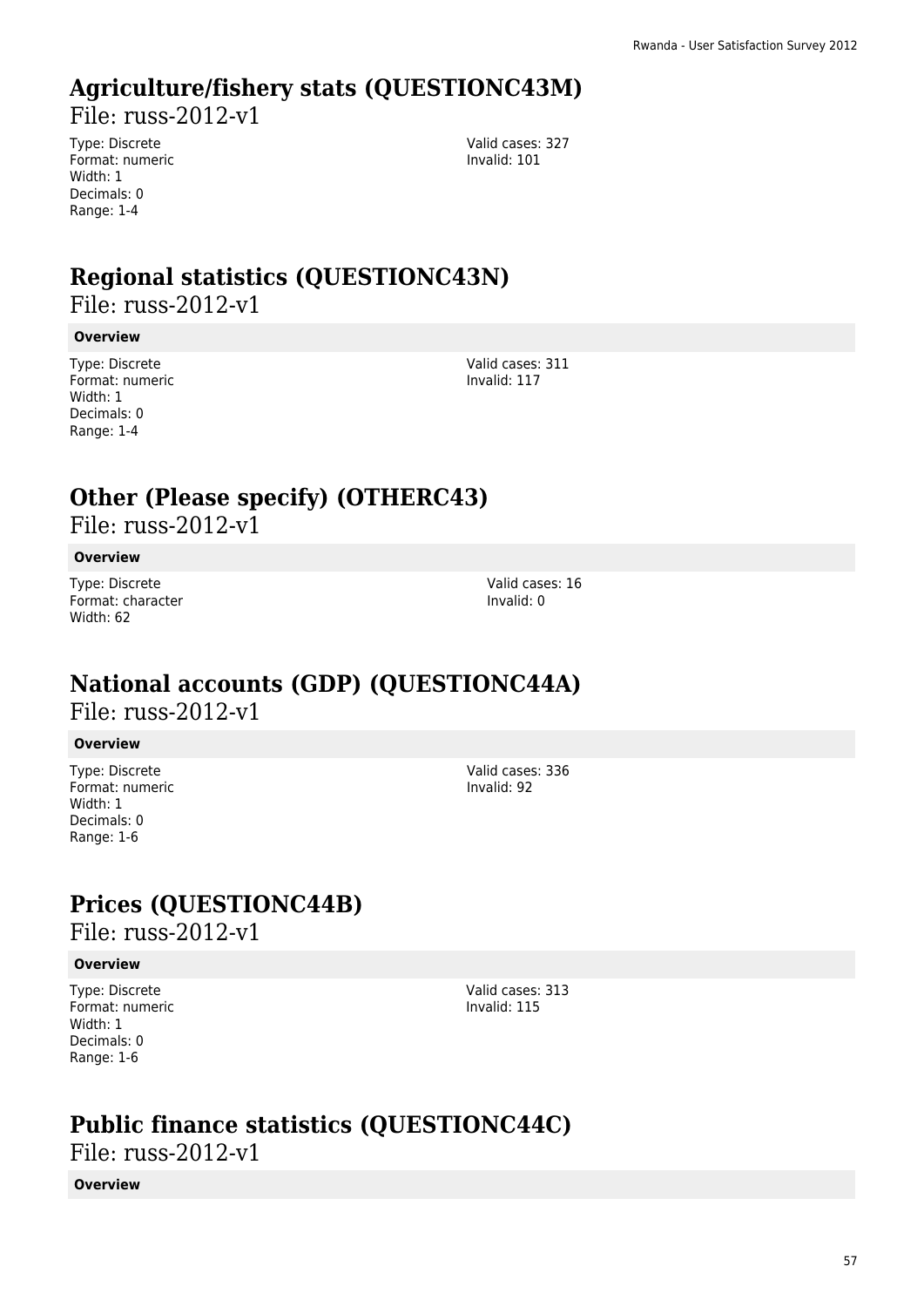### **Public finance statistics (QUESTIONC44C)**

File: russ-2012-v1

Type: Discrete Format: numeric Width: 1 Decimals: 0 Range: 1-6

Valid cases: 310 Invalid: 118

### **Monetary and financial statistics (QUESTIONC44D)**  File: russ-2012-v1

#### **Overview**

Type: Discrete Format: numeric Width: 1 Decimals: 0 Range: 1-6

Valid cases: 311 Invalid: 117

### **Balance of payments (QUESTIONC44E)**

File: russ-2012-v1

#### **Overview**

Type: Discrete Format: numeric Width: 1 Decimals: 0 Range: 1-6

Valid cases: 302 Invalid: 126

### **Business statistics (QUESTIONC44F)**

File: russ-2012-v1

#### **Overview**

Type: Discrete Format: numeric Width: 1 Decimals: 0 Range: 1-6

Valid cases: 312 Invalid: 116

### **Employment statistics (QUESTIONC44G)**

File: russ-2012-v1

#### **Overview**

Type: Discrete Format: numeric Width: 1 Decimals: 0 Range: 1-6

Valid cases: 327 Invalid: 101

### **External trade statistics (QUESTIONC44H)**

File: russ-2012-v1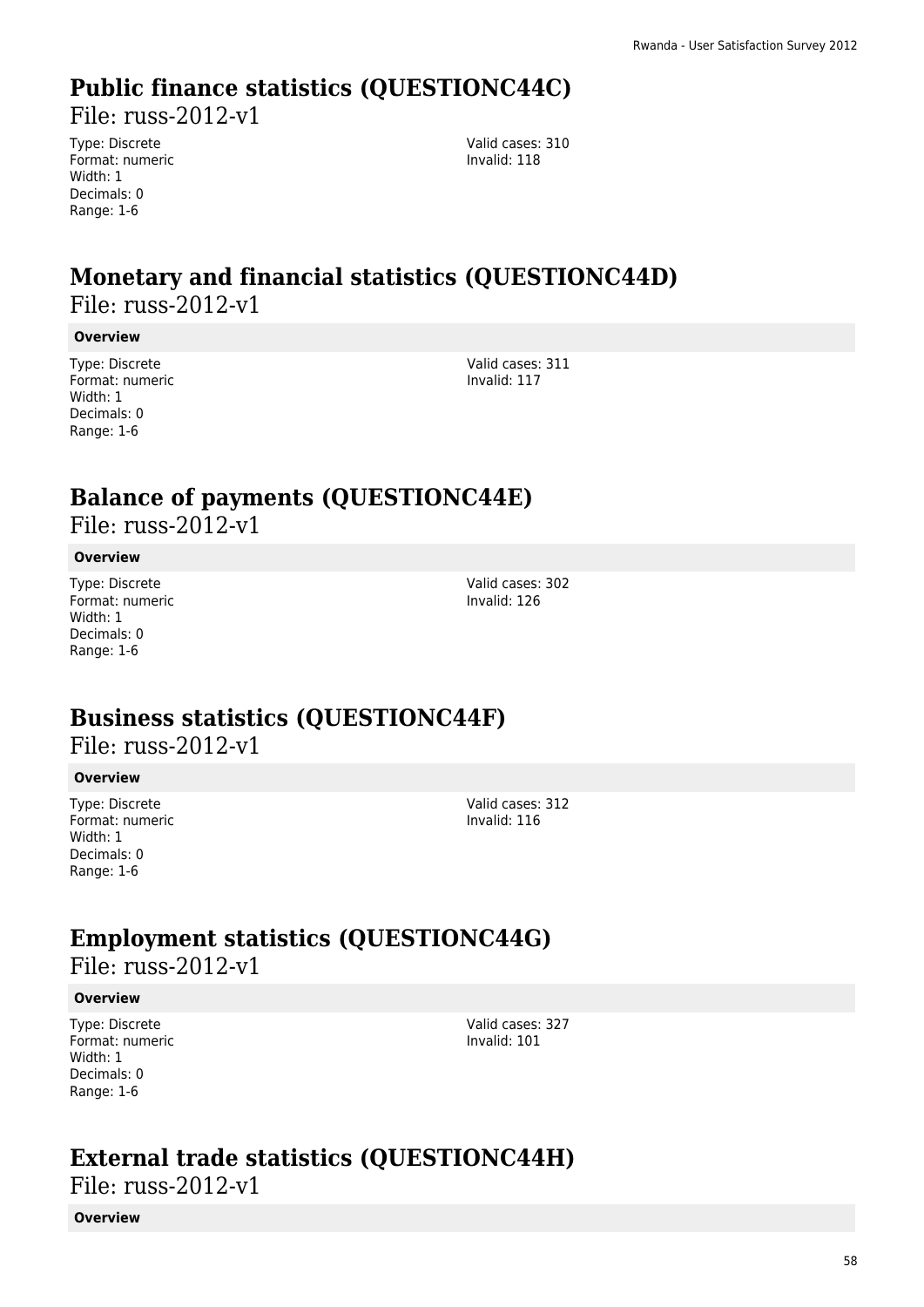# **External trade statistics (QUESTIONC44H)**

File: russ-2012-v1

Type: Discrete Format: numeric Width: 1 Decimals: 0 Range: 1-6

Valid cases: 308 Invalid: 120

# **Income/poverty statistics (QUESTIONC44I)**

File: russ-2012-v1

#### **Overview**

Type: Discrete Format: numeric Width: 1 Decimals: 0 Range: 1-6

Valid cases: 343 Invalid: 85

# **Demographic statistics (QUESTIONC44J)**

File: russ-2012-v1

#### **Overview**

Type: Discrete Format: numeric Width: 1 Decimals: 0 Range: 1-6

Valid cases: 379 Invalid: 49

### **Social sectors (health, educ.) (QUESTIONC44K)**  File: russ-2012-v1

#### **Overview**

Type: Discrete Format: numeric Width: 1 Decimals: 0 Range: 1-6

Valid cases: 365 Invalid: 63

# **Environment statistics (QUESTIONC44L)**

File: russ-2012-v1

#### **Overview**

Type: Discrete Format: numeric Width: 1 Decimals: 0 Range: 1-6

Valid cases: 324 Invalid: 104

### **Agriculture/fishery stats (QUESTIONC44M)**

File: russ-2012-v1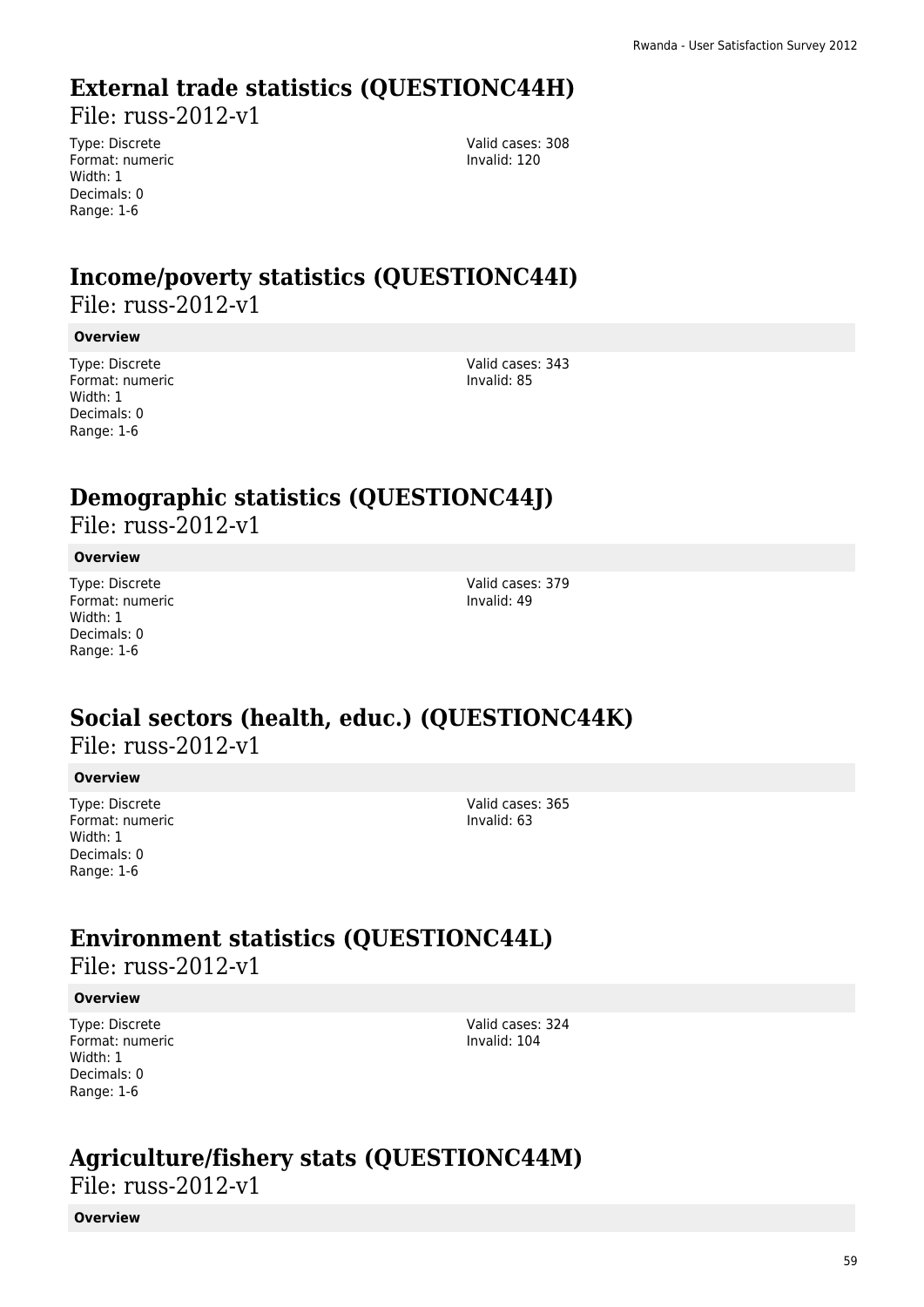# **Agriculture/fishery stats (QUESTIONC44M)**

File: russ-2012-v1

Type: Discrete Format: numeric Width: 1 Decimals: 0 Range: 1-6

Valid cases: 326 Invalid: 102

# **Regional statistics (QUESTIONC44N)**

File: russ-2012-v1

#### **Overview**

Type: Discrete Format: numeric Width: 1 Decimals: 0 Range: 1-6

Valid cases: 307 Invalid: 121

# **Other (Please specify) (OTHERC44)**

File: russ-2012-v1

#### **Overview**

Type: Discrete Format: character Width: 28

**National accounts (GDP) (QUESTIONC45A)** 

File: russ-2012-v1

#### **Overview**

Type: Discrete Format: numeric Width: 1 Decimals: 0 Range: 1-6

Valid cases: 331 Invalid: 97

Valid cases: 18 Invalid: 0

# **Prices (QUESTIONC45B)**

File: russ-2012-v1

#### **Overview**

Type: Discrete Format: numeric Width: 1 Decimals: 0 Range: 1-6

Valid cases: 308 Invalid: 120

# **Public finance statistics (QUESTIONC45C)**

File: russ-2012-v1

**Overview**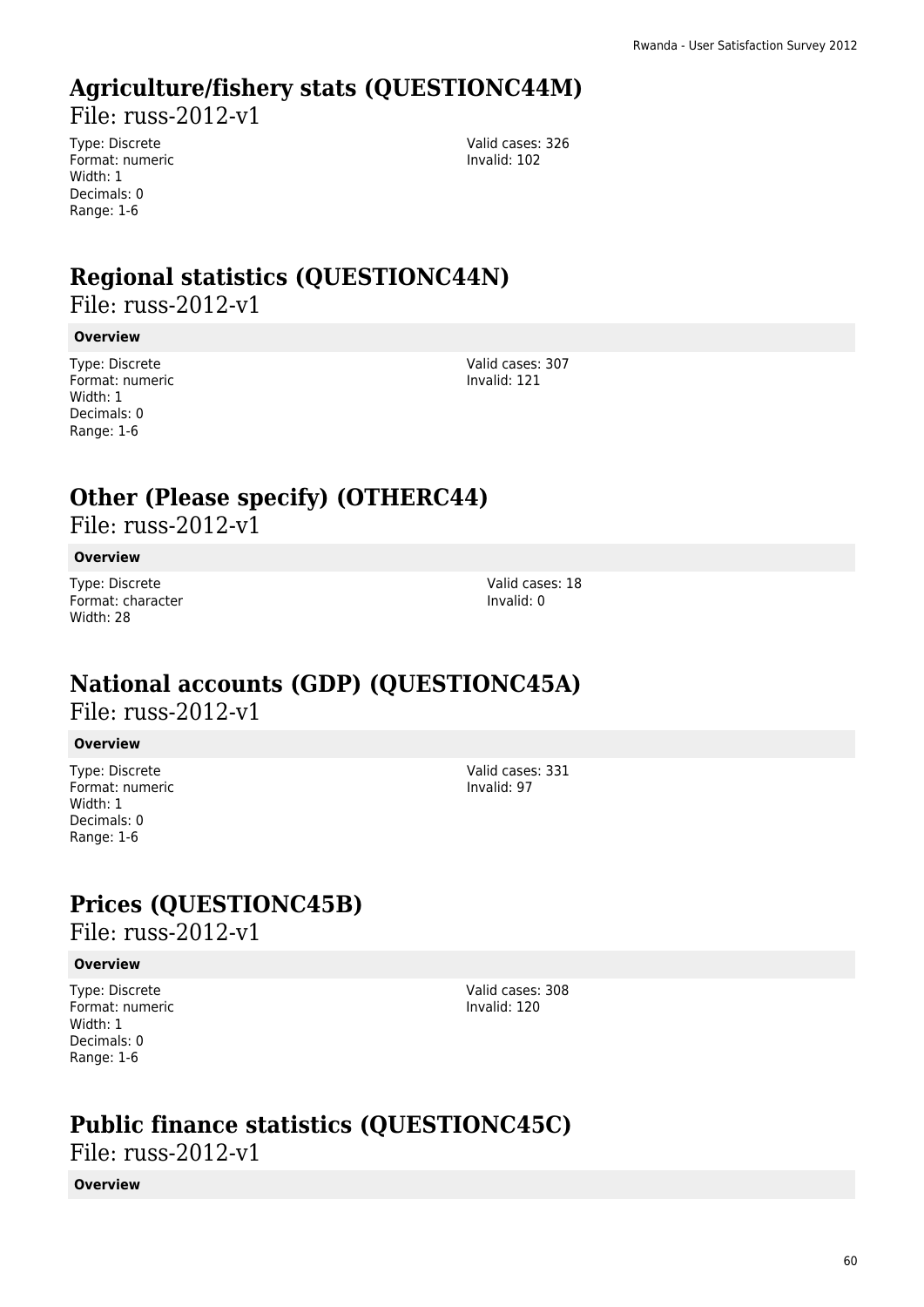# **Public finance statistics (QUESTIONC45C)**

File: russ-2012-v1

Type: Discrete Format: numeric Width: 1 Decimals: 0 Range: 1-6

Valid cases: 308 Invalid: 120

### **Monetary and financial statistics (QUESTIONC45D)**  File: russ-2012-v1

#### **Overview**

Type: Discrete Format: numeric Width: 1 Decimals: 0 Range: 1-6

Valid cases: 308 Invalid: 120

### **Balance of payments (QUESTIONC45E)**

File: russ-2012-v1

#### **Overview**

Type: Discrete Format: numeric Width: 1 Decimals: 0 Range: 1-6

Valid cases: 302 Invalid: 126

### **Business statistics (QUESTIONC45F)**

File: russ-2012-v1

#### **Overview**

Type: Discrete Format: numeric Width: 1 Decimals: 0 Range: 1-6

Valid cases: 312 Invalid: 116

### **Employment statistics (QUESTIONC45G)**

File: russ-2012-v1

#### **Overview**

Type: Discrete Format: numeric Width: 1 Decimals: 0 Range: 1-6

Valid cases: 323 Invalid: 105

### **External trade statistics (QUESTIONC45H)**

File: russ-2012-v1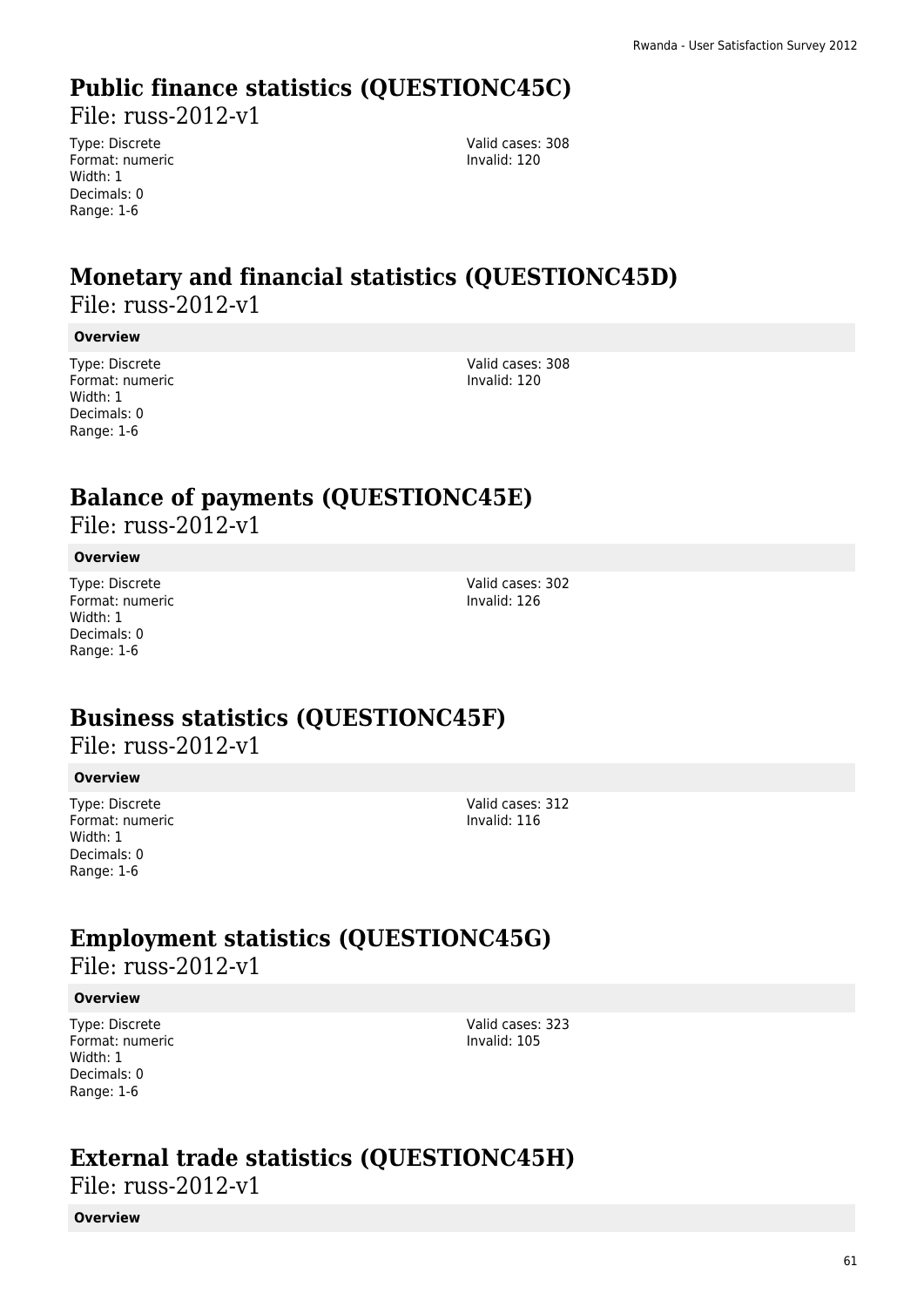# **External trade statistics (QUESTIONC45H)**

File: russ-2012-v1

Type: Discrete Format: numeric Width: 1 Decimals: 0 Range: 1-6

Valid cases: 301 Invalid: 127

### **Income/poverty statistics (QUESTIONC45I)**  File: russ-2012-v1

#### **Overview**

Type: Discrete Format: numeric Width: 1 Decimals: 0 Range: 1-6

Valid cases: 339 Invalid: 89

# **Demographic statistics (QUESTIONC45J)**

File: russ-2012-v1

#### **Overview**

Type: Discrete Format: numeric Width: 1 Decimals: 0 Range: 1-6

Valid cases: 371 Invalid: 57

### **Social sectors (health, educ.) (QUESTIONC45K)**  File: russ-2012-v1

#### **Overview**

Type: Discrete Format: numeric Width: 1 Decimals: 0 Range: 1-6

Valid cases: 359 Invalid: 69

# **Environment statistics (QUESTIONC45L)**

File: russ-2012-v1

#### **Overview**

Type: Discrete Format: numeric Width: 1 Decimals: 0 Range: 1-6

Valid cases: 321 Invalid: 107

### **Agriculture/fishery stats (QUESTIONC45M)**

File: russ-2012-v1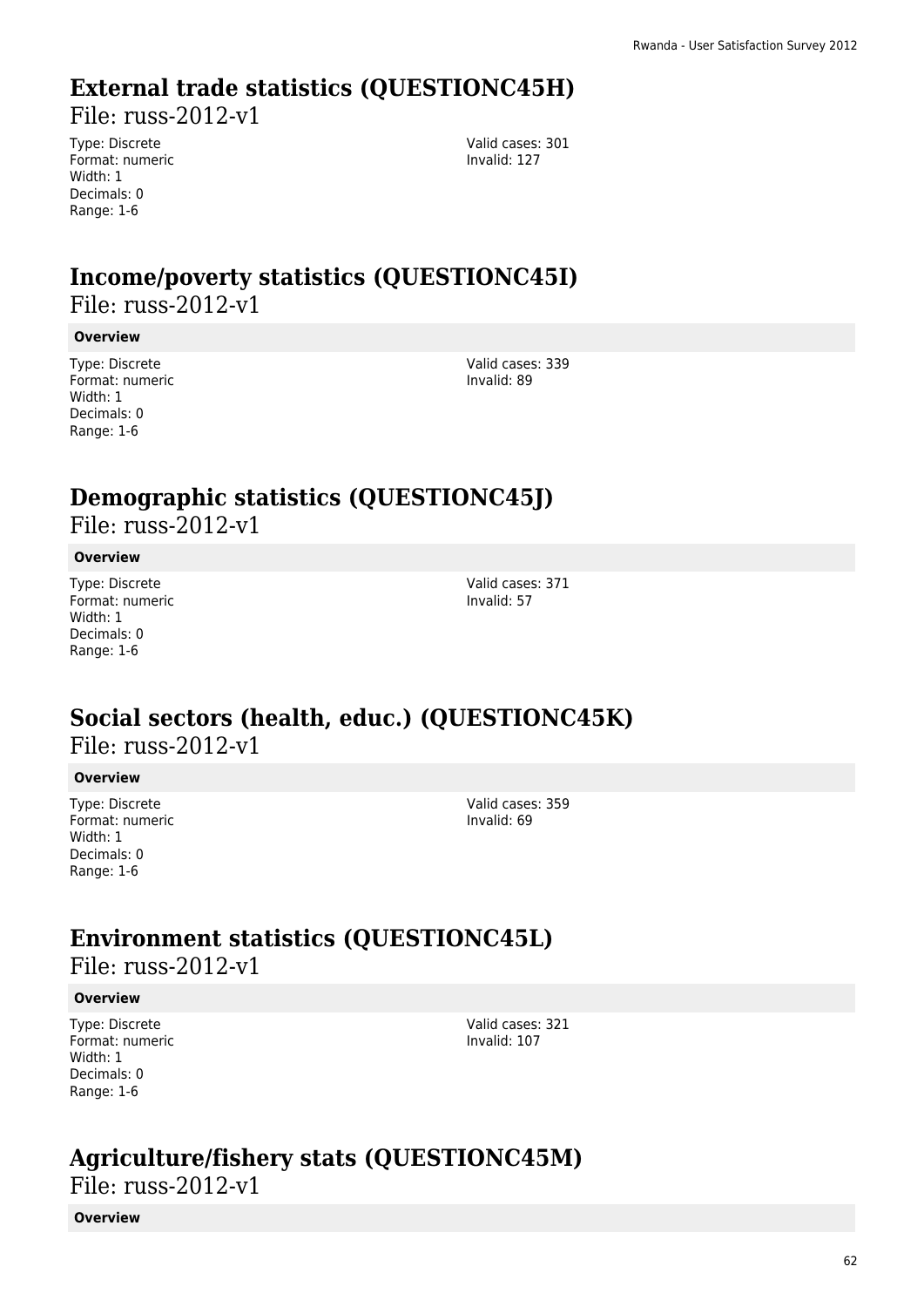# **Agriculture/fishery stats (QUESTIONC45M)**

File: russ-2012-v1

Type: Discrete Format: numeric Width: 1 Decimals: 0 Range: 1-6

Valid cases: 321 Invalid: 107

# **Regional statistics (QUESTIONC45N)**

File: russ-2012-v1

#### **Overview**

Type: Discrete Format: numeric Width: 1 Decimals: 0 Range: 1-6

Valid cases: 301 Invalid: 127

### **Other (Please specify) (OTHERC45)**

File: russ-2012-v1

#### **Overview**

Type: Discrete Format: character Width: 28

Valid cases: 14 Invalid: 0

### **Is the above information on methodology sufficiently clear and at an adequate level of detail to be useful to you (QUESTIONC46)**   $File: russ-2012-v1$

#### **Overview**

Type: Discrete Format: numeric Width: 1 Decimals: 0 Range: 1-6

Valid cases: 406 Invalid: 22

# **Are official statistics presented in an easy-to-understand way (QUESTIONC47)**

File: russ-2012-v1

#### **Overview**

Type: Discrete Format: numeric Width: 1 Decimals: 0 Range: 1-6

Valid cases: 415 Invalid: 13

# **National accounts GDP) (QUESTIOND1A)**

File: russ-2012-v1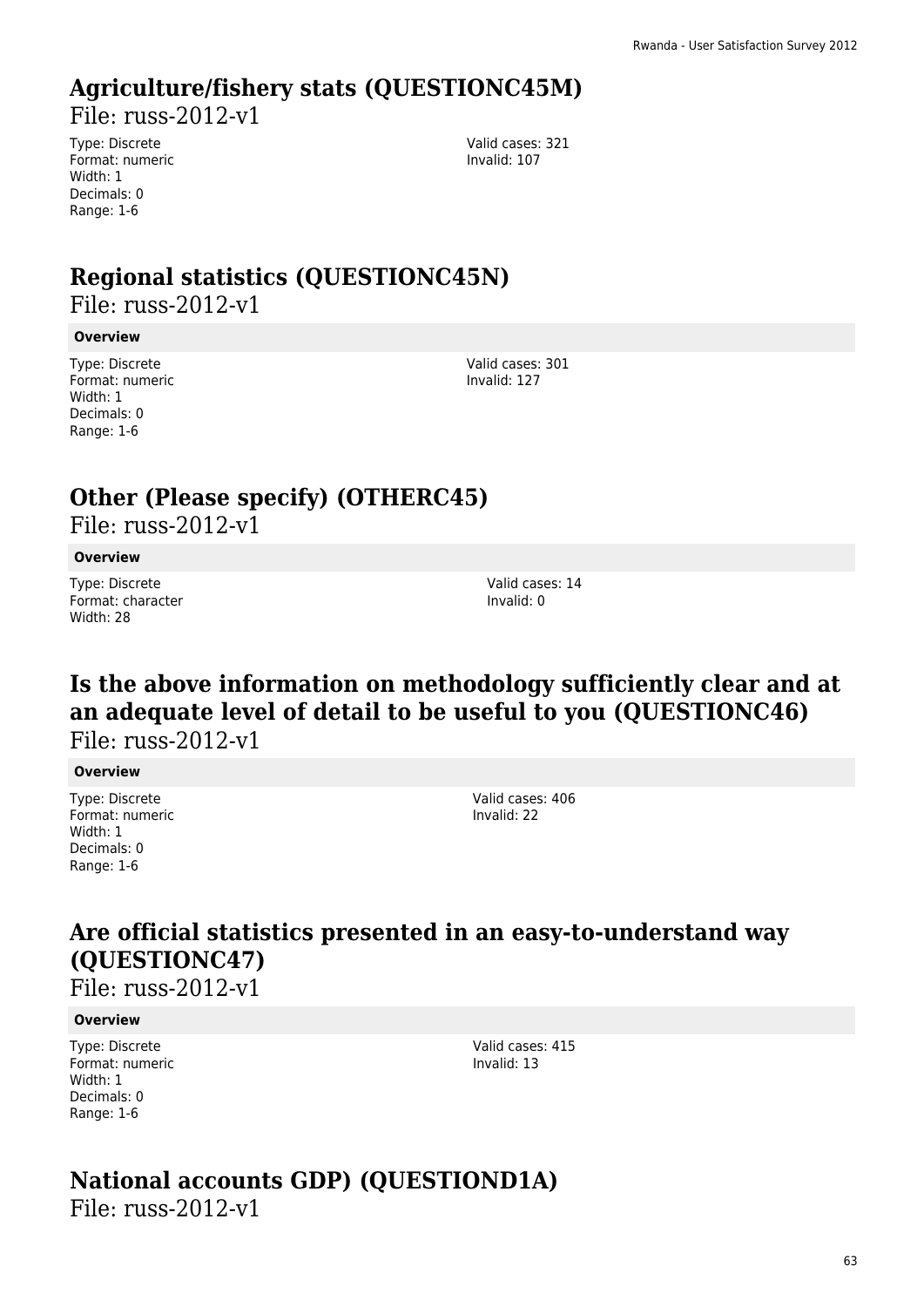### **National accounts GDP) (QUESTIOND1A)**

File: russ-2012-v1

#### **Overview**

Type: Discrete Format: numeric Width: 1 Decimals: 0 Range: 1-6

Valid cases: 335 Invalid: 93

# **Price Statistics (QUESTIOND1B)**

File: russ-2012-v1

#### **Overview**

Type: Discrete Format: numeric Width: 1 Decimals: 0 Range: 1-6

Valid cases: 313 Invalid: 115

### **Public finance statistics (QUESTIOND1C)**

File: russ-2012-v1

#### **Overview**

Type: Discrete Format: numeric Width: 1 Decimals: 0 Range: 1-6

Valid cases: 312 Invalid: 116

### **Monetary and financial statistics (QUESTIOND1D)**  File: russ-2012-v1

#### **Overview**

Type: Discrete Format: numeric Width: 1 Decimals: 0 Range: 1-6

Valid cases: 310 Invalid: 118

# **Balance of payments (QUESTIOND1E)**

File: russ-2012-v1

#### **Overview**

Type: Discrete Format: numeric Width: 1 Decimals: 0 Range: 1-6

Valid cases: 297 Invalid: 131

# **Business statistics (QUESTIOND1F)**

File: russ-2012-v1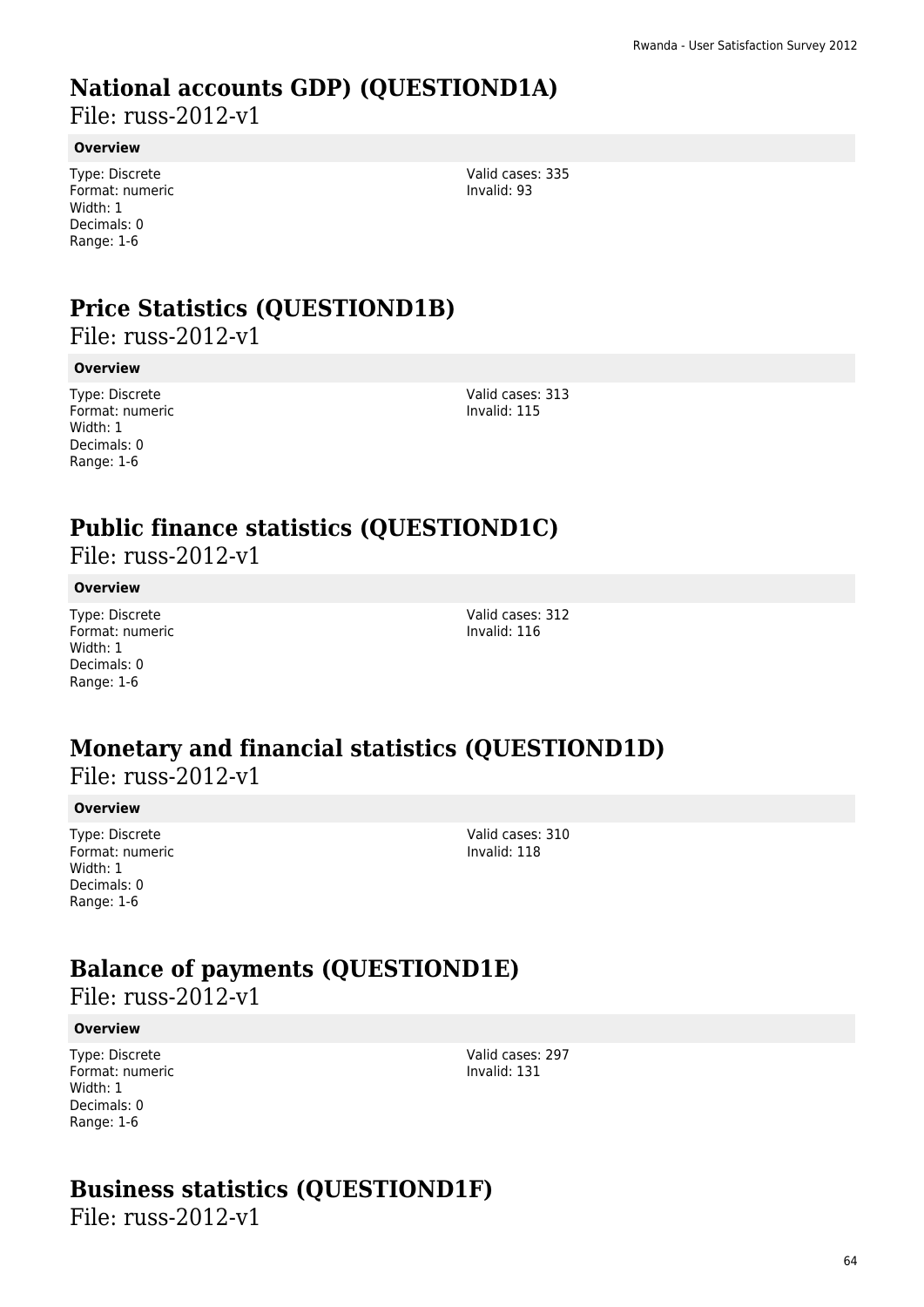### **Business statistics (QUESTIOND1F)**

File: russ-2012-v1

#### **Overview**

Type: Discrete Format: numeric Width: 1 Decimals: 0 Range: 1-6

Valid cases: 311 Invalid: 117

### **Employment statistics (QUESTIOND1G)**

File: russ-2012-v1

#### **Overview**

Type: Discrete Format: numeric Width: 1 Decimals: 0 Range: 1-6

Valid cases: 324 Invalid: 104

### **External trade statistics (QUESTIOND1H)**

File: russ-2012-v1

#### **Overview**

Type: Discrete Format: numeric Width: 1 Decimals: 0 Range: 1-6

Valid cases: 303 Invalid: 125

### **Income and poverty statistics (QUESTIOND1I)**  File: russ-2012-v1

#### **Overview**

Type: Discrete Format: numeric Width: 1 Decimals: 0 Range: 1-6

Valid cases: 344 Invalid: 84

# **Demographic statistics (QUESTIOND1J)**

File: russ-2012-v1

#### **Overview**

Type: Discrete Format: numeric Width: 1 Decimals: 0 Range: 1-6

# **Social sector (QUESTIOND1K)**

File: russ-2012-v1

Valid cases: 375 Invalid: 53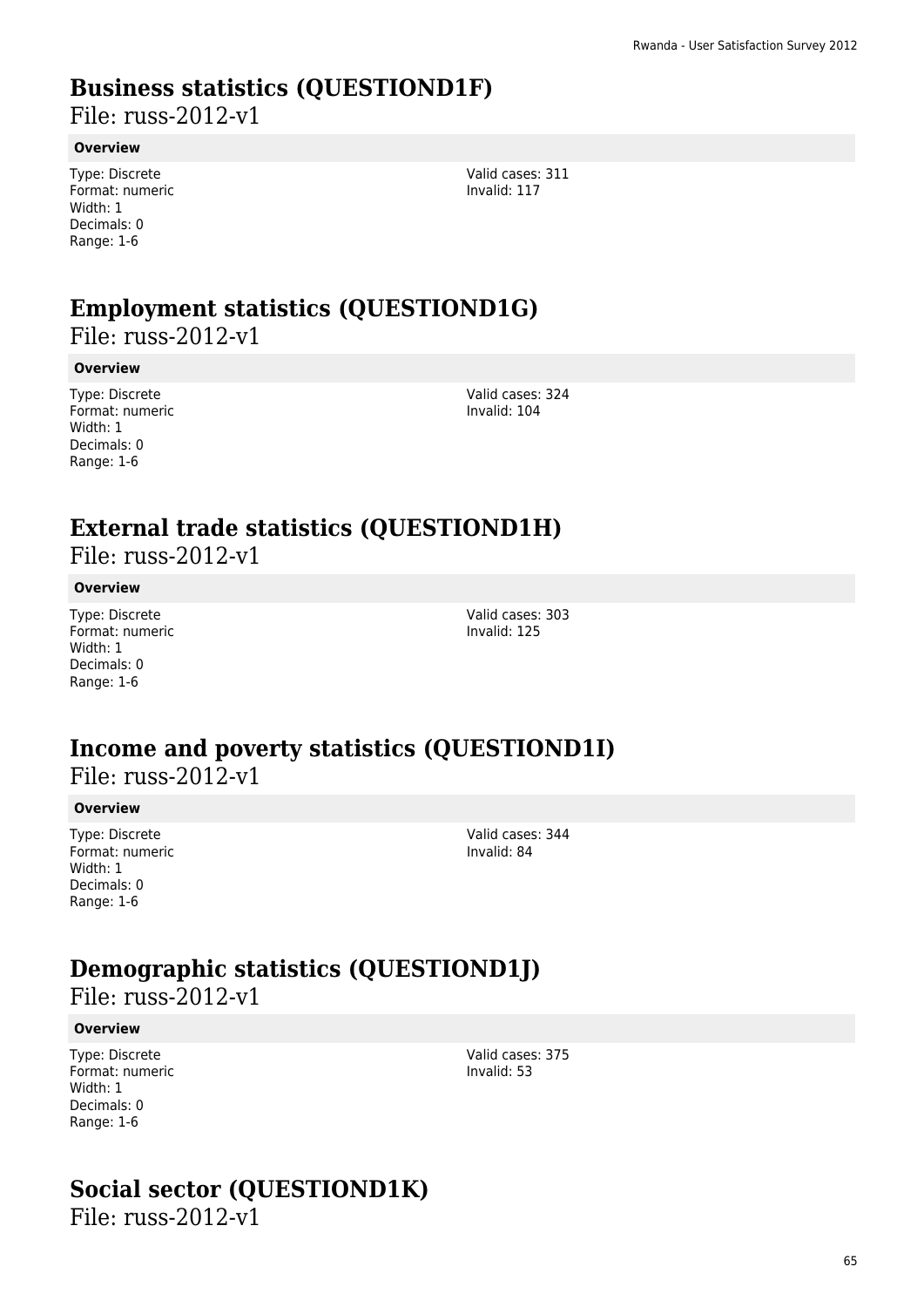# **Social sector (QUESTIOND1K)**

File: russ-2012-v1

#### **Overview**

Type: Discrete Format: numeric Width: 1 Decimals: 0 Range: 1-6

Valid cases: 364 Invalid: 64

### **Environment statistics (QUESTIOND1L)**

File: russ-2012-v1

#### **Overview**

Type: Discrete Format: numeric Width: 1 Decimals: 0 Range: 1-6

Valid cases: 323 Invalid: 105

# **Agriculture and fishery statistics (QUESTIOND1M)**

File: russ-2012-v1

#### **Overview**

Type: Discrete Format: numeric Width: 1 Decimals: 0 Range: 1-6

Valid cases: 325 Invalid: 103

# **Regional statistics (QUESTIOND1N)**

File: russ-2012-v1

#### **Overview**

Type: Discrete Format: numeric Width: 1 Decimals: 0 Range: 1-6

Valid cases: 304 Invalid: 124

# **Other (QUESTIOND1O)**

File: russ-2012-v1

#### **Overview**

Type: Discrete Format: numeric Width: 1 Decimals: 0 Range: 2-6

### **Please specify (OTHERD1)**

File: russ-2012-v1

Valid cases: 59 Invalid: 369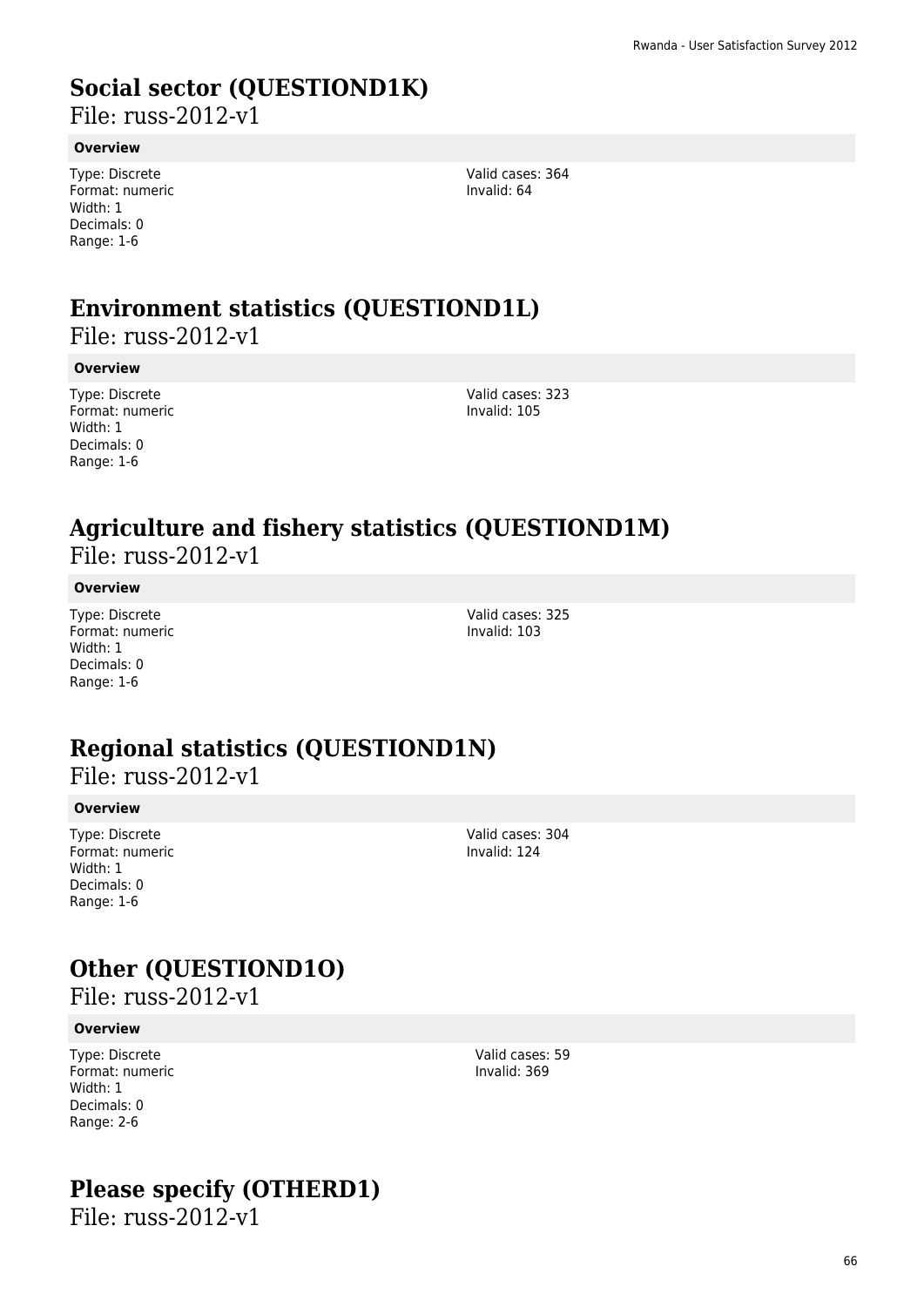# **Please specify (OTHERD1)**

File: russ-2012-v1

#### **Overview**

Type: Discrete Format: character Width: 27

Valid cases: 15 Invalid: 0

# **Did you use official statistics before 2009? (QUESTIOND2)**

File: russ-2012-v1

#### **Overview**

Type: Discrete Format: numeric Width: 1 Decimals: 0 Range: 1-2

Valid cases: 409 Invalid: 19

### **National accounts (GDP) (QUESTIOND21AACCESS)**   $File: r$ uss-2012-v1

#### **Overview**

Type: Discrete Format: numeric Width: 2 Decimals: 0 Range: 1-10

Valid cases: 118 Invalid: 310

# **Price statistics (QUESTIOND21BACCESS)**

File: russ-2012-v1

#### **Overview**

Type: Discrete Format: numeric Width: 2 Decimals: 0 Range: 1-10

Valid cases: 104 Invalid: 324

# **Public finance statistics (QUESTIOND21CACCESS)**

File: russ-2012-v1

#### **Overview**

Type: Discrete Format: numeric Width: 2 Decimals: 0 Range: 1-10

Valid cases: 103 Invalid: 325

# **Monetary and financial statistics (QUESTIOND21DACCESS)**

File: russ-2012-v1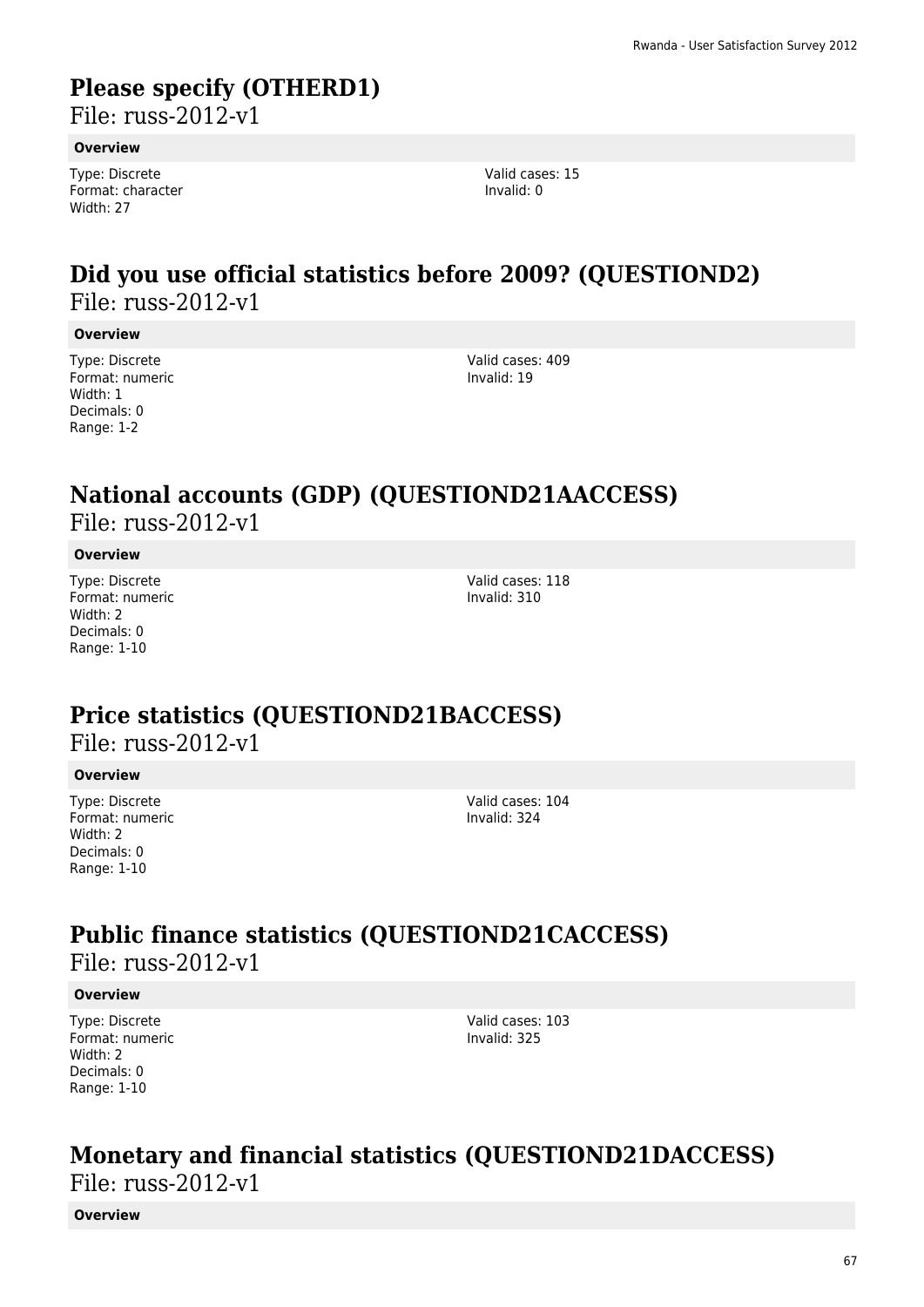# **Monetary and financial statistics (QUESTIOND21DACCESS)**

File: russ-2012-v1

Type: Discrete Format: numeric Width: 2 Decimals: 0 Range: 1-10

Valid cases: 101 Invalid: 327

### **Balance of payments (QUESTIOND21EACCES)**  File: russ-2012-v1

#### **Overview**

Type: Discrete Format: numeric Width: 2 Decimals: 0 Range: 1-10

Valid cases: 93 Invalid: 335

### **Business statistics (QUESTIOND21FACCESS)**

File: russ-2012-v1

#### **Overview**

Type: Discrete Format: numeric Width: 2 Decimals: 0 Range: 1-10

Valid cases: 102 Invalid: 326

# **Employment statistics (QUESTIOND21GACCESS)**

File: russ-2012-v1

#### **Overview**

Type: Discrete Format: numeric Width: 2 Decimals: 0 Range: 1-10

Valid cases: 117 Invalid: 311

# **External trade statistics (QUESTIOND21HACCESS)**

File: russ-2012-v1

#### **Overview**

Type: Discrete Format: numeric Width: 2 Decimals: 0 Range: 1-10

Valid cases: 102 Invalid: 326

### **Income and poverty statistics (QUESTIOND21IACCESS)**

File: russ-2012-v1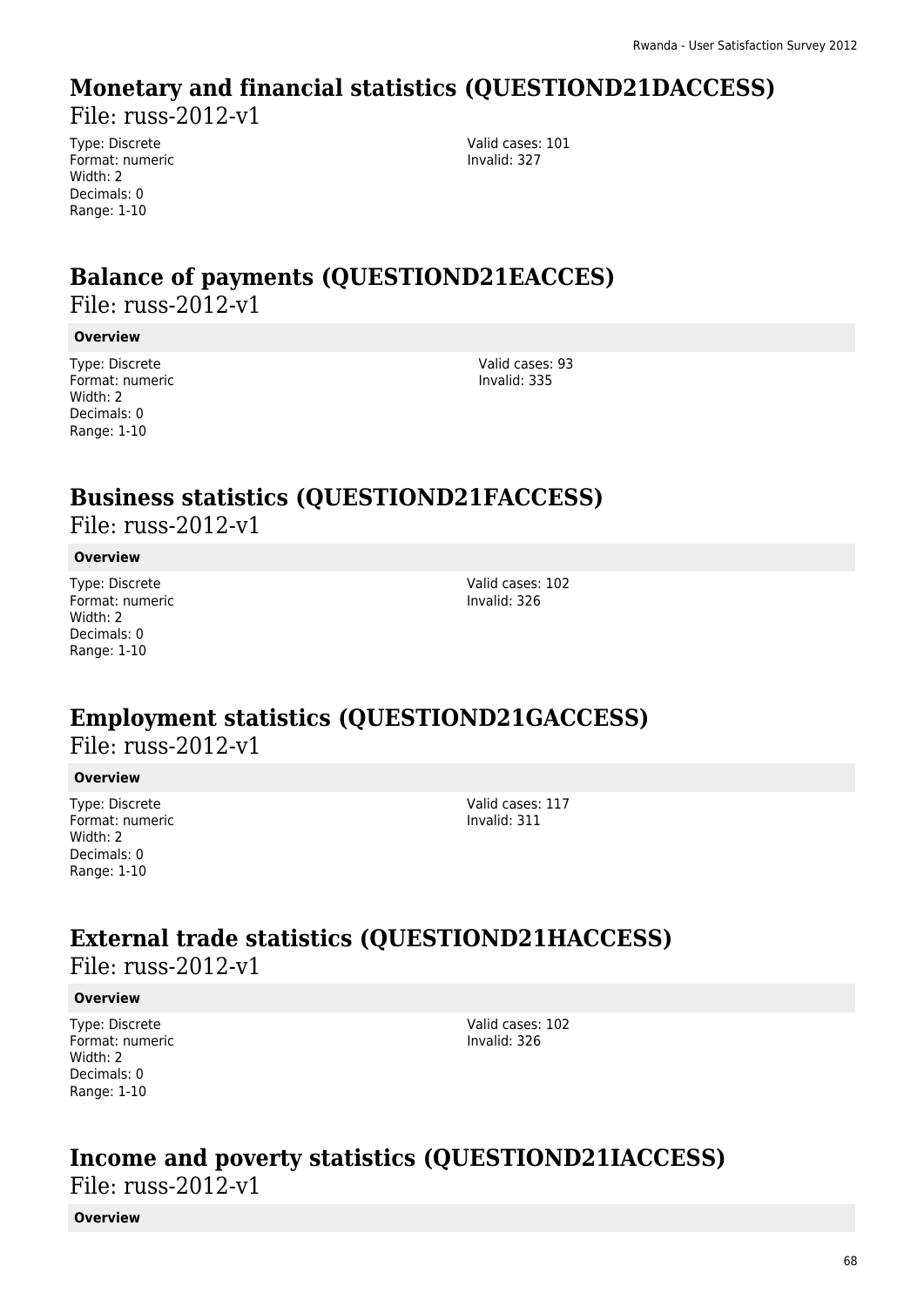### **Income and poverty statistics (QUESTIOND21IACCESS)**

File: russ-2012-v1

Type: Discrete Format: numeric Width: 2 Decimals: 0 Range: 1-10

Valid cases: 123 Invalid: 305

# **Demographic statistics (QUESTIOND21JACCESS)**

File: russ-2012-v1

#### **Overview**

Type: Discrete Format: numeric Width: 2 Decimals: 0 Range: 1-10

Valid cases: 142 Invalid: 286

### **Social sector (QUESTIOND21KACCESS)**

File: russ-2012-v1

#### **Overview**

Type: Discrete Format: numeric Width: 2 Decimals: 0 Range: 1-10

Valid cases: 139 Invalid: 289

# **Environment statistics (QUESTIOND21LACCESS)**

File: russ-2012-v1

#### **Overview**

Type: Discrete Format: numeric Width: 2 Decimals: 0 Range: 1-10

Valid cases: 102 Invalid: 326

### **Agriculture and fishery statistics (QUESTIOND21MACCESS)**  File: russ-2012-v1

#### **Overview**

Type: Discrete Format: numeric Width: 2 Decimals: 0 Range: 1-10

Valid cases: 112 Invalid: 316

### **Regional statistics (QUESTIOND21NACCESS)**

File: russ-2012-v1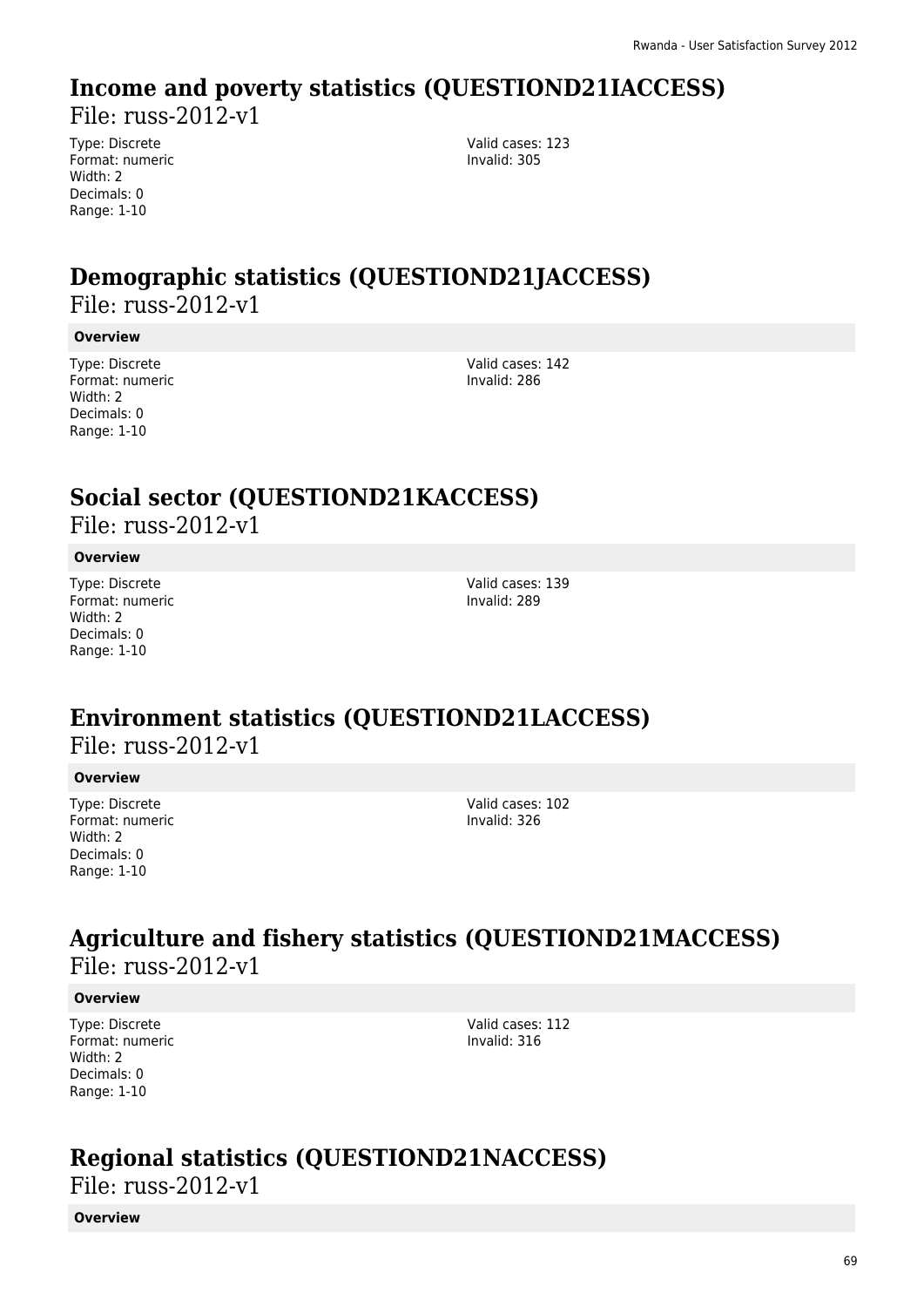# **Regional statistics (QUESTIOND21NACCESS)**

File: russ-2012-v1

Type: Discrete Format: numeric Width: 2 Decimals: 0 Range: 1-10

Valid cases: 93 Invalid: 335

# **Other (specify) (QUESTD21OACCESS)**

File: russ-2012-v1

#### **Overview**

Type: Discrete Format: numeric Width: 2 Decimals: 0 Range: 1-10

Valid cases: 21 Invalid: 407

### **Please Specify (OTHERD21ACCESS)**

File: russ-2012-v1

#### **Overview**

Type: Discrete Format: character Width: 25

Valid cases: 16 Invalid: 0

### **National accounts (GDP) (QUESTIOND21AMETHOD)**  File: russ-2012-v1

#### **Overview**

Type: Discrete Format: numeric Width: 2 Decimals: 0 Range: 1-10

Valid cases: 113 Invalid: 315

### **Price Statistics (QUESTIOND21BMETHODOD)**  File: russ-2012-v1

#### **Overview**

Type: Discrete Format: numeric Width: 2 Decimals: 0 Range: 1-10

Valid cases: 99 Invalid: 329

# **Public finance statistics (QUESTIOND21CMETHOD)**

File: russ-2012-v1

**Overview**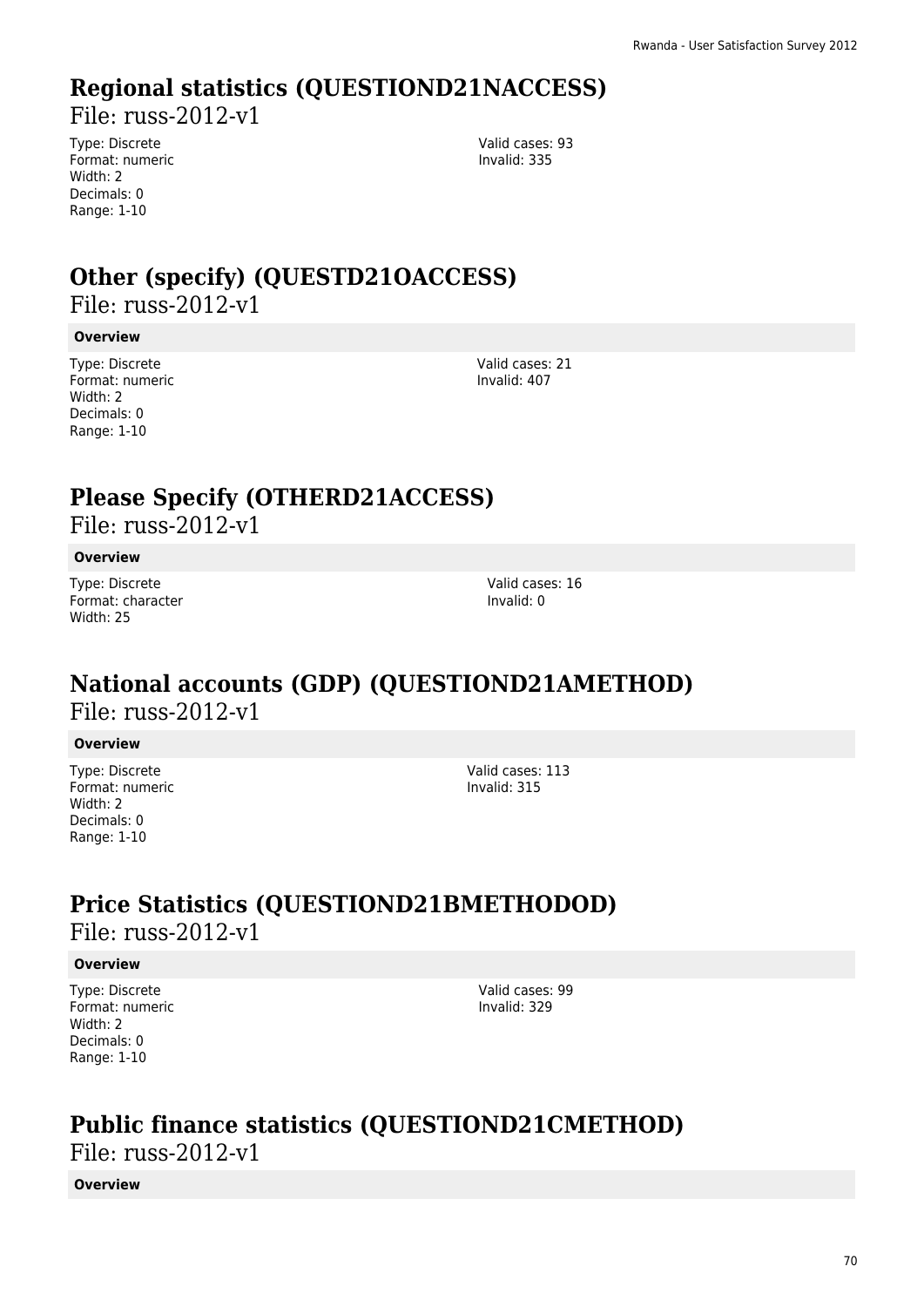### **Public finance statistics (QUESTIOND21CMETHOD)**

File: russ-2012-v1

Type: Discrete Format: numeric Width: 2 Decimals: 0 Range: 1-10

Valid cases: 100 Invalid: 328

### **Monetary and financial statistics (QUESTIOND21DMETHOD)**  File: russ-2012-v1

#### **Overview**

Type: Discrete Format: numeric Width: 2 Decimals: 0 Range: 1-10

Valid cases: 101 Invalid: 327

# **Balance of payments (QUESTIOND21EMETHOD)**

File: russ-2012-v1

#### **Overview**

Type: Discrete Format: numeric Width: 2 Decimals: 0 Range: 1-10

Valid cases: 92 Invalid: 336

# **Business statistics (QUESTIOND21FMETHOD)**

File: russ-2012-v1

#### **Overview**

Type: Discrete Format: numeric Width: 2 Decimals: 0 Range: 1-10

Valid cases: 99 Invalid: 329

### **Employment statistics (QUESTIOND21GMETHOD)**

File: russ-2012-v1

#### **Overview**

Type: Discrete Format: numeric Width: 2 Decimals: 0 Range: 1-10

Valid cases: 112 Invalid: 316

### **External trade statistics (QUESTIOND21HMETHOD)**

File: russ-2012-v1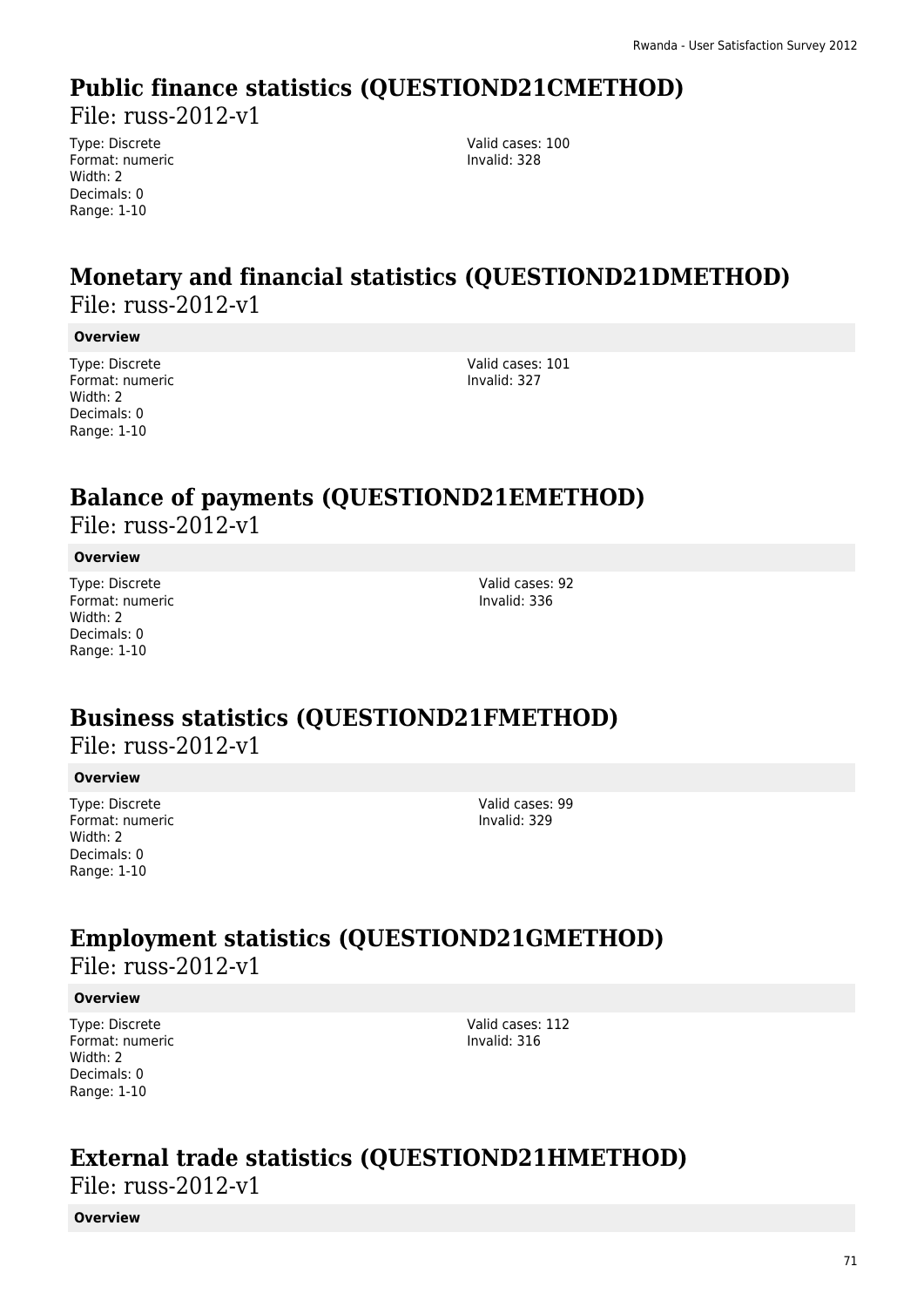### **External trade statistics (QUESTIOND21HMETHOD)**

File: russ-2012-v1

Type: Discrete Format: numeric Width: 2 Decimals: 0 Range: 1-10

Valid cases: 99 Invalid: 329

### **Income/povert statistics (QUESTIOND21IMETHOD)**  File: russ-2012-v1

#### **Overview**

Type: Discrete Format: numeric Width: 2 Decimals: 0 Range: 1-10

Valid cases: 120 Invalid: 308

### **Demographic statistics (QUESTIOND21JMETHOD)**

File: russ-2012-v1

#### **Overview**

Type: Discrete Format: numeric Width: 2 Decimals: 0 Range: 1-10

Valid cases: 135 Invalid: 293

### **Social sectos(health, educ) (QUESTIOND21KMETHOD)**  File: russ-2012-v1

#### **Overview**

Type: Discrete Format: numeric Width: 2 Decimals: 0 Range: 1-10

Valid cases: 134 Invalid: 294

### **Environmental statistics (QUESTIOND21LMETHOD)**  File: russ-2012-v1

#### **Overview**

Type: Discrete Format: numeric Width: 2 Decimals: 0 Range: 1-10

Valid cases: 98 Invalid: 330

### **Agriculture/fishery statistics (QUESTIOND21MMETHOD)**

File: russ-2012-v1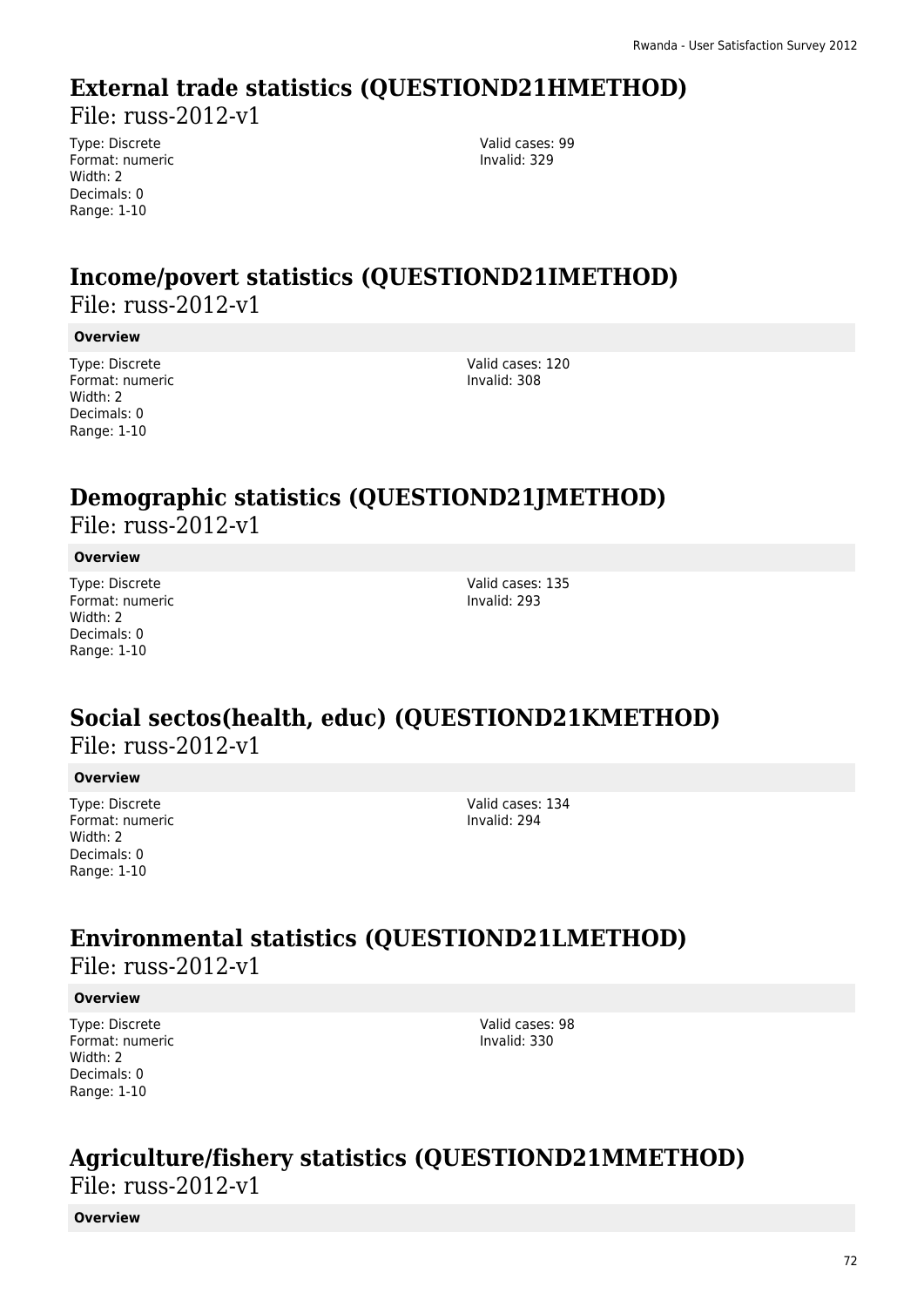## **Agriculture/fishery statistics (QUESTIOND21MMETHOD)**

File: russ-2012-v1

Type: Discrete Format: numeric Width: 2 Decimals: 0 Range: 1-10

Valid cases: 106 Invalid: 322

# **Regional statistics (QUESTIOND21NMETHOD)**

File: russ-2012-v1

### **Overview**

Type: Discrete Format: numeric Width: 2 Decimals: 0 Range: 1-10

Valid cases: 90 Invalid: 338

## **Other (QUESTIOND21OMETHOD)**

File: russ-2012-v1

### **Overview**

Type: Discrete Format: numeric Width: 2 Decimals: 0 Range: 1-10

Valid cases: 20 Invalid: 408

## **Please specify (OTHERD21METHOD)**

File: russ-2012-v1

### **Overview**

Type: Discrete Format: character Width: 25

Valid cases: 15 Invalid: 0

## **National accounts (GDP) (QUESTIOND21ATIMEL)**  File: russ-2012-v1

### **Overview**

Type: Discrete Format: numeric Width: 2 Decimals: 0 Range: 1-10

Valid cases: 115 Invalid: 313

# **Prices (QUESTIOND21BTIMEL)**

File: russ-2012-v1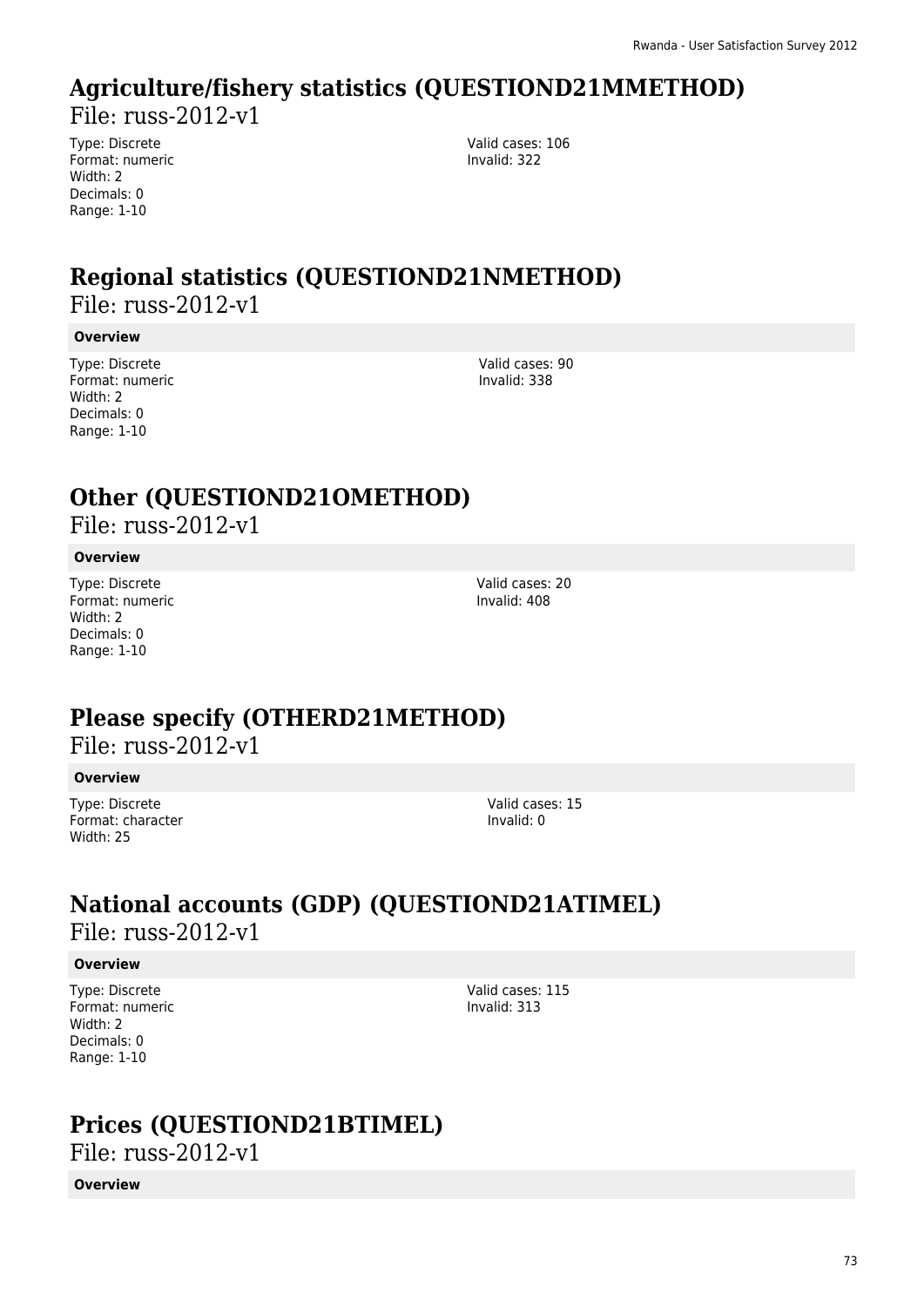# **Prices (QUESTIOND21BTIMEL)**

File: russ-2012-v1

Type: Discrete Format: numeric Width: 2 Decimals: 0 Range: 1-10

Valid cases: 96 Invalid: 332

# **Public finance statistics (QUESTIOND21CTIMEL)**

File: russ-2012-v1

### **Overview**

Type: Discrete Format: numeric Width: 2 Decimals: 0 Range: 1-10

Valid cases: 99 Invalid: 329

# **Monetary and financial statistics (QUESTIOND21DTIMEL)**

File: russ-2012-v1

### **Overview**

Type: Discrete Format: numeric Width: 2 Decimals: 0 Range: 1-10

Valid cases: 97 Invalid: 331

## **Balance of payments (QUESTIOND21ETIMEL)**  File: russ-2012-v1

### **Overview**

Type: Discrete Format: numeric Width: 2 Decimals: 0 Range: 1-10

Valid cases: 90 Invalid: 338

## **Business statistics (QUESTIOND21FTIMEL)**

File: russ-2012-v1

### **Overview**

Type: Discrete Format: numeric Width: 2 Decimals: 0 Range: 1-10

Valid cases: 99 Invalid: 329

## **Employment statistics (QUESTIOND21GTIMEL)**

File: russ-2012-v1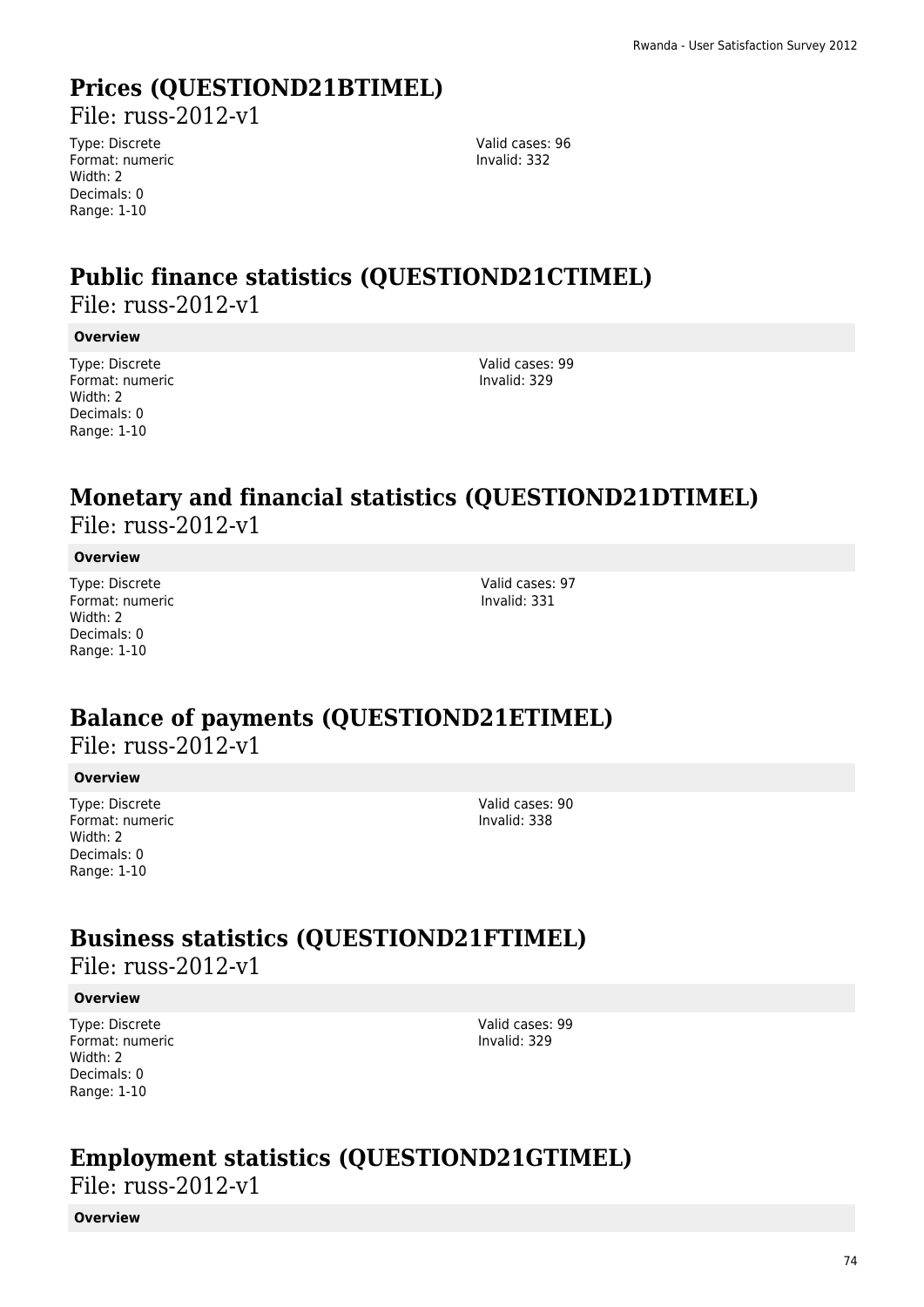## **Employment statistics (QUESTIOND21GTIMEL)**

File: russ-2012-v1

Type: Discrete Format: numeric Width: 2 Decimals: 0 Range: 1-10

Valid cases: 109 Invalid: 319

## **External trade statistics (QUESTIOND21HTIMEL)**  File: russ-2012-v1

### **Overview**

Type: Discrete Format: numeric Width: 2 Decimals: 0 Range: 1-10

Valid cases: 98 Invalid: 330

## **Income/povert statistics (QUESTIOND21ITIMEL)**

File: russ-2012-v1

### **Overview**

Type: Discrete Format: numeric Width: 2 Decimals: 0 Range: 1-10

Valid cases: 116 Invalid: 312

# **Demographic statistics (QUESTIOND21JTIMEL)**

File: russ-2012-v1

### **Overview**

Type: Discrete Format: numeric Width: 2 Decimals: 0 Range: 1-10

Valid cases: 133 Invalid: 295

## **Social sectos(health, educ) (QUESTIOND21KTIMEL)**  File: russ-2012-v1

### **Overview**

Type: Discrete Format: numeric Width: 2 Decimals: 0 Range: 1-10

Valid cases: 129 Invalid: 299

## **Environmental statistics (QUESTIOND21LTIMEL)**

File: russ-2012-v1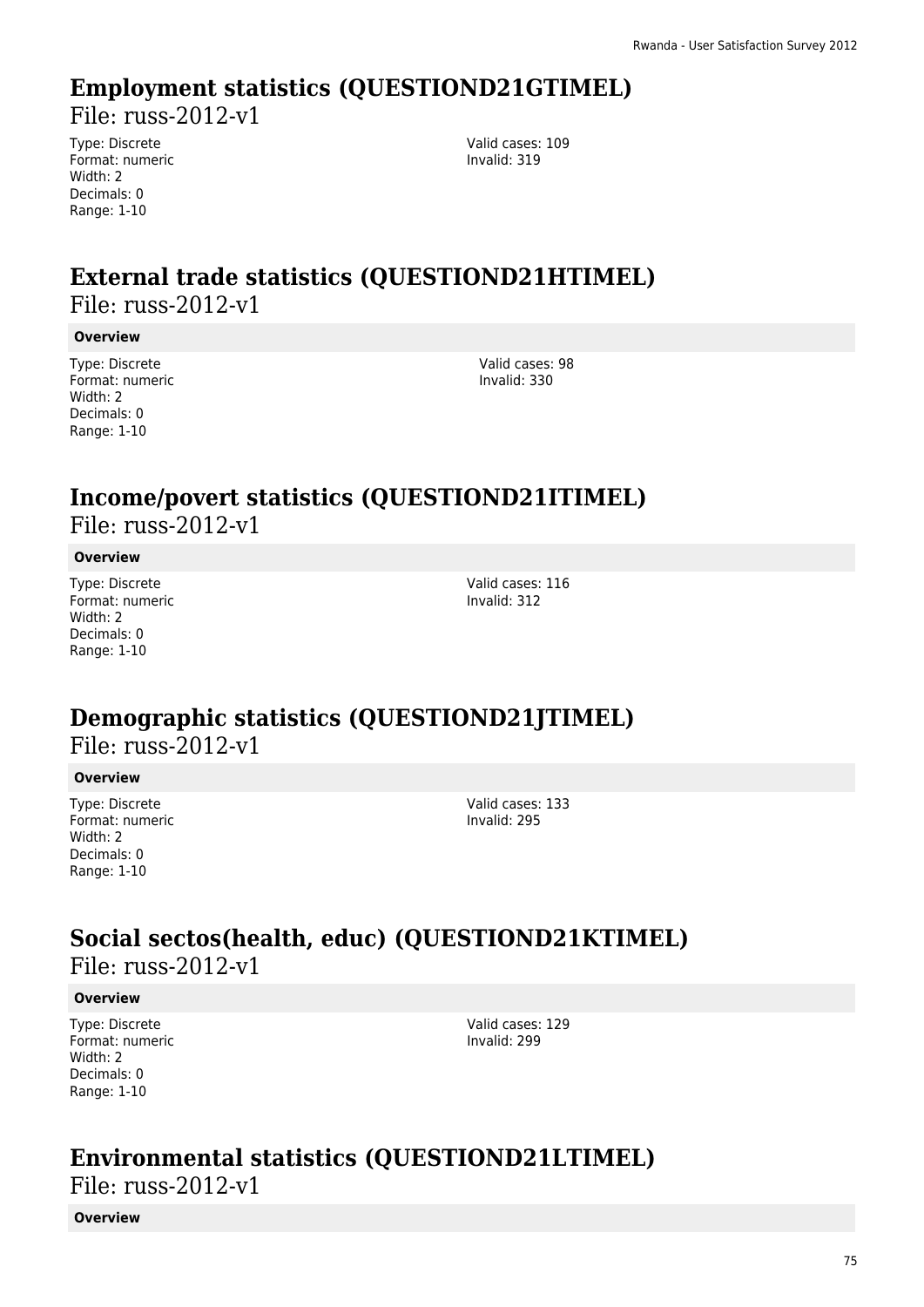## **Environmental statistics (QUESTIOND21LTIMEL)**

File: russ-2012-v1

Type: Discrete Format: numeric Width: 2 Decimals: 0 Range: 1-10

Valid cases: 96 Invalid: 332

# **Agriculture/fishery statistics (QUESTIOND21MTIMEL)**  File: russ-2012-v1

### **Overview**

Type: Discrete Format: numeric Width: 2 Decimals: 0 Range: 1-10

Valid cases: 104 Invalid: 324

## **Regional statistics (QUESTIOND21NTIMEL)**

File: russ-2012-v1

### **Overview**

Type: Discrete Format: numeric Width: 2 Decimals: 0 Range: 1-10

Valid cases: 88 Invalid: 340

## **Others (QUESTIOND21OTIMEL)**

File: russ-2012-v1

### **Overview**

Type: Discrete Format: numeric Width: 2 Decimals: 0 Range: 1-10

Valid cases: 20 Invalid: 408

## **Please specify (OTHERD21TIMEL)**

File: russ-2012-v1

### **Overview**

Type: Discrete Format: character Width: 25

Valid cases: 16 Invalid: 0

# **National accounts (GDP) (QUESTIOND21AACCURACY)**

File: russ-2012-v1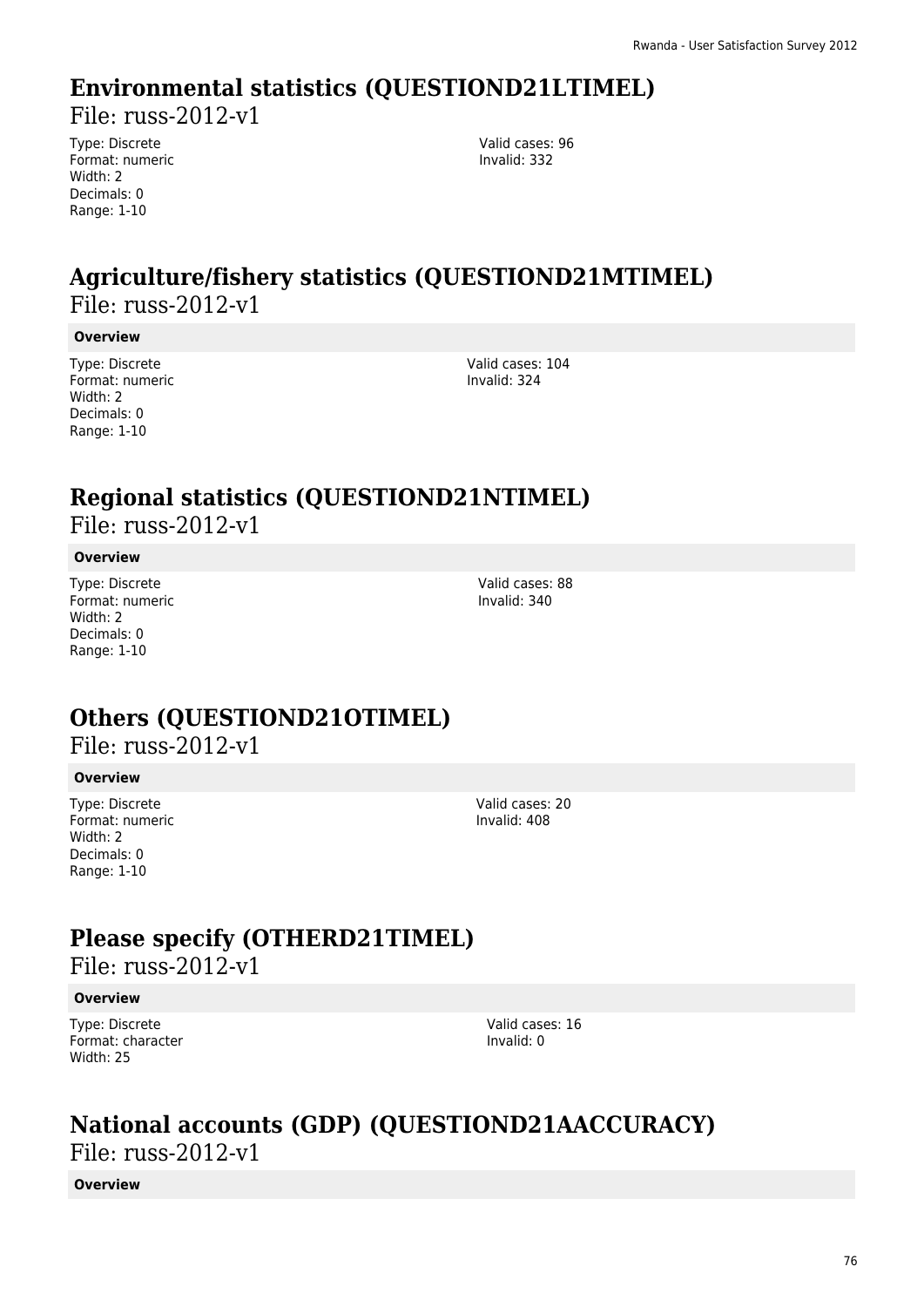## **National accounts (GDP) (QUESTIOND21AACCURACY)**

File: russ-2012-v1

Type: Discrete Format: numeric Width: 2 Decimals: 0 Range: 1-10

Valid cases: 110 Invalid: 318

# **Prices (QUESTIOND21BACCUARACY)**

File: russ-2012-v1

### **Overview**

Type: Discrete Format: numeric Width: 2 Decimals: 0 Range: 1-10

Valid cases: 96 Invalid: 332

# **Public finance statistics (QUESTIOND21CACCUARACY)**

File: russ-2012-v1

### **Overview**

Type: Discrete Format: numeric Width: 2 Decimals: 0 Range: 1-10

Valid cases: 99 Invalid: 329

## **Monetary and financial statistics (QUESTIOND21DACCUARACY)**  File: russ-2012-v1

### **Overview**

Type: Discrete Format: numeric Width: 2 Decimals: 0 Range: 1-10

Valid cases: 96 Invalid: 332

## **Balance of payments (QUESTIOND21EACCUARACY)**  File: russ-2012-v1

### **Overview**

Type: Discrete Format: numeric Width: 2 Decimals: 0 Range: 1-11

Valid cases: 92 Invalid: 336

## **Business statistics (QUESTIOND21FACCUARACY)**

File: russ-2012-v1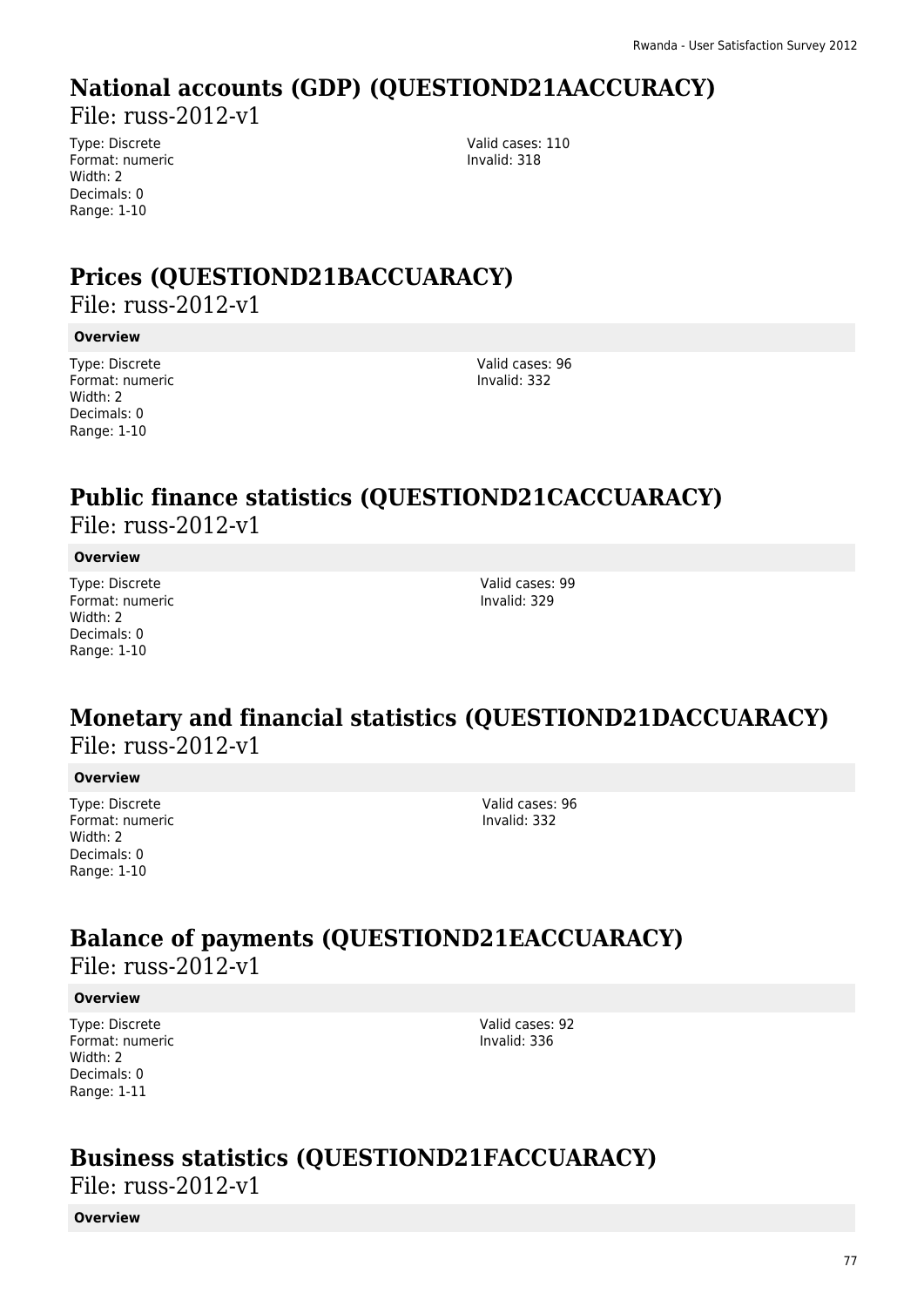## **Business statistics (QUESTIOND21FACCUARACY)**

File: russ-2012-v1

Type: Discrete Format: numeric Width: 2 Decimals: 0 Range: 1-11

Valid cases: 98 Invalid: 330

## **Employment statistics (QUESTIOND21GACCUARACY)**  File: russ-2012-v1

#### **Overview**

Type: Discrete Format: numeric Width: 2 Decimals: 0 Range: 1-10

Valid cases: 112 Invalid: 316

## **External trade statistics (QUESTIOND21HACCUARACY)**

File: russ-2012-v1

### **Overview**

Type: Discrete Format: numeric Width: 2 Decimals: 0 Range: 1-10

Valid cases: 99 Invalid: 329

## **Income/povert statistics (QUESTIOND21IACCUARACY)**  File: russ-2012-v1

### **Overview**

Type: Discrete Format: numeric Width: 2 Decimals: 0 Range: 1-10

Valid cases: 117 Invalid: 311

## **Demographic statistics (QUESTIOND21JACCUARACY)**

File: russ-2012-v1

### **Overview**

Type: Discrete Format: numeric Width: 2 Decimals: 0 Range: 1-10

Valid cases: 136 Invalid: 292

# **Social sectos(health, educ) (QUESTIOND21KACCUARACY)**

File: russ-2012-v1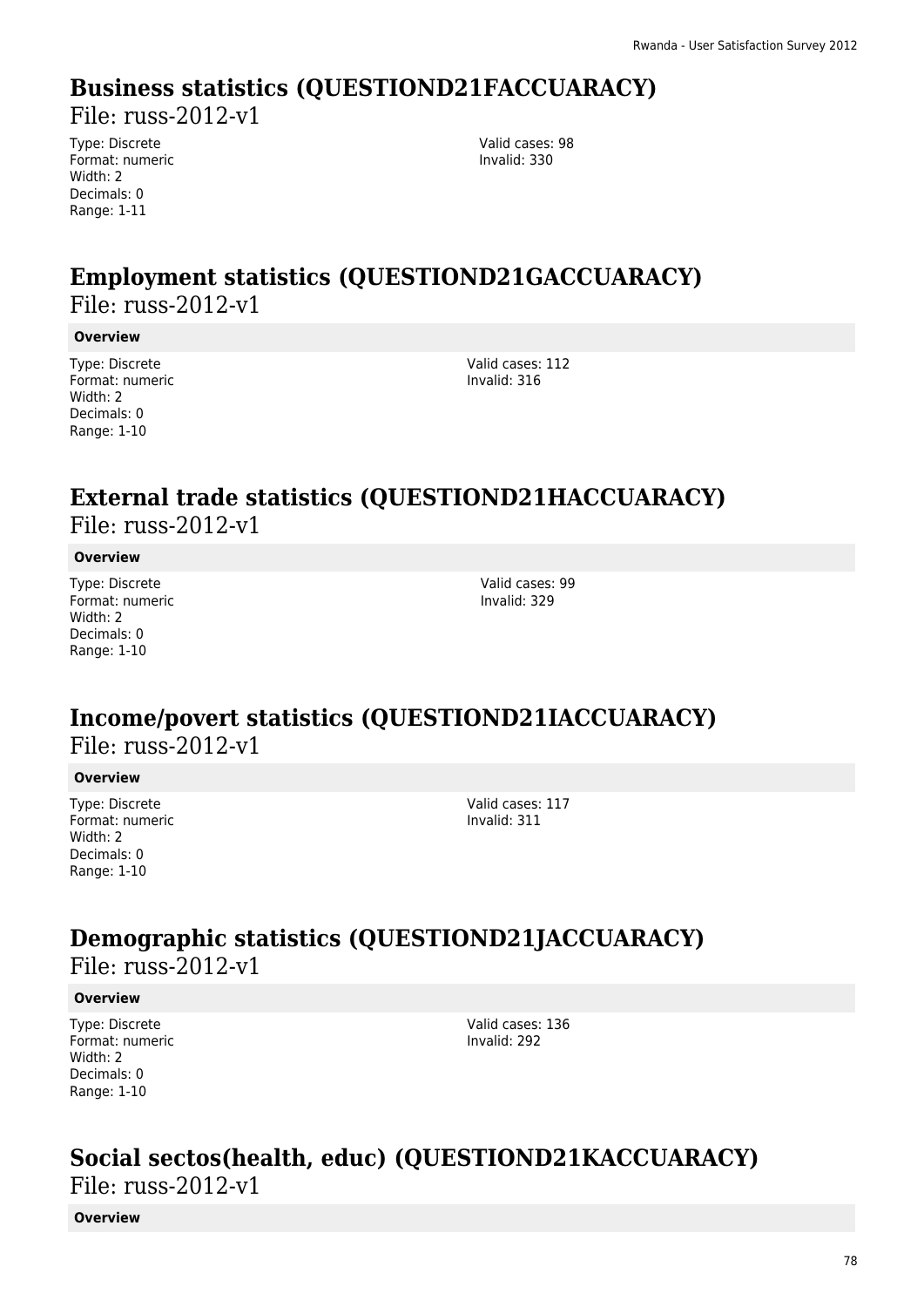# **Social sectos(health, educ) (QUESTIOND21KACCUARACY)**

File: russ-2012-v1

Type: Discrete Format: numeric Width: 2 Decimals: 0 Range: 1-10

Valid cases: 132 Invalid: 296

## **Environmental statistics (QUESTIOND21LACCUARACY)**  File: russ-2012-v1

### **Overview**

Type: Discrete Format: numeric Width: 2 Decimals: 0 Range: 1-10

Valid cases: 97 Invalid: 331

## **Agriculture/fishery statistics (QUESTIOND21MACCUARACY)**  File: russ-2012-v1

### **Overview**

Type: Discrete Format: numeric Width: 2 Decimals: 0 Range: 1-10

Valid cases: 104 Invalid: 324

## **Regional statistics (QUESTIOND21NACCUARACY)**  File: russ-2012-v1

### **Overview**

Type: Discrete Format: numeric Width: 2 Decimals: 0 Range: 1-10

Valid cases: 87 Invalid: 341

## **Other (QUESTIOND21OACCUARACY)**

File: russ-2012-v1

### **Overview**

Type: Discrete Format: numeric Width: 2 Decimals: 0 Range: 1-10

Valid cases: 20 Invalid: 408

## **Please specify (OTHERD21ACCURACY)**

File: russ-2012-v1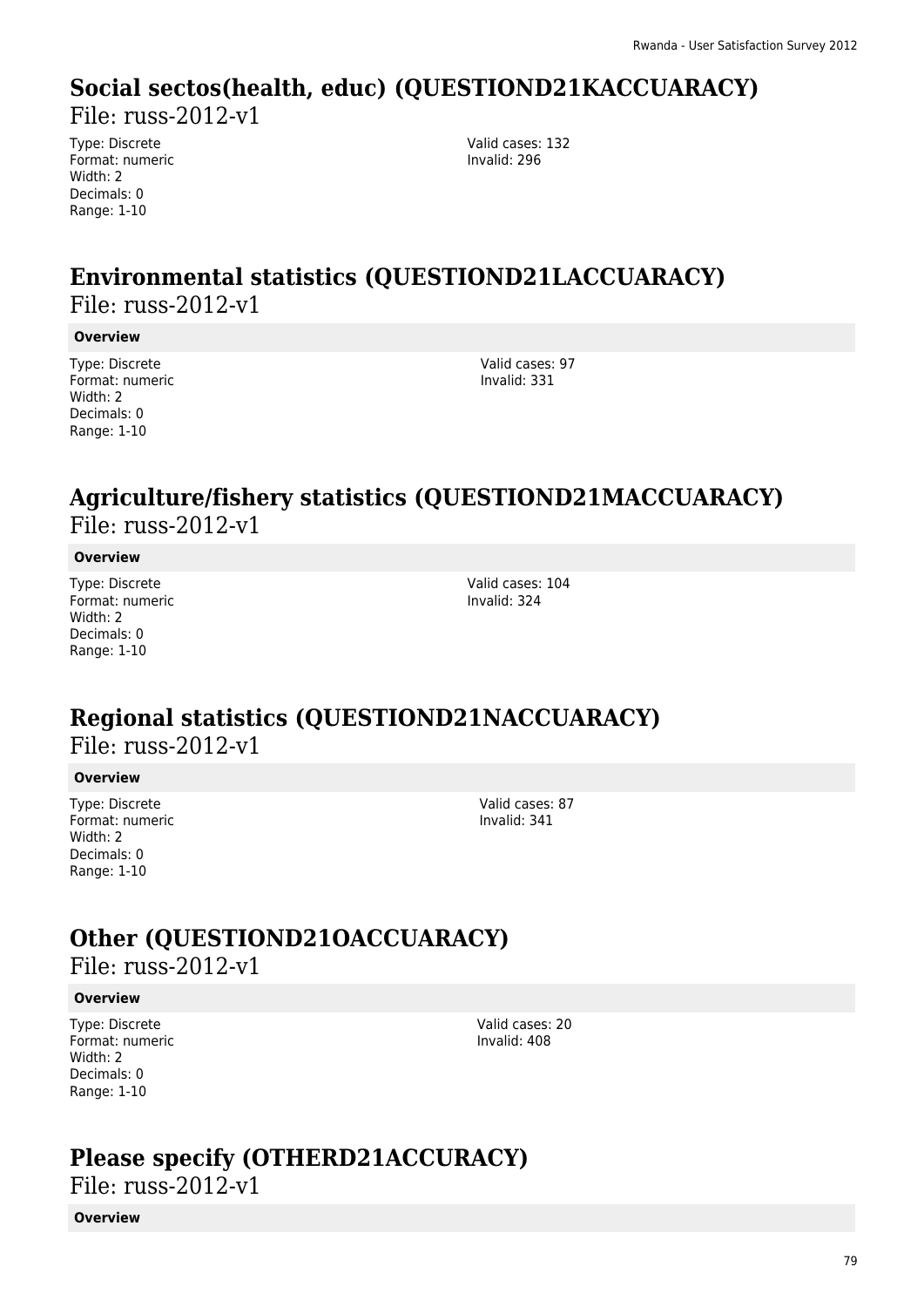# **Please specify (OTHERD21ACCURACY)**

File: russ-2012-v1

Type: Discrete Format: character Width: 25

Valid cases: 15 Invalid: 0

## **National accounts (GDP) (QUESTIOND21AOVERALL)**  File: russ-2012-v1

#### **Overview**

Type: Discrete Format: numeric Width: 2 Decimals: 0 Range: 1-10

Valid cases: 89 Invalid: 339

# **Prices (QUESTIOND21BOVERALL)**

 $File: russ-2012-v1$ 

### **Overview**

Type: Discrete Format: numeric Width: 2 Decimals: 0 Range: 1-10

Valid cases: 80 Invalid: 348

## **Public finance statistics (QUESTIOND21COVERALL)**  File: russ-2012-v1

### **Overview**

Type: Discrete Format: numeric Width: 2 Decimals: 0 Range: 1-10

Valid cases: 79 Invalid: 349

## **Monetary and financial statistics (QUESTIOND21DOVERALL)**  File: russ-2012-v1

### **Overview**

Type: Discrete Format: numeric Width: 2 Decimals: 0 Range: 1-10

Valid cases: 82 Invalid: 346

# **Balance of payments (QUESTIOND21EOVERALL)**

File: russ-2012-v1

**Overview**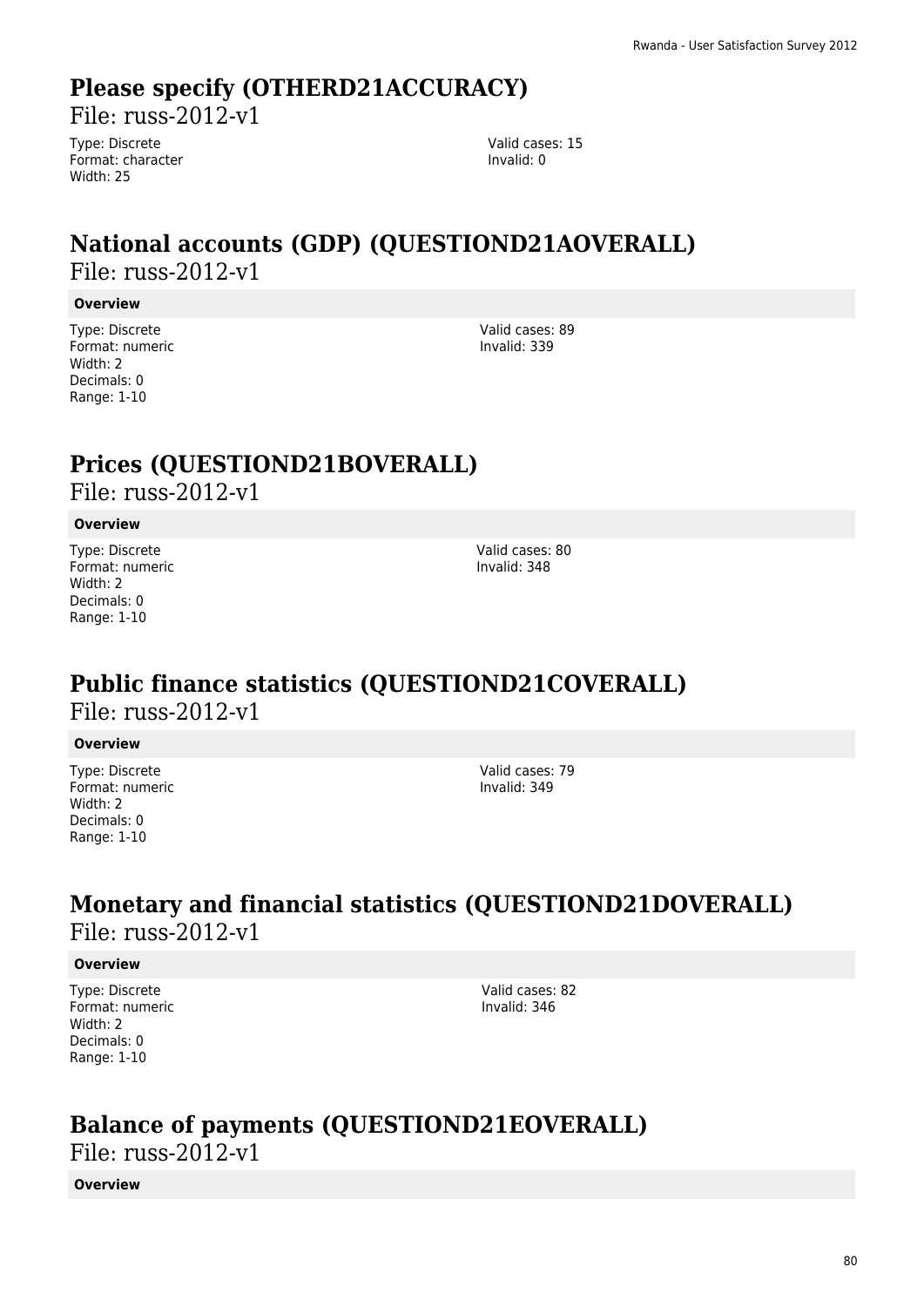## **Balance of payments (QUESTIOND21EOVERALL)**

File: russ-2012-v1

Type: Discrete Format: numeric Width: 2 Decimals: 0 Range: 1-10

Valid cases: 74 Invalid: 354

# **Business statistics (QUESTIOND21FOVERALL)**

File: russ-2012-v1

### **Overview**

Type: Discrete Format: numeric Width: 2 Decimals: 0 Range: 1-10

Valid cases: 82 Invalid: 346

## **Employment statistics (QUESTIOND21GOVERALL)**

File: russ-2012-v1

### **Overview**

Type: Discrete Format: numeric Width: 2 Decimals: 0 Range: 1-10

Valid cases: 91 Invalid: 337

## **External trade statistics (QUESTIOND21HOVERALL)**  File: russ-2012-v1

### **Overview**

Type: Discrete Format: numeric Width: 2 Decimals: 0 Range: 1-10

Valid cases: 83 Invalid: 345

## **Income/povert statistics (QUESTIOND21IOVERALL)**  File: russ-2012-v1

### **Overview**

Type: Discrete Format: numeric Width: 2 Decimals: 0 Range: 1-10

Valid cases: 99 Invalid: 329

# **Demographic statistics (QUESTIOND21JOVERALL)**

File: russ-2012-v1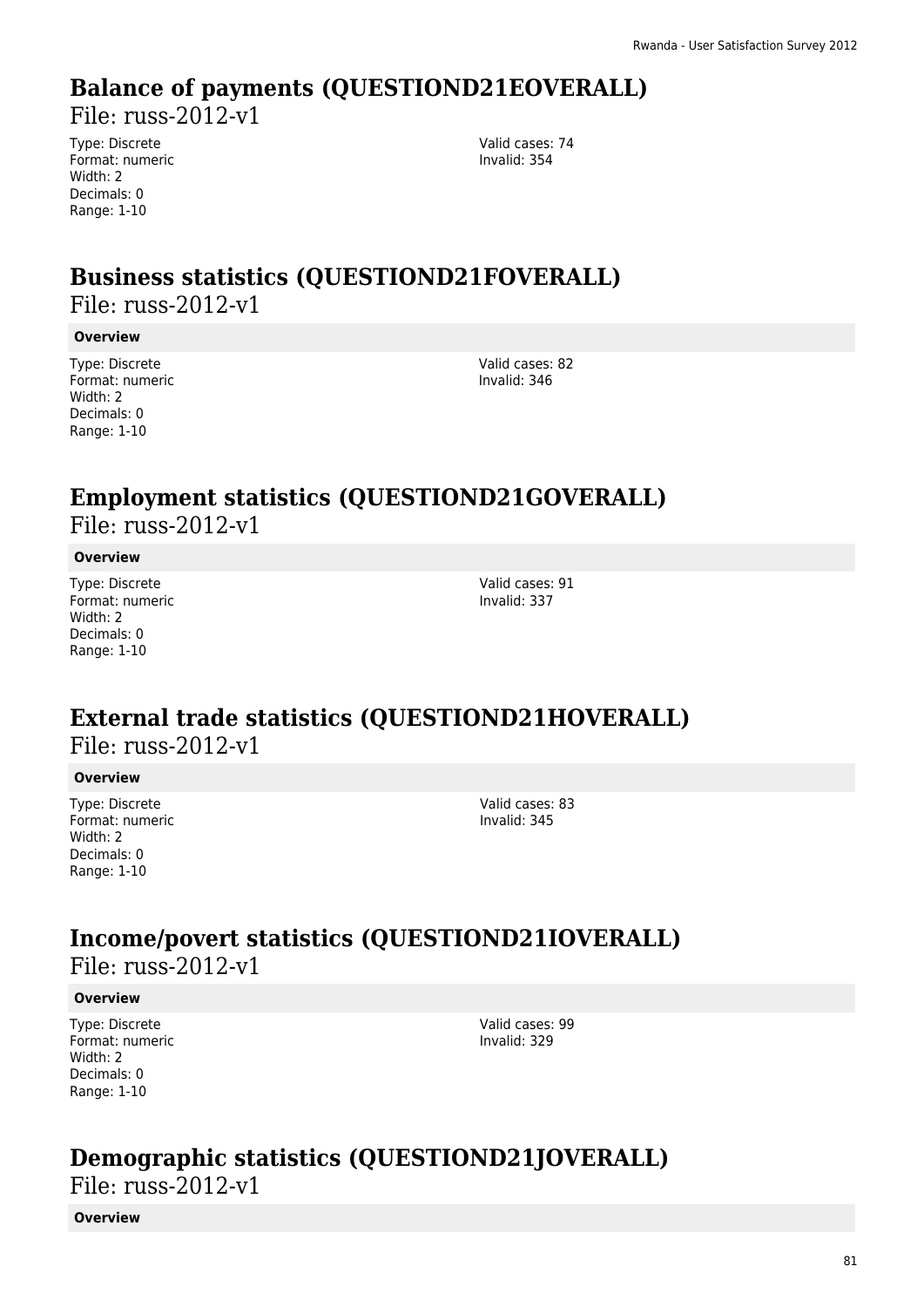## **Demographic statistics (QUESTIOND21JOVERALL)**

File: russ-2012-v1

Type: Discrete Format: numeric Width: 2 Decimals: 0 Range: 1-10

Valid cases: 111 Invalid: 317

## **Social sectos(health, educ) (QUESTIOND21KOVERALL)**  File: russ-2012-v1

### **Overview**

Type: Discrete Format: numeric Width: 2 Decimals: 0 Range: 1-10

Valid cases: 108 Invalid: 320

## **Environmental statistics (QUESTIOND21LOVERALL)**

File: russ-2012-v1

### **Overview**

Type: Discrete Format: numeric Width: 2 Decimals: 0 Range: 1-10

Valid cases: 82 Invalid: 346

## **Agriculture/fishery statistics (QUESTIOND21MOVERALL)**  File: russ-2012-v1

### **Overview**

Type: Discrete Format: numeric Width: 2 Decimals: 0 Range: 1-10

Valid cases: 82 Invalid: 346

# **Regional statistics (QUESTIOND21NOVERALL)**

File: russ-2012-v1

### **Overview**

Type: Discrete Format: numeric Width: 2 Decimals: 0 Range: 1-10

Valid cases: 72 Invalid: 356

## **Other (QUESTIOND21OOVERALL)**

File: russ-2012-v1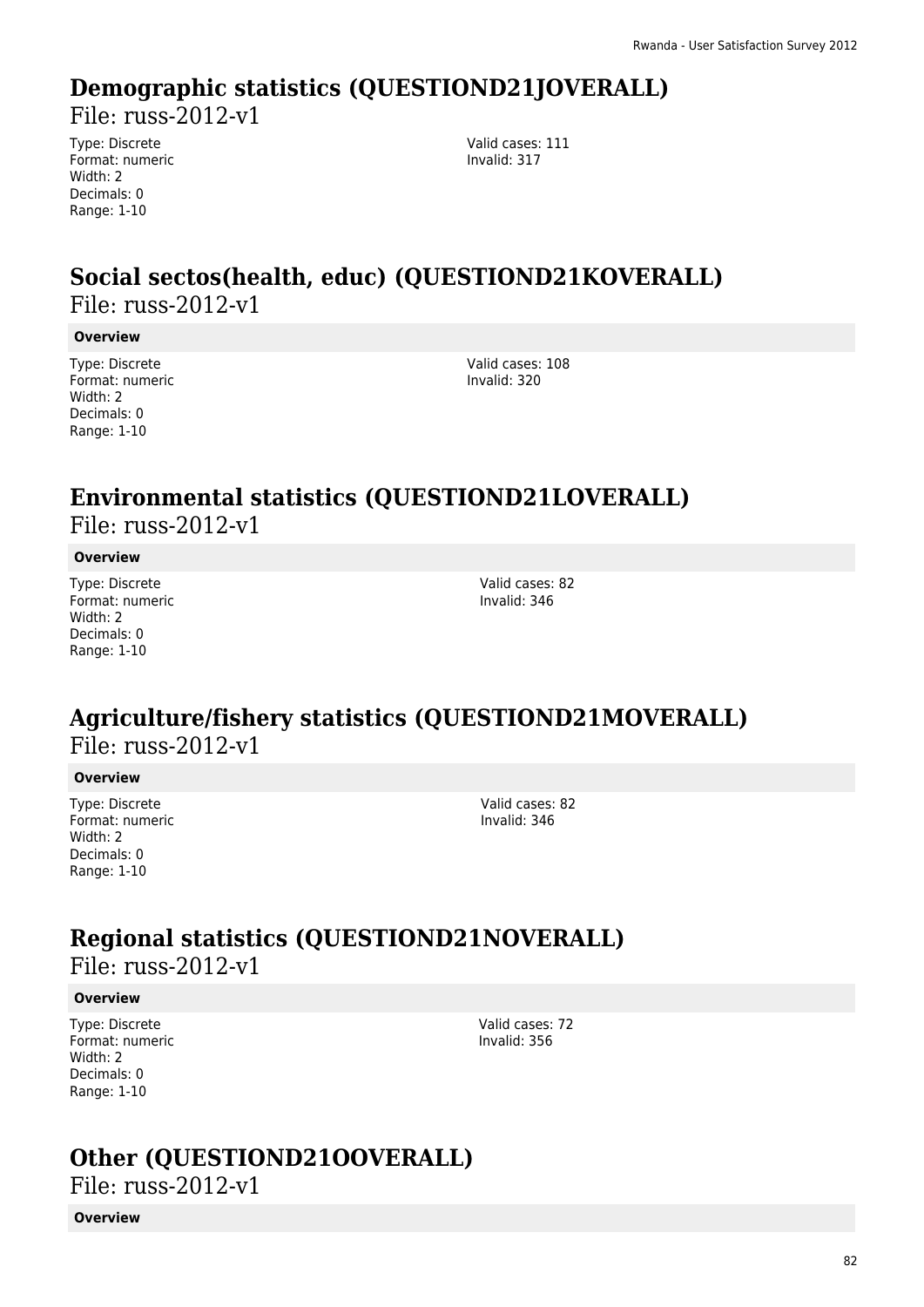# **Other (QUESTIOND21OOVERALL)**

File: russ-2012-v1

Type: Discrete Format: numeric Width: 2 Decimals: 0 Range: 1-10

Valid cases: 14 Invalid: 414

## **Please specify (OTHERD21AOVERALL)**

File: russ-2012-v1

#### **Overview**

Type: Discrete Format: character Width: 24

Valid cases: 9 Invalid: 0

# **How often did you use official statistics for your professional activities during the last 12 months? (QUESTIOND3)**

File: russ-2012-v1

### **Overview**

Type: Discrete Format: numeric Width: 1 Decimals: 0 Range: 1-6

Valid cases: 399 Invalid: 29

# **Specify (OTHERD3)**

 $File: russ-2012-v1$ 

### **Overview**

Type: Discrete Format: character Width: 29

Valid cases: 20 Invalid: 0

# **How satisfied are you with Rwanda official statistics? (QUESTIOND4)**

File: russ-2012-v1

### **Overview**

Type: Discrete Format: numeric Width: 2 Decimals: 0 Range: 1-10

Valid cases: 382 Invalid: 46

## **To what extent have the Rwanda Official Statistics fallen short of or exceeded your expectations? (QUESTIOND5)**  File: russ-2012-v1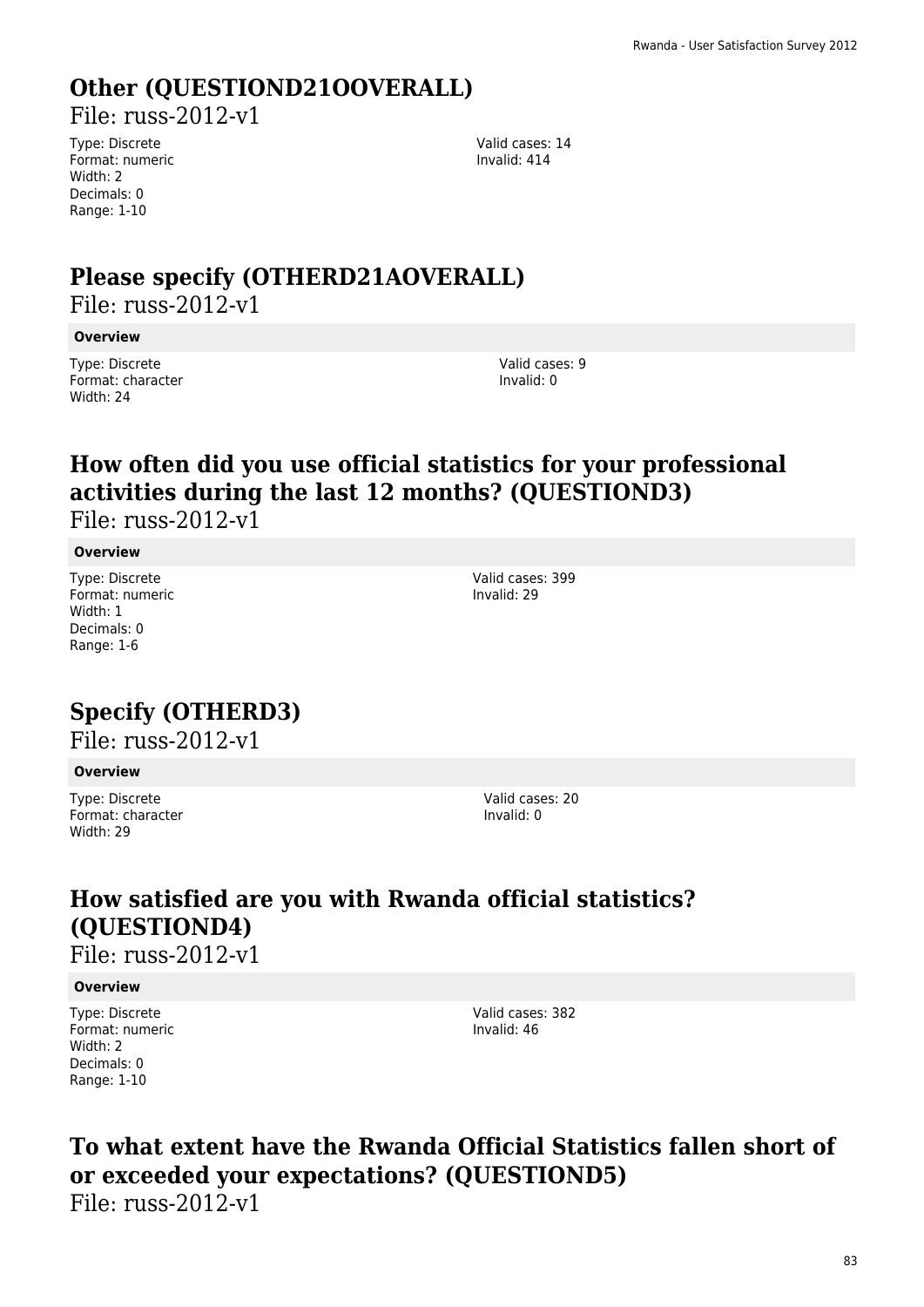# **To what extent have the Rwanda Official Statistics fallen short of or exceeded your expectations? (QUESTIOND5)**

File: russ-2012-v1

### **Overview**

Type: Discrete Format: numeric Width: 2 Decimals: 0 Range: 1-10

Valid cases: 377 Invalid: 51

# **How well do you think the Rwanda Official Statistics compared with the one of a certain ideal country? (QUESTIOND6)**

File: russ-2012-v1

### **Overview**

Type: Discrete Format: numeric Width: 2 Decimals: 0 Range: 1-10

Valid cases: 376 Invalid: 52

## **Have you ever complained to a provider of official statistics in the past 5 years in relation with official statistics? (QUESTIOND7)**  File: russ-2012-v1

### **Overview**

Type: Discrete Format: numeric Width: 1 Decimals: 0 Range: 1-2

Valid cases: 398 Invalid: 30

# **If yes, how weel or poorly was your most recent complaint handled? (QUESTIOND71)**

File: russ-2012-v1

### **Overview**

Type: Discrete Format: numeric Width: 2 Decimals: 0 Range: 1-10

Valid cases: 125 Invalid: 303

## **How confident are you that the delivery of Official Statistics in Rwanda will improve in future? (QUESTIOND8)**

File: russ-2012-v1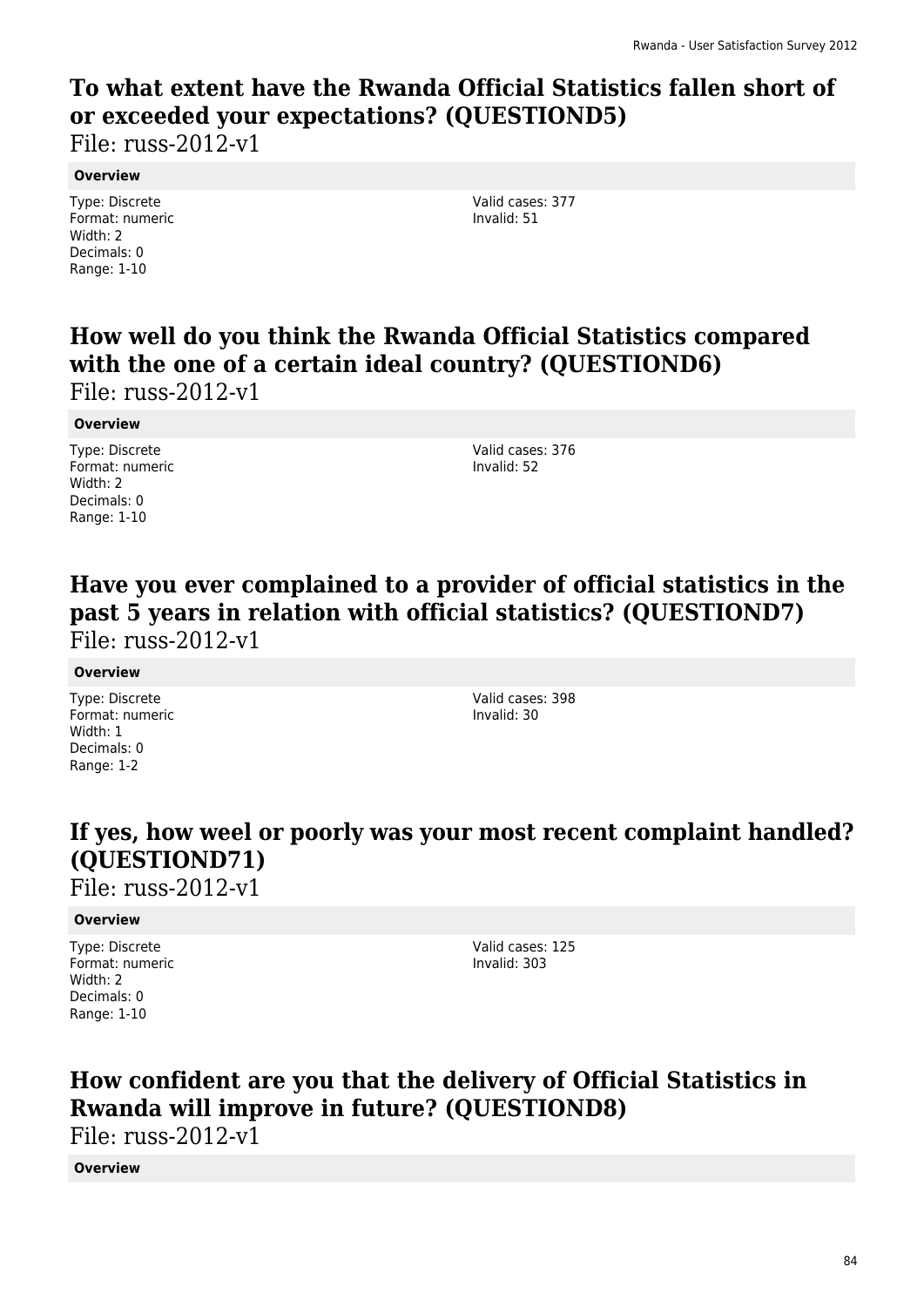# **How confident are you that the delivery of Official Statistics in Rwanda will improve in future? (QUESTIOND8)**

File: russ-2012-v1

Type: Discrete Format: numeric Width: 2 Decimals: 0 Range: 1-10

Valid cases: 387 Invalid: 41

# **If asked, would you be willing to say positive things about the Rwanda Official statistics? (QUESTIOND9)**

File: russ-2012-v1

### **Overview**

Type: Discrete Format: numeric Width: 2 Decimals: 0 Range: 1-10

Valid cases: 377 Invalid: 51

# **National accounts (GDP) (QUESTIOND10A\_WEB)**

File: russ-2012-v1

### **Overview**

Type: Discrete Format: numeric Width: 1 Decimals: 0 Range: 1-4

Valid cases: 302 Invalid: 126

# **Prices (QUESTIOND10B\_WEB)**

 $File: russ-2012-v1$ 

### **Overview**

Type: Discrete Format: numeric Width: 1 Decimals: 0 Range: 1-4

Valid cases: 270 Invalid: 158

### **Public finance statistics (QUESTIOND10C\_WEB)**  File: russ-2012-v1

### **Overview**

Type: Discrete Format: numeric Width: 1 Decimals: 0 Range: 1-4

Valid cases: 265 Invalid: 163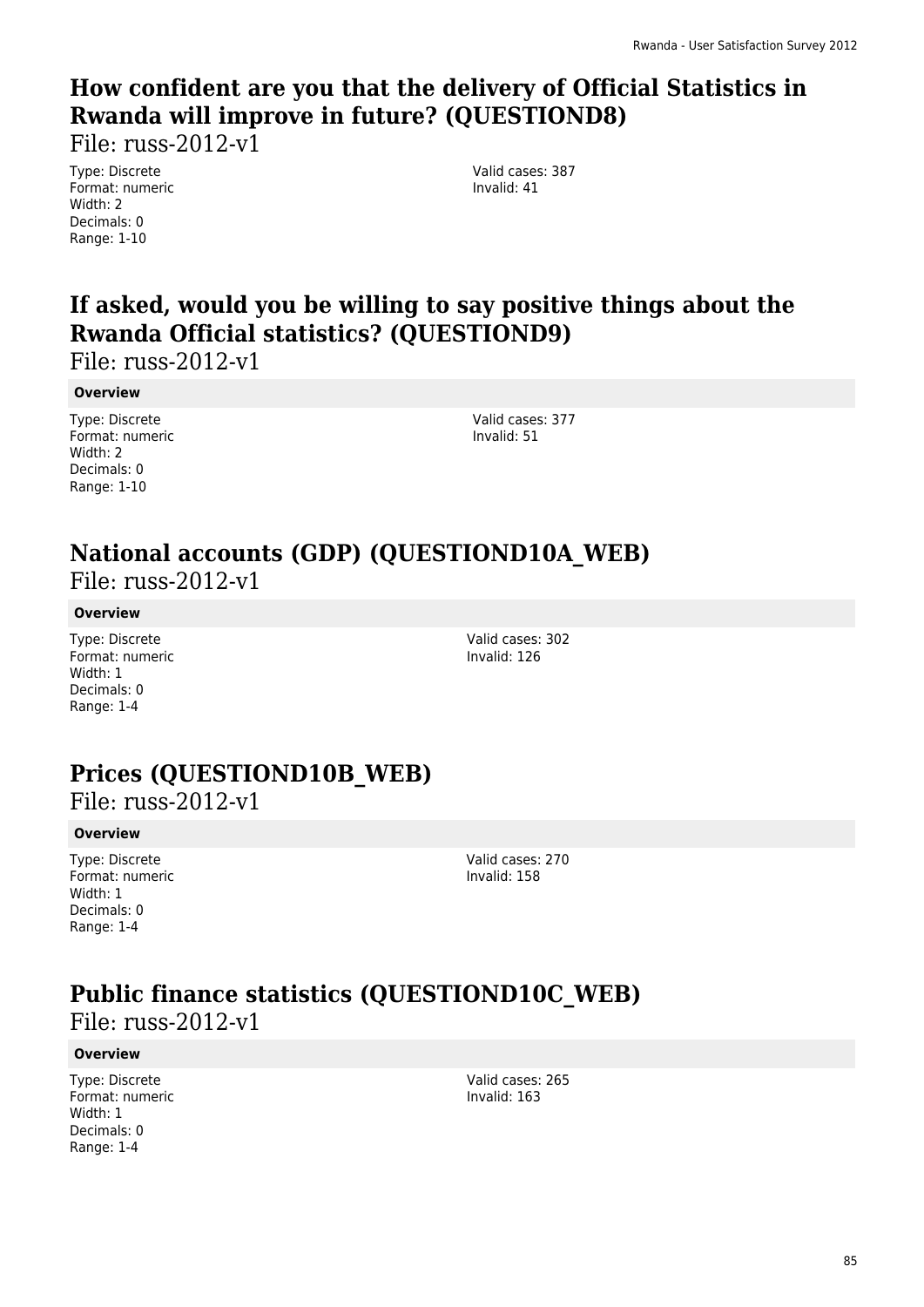# **Monetary and financial statistics (QUESTIOND10D\_WEB)**

File: russ-2012-v1

### **Overview**

Type: Discrete Format: numeric Width: 1 Decimals: 0 Range: 1-4

Valid cases: 260 Invalid: 168

### **Balance of payments (QUESTIOND10E\_WEB)**  File: russ-2012-v1

### **Overview**

Type: Discrete Format: numeric Width: 1 Decimals: 0 Range: 1-4

Valid cases: 255 Invalid: 173

## **Business statistics (QUESTIOND10F\_WEB)**

File: russ-2012-v1

### **Overview**

Type: Discrete Format: numeric Width: 1 Decimals: 0 Range: 1-4

Valid cases: 262 Invalid: 166

### **Employment statistics (QUESTIOND10G\_WEB)**  File: russ-2012-v1

### **Overview**

Type: Discrete Format: numeric Width: 1 Decimals: 0 Range: 1-4

Valid cases: 279 Invalid: 149

# **External trade statistics (QUESTIOND10H\_WEB)**

File: russ-2012-v1

### **Overview**

Type: Discrete Format: numeric Width: 1 Decimals: 0 Range: 1-4

Valid cases: 259 Invalid: 169

# **Income/povert statistics (QUESTIOND10I\_WEB)**

File: russ-2012-v1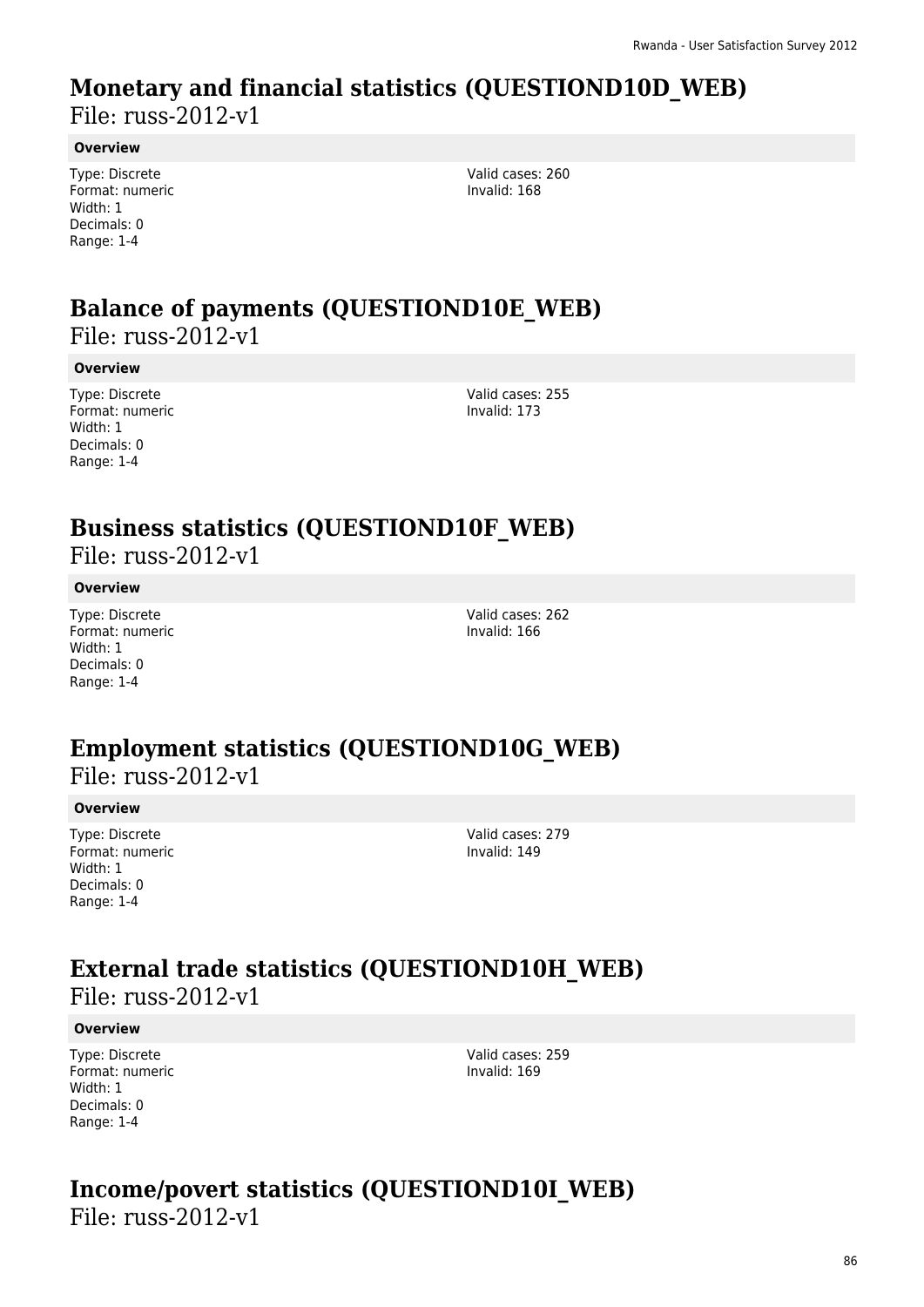## **Income/povert statistics (QUESTIOND10I\_WEB)**

File: russ-2012-v1

### **Overview**

Type: Discrete Format: numeric Width: 1 Decimals: 0 Range: 1-4

Valid cases: 287 Invalid: 141

# **Demographic statistics (QUESTIOND10J\_WEB)**

File: russ-2012-v1

#### **Overview**

Type: Discrete Format: numeric Width: 1 Decimals: 0 Range: 1-4

Valid cases: 317 Invalid: 111

# **Social sectos(health, educ) (QUESTIOND10K\_WEB)**

File: russ-2012-v1

### **Overview**

Type: Discrete Format: numeric Width: 1 Decimals: 0 Range: 1-4

Valid cases: 305 Invalid: 123

### **Environmental statistics (QUESTIOND10L\_WEB)**  File: russ-2012-v1

#### **Overview**

Type: Discrete Format: numeric Width: 1 Decimals: 0 Range: 1-4

Valid cases: 274 Invalid: 154

### **Agriculture/fishery statistics (QUESTIOND10M\_WEB)**  File: russ-2012-v1

### **Overview**

Type: Discrete Format: numeric Width: 1 Decimals: 0 Range: 1-4

Valid cases: 265 Invalid: 163

# **Regional statistics (QUESTIOND10N\_WEB)**

File: russ-2012-v1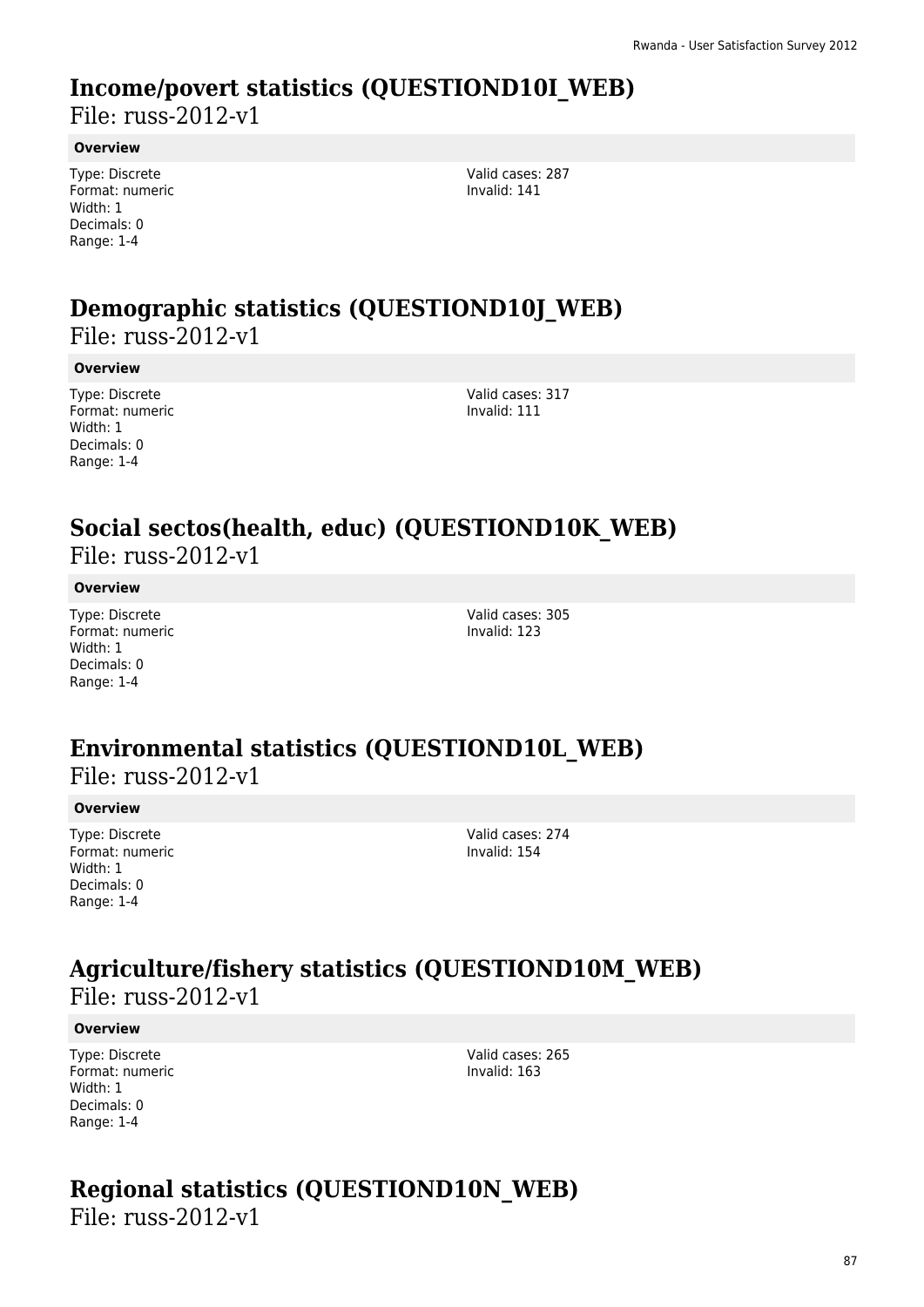# **Regional statistics (QUESTIOND10N\_WEB)**

File: russ-2012-v1

### **Overview**

Type: Discrete Format: numeric Width: 1 Decimals: 0 Range: 1-4

Valid cases: 272 Invalid: 156

# **Other (QUESTIOND10O\_WEB)**

File: russ-2012-v1

### **Overview**

Type: Discrete Format: numeric Width: 1 Decimals: 0 Range: 1-4

Valid cases: 76 Invalid: 352

# **Please specify (OTHERD10\_WEB)**

File: russ-2012-v1

### **Overview**

Type: Discrete Format: character Width: 41

# **National accounts (GDP) (QUESTIOND10A\_CD)**

File: russ-2012-v1

### **Overview**

Type: Discrete Format: numeric Width: 1 Decimals: 0 Range: 1-4

Valid cases: 93 Invalid: 335

Valid cases: 20 Invalid: 0

# **Prices (QUESTIOND10B\_CD)**

File: russ-2012-v1

### **Overview**

Type: Discrete Format: numeric Width: 1 Decimals: 0 Range: 1-4

Valid cases: 84 Invalid: 344

## **Public finance statistics (QUESTIOND10C\_CD)**

File: russ-2012-v1

**Overview**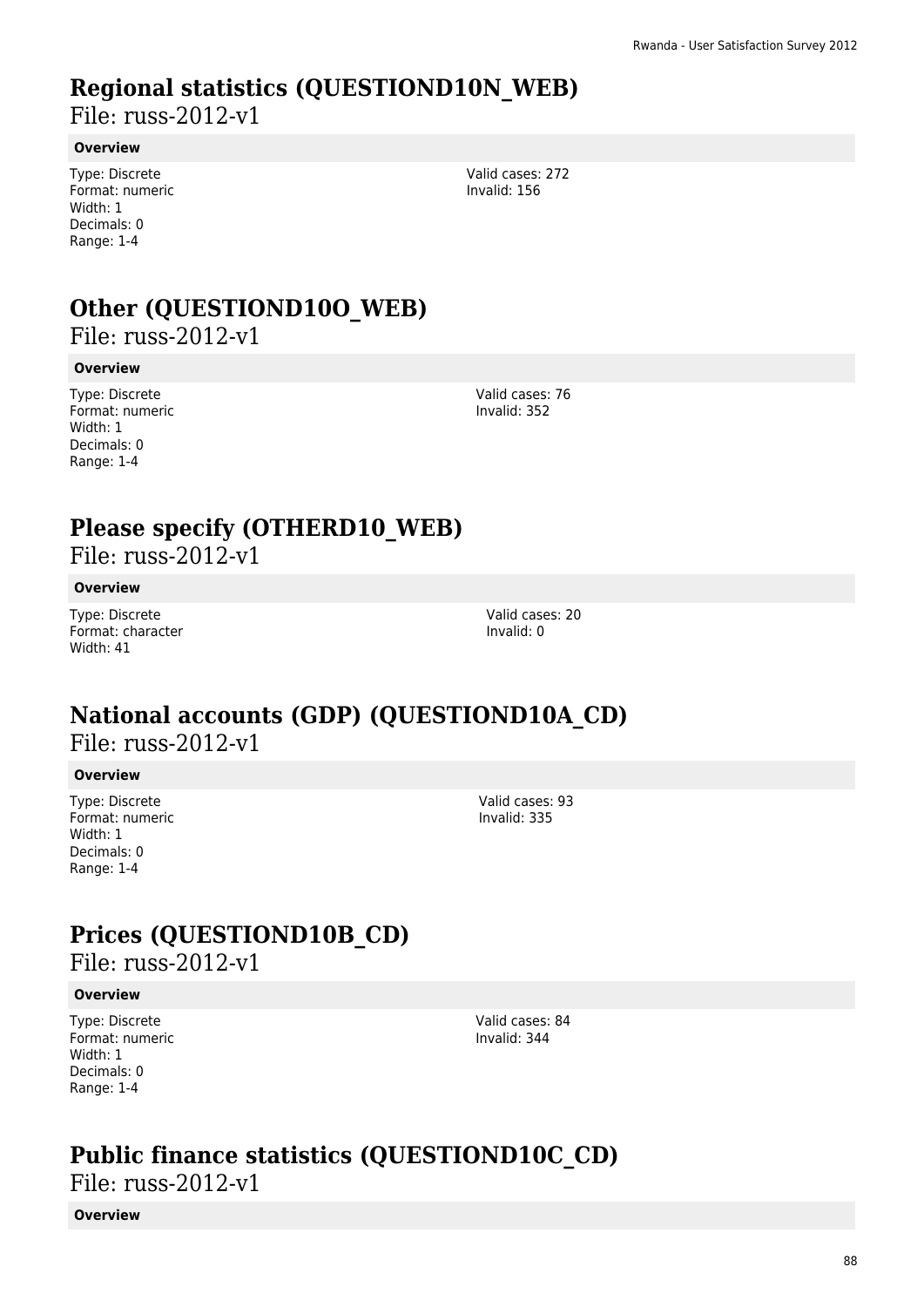## **Public finance statistics (QUESTIOND10C\_CD)**

File: russ-2012-v1

Type: Discrete Format: numeric Width: 1 Decimals: 0 Range: 1-4

Valid cases: 82 Invalid: 346

# **Monetary and financial statistics (QUESTIOND10D\_CD)**  File: russ-2012-v1

### **Overview**

Type: Discrete Format: numeric Width: 1 Decimals: 0 Range: 1-4

Valid cases: 78 Invalid: 350

## **Balance of payments (QUESTIOND10E\_CD)**

File: russ-2012-v1

### **Overview**

Type: Discrete Format: numeric Width: 1 Decimals: 0 Range: 1-4

Valid cases: 74 Invalid: 354

## **Business statistics (QUESTIOND10F\_CD)**

File: russ-2012-v1

### **Overview**

Type: Discrete Format: numeric Width: 1 Decimals: 0 Range: 1-4

Valid cases: 82 Invalid: 346

## **Employment statistics (QUESTIOND10G\_CD)**

File: russ-2012-v1

### **Overview**

Type: Discrete Format: numeric Width: 1 Decimals: 0 Range: 1-4

Valid cases: 84 Invalid: 344

## **External trade statistics (QUESTIOND10H\_CD)**

File: russ-2012-v1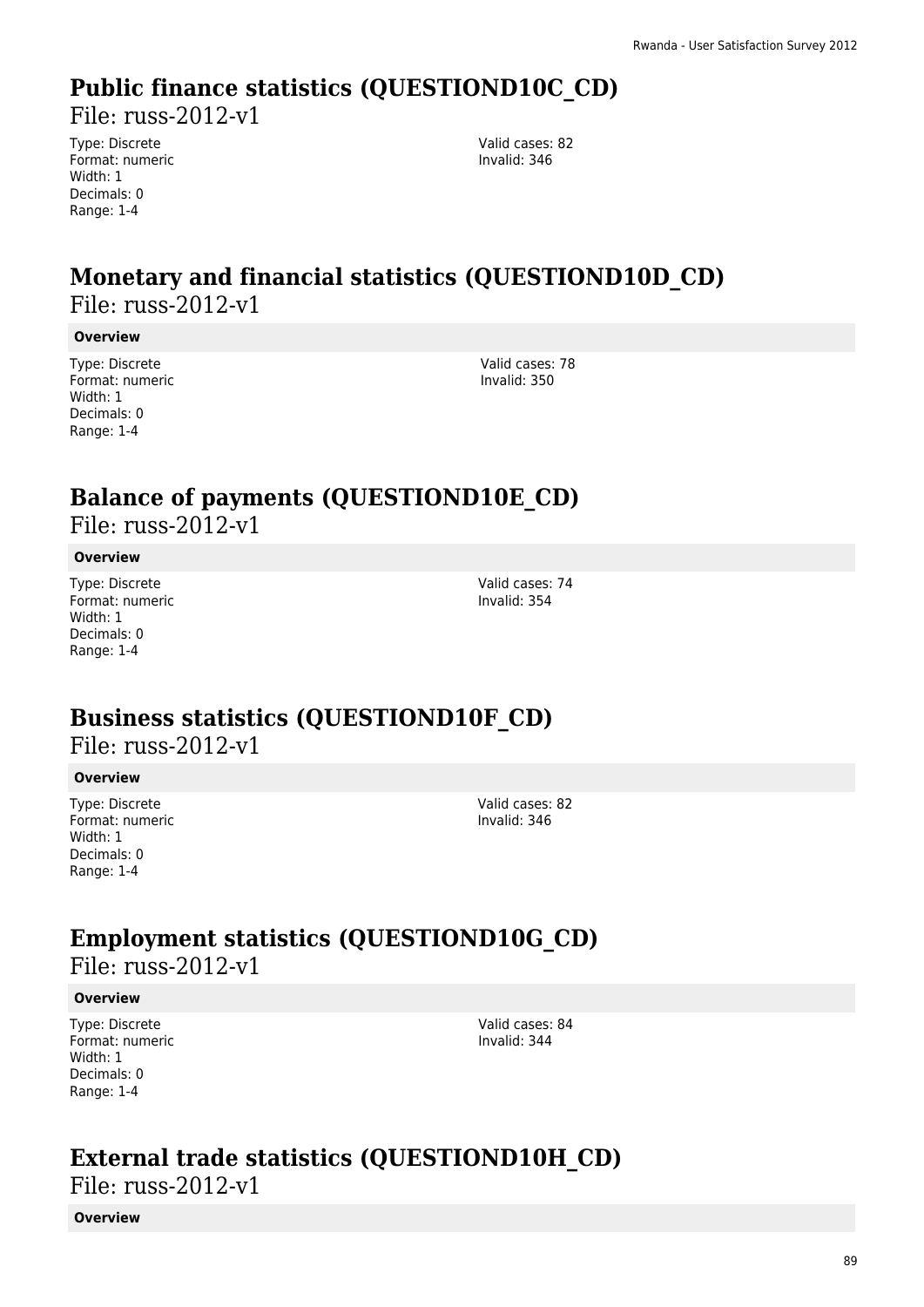# **External trade statistics (QUESTIOND10H\_CD)**

File: russ-2012-v1

Type: Discrete Format: numeric Width: 1 Decimals: 0 Range: 1-4

Valid cases: 78 Invalid: 350

## **Income/povert statistics (QUESTIOND10I\_CD)**  File: russ-2012-v1

### **Overview**

Type: Discrete Format: numeric Width: 1 Decimals: 0 Range: 1-4

Valid cases: 92 Invalid: 336

# **Demographic statistics (QUESTIOND10J\_CD)**

File: russ-2012-v1

### **Overview**

Type: Discrete Format: numeric Width: 1 Decimals: 0 Range: 1-4

Valid cases: 115 Invalid: 313

## **Social sectos(health, educ) (QUESTIOND10K\_CD)**  File: russ-2012-v1

**Overview**

Type: Discrete Format: numeric Width: 1 Decimals: 0 Range: 1-4

Valid cases: 102 Invalid: 326

# **Environmental statistics (QUESTIOND10L\_CD)**

File: russ-2012-v1

### **Overview**

Type: Discrete Format: numeric Width: 1 Decimals: 0 Range: 1-4

Valid cases: 84 Invalid: 344

## **Agriculture/fishery statistics (QUESTIOND10M\_CD)**

File: russ-2012-v1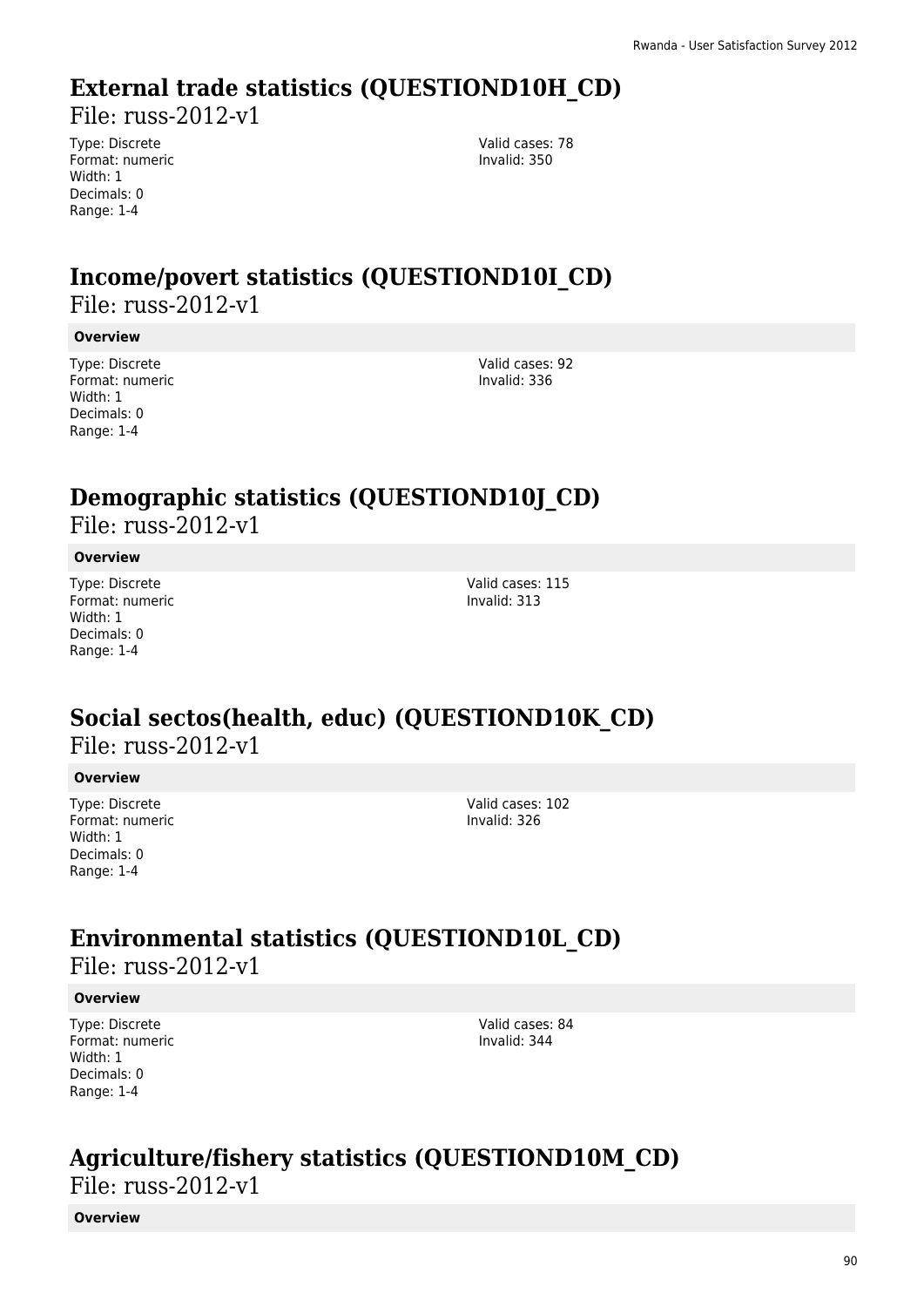# **Agriculture/fishery statistics (QUESTIOND10M\_CD)**

File: russ-2012-v1

Type: Discrete Format: numeric Width: 1 Decimals: 0 Range: 1-4

**Regional statistics (QUESTIOND10N\_CD)** 

File: russ-2012-v1

### **Overview**

Type: Discrete Format: numeric Width: 1 Decimals: 0 Range: 1-4

**Other (QUESTIOND10O\_CD)** 

File: russ-2012-v1

### **Overview**

Type: Discrete Format: numeric Width: 1 Decimals: 0 Range: 1-4

**Please specify (OTHERD10\_CD)** 

File: russ-2012-v1

### **Overview**

Type: Discrete Format: character Width: 21

Valid cases: 7 Invalid: 0

## **National accounts (GDP) (QUESTIOND10A\_PAPER)**  File: russ-2012-v1

### **Overview**

Type: Discrete Format: numeric Width: 1 Decimals: 0 Range: 1-4

Valid cases: 145 Invalid: 283

# **Prices (QUESTIOND10B\_PAPER)**

File: russ-2012-v1

**Overview**

Valid cases: 85 Invalid: 343

Valid cases: 79 Invalid: 349

Valid cases: 29 Invalid: 399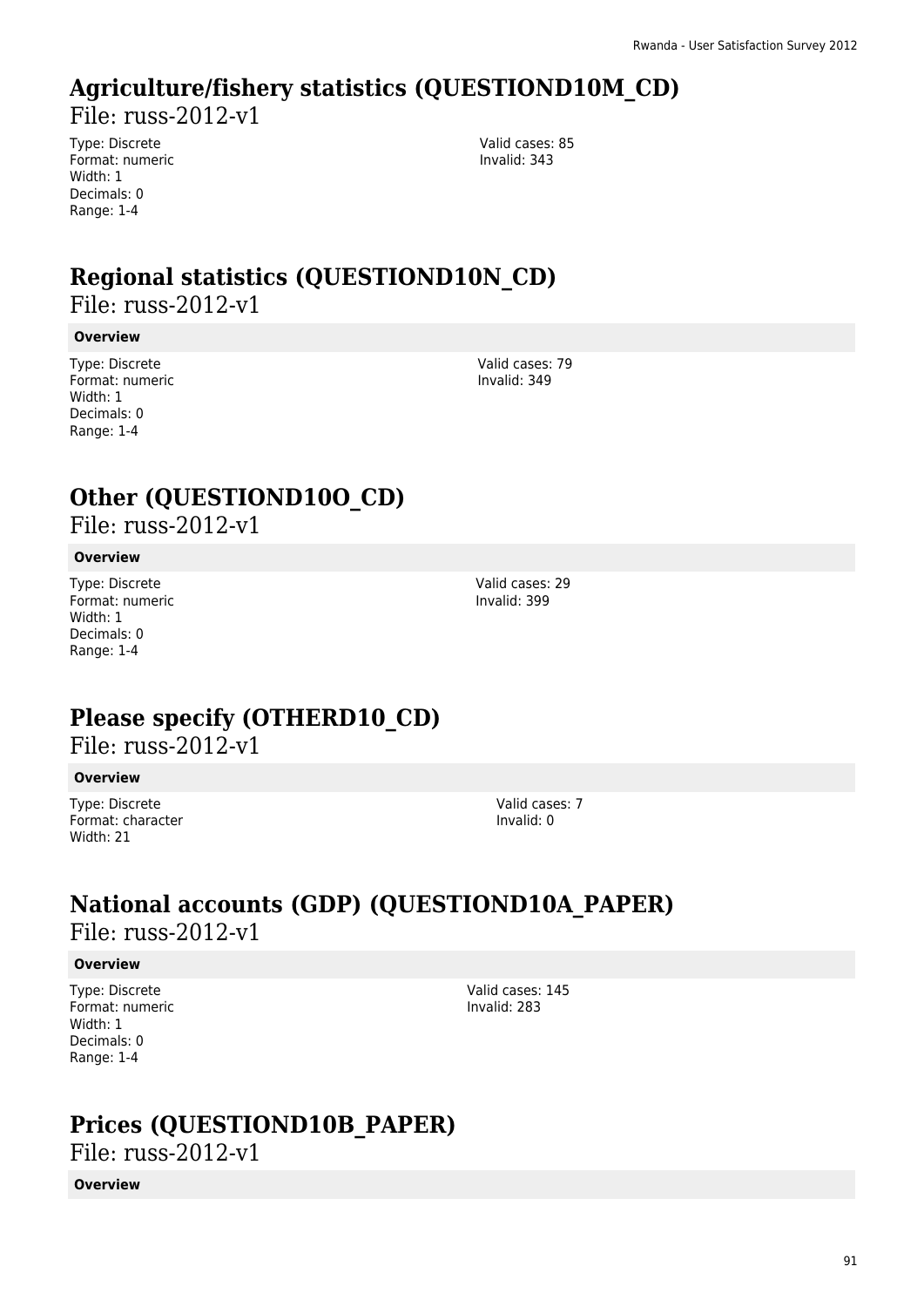# **Prices (QUESTIOND10B\_PAPER)**

File: russ-2012-v1

Type: Discrete Format: numeric Width: 1 Decimals: 0 Range: 1-4

Valid cases: 124 Invalid: 304

# **Public finance statistics (QUESTIOND10C\_PAPER)**

File: russ-2012-v1

### **Overview**

Type: Discrete Format: numeric Width: 1 Decimals: 0 Range: 1-4

Valid cases: 126 Invalid: 302

# **Monetary and financial statistics (QUESTIOND10D\_PAPER)**

File: russ-2012-v1

### **Overview**

Type: Discrete Format: numeric Width: 1 Decimals: 0 Range: 1-4

Valid cases: 130 Invalid: 298

## **Balance of payments (QUESTIOND10E\_PAPER)**  File: russ-2012-v1

### **Overview**

Type: Discrete Format: numeric Width: 1 Decimals: 0 Range: 1-4

Valid cases: 123 Invalid: 305

## **Business statistics (QUESTIOND10F\_PAPER)**

File: russ-2012-v1

### **Overview**

Type: Discrete Format: numeric Width: 1 Decimals: 0 Range: 1-4

Valid cases: 142 Invalid: 286

## **Employment statistics (QUESTIOND10G\_PAPER)**

File: russ-2012-v1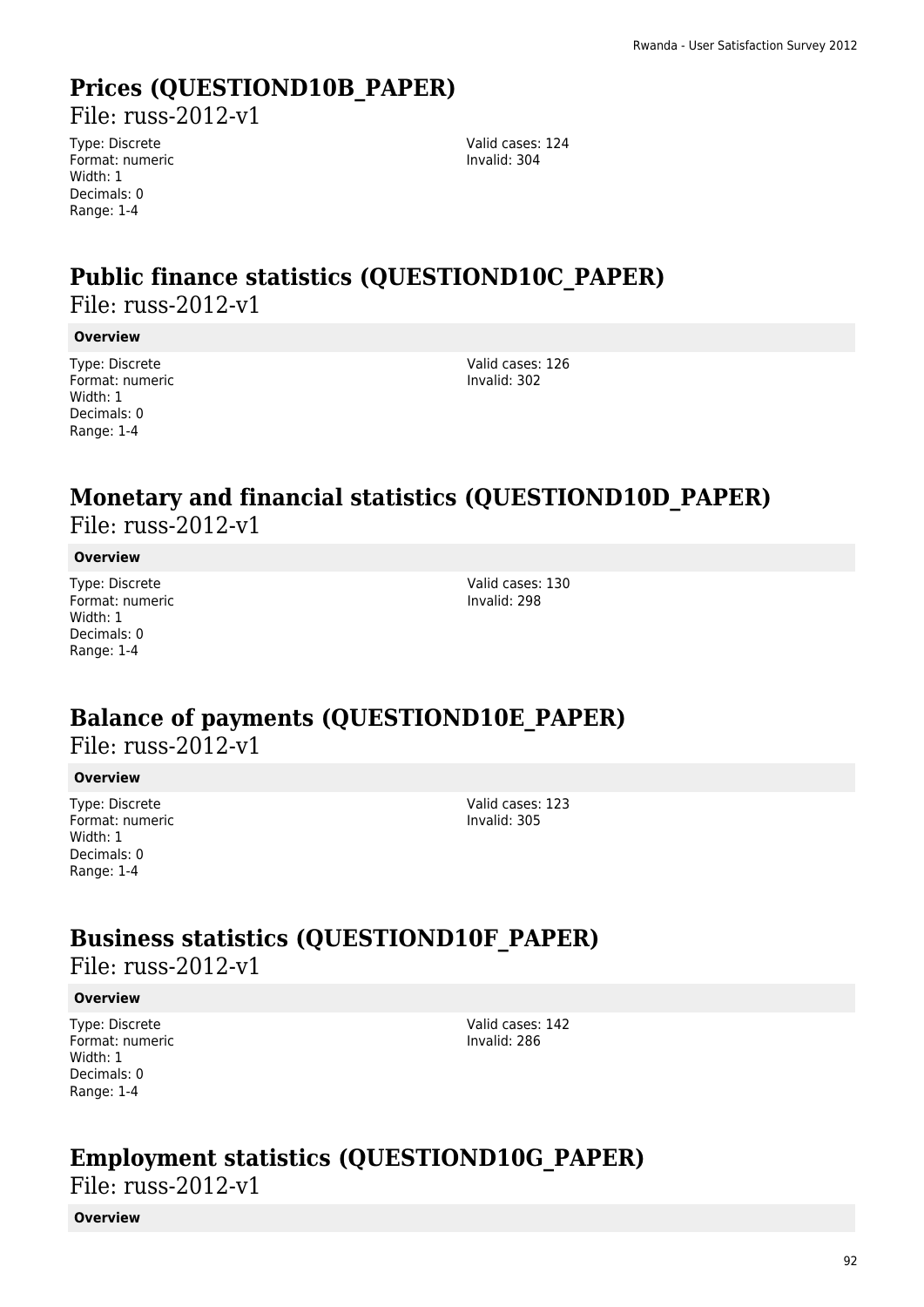## **Employment statistics (QUESTIOND10G\_PAPER)**

File: russ-2012-v1

Type: Discrete Format: numeric Width: 1 Decimals: 0 Range: 1-4

Valid cases: 151 Invalid: 277

## **External trade statistics (QUESTIOND10H\_PAPER)**  File: russ-2012-v1

#### **Overview**

Type: Discrete Format: numeric Width: 1 Decimals: 0 Range: 1-4

Valid cases: 121 Invalid: 307

## **Income/poverty statistics (QUESTIOND10I\_PAPER)**

File: russ-2012-v1

### **Overview**

Type: Discrete Format: numeric Width: 1 Decimals: 0 Range: 1-4

Valid cases: 156 Invalid: 272

# **Demographic statistics (QUESTIOND10J\_PAPER)**

File: russ-2012-v1

### **Overview**

Type: Discrete Format: numeric Width: 1 Decimals: 0 Range: 1-4

Valid cases: 185 Invalid: 243

## **Social sectors (health, educ.) (QUESTIOND10K\_PAPER)**  File: russ-2012-v1

### **Overview**

Type: Discrete Format: numeric Width: 1 Decimals: 0 Range: 1-4

Valid cases: 177 Invalid: 251

## **Environment statistics (QUESTIOND10L\_PAPER)**

File: russ-2012-v1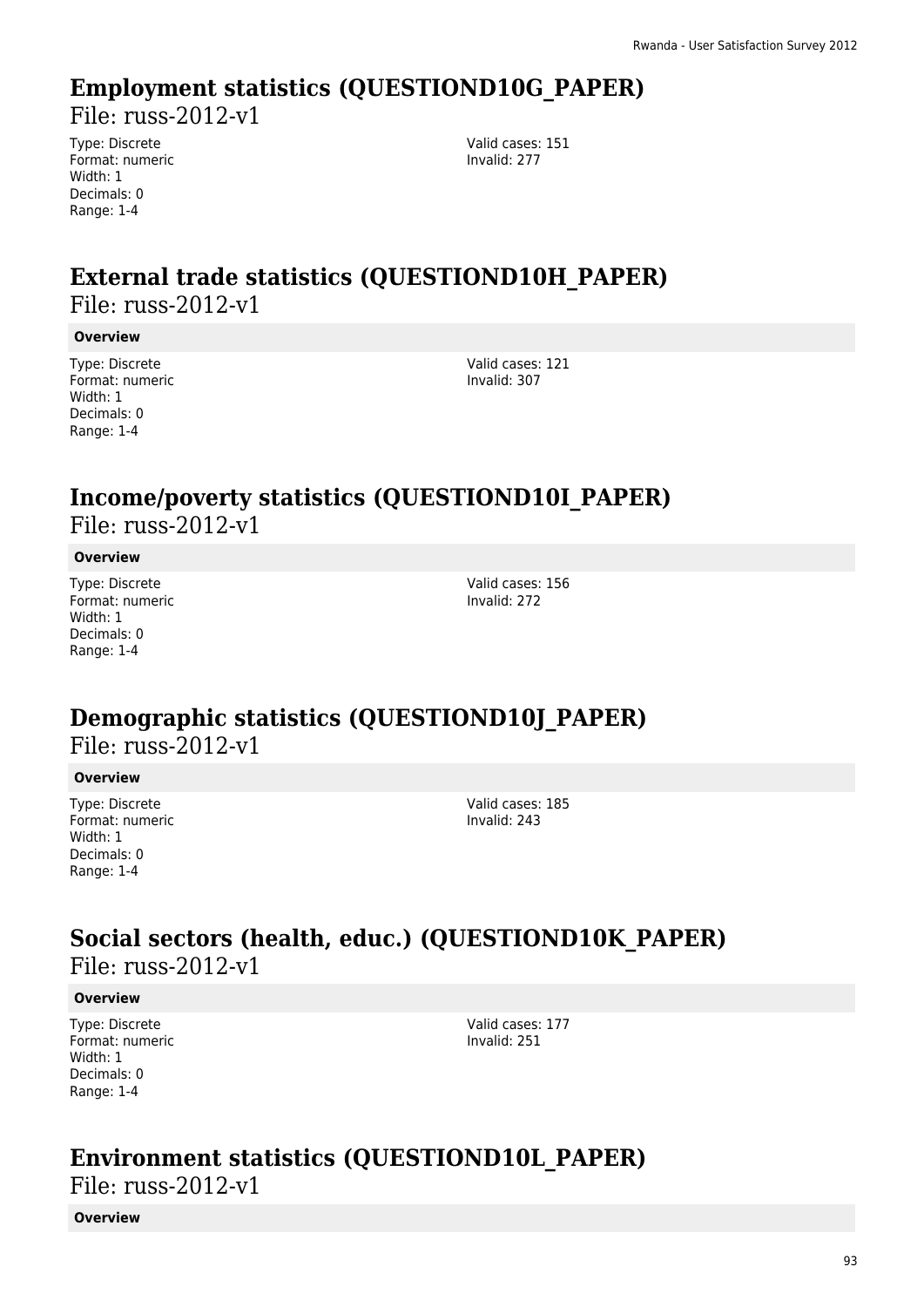## **Environment statistics (QUESTIOND10L\_PAPER)**

File: russ-2012-v1

Type: Discrete Format: numeric Width: 1 Decimals: 0 Range: 1-4

Valid cases: 133 Invalid: 295

# **Agriculture/fishery stats (QUESTIOND10M\_PAPER)**  File: russ-2012-v1

### **Overview**

Type: Discrete Format: numeric Width: 1 Decimals: 0 Range: 1-4

Valid cases: 143 Invalid: 285

## **Regional statistics (QUESTIOND10N\_PAPER)**

File: russ-2012-v1

### **Overview**

Type: Discrete Format: numeric Width: 1 Decimals: 0 Range: 1-4

Valid cases: 126 Invalid: 302

## **Other (QUESTIOND100\_PAPER)**

File: russ-2012-v1

### **Overview**

Type: Discrete Format: numeric Width: 1 Decimals: 0 Range: 1-4

Valid cases: 41 Invalid: 387

## **Please specify (OTHERD10\_PAPER)**

File: russ-2012-v1

### **Overview**

Type: Discrete Format: character Width: 25

Valid cases: 12 Invalid: 0

# **National accounts (GDP) (QUESTIOND10A\_OTHERCHANNEL)**

File: russ-2012-v1

**Overview**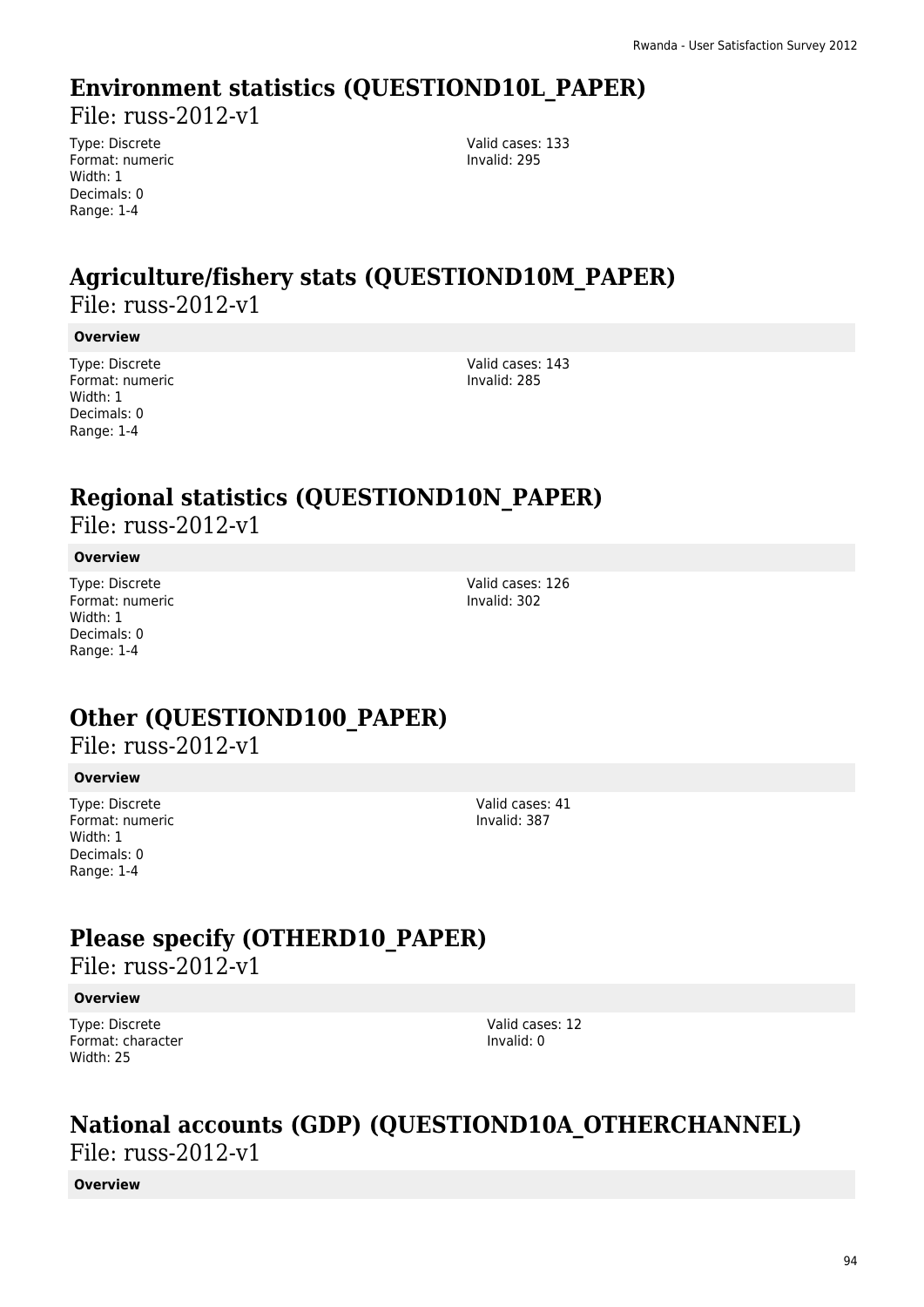# **National accounts (GDP) (QUESTIOND10A\_OTHERCHANNEL)**

File: russ-2012-v1

Type: Discrete Format: numeric Width: 1 Decimals: 0 Range: 1-4

Valid cases: 63 Invalid: 365

# **Prices (QUESTIOND10B\_OTHERCHANNEL)**

File: russ-2012-v1

### **Overview**

Type: Discrete Format: numeric Width: 1 Decimals: 0 Range: 1-4

Valid cases: 56 Invalid: 372

# **Public finance statistics (QUESTIOND10C\_OTHERCHANNEL)**

File: russ-2012-v1

### **Overview**

Type: Discrete Format: numeric Width: 1 Decimals: 0 Range: 1-4

Valid cases: 54 Invalid: 374

## **Monetary and financial statistics (QUESTIOND10D\_OTHERCHANNEL)**

File: russ-2012-v1

### **Overview**

Type: Discrete Format: numeric Width: 1 Decimals: 0 Range: 1-4

Valid cases: 52 Invalid: 376

## **Balance of payments (QUESTIOND10E\_OTHERCHANNEL)**  File: russ-2012-v1

### **Overview**

Type: Discrete Format: numeric Width: 1 Decimals: 0 Range: 1-4

Valid cases: 48 Invalid: 380

## **Business statistics (QUESTIOND10F\_OTHERCHANNEL)**  File: russ-2012-v1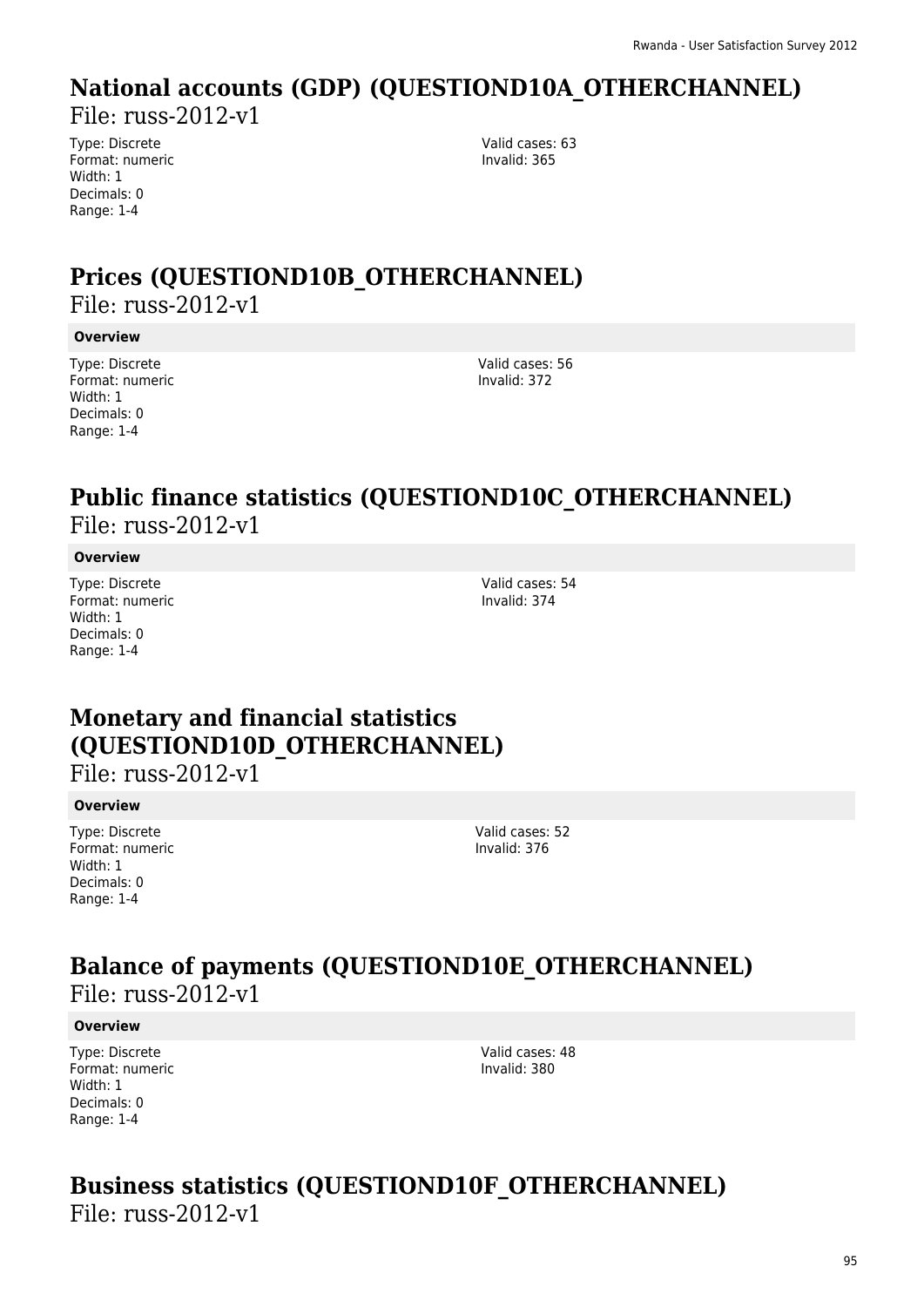## **Business statistics (QUESTIOND10F\_OTHERCHANNEL)**

File: russ-2012-v1

### **Overview**

Type: Discrete Format: numeric Width: 1 Decimals: 0 Range: 1-4

Valid cases: 53 Invalid: 375

### **Employment statistics (QUESTIOND10G\_OTHERCHANNEL)**  File: russ-2012-v1

**Overview**

Type: Discrete Format: numeric Width: 1 Decimals: 0 Range: 1-4

Valid cases: 56 Invalid: 372

# **External trade statistics (QUESTIOND10H\_OTHERCHANNEL)**

File: russ-2012-v1

### **Overview**

Type: Discrete Format: numeric Width: 1 Decimals: 0 Range: 1-4

Valid cases: 53 Invalid: 375

## **Income/poverty statistics (QUESTIOND10I\_OTHERCHANNEL)**  File: russ-2012-v1

### **Overview**

Type: Discrete Format: numeric Width: 1 Decimals: 0 Range: 1-4

Valid cases: 56 Invalid: 372

# **Demographic statistics (QUESTIOND10J\_OTHERCHANNEL)**

File: russ-2012-v1

### **Overview**

Type: Discrete Format: numeric Width: 1 Decimals: 0 Range: 1-4

Valid cases: 72 Invalid: 356

### **Social sectors (health, educ.) (QUESTIOND10K\_OTHERCHANNEL)**  File: russ-2012-v1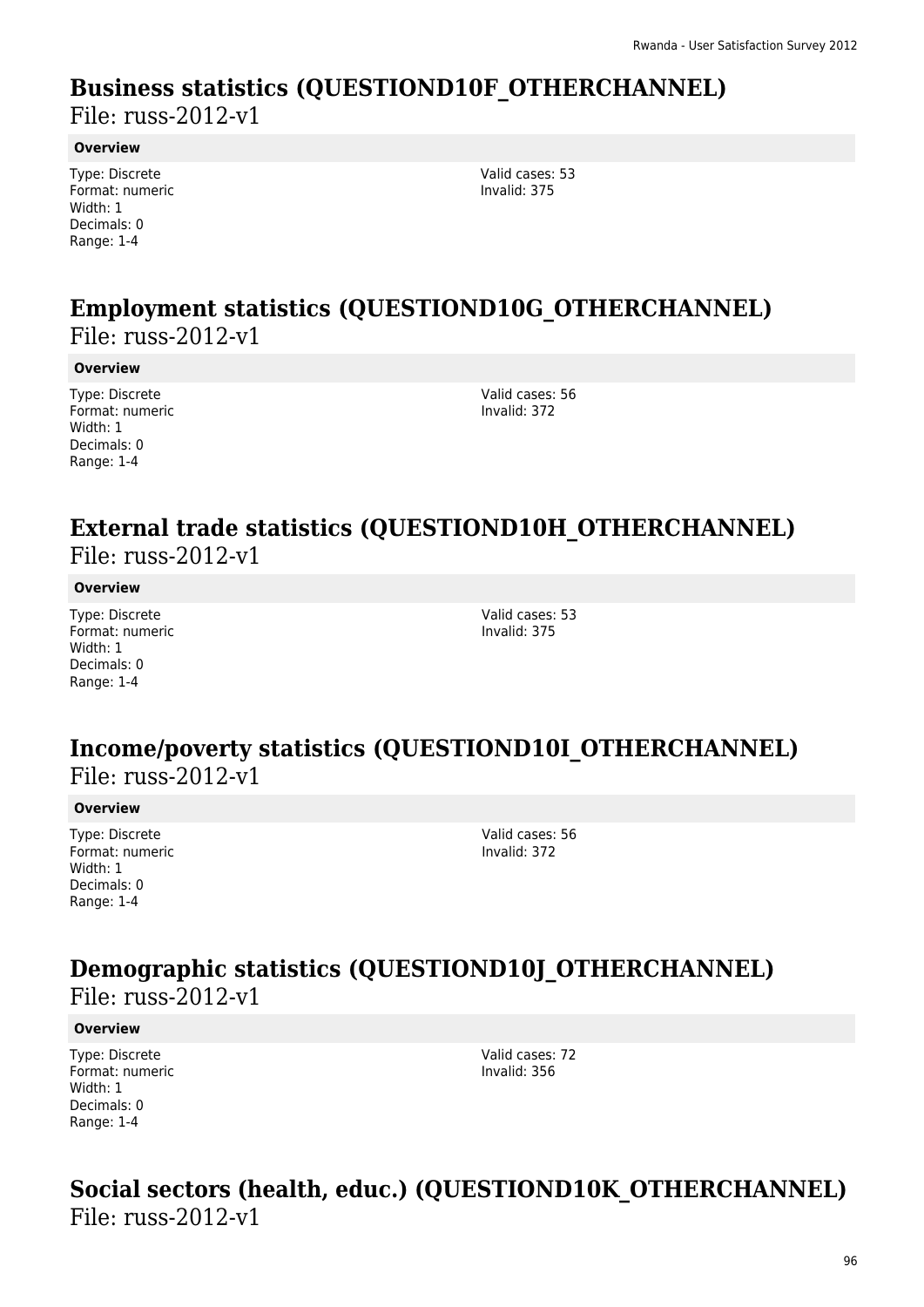# **Social sectors (health, educ.) (QUESTIOND10K\_OTHERCHANNEL)**

File: russ-2012-v1

### **Overview**

Type: Discrete Format: numeric Width: 1 Decimals: 0 Range: 1-4

Valid cases: 66 Invalid: 362

# **Environment statistics (QUESTIOND10L\_OTHERCHANNEL)**

File: russ-2012-v1

### **Overview**

Type: Discrete Format: numeric Width: 1 Decimals: 0 Range: 1-4

Valid cases: 55 Invalid: 373

## **Agriculture/fishery stats (QUESTIOND10M\_OTHERCHANNEL)**  File: russ-2012-v1

### **Overview**

Type: Discrete Format: numeric Width: 1 Decimals: 0 Range: 1-4

Valid cases: 61 Invalid: 367

### **Regional statistics (QUESTIOND10N\_OTHERCHANNEL)**  File: russ-2012-v1

#### **Overview**

Type: Discrete Format: numeric Width: 1 Decimals: 0 Range: 1-4

Valid cases: 56 Invalid: 372

# **Other (QUESTIOND10O\_OTHERCHANNEL)**

File: russ-2012-v1

### **Overview**

Type: Discrete Format: numeric Width: 1 Decimals: 0 Range: 1-4

Valid cases: 29 Invalid: 399

# **Please specify (OTHERD10\_OTHERCHANNEL)**

File: russ-2012-v1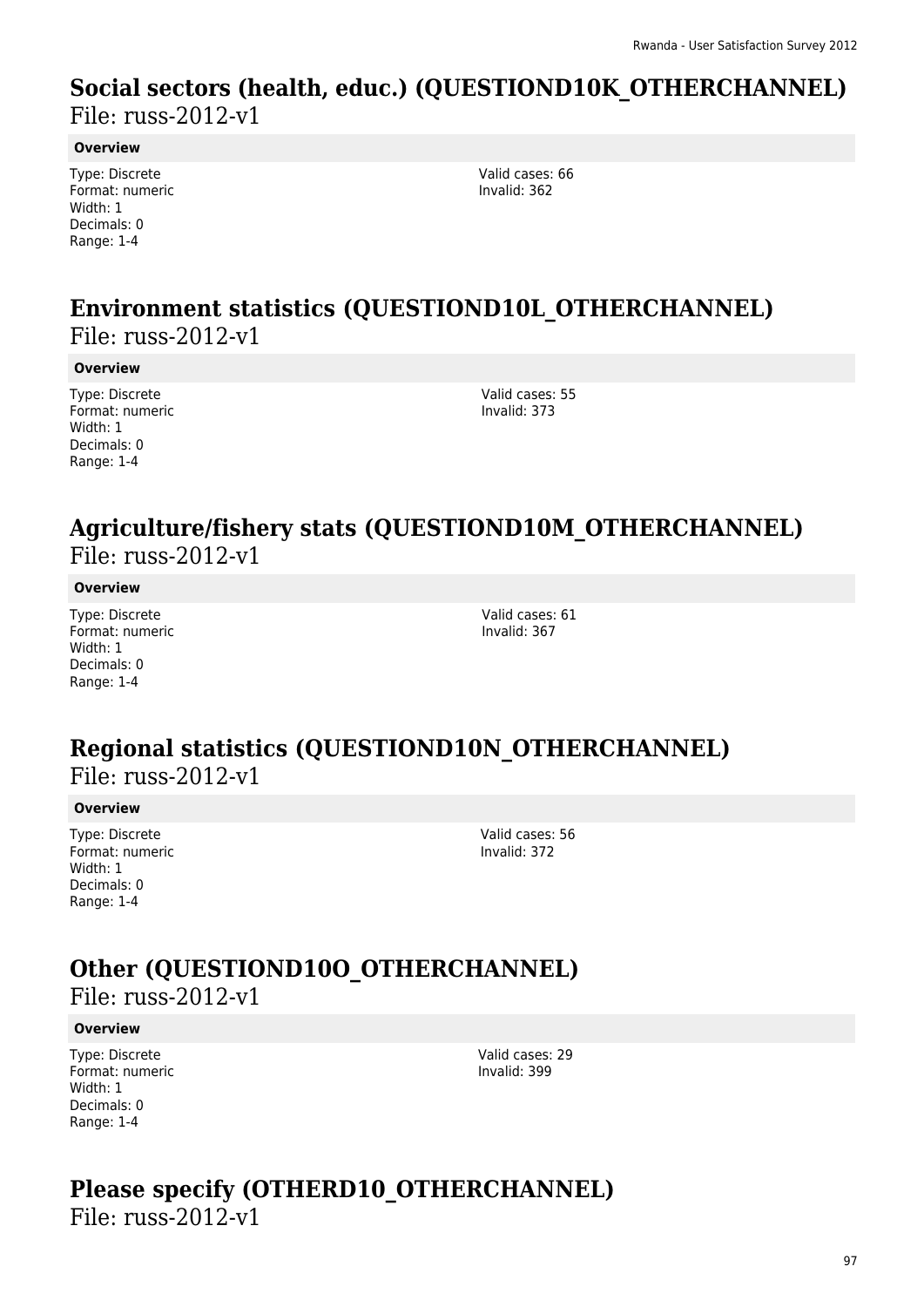# **Please specify (OTHERD10\_OTHERCHANNEL)**

File: russ-2012-v1

#### **Overview**

Type: Discrete Format: character Width: 96

Valid cases: 17 Invalid: 0

# **Are you aware of the existence of a micro-data dissemination\_NADA? (QUESTION\_E1)**

File: russ-2012-v1

#### **Overview**

Type: Discrete Format: numeric Width: 1 Decimals: 0 Range: 1-2

Valid cases: 409 Invalid: 19

# **If yes, did you try to download micro-data from NAA during the last 12 months? (QUESTION\_E11)**

File: russ-2012-v1

### **Overview**

Type: Discrete Format: numeric Width: 1 Decimals: 0 Range: 1-3

Valid cases: 153 Invalid: 275

## **If you successfully downloaded micro-data from NADA, did you use them for your business or your professional activities? (QUESTION\_E11A)**

File: russ-2012-v1

### **Overview**

Type: Discrete Format: numeric Width: 1 Decimals: 0 Range: 1-2

Valid cases: 105 Invalid: 323

## **comprehensive food security and vulnerability analysis(2006-2009) (QUESTION\_E11B\_A\_QUALITY)**

File: russ-2012-v1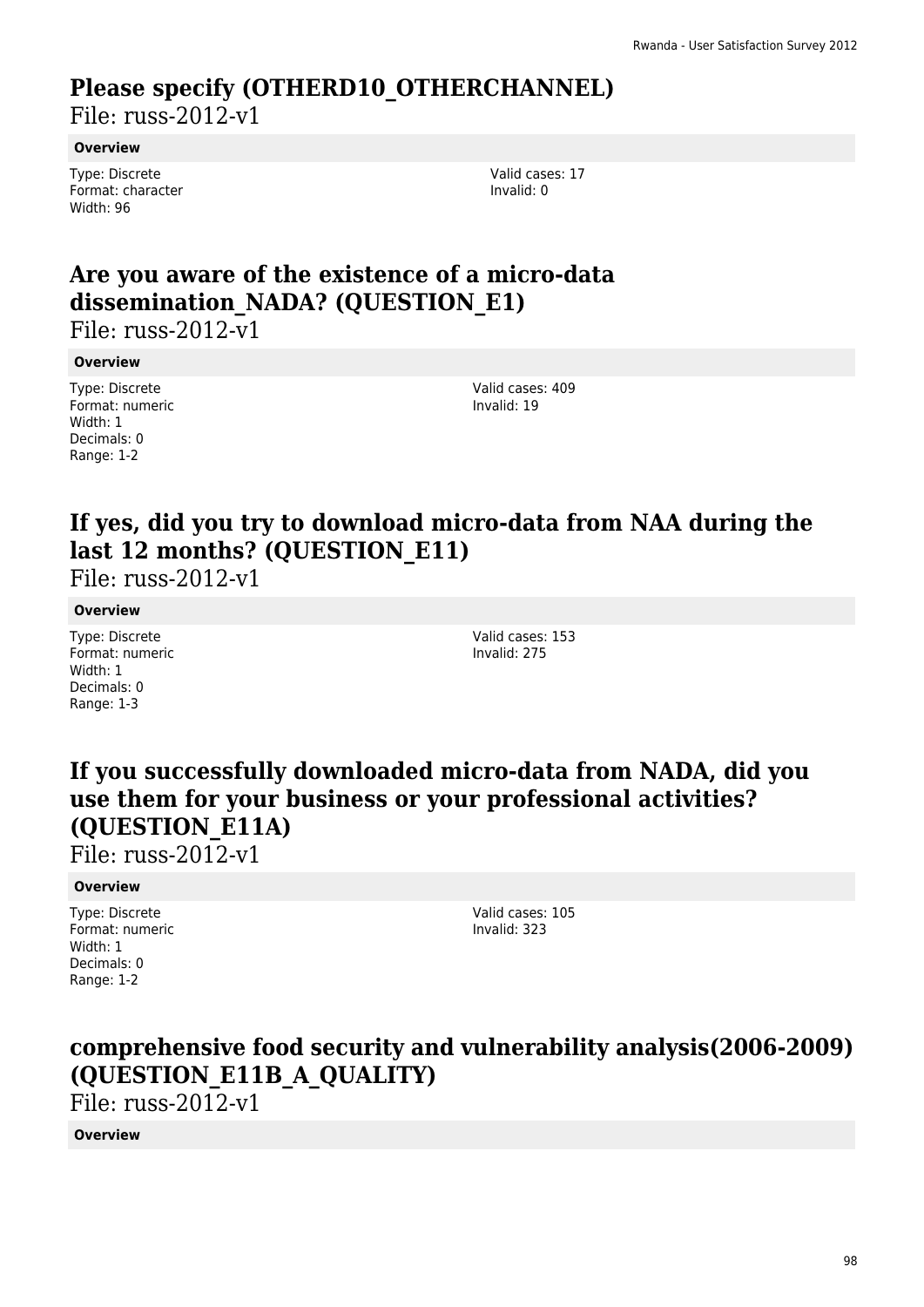## **comprehensive food security and vulnerability analysis(2006-2009) (QUESTION\_E11B\_A\_QUALITY)**

File: russ-2012-v1

Type: Discrete Format: numeric Width: 1 Decimals: 0 Range: 1-6

Valid cases: 63 Invalid: 365

## **DHS(1992,2000,2005,2010) (QUESTION\_E11B\_B\_QUALITY)**  File: russ-2012-v1

#### **Overview**

Type: Discrete Format: numeric Width: 1 Decimals: 0 Range: 1-6

Valid cases: 86 Invalid: 342

### **EICV(2000,2005,2010) (QUESTION\_E11B\_C\_QUALITY)**  File: russ-2012-v1

**Overview**

Type: Discrete Format: numeric Width: 1 Decimals: 0 Range: 1-6

Valid cases: 79 Invalid: 349

### **Enterprise survey (2006,2011) (QUESTION\_E11B\_D\_QUALITY)**  File: russ-2012-v1

### **Overview**

Type: Discrete Format: numeric Width: 1 Decimals: 0 Range: 1-6

Valid cases: 56 Invalid: 372

## **Establishment Census (2011) (QUESTION\_E11B\_E\_QUALITY)**  File: russ-2012-v1

### **Overview**

Type: Discrete Format: numeric Width: 1 Decimals: 0 Range: 1-6

Valid cases: 59 Invalid: 369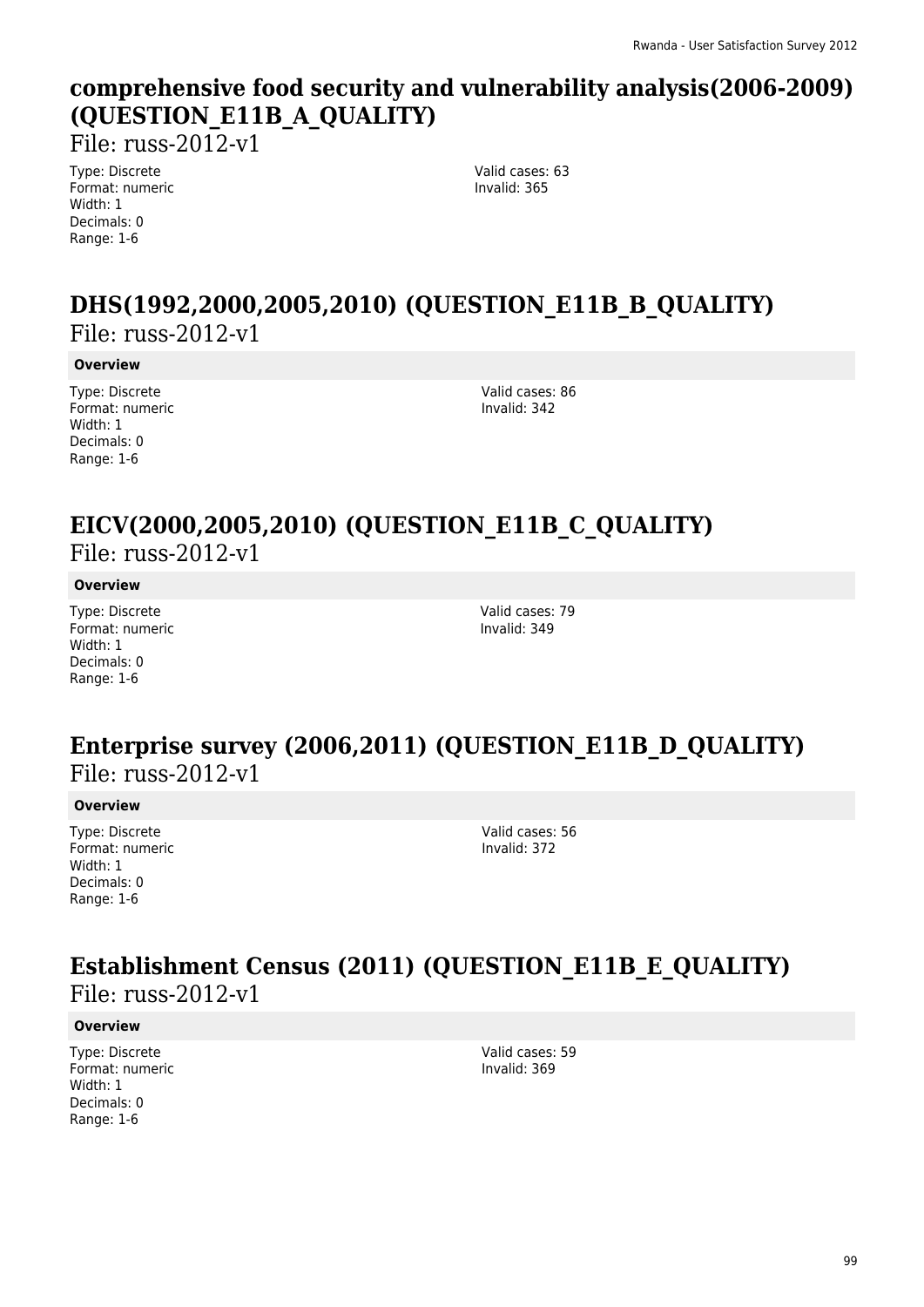# **General Census of pop. and housing (2002) (QUESTION\_E11B\_F\_QUALITY)**

File: russ-2012-v1

#### **Overview**

Type: Discrete Format: numeric Width: 1 Decimals: 0 Range: 1-6

Valid cases: 73 Invalid: 355

# **Micro-enterprise survey (2006, 2011) (QUESTION\_E11B\_G\_QUALITY)**

File: russ-2012-v1

### **Overview**

Type: Discrete Format: numeric Width: 1 Decimals: 0 Range: 1-6

Valid cases: 54 Invalid: 374

## **Rwanda Interim Demographic and Health Survey (2007-2008) (QUESTION\_E11B\_H\_QUALITY)**

File: russ-2012-v1

### **Overview**

Type: Discrete Format: numeric Width: 1 Decimals: 0 Range: 1-6

Valid cases: 60 Invalid: 368

# **Rwanda National Manpower survey (2011) (QUESTION\_E11B\_I\_QUALITY)**

File: russ-2012-v1

### **Overview**

Type: Discrete Format: numeric Width: 1 Decimals: 0 Range: 1-6

Valid cases: 59 Invalid: 369

# **Rwanda National Child labor survey (2008) (QUESTION\_E11B\_J\_QUALITY)**

File: russ-2012-v1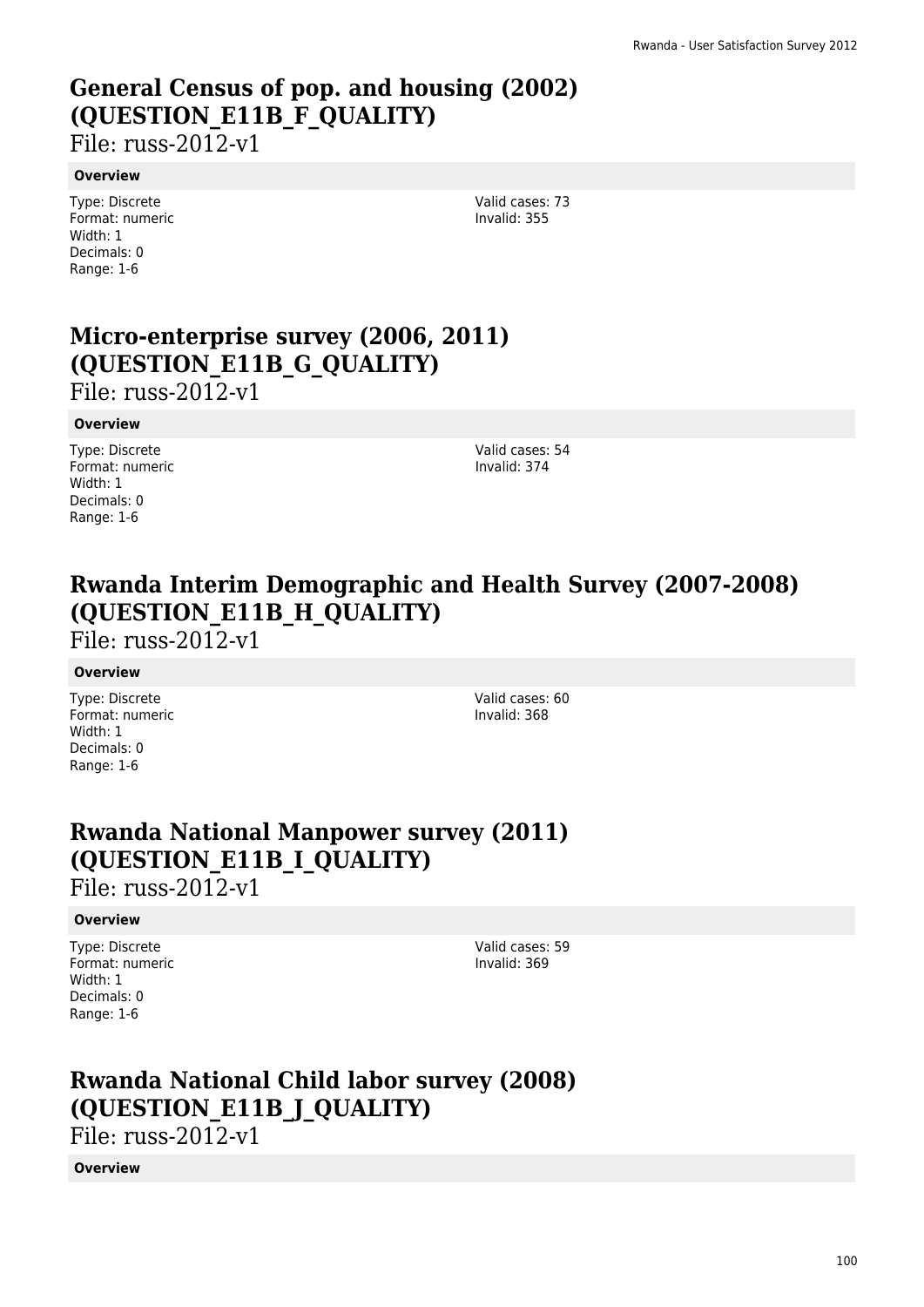# **Rwanda National Child labor survey (2008) (QUESTION\_E11B\_J\_QUALITY)**

File: russ-2012-v1

Type: Discrete Format: numeric Width: 1 Decimals: 0 Range: 1-6

Valid cases: 53 Invalid: 375

# **Rwanda Service Provision Assessment Survey (2011) (QUESTION\_E11B\_K\_QUALITY)**

File: russ-2012-v1

**Overview**

| Type: Discrete  |
|-----------------|
| Format: numeric |
| Width: 1        |
| Decimals: 0     |
| Range: 1-6      |

Valid cases: 51 Invalid: 377

## **Vision 2020 Umurenge Program, Baseline Survey (2008) (QUESTION\_E11B\_L\_QUALITY)**

File: russ-2012-v1

### **Overview**

Type: Discrete Format: numeric Width: 1 Decimals: 0 Range: 1-6

Valid cases: 70 Invalid: 358

## **comprehensive food security and vulnerability analysis(2006-2009) (QUESTION\_E11B\_A\_FORMAT)**

File: russ-2012-v1

### **Overview**

Type: Discrete Format: numeric Width: 1 Decimals: 0 Range: 1-6

Valid cases: 61 Invalid: 367

## **DHS(1992,2000,2005,2010) (QUESTION\_E11B\_B\_FORMAT)**  File: russ-2012-v1

### **Overview**

Type: Discrete Format: numeric Width: 1 Decimals: 0 Range: 1-6

Valid cases: 82 Invalid: 346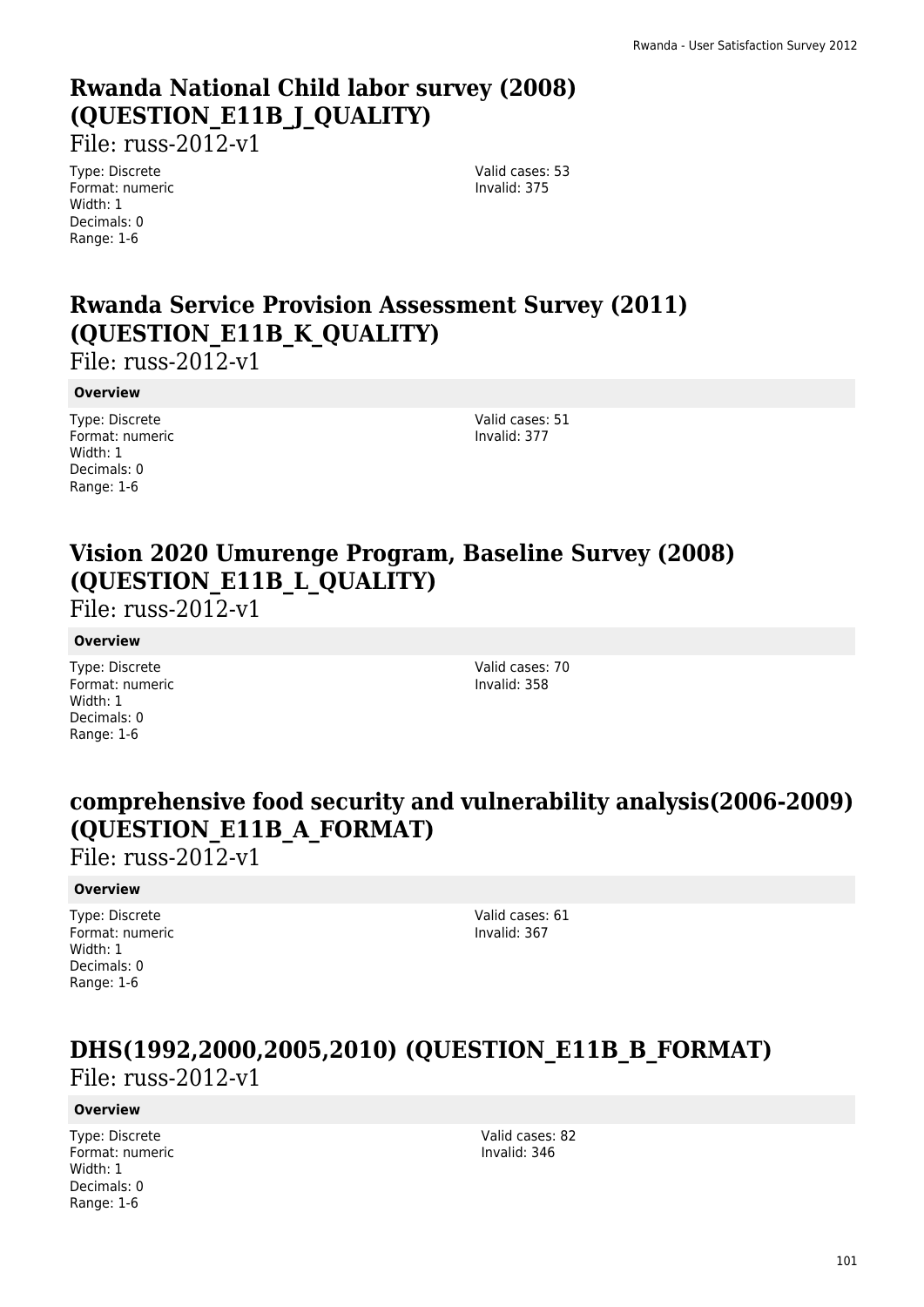## **EICV(2000,2005,2010) (QUESTION\_E11B\_C\_FORMAT)**

File: russ-2012-v1

### **Overview**

Type: Discrete Format: numeric Width: 1 Decimals: 0 Range: 1-6

Valid cases: 76 Invalid: 352

## **Enterprise survey (2006,2011) (QUESTION\_E11B\_D\_FORMAT)**  File: russ-2012-v1

### **Overview**

Type: Discrete Format: numeric Width: 1 Decimals: 0 Range: 1-6

Valid cases: 55 Invalid: 373

### **Establishment Census (2011) (QUESTION\_E11B\_E\_FORMAT)**  File: russ-2012-v1

### **Overview**

Type: Discrete Format: numeric Width: 1 Decimals: 0 Range: 1-6

Valid cases: 57 Invalid: 371

## **General Census of pop. and housing (2002) (QUESTION\_E11B\_F\_FORMAT)**

File: russ-2012-v1

### **Overview**

Type: Discrete Format: numeric Width: 1 Decimals: 0 Range: 1-6

Valid cases: 71 Invalid: 357

## **Micro-enterprise survey (2006, 2011) (QUESTION\_E11B\_G\_FORMAT)**  File: russ-2012-v1

### **Overview**

Type: Discrete Format: numeric Width: 1 Decimals: 0 Range: 1-6

Valid cases: 52 Invalid: 376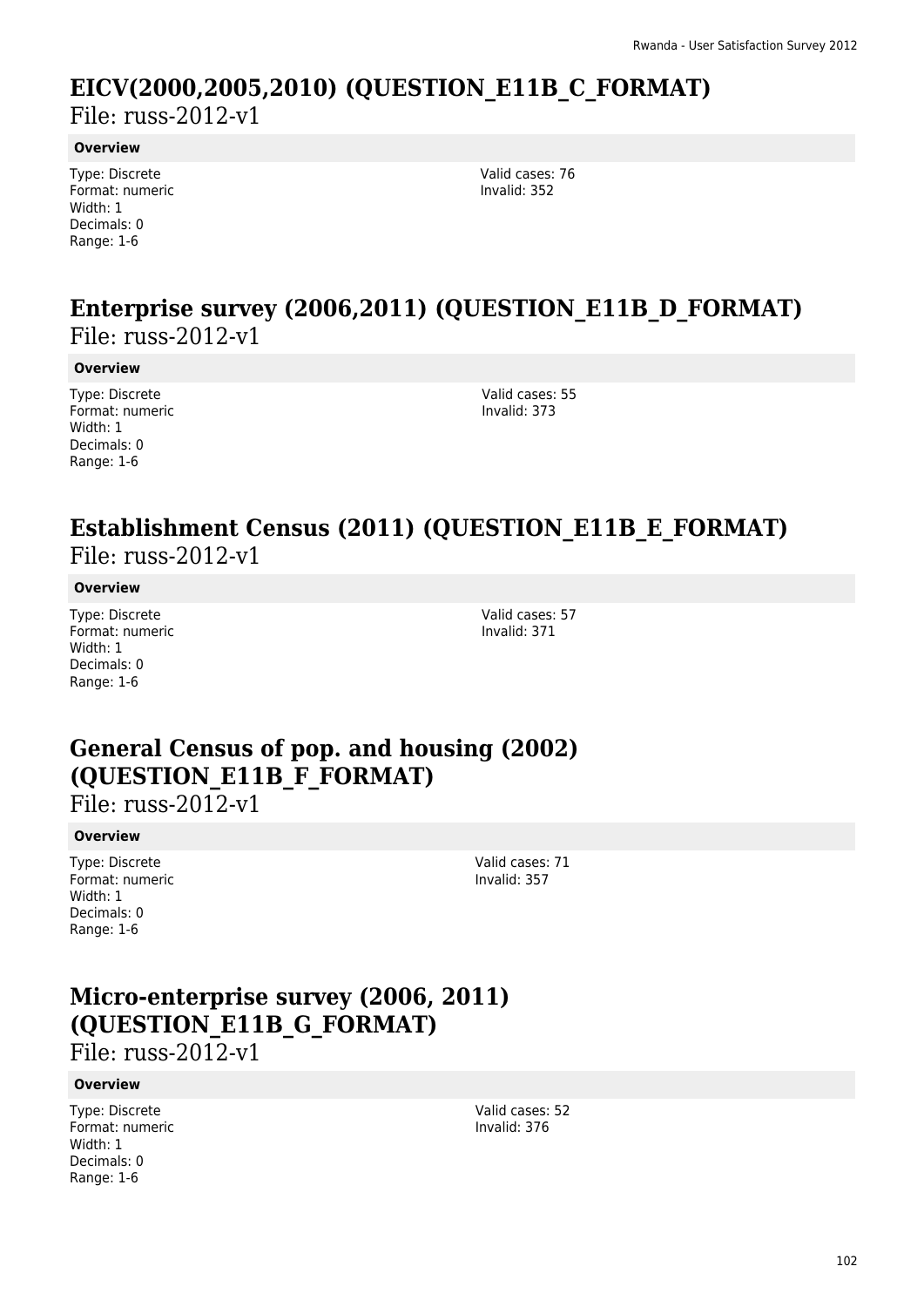# **Rwanda Interim Demographic and Health Survey (2007-2008) (QUESTION\_E11B\_H\_FORMAT)**

File: russ-2012-v1

### **Overview**

Type: Discrete Format: numeric Width: 1 Decimals: 0 Range: 1-6

Valid cases: 61 Invalid: 367

# **Rwanda National Manpower survey (2011) (QUESTION\_E11B\_I\_FORMAT)**

File: russ-2012-v1

### **Overview**

Type: Discrete Format: numeric Width: 1 Decimals: 0 Range: 1-6

Valid cases: 57 Invalid: 371

# **Rwanda National Child labor survey (2008) (QUESTION\_E11B\_J\_FORMAT)**

File: russ-2012-v1

### **Overview**

Type: Discrete Format: numeric Width: 1 Decimals: 0 Range: 1-6

Valid cases: 52 Invalid: 376

# **Rwanda Service Provision Assessment Survey (2011) (QUESTION\_E11B\_K\_FORMAT)**

File: russ-2012-v1

### **Overview**

Type: Discrete Format: numeric Width: 1 Decimals: 0 Range: 1-6

Valid cases: 50 Invalid: 378

# **Vision 2020 Umurenge Program, Baseline Survey (2008) (QUESTION\_E11B\_L\_FORMAT)**

File: russ-2012-v1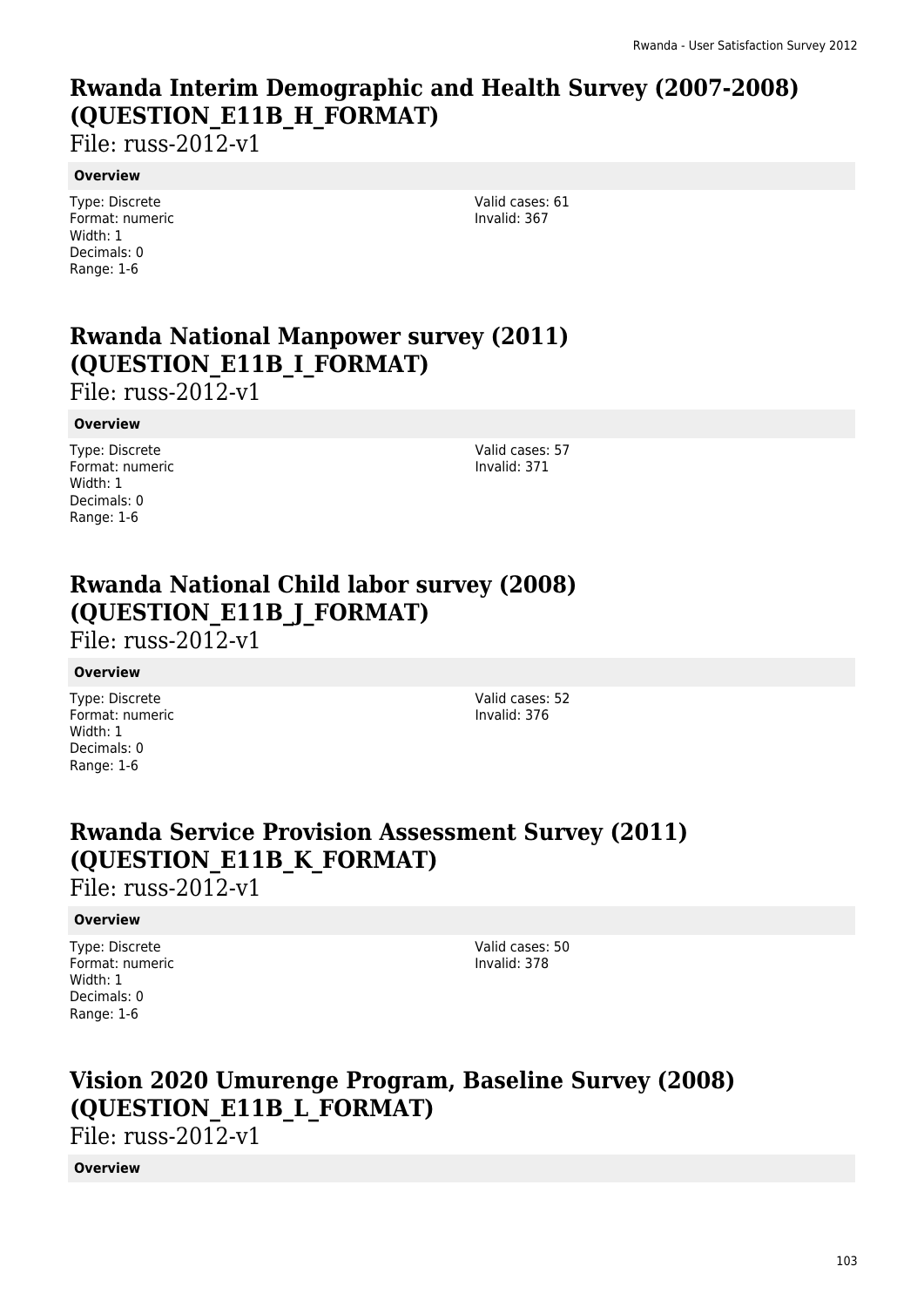# **Vision 2020 Umurenge Program, Baseline Survey (2008) (QUESTION\_E11B\_L\_FORMAT)**

File: russ-2012-v1

Type: Discrete Format: numeric Width: 1 Decimals: 0 Range: 1-6

Valid cases: 66 Invalid: 362

# **comprehensive food security and vulnerability analysis(2006-2009) (QUESTION\_E11B\_A\_DISAGGREGAT)**

File: russ-2012-v1

### **Overview**

| Type: Discrete  |
|-----------------|
| Format: numeric |
| Width: 1        |
| Decimals: 0     |
| Range: 1-6      |

Valid cases: 60 Invalid: 368

## **DHS(1992,2000,2005,2010) (QUESTION\_E11B\_B\_DISAGGREGAT)**  File: russ-2012-v1

### **Overview**

Type: Discrete Format: numeric Width: 1 Decimals: 0 Range: 1-6

Valid cases: 78 Invalid: 350

## **EICV(2000,2005,2010) (QUESTION\_E11B\_C\_DISAGGREGAT)**  File: russ-2012-v1

### **Overview**

Type: Discrete Format: numeric Width: 1 Decimals: 0 Range: 1-6

Valid cases: 73 Invalid: 355

# **Enterprise survey (2006,2011) (QUESTION\_E11B\_D\_DISAGGREGAT)**

 $File: russ-2012-v1$ 

### **Overview**

Type: Discrete Format: numeric Width: 1 Decimals: 0 Range: 1-6

Valid cases: 53 Invalid: 375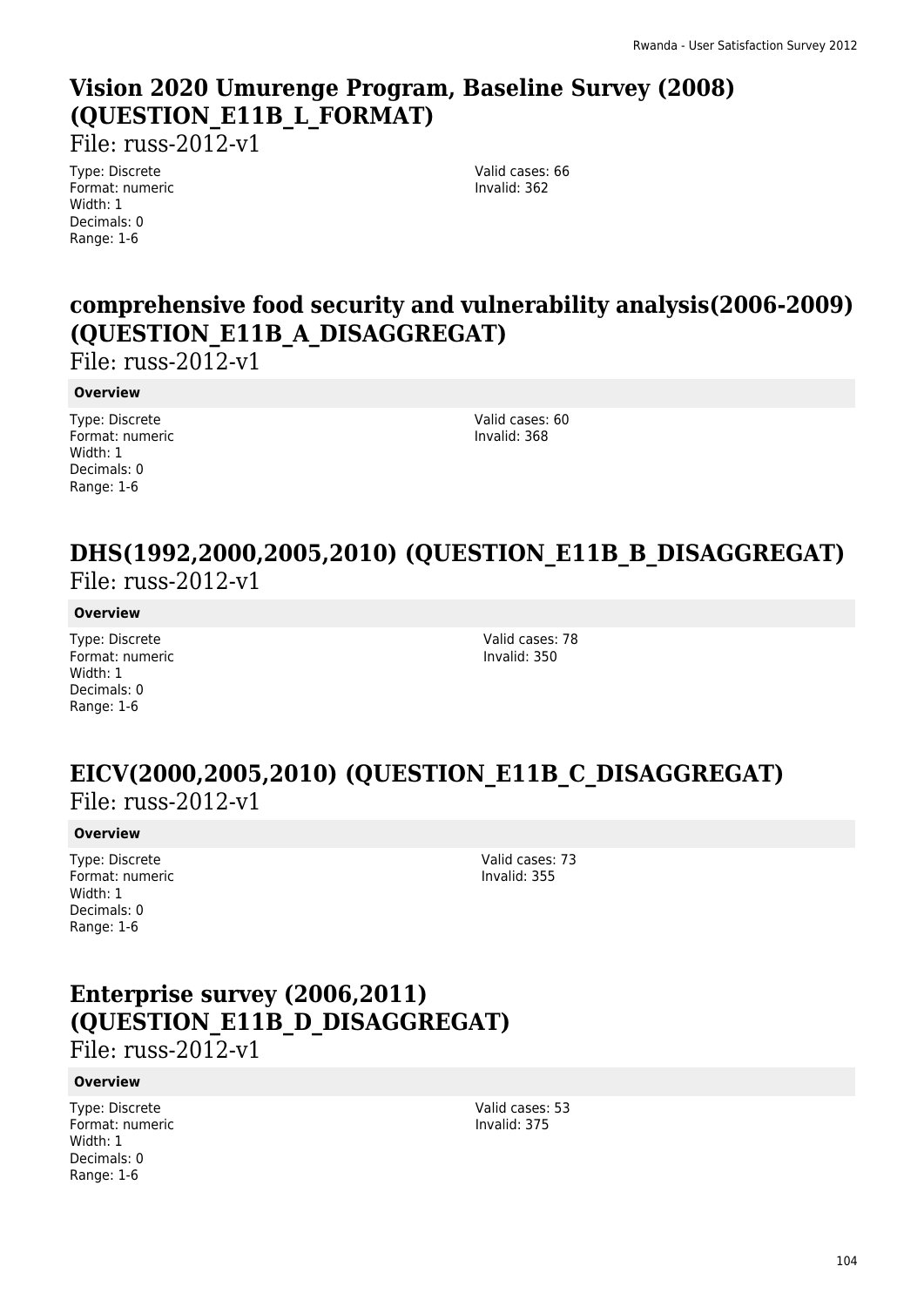# **Establishment Census (2011) (QUESTION\_E11B\_E\_DISAGGREGAT)**

File: russ-2012-v1

### **Overview**

Type: Discrete Format: numeric Width: 1 Decimals: 0 Range: 1-6

Valid cases: 55 Invalid: 373

## **General Census of pop. and housing (2002) (QUESTION\_E11B\_F\_DISAGGREGAT)**  File: russ-2012-v1

### **Overview**

| Type: Discrete  |
|-----------------|
| Format: numeric |
| Width: 1        |
| Decimals: 0     |
| Range: 1-6      |

Valid cases: 68 Invalid: 360

# **Micro-enterprise survey (2006, 2011) (QUESTION\_E11B\_G\_DISAGGREGAT)**

File: russ-2012-v1

### **Overview**

Type: Discrete Format: numeric Width: 1 Decimals: 0 Range: 1-6

Valid cases: 50 Invalid: 378

## **Rwanda Interim Demographic and Health Survey (2007-2008) (QUESTION\_E11B\_H\_DISAGGREGAT)**

File: russ-2012-v1

### **Overview**

Type: Discrete Format: numeric Width: 1 Decimals: 0 Range: 1-6

Valid cases: 59 Invalid: 369

## **Rwanda National Manpower survey (2011) (QUESTION\_E11B\_I\_DISAGGREGAT)**  File: russ-2012-v1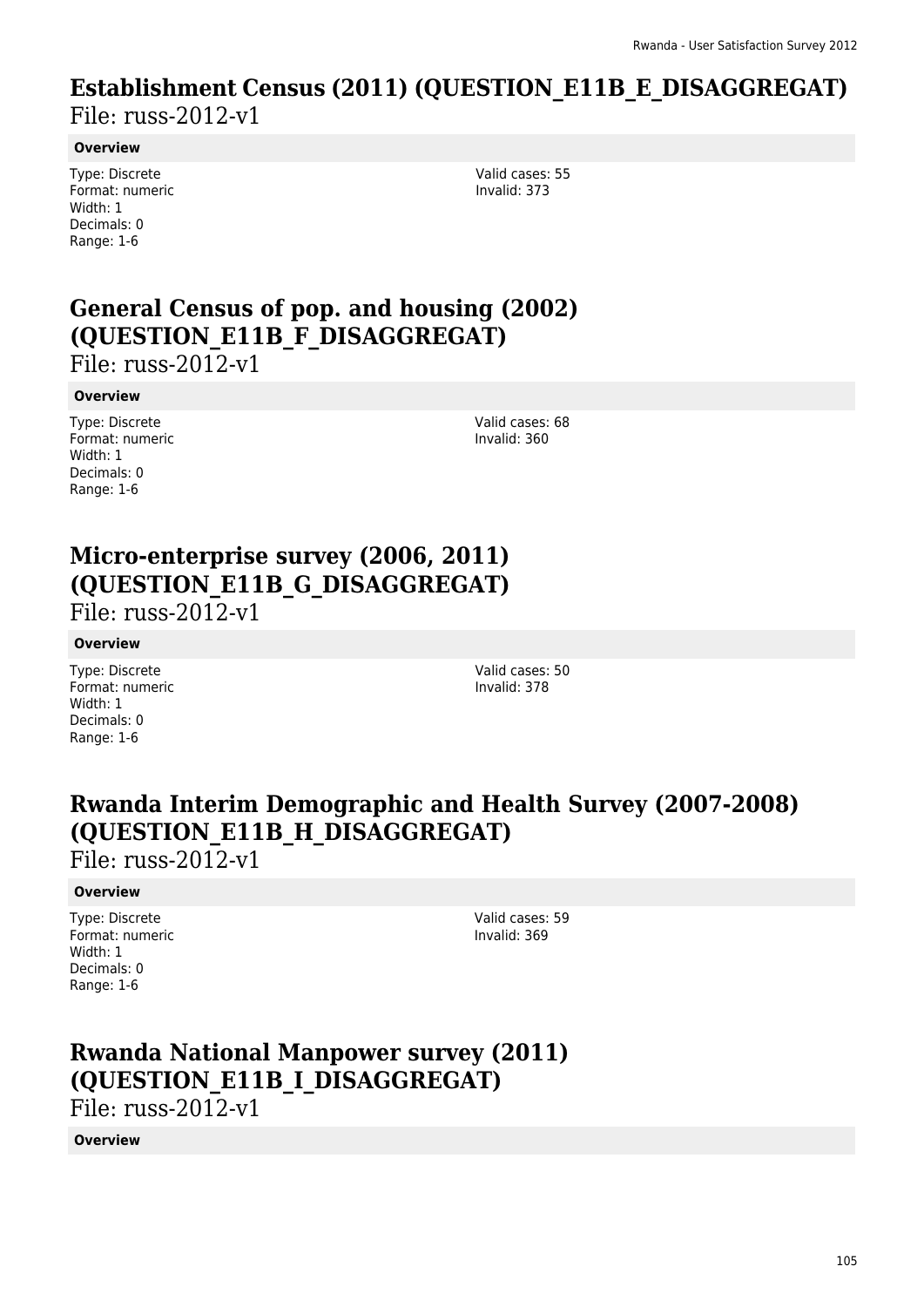# **Rwanda National Manpower survey (2011) (QUESTION\_E11B\_I\_DISAGGREGAT)**

File: russ-2012-v1

Type: Discrete Format: numeric Width: 1 Decimals: 0 Range: 1-6

Valid cases: 54 Invalid: 374

# **Rwanda National Child labor survey (2008) (QUESTION\_E11B\_J\_DISAGGREGAT)**

File: russ-2012-v1

**Overview**

| Type: Discrete  |
|-----------------|
| Format: numeric |
| Width: 1        |
| Decimals: 0     |
| Range: 1-6      |

Valid cases: 49 Invalid: 379

## **Rwanda Service Provision Assessment Survey (2011) (QUESTION\_E11B\_K\_DISAGGREGAT)**

File: russ-2012-v1

### **Overview**

Type: Discrete Format: numeric Width: 1 Decimals: 0 Range: 1-6

Valid cases: 49 Invalid: 379

## **Vision 2020 Umurenge Program, Baseline Survey (2008) (QUESTION\_E11B\_L\_DISAGGREGAT)**

File: russ-2012-v1

### **Overview**

Type: Discrete Format: numeric Width: 1 Decimals: 0 Range: 1-6

Valid cases: 64 Invalid: 364

# **comprehensive food security and vulnerability analysis(2006-2009) (QUESTION\_E11B\_A\_ACCESS)**

File: russ-2012-v1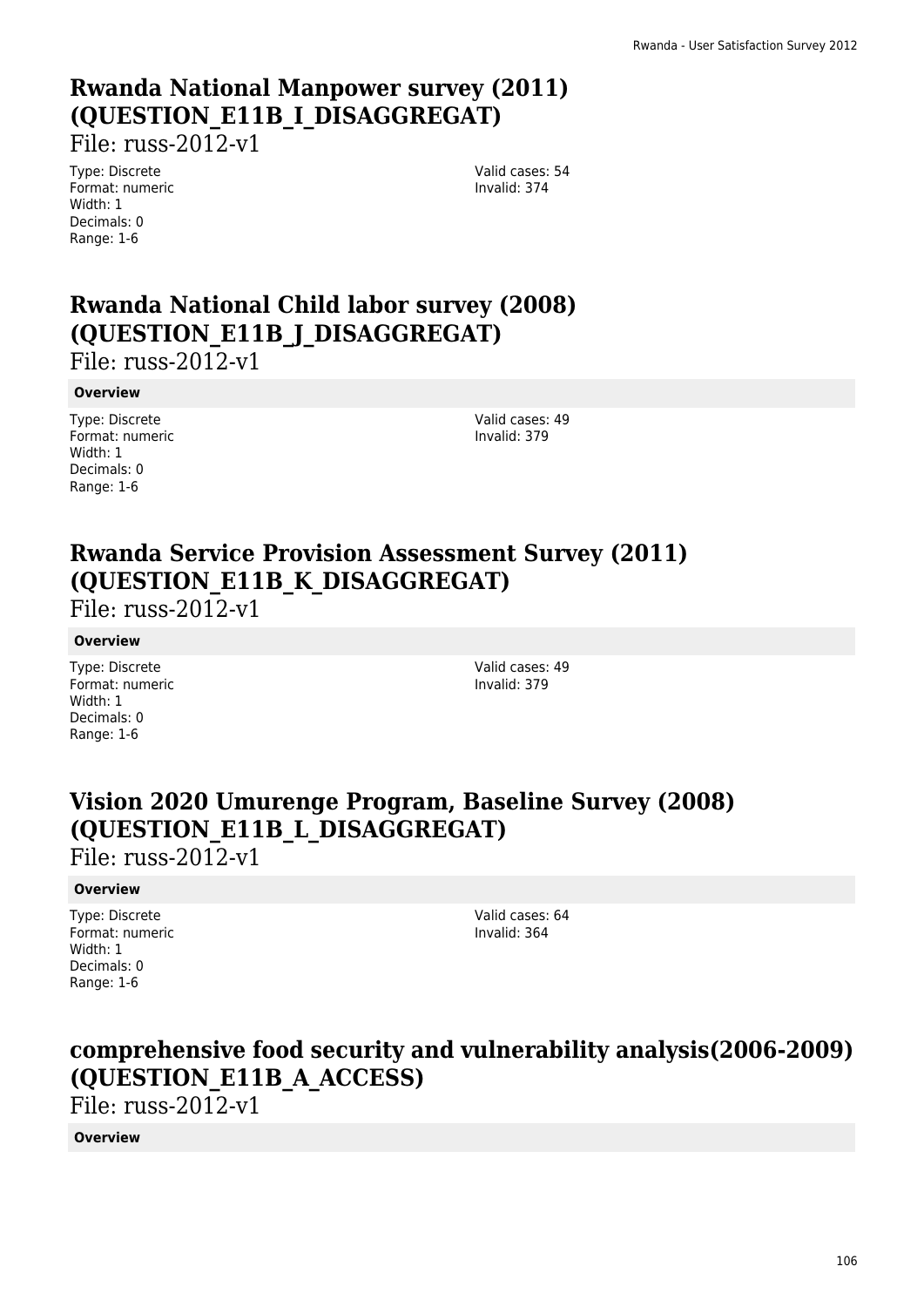## **comprehensive food security and vulnerability analysis(2006-2009) (QUESTION\_E11B\_A\_ACCESS)**

File: russ-2012-v1

Type: Discrete Format: numeric Width: 1 Decimals: 0 Range: 1-6

Valid cases: 62 Invalid: 366

## **DHS(1992,2000,2005,2010) (QUESTION\_E11B\_B\_ACCESS)**  File: russ-2012-v1

#### **Overview**

Type: Discrete Format: numeric Width: 1 Decimals: 0 Range: 1-6

Valid cases: 84 Invalid: 344

### **EICV(2000,2005,2010) (QUESTION\_E11B\_C\_ACCESS)**  File: russ-2012-v1

### **Overview**

Type: Discrete Format: numeric Width: 1 Decimals: 0 Range: 1-6

Valid cases: 80 Invalid: 348

### **Enterprise survey (2006,2011) (QUESTION\_E11B\_D\_ACCESS)**  File: russ-2012-v1

### **Overview**

Type: Discrete Format: numeric Width: 1 Decimals: 0 Range: 1-6

Valid cases: 56 Invalid: 372

## **Establishment Census (2011) (QUESTION\_E11B\_E\_ACCESS)**  File: russ-2012-v1

### **Overview**

Type: Discrete Format: numeric Width: 1 Decimals: 0 Range: 1-6

Valid cases: 59 Invalid: 369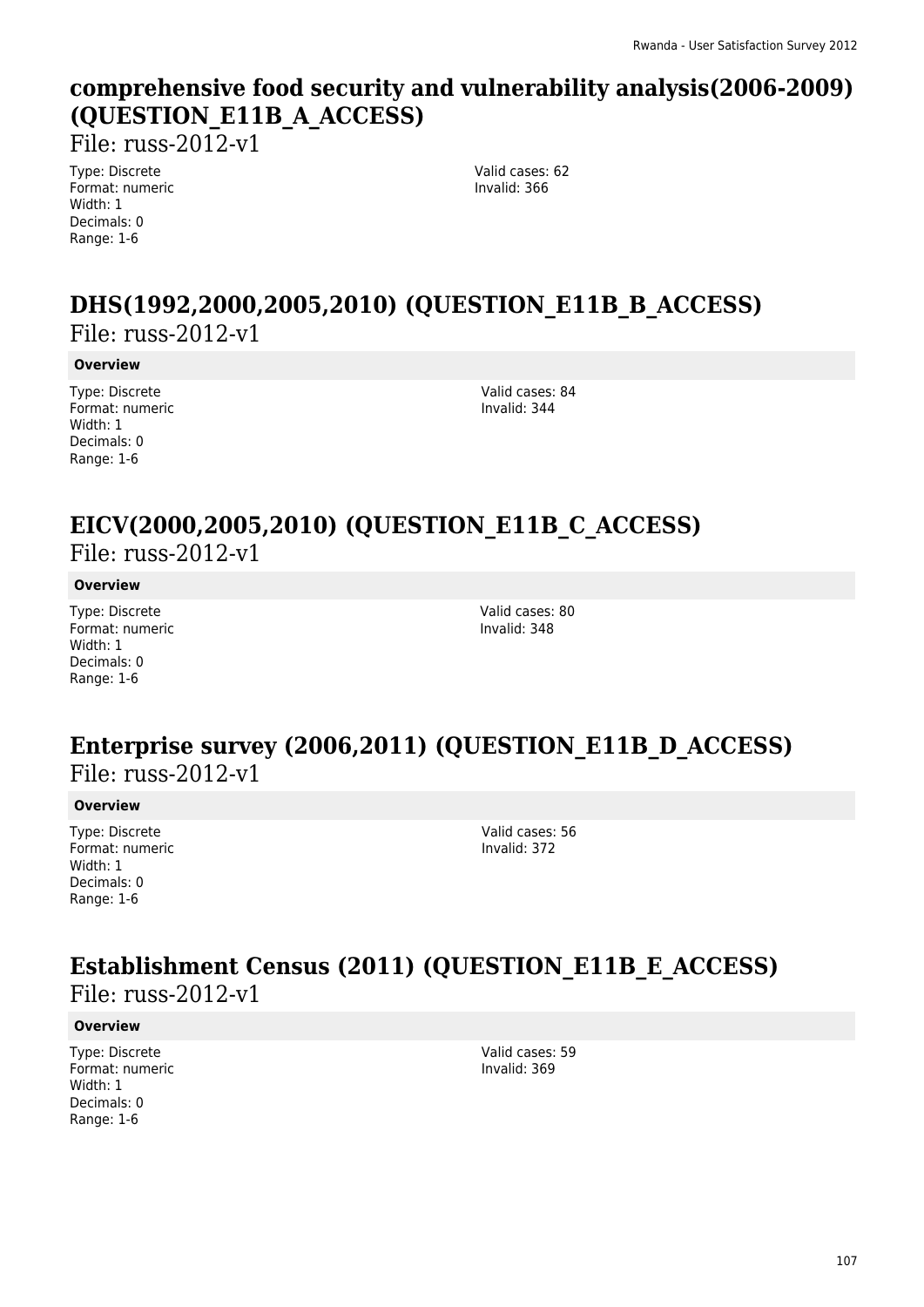# **General Census of pop. and housing (2002) (QUESTION\_E11B\_F\_ACCESS)**

File: russ-2012-v1

#### **Overview**

Type: Discrete Format: numeric Width: 1 Decimals: 0 Range: 1-6

Valid cases: 73 Invalid: 355

# **Micro-enterprise survey (2006, 2011) (QUESTION\_E11B\_G\_ACCESS)**

File: russ-2012-v1

### **Overview**

Type: Discrete Format: numeric Width: 1 Decimals: 0 Range: 1-6

Valid cases: 55 Invalid: 373

## **Rwanda Interim Demographic and Health Survey (2007-2008) (QUESTION\_E11B\_H\_ACCESS)**

File: russ-2012-v1

### **Overview**

Type: Discrete Format: numeric Width: 1 Decimals: 0 Range: 1-6

Valid cases: 61 Invalid: 367

## **Rwanda National Manpower survey (2011) (QUESTION\_E11B\_I\_ACCESS)**

File: russ-2012-v1

### **Overview**

Type: Discrete Format: numeric Width: 1 Decimals: 0 Range: 1-6

Valid cases: 59 Invalid: 369

# **Rwanda National Child labor survey (2008) (QUESTION\_E11B\_J\_ACCESS)**

File: russ-2012-v1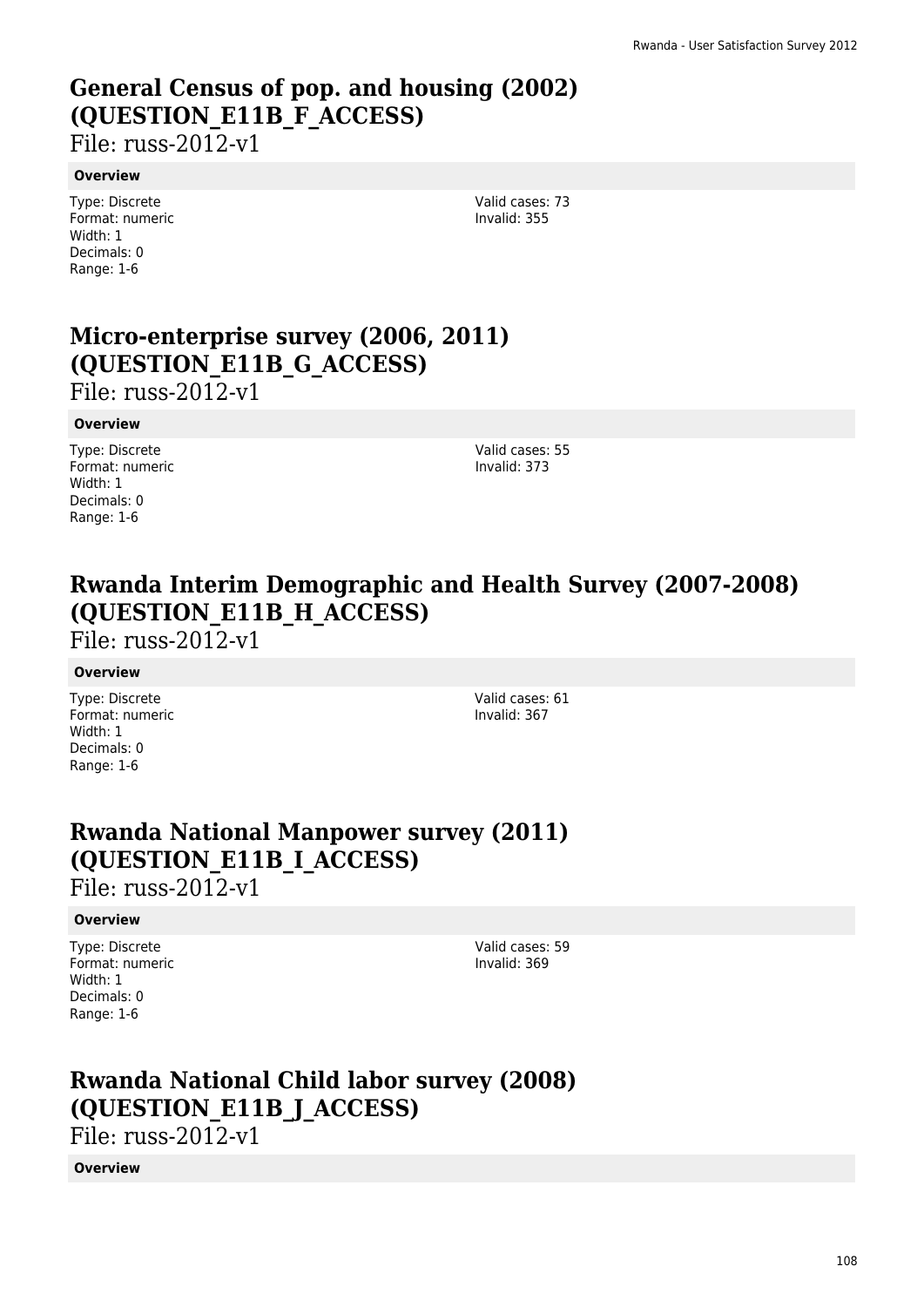# **Rwanda National Child labor survey (2008) (QUESTION\_E11B\_J\_ACCESS)**

File: russ-2012-v1

Type: Discrete Format: numeric Width: 1 Decimals: 0 Range: 1-6

Valid cases: 53 Invalid: 375

# **Rwanda Service Provision Assessment Survey (2011) (QUESTION\_E11B\_K\_ACCESS)**

File: russ-2012-v1

**Overview**

Type: Discrete Format: numeric Width: 1 Decimals: 0 Range: 1-6

Valid cases: 51 Invalid: 377

## **Vision 2020 Umurenge Program, Baseline Survey (2008) (QUESTION\_E11B\_L\_ACCESS)**

File: russ-2012-v1

#### **Overview**

Type: Discrete Format: numeric Width: 1 Decimals: 0 Range: 1-6

Valid cases: 69 Invalid: 359

## **Have you requested for a Visa from NISR to conduct a survey in Rwanda during the last 5 years? (QUESTIONE2)**

File: russ-2012-v1

#### **Overview**

Type: Discrete Format: numeric Width: 1 Decimals: 0 Range: 1-2

Valid cases: 407 Invalid: 21

### **If yes, what was the response? (QUESTIONE21)**  File: russ-2012-v1

#### **Overview**

Type: Discrete Format: numeric Width: 1 Decimals: 0 Range: 1-3

Valid cases: 65 Invalid: 363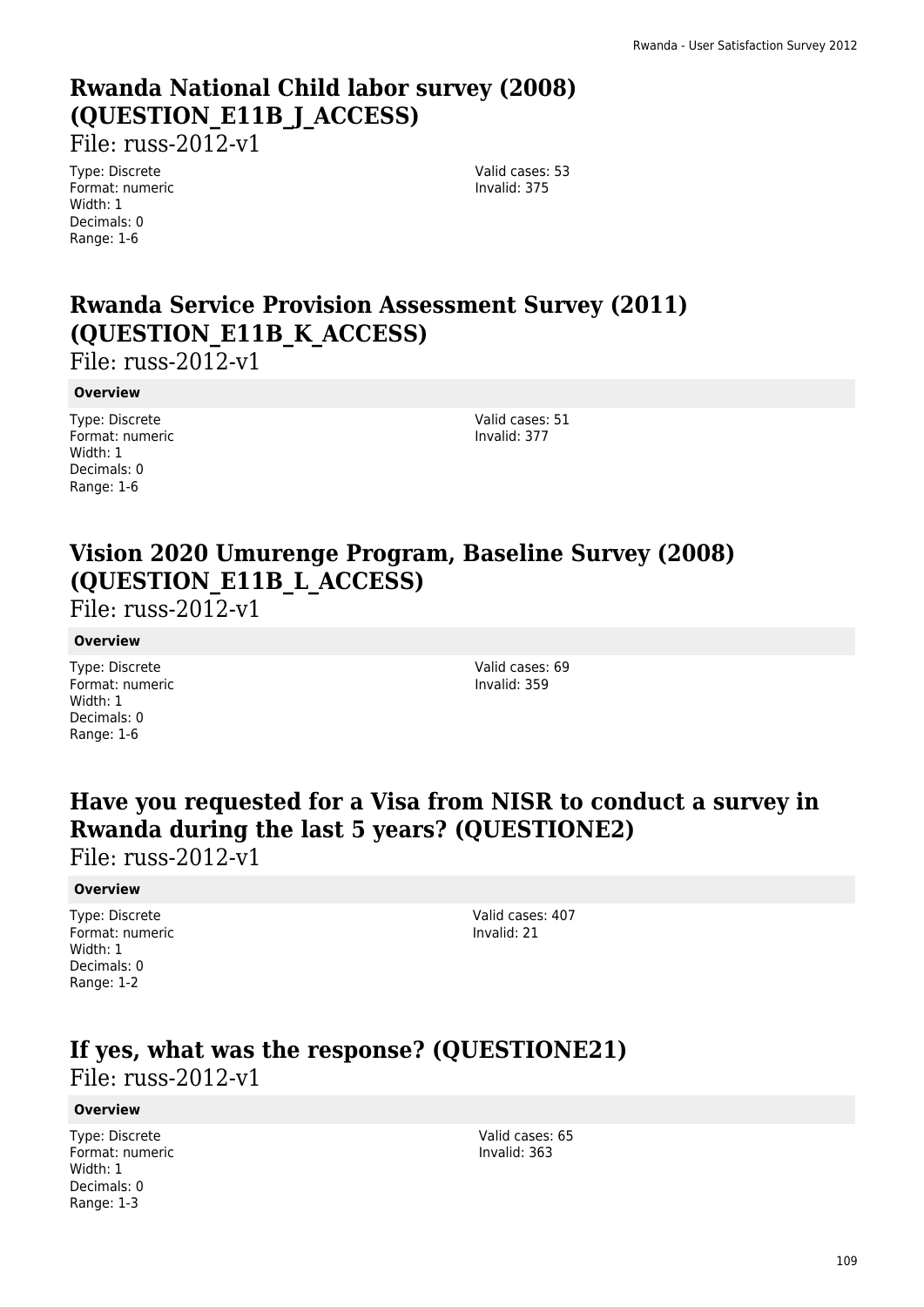# **Procedures for the submission of the request for a visa (QUESTION\_E22A)**

File: russ-2012-v1

#### **Overview**

Type: Discrete Format: numeric Width: 2 Decimals: 0 Range: 1-10

Valid cases: 64 Invalid: 364

# **Process leading to a final decision (QUESTION\_E22B)**

File: russ-2012-v1

#### **Overview**

Type: Discrete Format: numeric Width: 2 Decimals: 0 Range: 1-10

Valid cases: 63 Invalid: 365

### **Time it took to get the official response (QUESTION\_E22C)**  File: russ-2012-v1

#### **Overview**

Type: Discrete Format: numeric Width: 2 Decimals: 0 Range: 1-10

Valid cases: 63 Invalid: 365

### **Other aspect (specify) (QUESTION\_E22D)**

File: russ-2012-v1

#### **Overview**

Type: Discrete Format: character Width: 1

Valid cases: 0 Invalid: 0

### **Ranking the aspect above (QUESTION\_E22D\_RANKING)**  File: russ-2012-v1

#### **Overview**

Type: Discrete Format: numeric Width: 2 Decimals: 0 Range: 1-10

Valid cases: 0 Invalid: 428

110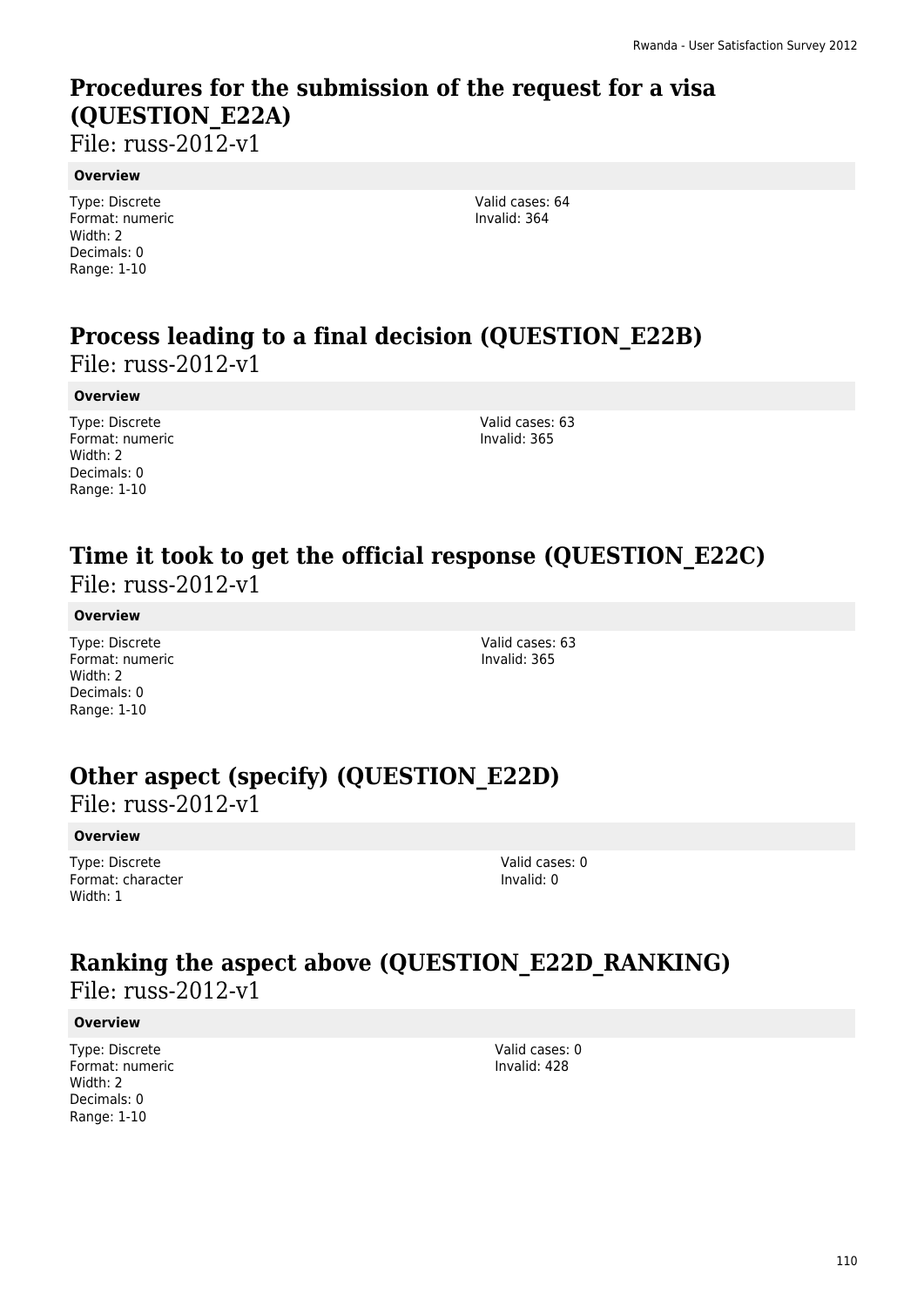# **When consulting the website of the NISR, do you find it easy to access Official Statistics? (QUESTIONE3)**

File: russ-2012-v1

#### **Overview**

Type: Discrete Format: numeric Width: 1 Decimals: 0 Range: 1-7

Valid cases: 415 Invalid: 13

### **Do not need them for my professional activities (QUESTION\_F1A)**  File: russ-2012-v1

#### **Overview**

Type: Discrete Format: numeric Width: 1 Decimals: 0 Range: 1-2

Valid cases: 13 Invalid: 415

# **Do not trust official statistics (QUESTION\_F1B)**

File: russ-2012-v1

#### **Overview**

Type: Discrete Format: numeric Width: 1 Decimals: 0 Range: 1-2

Valid cases: 2 Invalid: 426

### **it is difucult to assess official statistics (QUESTION\_F1C)**  File: russ-2012-v1

#### **Overview**

Type: Discrete Format: numeric Width: 1 Decimals: 0 Range: 1-2

Valid cases: 24 Invalid: 404

# **Official statistics related to my activities are not available (QUESTION\_F1D)**

File: russ-2012-v1

#### **Overview**

Type: Discrete Format: numeric Width: 1 Decimals: 0 Range: 1-2

Valid cases: 27 Invalid: 401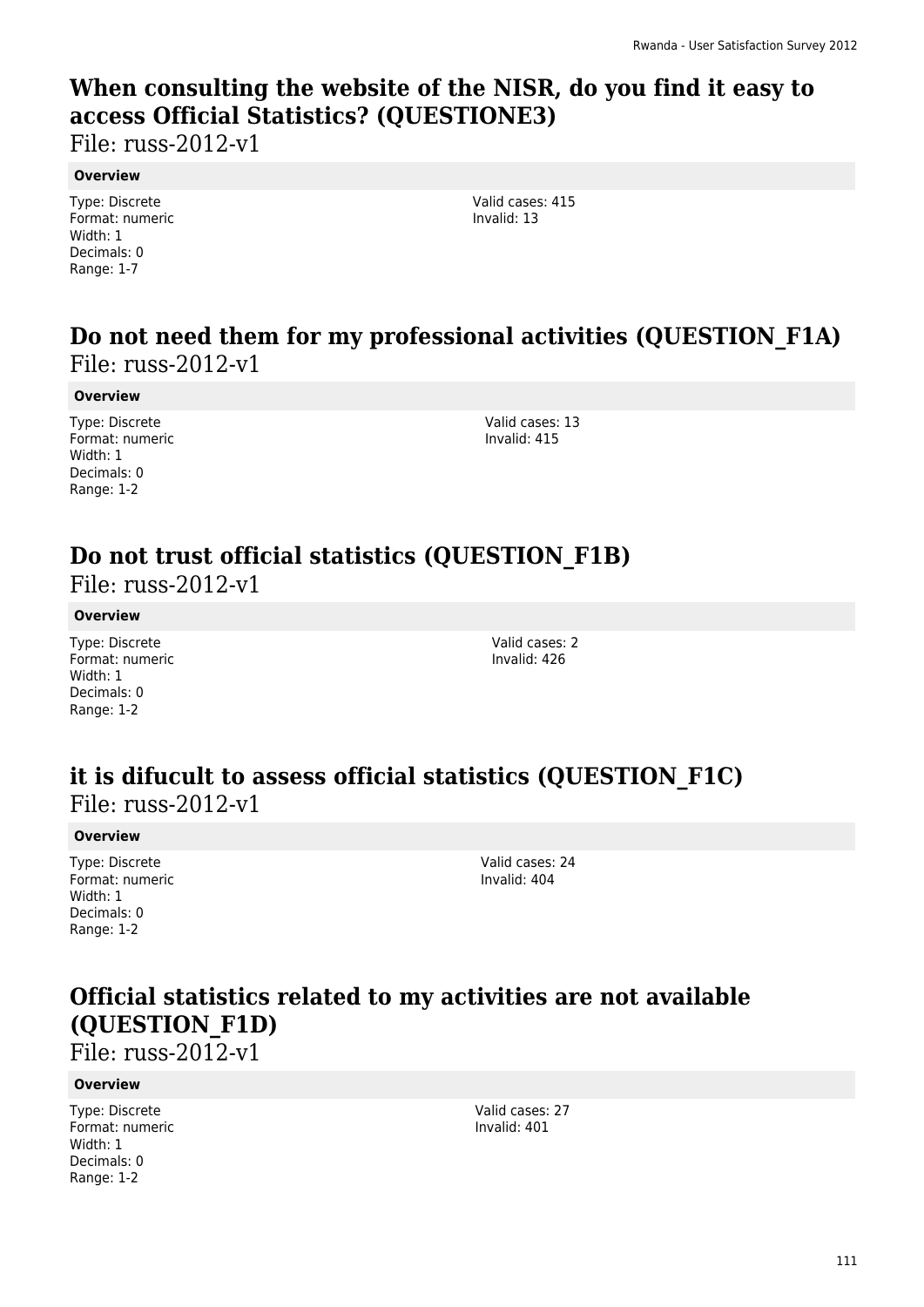# **Other reason (QUESTION\_F1E)**

File: russ-2012-v1

#### **Overview**

Type: Discrete Format: numeric Width: 1 Decimals: 0 Range: 1-2

**Specify the reason (OTHER\_F1)** 

File: russ-2012-v1

#### **Overview**

Type: Discrete Format: character Width: 94

Valid cases: 14 Invalid: 414

> Valid cases: 17 Invalid: 0

# **Other comments, area where you see room for improvement (QUESTION\_F2)**

File: russ-2012-v1

#### **Overview**

Type: Discrete Format: character Width: 150

Valid cases: 192

# **Are you female or male? (QUESTION\_G1)**

File: russ-2012-v1

#### **Overview**

Type: Discrete Format: numeric Width: 1 Decimals: 0 Range: 1-2

Valid cases: 393 Invalid: 35

# **When were you born? (QUESTION\_G2)**

File: russ-2012-v1

#### **Overview**

Type: Continuous Format: numeric Width: 4 Decimals: 0 Range: 1952-1993 Valid cases: 359 Invalid: 69 Minimum: 1952 Maximum: 1993 Mean: 1974.7 Standard deviation: 8.7

### **What is your area of specialization (studies)? (QUESTION\_G3)**  File: russ-2012-v1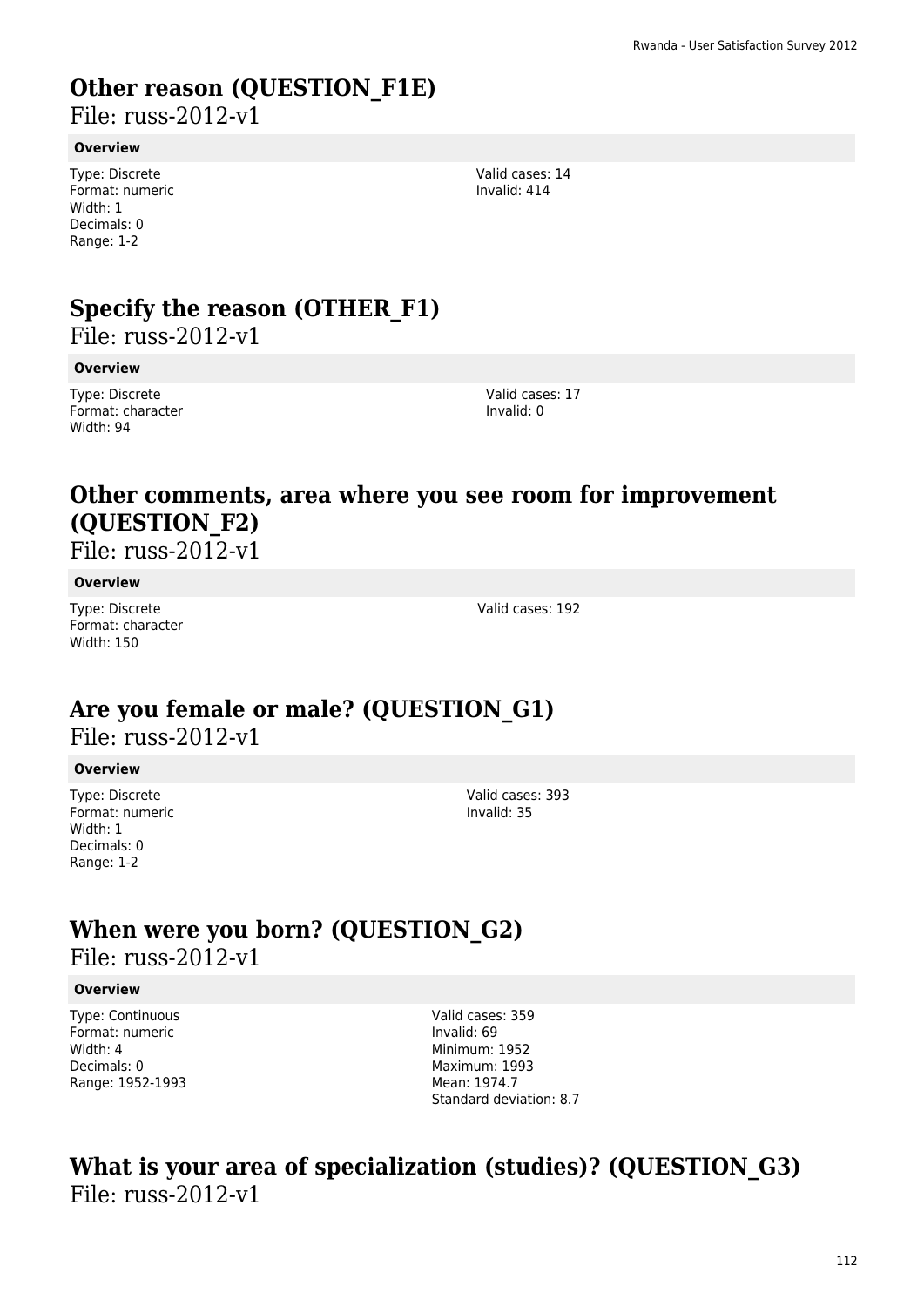# **What is your area of specialization (studies)? (QUESTION\_G3)**

File: russ-2012-v1

#### **Overview**

Type: Discrete Format: numeric Width: 1 Decimals: 0 Range: 1-6

Valid cases: 394 Invalid: 34

## **Other area of specialization (OTHER\_G3E)**

File: russ-2012-v1

#### **Overview**

Type: Discrete Format: character Width: 57

Valid cases: 29 Invalid: 0

### **What is your highest level of education (QUESTION\_G4)**  File: russ-2012-v1

#### **Overview**

Type: Discrete Format: numeric Width: 1 Decimals: 0 Range: 1-5

Valid cases: 391 Invalid: 37

### **Specify other studies (OTHER\_G4F)**

File: russ-2012-v1

#### **Overview**

Type: Discrete Format: character Width: 24

Valid cases: 2 Invalid: 0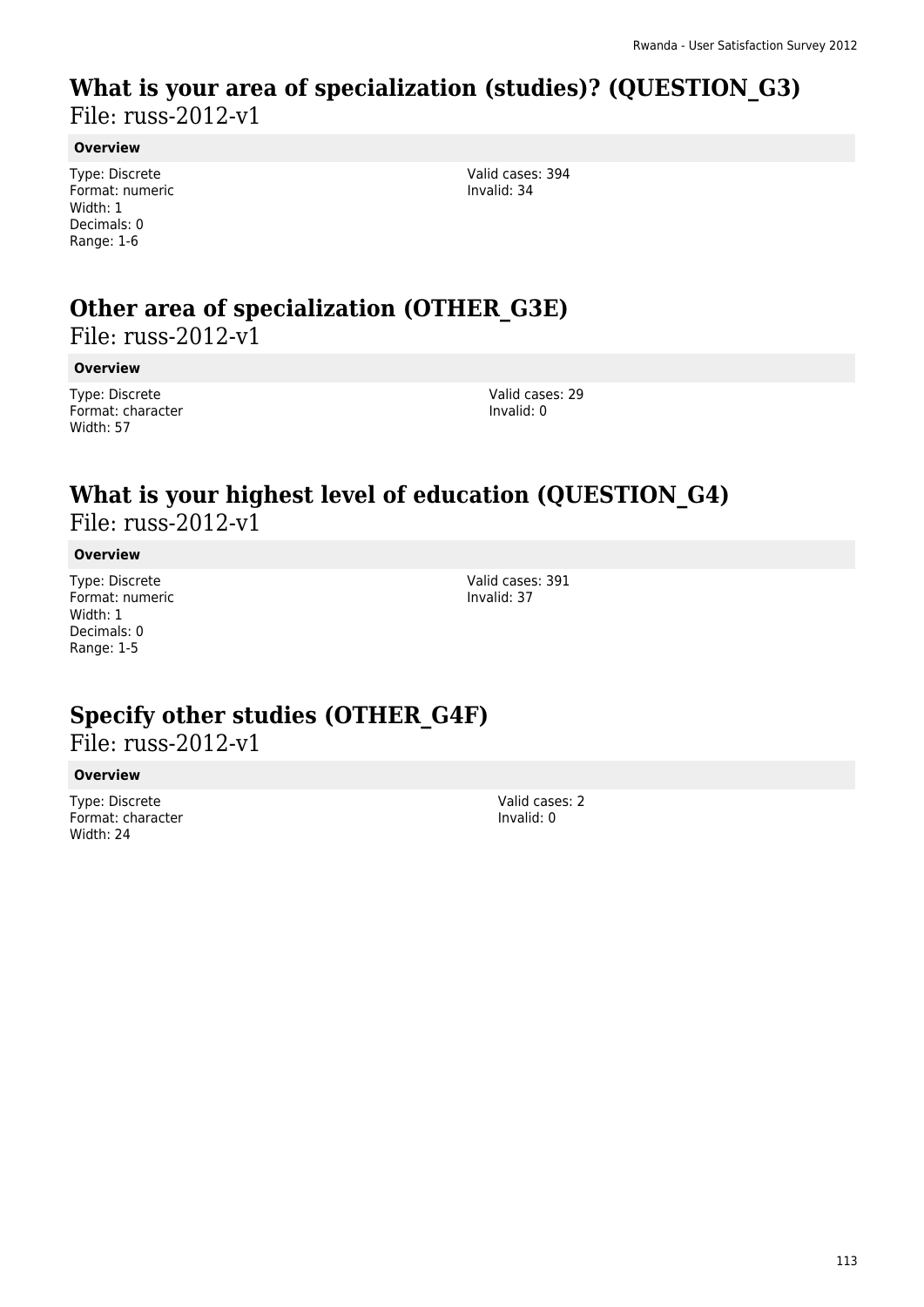# **Related Materials**

### **Questionnaires**

### USer Satisfaction Survey 2012 Questionnaire

| Title          | USer Satisfaction Survey 2012 Questionnaire                                                                                                                                                          |
|----------------|------------------------------------------------------------------------------------------------------------------------------------------------------------------------------------------------------|
| Author(s)      | National Institute of Statistics of Rwanda                                                                                                                                                           |
| Date           | 2012-07-01                                                                                                                                                                                           |
| Country        | Rwanda                                                                                                                                                                                               |
| Language       | English                                                                                                                                                                                              |
| Contributor(s) | The contributors to the user satisfaction survey 2012 were World Bank (WB), United Nations Development<br>Programme ( UNDP), Department for International Development (DFID) and Europian Union (EU) |
| Publisher(s)   | <b>NISR</b>                                                                                                                                                                                          |
| Description    | This is the questionnaire for the survey                                                                                                                                                             |
| Filename       | q-russ-2012-eng-v1.pdf                                                                                                                                                                               |

### **Reports**

### User Satisfaction survey on the Quality and Use of Official Statistics for Informed Policy and Decision Making in Rwanda

| Title          | User Satisfaction survey on the Quality and Use of Official Statistics for Informed Policy and Decision<br>Making in Rwanda                                                                         |
|----------------|-----------------------------------------------------------------------------------------------------------------------------------------------------------------------------------------------------|
| Author(s)      | National Institute of Statistics of Rwanda                                                                                                                                                          |
| Date           | 2013-02-10                                                                                                                                                                                          |
| Country        | Rwanda                                                                                                                                                                                              |
| Language       | English                                                                                                                                                                                             |
| Contributor(s) | The contributors to the user satisfaction survey 2012 were World Bank (WB), United Nations Development<br>Programme (UNDP), Department for International Development (DFID) and Europian Union (EU) |
| Publisher(s)   | <b>NISR</b>                                                                                                                                                                                         |
| Description    | This is the Final report for the User Satisfaction Survey 2012                                                                                                                                      |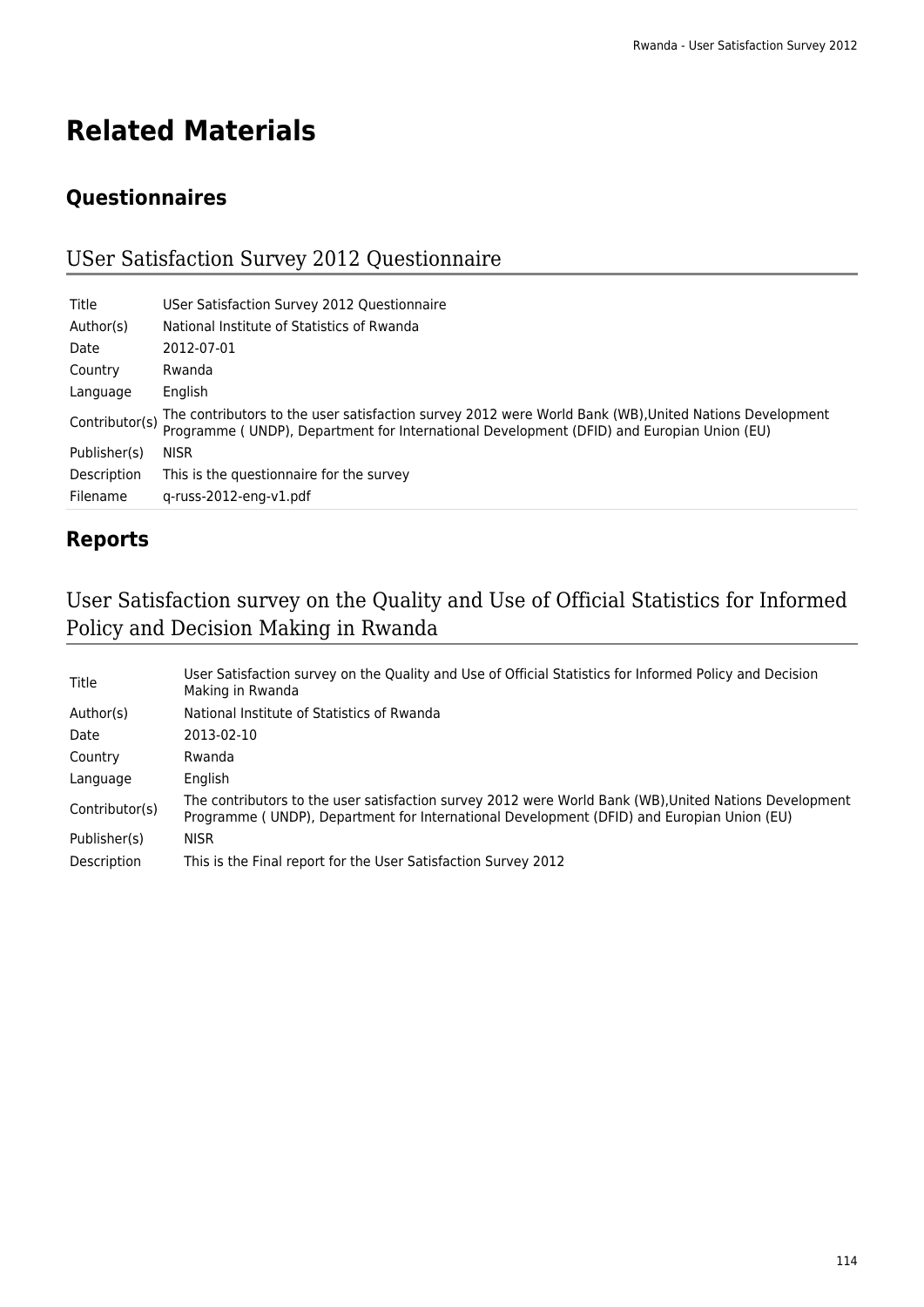| Filename | russ-2012-final-report.pdf |  |
|----------|----------------------------|--|

### **Technical documents**

### User Satisfaction Survey 2012 Study Protocol

| Title          | User Satisfaction Survey 2012 Study Protocol                                                                                                                                                         |
|----------------|------------------------------------------------------------------------------------------------------------------------------------------------------------------------------------------------------|
| Author(s)      | Dr.Alexandre LYAMBABAJE                                                                                                                                                                              |
| Date           | 2012-07-25                                                                                                                                                                                           |
| Country        | Rwanda                                                                                                                                                                                               |
| Language       | English                                                                                                                                                                                              |
| Contributor(s) | The contributors to the user satisfaction survey 2012 were World Bank (WB), United Nations Development<br>Programme ( UNDP), Department for International Development (DFID) and Europian Union (EU) |
| Publisher(s)   | <b>NISR</b>                                                                                                                                                                                          |
| Description    | This is the Study Protocol for the User Satisfaction Survey 2012                                                                                                                                     |
| Filename       | russ-2012-Study-Protocol.pdf                                                                                                                                                                         |

### User Satisfaction Survey 2012 sampling methodology

Title User Satisfaction Survey 2012 sampling methodology